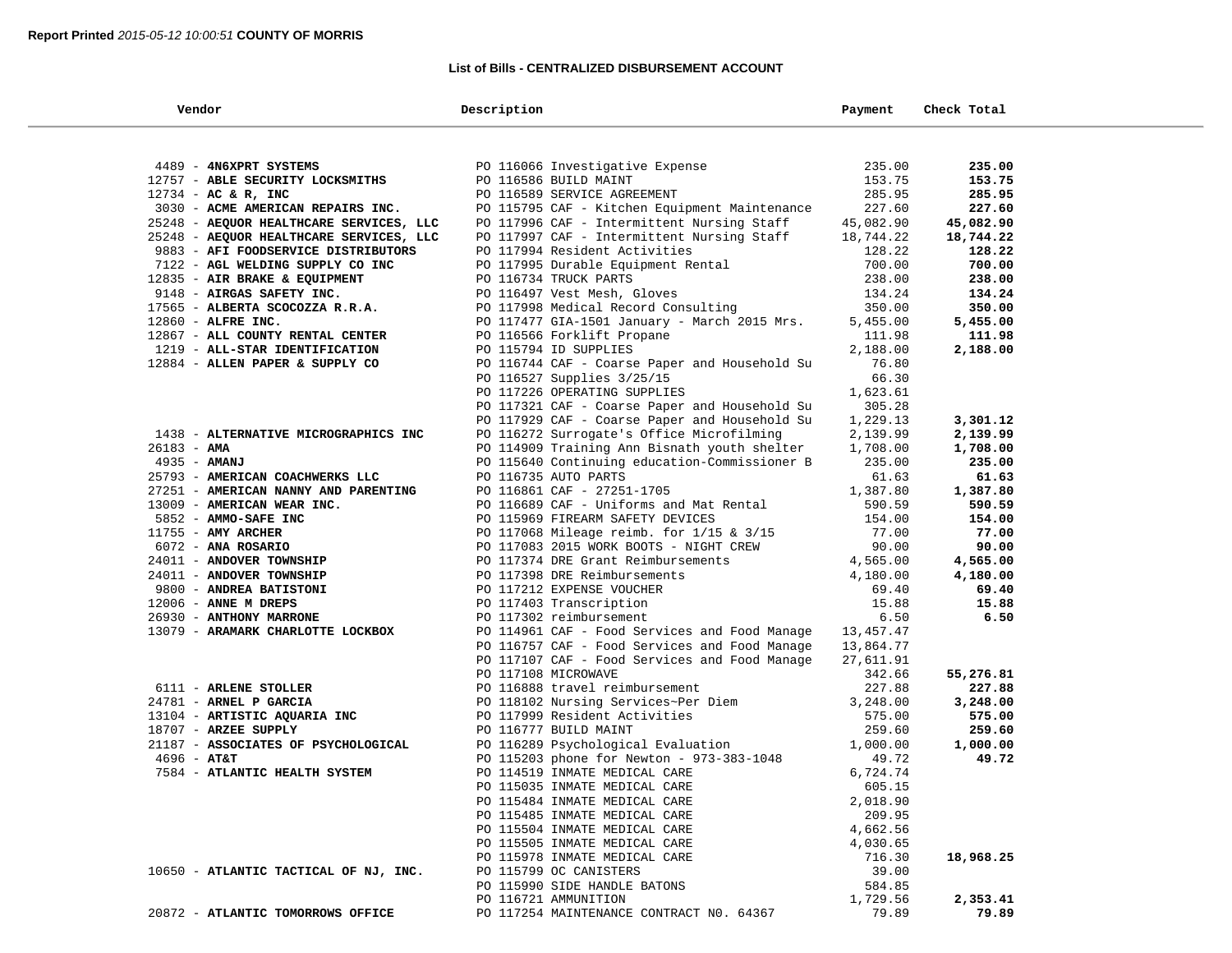|                                       | 7997 - NEW YORK 2007 - 1997 - 1997 - 1997 - 1997 - 1997 - 1997 - 1997 - 1997 - 1997 - 1998 - 1997 - 1998 - 1998 - 1998 - 1998 - 1998 - 1998 - 1998 - 1998 - 1998 - 1998 - 1998 - 1998 - 1998 - 1998 - 1998 - 1998 - 1998 - 19 |            |           |
|---------------------------------------|-------------------------------------------------------------------------------------------------------------------------------------------------------------------------------------------------------------------------------|------------|-----------|
|                                       |                                                                                                                                                                                                                               |            |           |
|                                       |                                                                                                                                                                                                                               |            |           |
|                                       |                                                                                                                                                                                                                               |            |           |
|                                       |                                                                                                                                                                                                                               |            |           |
|                                       |                                                                                                                                                                                                                               |            |           |
|                                       |                                                                                                                                                                                                                               |            |           |
|                                       |                                                                                                                                                                                                                               | 270.80     |           |
|                                       | PO 117158 CAF - Can Liners                                                                                                                                                                                                    |            | 1,718.50  |
| 27745 - CAREY & GROSSI                | PO 117517 CAF - OJT-15S-07-DW                                                                                                                                                                                                 | 3,997.35   | 3,997.35  |
| 20688 - CARLIN APPRAISAL SERVICE      | PO 117335 CAF - Appraisal Services                                                                                                                                                                                            | 6,600.00   | 6,600.00  |
| 27035 - CARLO N DURAN                 | PO 118104 Nursing Services~Per Diem                                                                                                                                                                                           | 1,480.00   | 1,480.00  |
| 24820 - CARLOS PEREZ JR.              | PO 116887 travel reimbursement                                                                                                                                                                                                | 30.07      | 30.07     |
| 13194 - CARMEN N. AYALA               | PO 116342 EXPENSE VOUCHER                                                                                                                                                                                                     | 39.55      | 39.55     |
| 6691 - CAROL UBERTACCIO               | PO 117298 Insurance reimb. for 4/15 to 6/15                                                                                                                                                                                   | 36.00      | 36.00     |
| 25478 - CAROUSEL INDUSTRIES           | PO 116145 CAF - Purchase Annual Maintenance f                                                                                                                                                                                 | 22, 294.44 | 22,294.44 |
| 25478 - CAROUSEL INDUSTRIES           | PO 117087 CAF - Purchase Annual Maintenance f                                                                                                                                                                                 | 66,883.31  | 66,883.31 |
| 25474 - CARRELLE L CALIXTE            | PO 118105 Nursing Services~Per Diem                                                                                                                                                                                           | 1,160.00   | 1,160.00  |
| 21725 - CARTRIDGE WORLD OF PARSIPPANY | PO 116430 Confirm Toner Cartridges                                                                                                                                                                                            | 599.85     | 599.85    |
| 25462 - CASTLE PRINTING               | PO 116287 Business Cards                                                                                                                                                                                                      | 45.00      | 45.00     |
| 25462 - CASTLE PRINTING               | PO 116418 Business Cards                                                                                                                                                                                                      | 45.00      | 45.00     |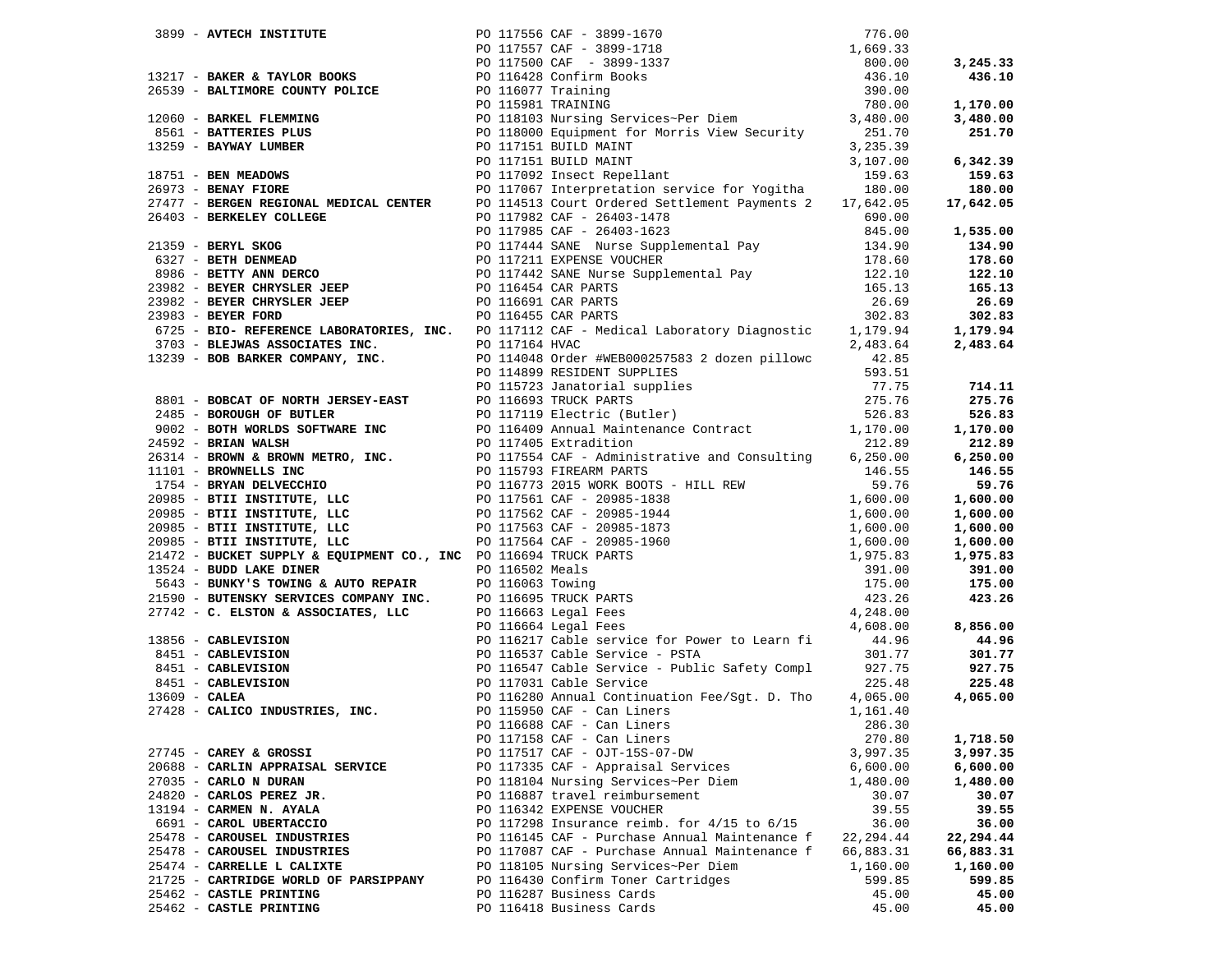| 4598 - CDW GOVERNMENT LLC                  |               |                                                                                                                           | 940.80     |            |
|--------------------------------------------|---------------|---------------------------------------------------------------------------------------------------------------------------|------------|------------|
|                                            |               |                                                                                                                           | 473.10     |            |
|                                            |               |                                                                                                                           | 956.78     |            |
|                                            |               | PO 113394 Equipment<br>PO 113826 Equipment<br>PO 114686 EOC Equipment<br>PO 115279 Equipment<br>PO 115211 Phone Equipment | 89.00      |            |
|                                            |               |                                                                                                                           | 253.49     |            |
|                                            |               | PO 115693 Equipment                                                                                                       | 459.99     | 3,173.16   |
| 793 - CENTENNIAL PRODUCTS INC.             |               | PO 117061 Morgue Supplies                                                                                                 | 1,577.08   | 1,577.08   |
| 20487 - CENTURYLINK                        |               | PO 116343 PHONE BILL                                                                                                      | 42.85      | 42.85      |
| 20487 - CENTURYLINK                        |               | PO 116563 Long Valley Garage Fax                                                                                          | 212.81     | 212.81     |
| 20487 - CENTURYLINK                        |               | PO 116804 Phone bill                                                                                                      | 255.41     | 255.41     |
| $24625$ - CFCS - HOPE HOUSE                |               | PO 117129 CAF - Grant in Aid Funding 2015, Th                                                                             | 3,533.00   | 3,533.00   |
| $24625$ - CFCS - HOPE HOUSE                |               | PO 117277 Grant in Aid Funding, Chore Program                                                                             | 4,497.00   | 4,497.00   |
| 24625 - CFCS - HOPE HOUSE                  |               | PO 117278 Grant in Aid Funding, Chore Program                                                                             | 2,317.00   | 2,317.00   |
| 24625 - CFCS - HOPE HOUSE                  |               | PO 117279 Grant in Aid Funding, Chore Program                                                                             | 3,066.00   | 3,066.00   |
| 24625 - CFCS - HOPE HOUSE                  |               | PO 117280 Grant in Aid Funding 2015, Operatio                                                                             | 2,489.00   | 2,489.00   |
| 24625 - CFCS - HOPE HOUSE                  |               | PO 117281 Grant in Aid Funding 2015, Operatio                                                                             | 1,813.00   | 1,813.00   |
| 24625 - CFCS - HOPE HOUSE                  |               | PO 117282 Peer grouping Initiative, Chore Pro                                                                             | 6,337.00   | 6,337.00   |
| 24625 - CFCS - HOPE HOUSE                  |               | PO 117283 Peer grouping Initiative, Chore Pro                                                                             | 4,088.00   | 4,088.00   |
|                                            |               |                                                                                                                           |            |            |
| 24625 - CFCS - HOPE HOUSE                  |               | PO 117284 Peer grouping Initiative, Chore Pro                                                                             | 4,710.00   | 4,710.00   |
| 24625 - CFCS - HOPE HOUSE                  |               | PO 117434 Older American's Act                                                                                            | 1,152.00   | 1,152.00   |
| 24625 - CFCS - HOPE HOUSE                  | PO 117435 OAA |                                                                                                                           | 2,672.00   | 2,672.00   |
| 24625 - CFCS - HOPE HOUSE                  | PO 117437 OAA |                                                                                                                           | 2,608.00   | 2,608.00   |
| 24625 - CFCS - HOPE HOUSE                  |               | PO 117475 GIA-1505 March 2015 Substance Abuse                                                                             | 3,115.00   | 3,115.00   |
| 13788 - CHERRY WEBER & ASSOC. PC           |               | PO 117231 Emergency Inspection Berkshire Vall                                                                             | 1,338.00   |            |
|                                            |               | PO 117233 old Ref# CF09000630000                                                                                          | 1,536.27   | 2,874.27   |
| 13803 - CHILD & FAMILY RESOURCES, INC.     |               | PO 117621 CAF - Grant in Aid Funding 2015                                                                                 | 8,543.00   | 8,543.00   |
| 26141 - CHOICE SOLUTIONS                   |               | PO 116568 RELOCATE POSTAGE MACHINE 4/2/15                                                                                 | 250.00     | 250.00     |
| 20528 - CHRISTOPHER P STATILE PA           |               | PO 117232 CAF - Construction Inspection for R                                                                             | 3,600.00   |            |
|                                            |               | PO 117674 CAF - Construction Inspection for R                                                                             | 13,867.50  | 17,467.50  |
| 5840 - CIPOLLINI CARTING & RECYCLING INC.  |               | PO 116345 CAF - Snow Plowing and Ice Removal                                                                              | 13,967.50  | 13,967.50  |
| 21857 - CITYSIDE ARCHIVES, LTD             |               | PO 117618 CAF - Record Storage & Shredding Se                                                                             | 9,408.52   | 9,408.52   |
| 21857 - CITYSIDE ARCHIVES, LTD             |               | PO 117666 CAF - Record Storage and Shredding                                                                              | 7,519.93   | 7,519.93   |
| 8454 - CLIFTON ELEVATOR SERVICE CO INC     |               | PO 117942 CAF - Elevatior Maintenance & Inspe                                                                             | 5,415.00   | 5,415.00   |
| $12043$ - COMCAST                          |               | PO 116526 High Speed Internet Long Valley Gar                                                                             | 92.85      | 92.85      |
| 27521 - COMMERCIAL CONSTRUCTION MANAGEMENT |               | PO 118144 CAF - Re-Roofing of the Family Prom                                                                             | 42,254.10  | 42,254.10  |
| 26074 - COMMUNICATIONS SERVICE             |               | PO 116294 Vehicle Service                                                                                                 | 285.00     | 285.00     |
| 26074 - COMMUNICATIONS SERVICE             |               | PO 116417 Equipment Service in Vehicles                                                                                   | 692.50     | 692.50     |
| 26074 - COMMUNICATIONS SERVICE             |               | PO 117412 Radio/Equipment Charges                                                                                         | 1,360.00   | 1,360.00   |
| 9486 - COMPLETE SECURITY SYSTEMS, INC.     |               | PO 116250 Sheriff's Department - Video Camera                                                                             | 5,235.00   |            |
|                                            |               | PO 116282 Sheriff's Department - Video Camera                                                                             | 26,990.00  |            |
|                                            |               | PO 116970 CAF - Security System Upgrades for                                                                              | 137,490.00 |            |
|                                            |               | PO 116971 SECURITY EQUIPMENT / REPAIRS                                                                                    | 507.25     |            |
|                                            |               | PO 117178 Panic Alarm System Maintenance                                                                                  | 455.00     |            |
|                                            |               | PO 117189 CAF - Security System Upgrades for                                                                              | 28,720.00  | 199,397.25 |
| 27496 - COMPRELLI EQUIPMENT AND            |               | PO 116775 SECURITY EQUIP                                                                                                  | 225.00     | 225.00     |
| 18867 - CONSOLIDATED STEEL & ALUMINUM      |               | PO 116407 FENCE INSTALLATION - PERIMETER OF W                                                                             | 10,900.00  | 10,900.00  |
| 8043 - CONTRACT PHARMACY SERVICES INC      |               | PO 117111 CAF - Pharmaceutical and Related Se                                                                             | 27,747.88  | 27,747.88  |
| 26101 - COOPER ELECTRIC SUPPLY CO.         |               | PO 115773 Machinery Repairs & Parts                                                                                       | 532.67     | 532.67     |
| 26101 - COOPER ELECTRIC SUPPLY CO.         |               | PO 116138 Maintenance Tools & Supplies                                                                                    | 510.31     | 510.31     |
| 26101 - COOPER ELECTRIC SUPPLY CO.         |               | PO 116331 CAF - Electrical Supplies                                                                                       | 582.04     | 582.04     |
| 26101 - COOPER ELECTRIC SUPPLY CO.         |               | PO 116332 SMALL TOOLS                                                                                                     | 64.10      | 64.10      |
| 14644 - CORNERSTONE FAMILY PROGRAMS        |               | PO 117094 Peer Grouping Initiative, Time-Out                                                                              | 15, 145.00 |            |
|                                            |               | PO 117095 Peer Grouping Initiative, Senior Ce                                                                             | 8,899.00   |            |
|                                            |               | PO 117096 #1541 Per. 1/1/15-3/31/15 29 units                                                                              | 1,885.00   |            |
|                                            |               | PO 117099 18 BS units @\$23.46 (total-\$422) 1                                                                            | 5,947.00   |            |
|                                            |               | PO 117100 Caregiver Initiative Program, Senio                                                                             | 8,124.00   |            |
|                                            |               | PO 117101 Caregiver Initiative Program, Respi                                                                             | 4,940.00   |            |
|                                            |               | PO 117102 Caregiver Initiative Program, Publi                                                                             | 6,607.00   |            |
|                                            |               | PO 117103 No CAF#                                                                                                         | 570.00     | 52,117.00  |
| 14644 - CORNERSTONE FAMILY PROGRAMS        |               | PO 117146 CAF - Grant in Aid Funding 2015, Cr                                                                             | 15,508.00  |            |
|                                            |               | PO 117428 Public Awareness/Information Progra                                                                             | 4,046.00   |            |
|                                            |               | PO 117476 GIA-1546 First Step January - March                                                                             | 6,312.40   |            |
|                                            |               | PO 117854 Operation of Adult Day Care                                                                                     | 13,735.70  |            |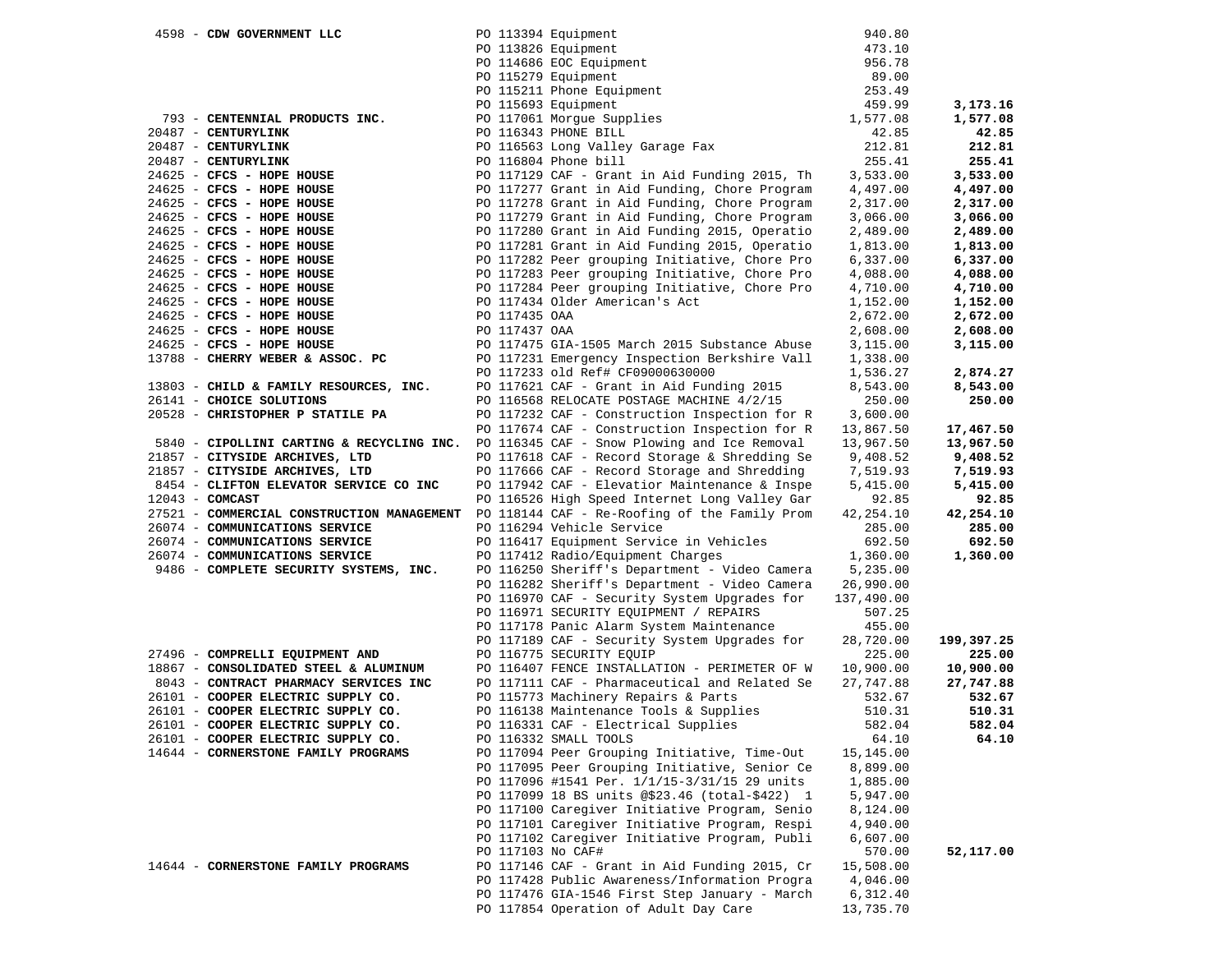|               |                                                                        |                 | PO 118001 CAF - Social Work Services                                                                                                                                                                                                         | 21,000.00           | 60,602.10  |
|---------------|------------------------------------------------------------------------|-----------------|----------------------------------------------------------------------------------------------------------------------------------------------------------------------------------------------------------------------------------------------|---------------------|------------|
|               | 14021 - COUNTY BUSINESS SYSTEMS INC                                    |                 | PO 109451 CAF - Proprietary Software Maintena 114,830.00                                                                                                                                                                                     |                     |            |
|               |                                                                        |                 | PO 116909 CAF - Proprietary Software Maintena 35,785.00                                                                                                                                                                                      |                     |            |
|               |                                                                        |                 | PO 116909 CAF - Proprietary Software Maintena                                                                                                                                                                                                | 40,000.00           | 190,615.00 |
|               | 14027 - COUNTY COLLEGE OF MORRIS                                       |                 | PO 116386 GIS Staff Training                                                                                                                                                                                                                 | 450.00              | 450.00     |
|               | 14027 - COUNTY COLLEGE OF MORRIS                                       |                 | PO 117550 Benjamin R. Harvey Co., Inc.                                                                                                                                                                                                       | 85,650.64           | 85,650.64  |
|               | 14022 - COUNTY COLLEGE OF MORRIS                                       |                 | PO 117945 1st 1/2 May 2015 Operating Budget                                                                                                                                                                                                  | 568,256.75          | 568,256.75 |
|               | 14029 - COUNTY COLLEGE OF MORRIS                                       |                 | PO 117960 CAF - Prinitng Services                                                                                                                                                                                                            | 15,914.00           | 15,914.00  |
|               | 14031 - COUNTY CONCRETE CORP.                                          | PO 116673 MASON |                                                                                                                                                                                                                                              | 28.98               | 28.98      |
|               | 13 - COUNTY OF MORRIS                                                  |                 | PO 118047 2nd Half April 2015 Metered Mail                                                                                                                                                                                                   | 237.85              | 237.85     |
|               | 13 - COUNTY OF MORRIS                                                  |                 | PO 118050 2nd Half April 2015 Metered Mail                                                                                                                                                                                                   | 9,525.99            | 9,525.99   |
|               | 14041 - COUNTY WELDING SUPPLY CO                                       |                 |                                                                                                                                                                                                                                              |                     |            |
|               |                                                                        |                 |                                                                                                                                                                                                                                              |                     |            |
|               |                                                                        |                 |                                                                                                                                                                                                                                              |                     | 127.22     |
|               |                                                                        |                 |                                                                                                                                                                                                                                              |                     | 200.00     |
|               | 25373 - CREATING WITH CLAI LLO<br>11283 - CROSS COUNTRY EDUCATION, LLC |                 |                                                                                                                                                                                                                                              |                     | 338.00     |
|               |                                                                        |                 |                                                                                                                                                                                                                                              |                     |            |
|               |                                                                        |                 |                                                                                                                                                                                                                                              |                     | 3,995.00   |
|               | 14099 - CUSTOM BANDAG INC                                              |                 |                                                                                                                                                                                                                                              |                     | 91.00      |
|               | 14102 - CY DRAKE LOCKSMITHS, INC.                                      |                 |                                                                                                                                                                                                                                              |                     |            |
|               |                                                                        |                 |                                                                                                                                                                                                                                              |                     | 43.20      |
|               | 11277 - CYNTHIA BELLA                                                  |                 |                                                                                                                                                                                                                                              |                     |            |
|               |                                                                        |                 |                                                                                                                                                                                                                                              |                     | 1,055.60   |
|               | 12523 - D&B AUTO SUPPLY                                                |                 |                                                                                                                                                                                                                                              |                     |            |
|               |                                                                        |                 |                                                                                                                                                                                                                                              |                     |            |
|               |                                                                        |                 |                                                                                                                                                                                                                                              |                     |            |
|               |                                                                        |                 | 11905 118050 2nd Half April 2015 Metered Mail 9,525.99<br>PO 11879 welding material 31.90<br>PO 115547 materials 77.62<br>PO 115547 materials 77.62<br>PO 115547 materials 77.62<br>PO 115580 KEVICATION<br>PO 116696 TIRES 91.00<br>PO 1166 |                     | 6,621.08   |
|               | 11783 - D.R. JOHNSON & ASSOCIATES, LLC                                 |                 | PO 117375 Electronics - Env Services Support                                                                                                                                                                                                 | 5,669.09            | 5,669.09   |
|               |                                                                        |                 |                                                                                                                                                                                                                                              | 268.64              | 268.64     |
|               |                                                                        |                 | PO 117372 AD0000397016 ASB-188072 School Elec                                                                                                                                                                                                | 232.16              | 232.16     |
|               |                                                                        |                 |                                                                                                                                                                                                                                              | $43.80$<br>$178.04$ | 43.80      |
|               |                                                                        |                 |                                                                                                                                                                                                                                              |                     | 178.04     |
|               |                                                                        |                 |                                                                                                                                                                                                                                              | 171.20              | 171.20     |
|               |                                                                        |                 |                                                                                                                                                                                                                                              | 87.80               | 87.80      |
|               |                                                                        |                 |                                                                                                                                                                                                                                              | 61.40               | 61.40      |
|               |                                                                        |                 |                                                                                                                                                                                                                                              | 36.96               | 36.96      |
|               |                                                                        |                 |                                                                                                                                                                                                                                              | 703.25              | 703.25     |
|               |                                                                        |                 | 11783 - DARIY RECORD PO 117260 ADVERTISEMENT 14123 - DAILY RECORD PO 117372 AD0000397016 ASB-188072 School Election 14123 - DAILY RECORD PO 117373 AD 0000395771/ASB 54031274 Board of 14123 - DAILY RECORD PO 117373 AD 0000                | 2,368.00            | 2,368.00   |
|               |                                                                        |                 |                                                                                                                                                                                                                                              | 73.25               | 73.25      |
|               |                                                                        |                 |                                                                                                                                                                                                                                              | 3,445.95            | 3,445.95   |
|               |                                                                        |                 |                                                                                                                                                                                                                                              | 450.00              | 450.00     |
|               | 18414 - DAVID WEBER OIL COMPANY                                        |                 | PO 116697 OIL & LUBRICANTS                                                                                                                                                                                                                   | 3,033.60            | 3,033.60   |
|               | 11434 - DAWN CENTER FOR INDEPENDENT                                    |                 | PO 117262 Grant in Aid Funding 2015, Care Man                                                                                                                                                                                                | 10,933.00           |            |
|               |                                                                        |                 | PO 117265 Peer Grouping Initiative, Case Mana                                                                                                                                                                                                | 12,024.00           | 22,957.00  |
|               | 14181 - DAYTOP VILLAGE OF NJ, INC.                                     |                 | PO 117474 GIA-1562 February 2015, Adolescent                                                                                                                                                                                                 | 11,180.00           |            |
|               |                                                                        |                 | PO 117478 GIA-1562 March 2015 Adolescent Subs                                                                                                                                                                                                |                     |            |
|               |                                                                        |                 |                                                                                                                                                                                                                                              | 9,490.00            | 20,670.00  |
|               | 14202 - DECOTIIS, FITZPATRICK &                                        |                 | PO 117186 Greystone - legal services                                                                                                                                                                                                         | 1,380.00            | 1,380.00   |
|               | $274$ - DEER PARK                                                      |                 | PO 116273 Monthly Water Delivery<br>PO 116290 Monthly Statement 3/16/15                                                                                                                                                                      | 36.87               | 36.87      |
|               | $274$ - DEER PARK                                                      |                 |                                                                                                                                                                                                                                              | 245.74              | 245.74     |
|               | $274$ - DEER PARK                                                      |                 | PO 116458 WATER COOLER RENTAL/COFFEE SERVICE                                                                                                                                                                                                 | 113.95              | 113.95     |
|               | $274$ - DEER PARK                                                      |                 | PO 116625 water $\&$ cups                                                                                                                                                                                                                    | 43.84               | 43.84      |
|               | $274$ - DEER PARK                                                      |                 | PO 117180 Water for Boiler Room                                                                                                                                                                                                              | 13.25               | 13.25      |
|               | 274 - DEER PARK                                                        |                 | PO 117312 DRINKING WATER                                                                                                                                                                                                                     | 18.93               | 18.93      |
|               | $274$ - DEER PARK                                                      |                 | PO 117319 Bottled water                                                                                                                                                                                                                      | 51.82               | 51.82      |
|               | $274$ - DEER PARK                                                      |                 | PO 117323 Youth Shelter Water March- April 14                                                                                                                                                                                                | 48.83               | 48.83      |
|               | $274$ - DEER PARK                                                      |                 | PO 117348 bottled water                                                                                                                                                                                                                      | 10.82               | 10.82      |
|               | $274$ - DEER PARK                                                      |                 | PO 117355 Spring Water Acct #8450007060                                                                                                                                                                                                      | 152.30              | 152.30     |
|               | $274$ - DEER PARK                                                      |                 | PO 117392 Office Water                                                                                                                                                                                                                       | 409.62              | 409.62     |
|               | $274$ - DEER PARK                                                      |                 | PO 117396 WATER FOR BUILDINGS & GROUNDS / CO                                                                                                                                                                                                 | 120.69              | 120.69     |
|               | $274$ - DEER PARK                                                      |                 | PO 117498 Water 3/15-4/14/2015                                                                                                                                                                                                               | 15.94               | 15.94      |
|               | $274$ - DEER PARK                                                      |                 | PO 117689 Water for Morris Township - 3/15/15                                                                                                                                                                                                | 274.31              | 274.31     |
|               | 14228 - DELL MARKETING L.P.                                            |                 | PO 115331 PC and Monitor                                                                                                                                                                                                                     | 2,424.08            | 2,424.08   |
| 13038 - DEMCO |                                                                        |                 | PO 116432 Processing Materials                                                                                                                                                                                                               | 381.25              | 381.25     |
|               | 21638 - DENNIS GRAU                                                    |                 | PO 118003 Resident Activities                                                                                                                                                                                                                | 300.00              | 300.00     |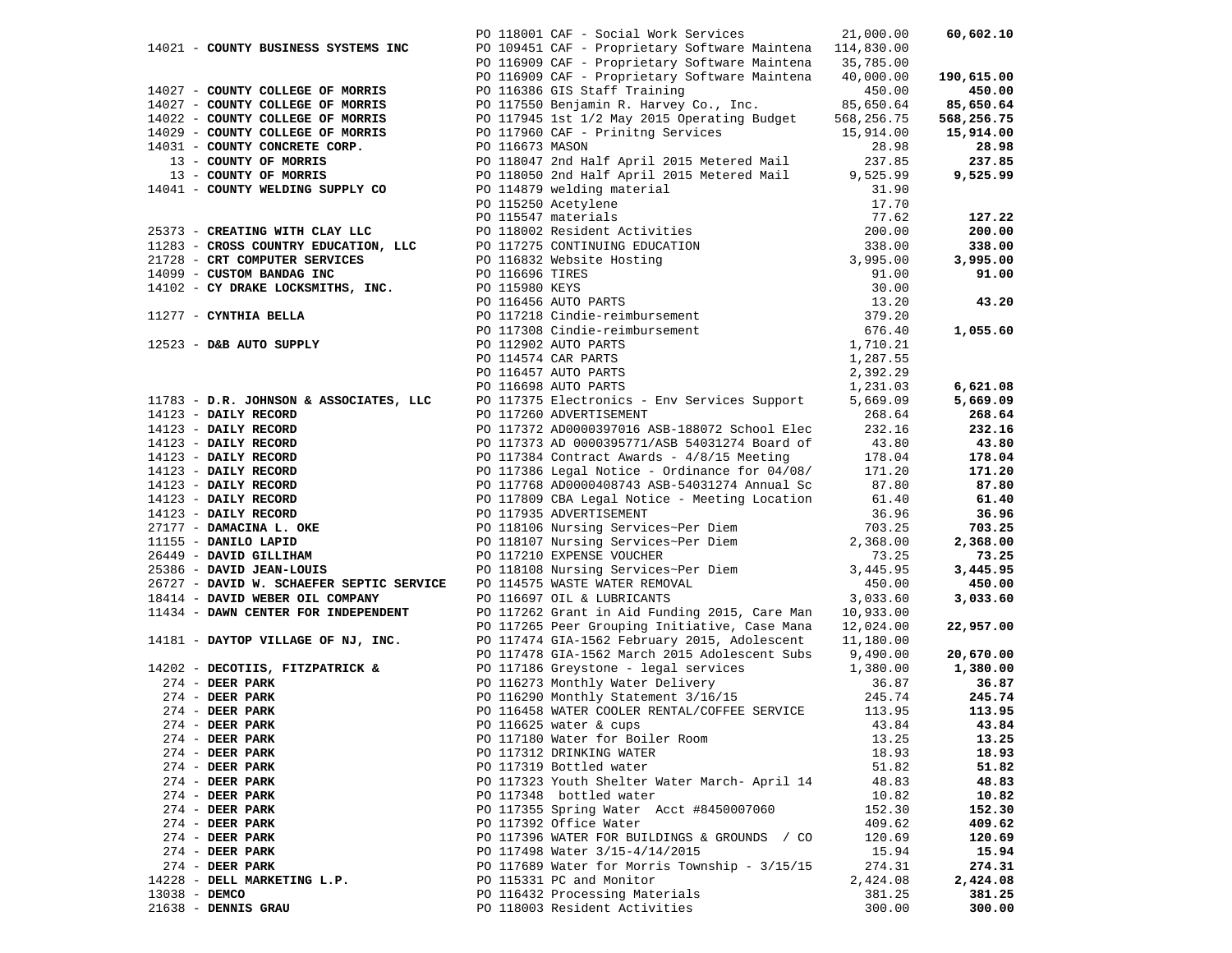|                                                                          |                                                                                                                                                                                                                                                                                                    |                         | 705.00    |
|--------------------------------------------------------------------------|----------------------------------------------------------------------------------------------------------------------------------------------------------------------------------------------------------------------------------------------------------------------------------------------------|-------------------------|-----------|
|                                                                          |                                                                                                                                                                                                                                                                                                    |                         |           |
|                                                                          |                                                                                                                                                                                                                                                                                                    |                         | 529.41    |
|                                                                          |                                                                                                                                                                                                                                                                                                    |                         | 725.00    |
|                                                                          |                                                                                                                                                                                                                                                                                                    |                         | 1,392.25  |
|                                                                          |                                                                                                                                                                                                                                                                                                    |                         |           |
|                                                                          |                                                                                                                                                                                                                                                                                                    |                         | 149.74    |
|                                                                          |                                                                                                                                                                                                                                                                                                    |                         | 783.50    |
|                                                                          |                                                                                                                                                                                                                                                                                                    |                         | 3,600.60  |
|                                                                          |                                                                                                                                                                                                                                                                                                    |                         | 750.00    |
|                                                                          |                                                                                                                                                                                                                                                                                                    |                         |           |
|                                                                          |                                                                                                                                                                                                                                                                                                    |                         | 123.30    |
|                                                                          |                                                                                                                                                                                                                                                                                                    | 548.30                  | 548.30    |
|                                                                          |                                                                                                                                                                                                                                                                                                    | 9,619.00                | 9,619.00  |
|                                                                          | 14379 - DOVER BRAKE & CLUTCH CO INC<br>14384 - DOVER HOUSING AUTHORITY<br>1707 - DREW PAOLELLA<br>1707 - DREW PAOLELLA<br>1707 - DURACABLE MANUFACTURING<br>1707 - DURACABLE MANUFACTURING<br>1707 - PO 117619 courier for the school boar<br>PO 117619 courier for the school board electi 100.00 |                         | 100.00    |
|                                                                          |                                                                                                                                                                                                                                                                                                    | 2,552.00                | 2,552.00  |
|                                                                          | 24352 - DYNASTY CHEMICAL CORPORATION PO 116531 Citrus Kleen Cleaner                                                                                                                                                                                                                                | 3,424.00                | 3,424.00  |
| $10487 - EZ$ PASS                                                        | PO 115672 NJ E-Z PASS                                                                                                                                                                                                                                                                              | 59.00                   | 59.00     |
| $27522$ - EACM CORP.                                                     | PO 116772 CAF - Main Air-Handler Upgrade 6,206.34<br>PO 117955 CAF - Main Air-Handler Upgrade 28,787.01                                                                                                                                                                                            |                         |           |
|                                                                          |                                                                                                                                                                                                                                                                                                    |                         | 34,993.35 |
| 26448 - EAGLE BUILDING SERVICES, LLC.                                    |                                                                                                                                                                                                                                                                                                    | 8,475.00                |           |
|                                                                          | PO 117052 CAF - Window Cleaning<br>PO 117184 CAF - Window Cleaning<br>PO 116565 Grit                                                                                                                                                                                                               | 2,225.00                | 10,700.00 |
| 26312 - EASTERN CONCRETE MATERIALS, INC.                                 | PO 116565 Grit                                                                                                                                                                                                                                                                                     | 15,244.97               | 15,244.97 |
|                                                                          | 26312 - EASTERN CONCRETE MATERIALS, INC. PO 116903 Snow/Ice Grit - Reflect Drawdown of 37,538.49                                                                                                                                                                                                   |                         | 37,538.49 |
| 3160 - EASTWICK COLLEGE                                                  | PO 117548 CAF - 3160-1190                                                                                                                                                                                                                                                                          | 800.00                  | 800.00    |
| 10540 - EDGARDO C. VALLEJO, M.D.                                         | PO 110839 INTERNIST PEER REVIEW                                                                                                                                                                                                                                                                    | 500.00                  | 500.00    |
|                                                                          | 26632 - EDGE PROPERTY MAINTENANCE PO 117968 CAF - New Mail Room/Garage Door Ren 18,947.09                                                                                                                                                                                                          |                         |           |
|                                                                          | PO 118080 CAF - Alteration of Closet to becom 11,844.18                                                                                                                                                                                                                                            |                         | 30,791.27 |
|                                                                          |                                                                                                                                                                                                                                                                                                    | 412.00                  |           |
|                                                                          | PO 117494 CAF - Edwards-JR/JS-15-WFNJ                                                                                                                                                                                                                                                              |                         | 412.00    |
|                                                                          |                                                                                                                                                                                                                                                                                                    | 3,200.00                | 3,200.00  |
|                                                                          | 26117 - EDWARDS LEARNING CENTER<br>26117 - EDWARDS LEARNING CENTER<br>26117 - EDWARDS LEARNING CENTER<br>27135 - ELIZABETH VILLASENOR<br>27135 - ELIZABETH VILLASENOR<br>27135 - ELIZABETH VILLASENOR<br>27135 - CHARDS CENTER<br>27135 - CH                                                       | 2,400.00                | 2,400.00  |
|                                                                          |                                                                                                                                                                                                                                                                                                    | 444.00                  | 444.00    |
|                                                                          |                                                                                                                                                                                                                                                                                                    | 7,362.00                | 7,362.00  |
|                                                                          |                                                                                                                                                                                                                                                                                                    | 4,440.00                | 4,440.00  |
|                                                                          | 14505 - ELIZABETHTOWN GAS COMPANY PO 117059 NATURAL GAS - LONG VALLEY                                                                                                                                                                                                                              | 631.88                  | 631.88    |
| 4449 - ELLEN LEWIS                                                       | PO 111308 Medicare B Reimbursement July 2014                                                                                                                                                                                                                                                       | 944.10                  | 944.10    |
| 10977 - ELLORINE PITTER                                                  | PO 111748 Medicare B Reimbursement July 2014 629.40                                                                                                                                                                                                                                                |                         | 629.40    |
| 11684 - ELVI CABRERA                                                     | PO 116655 2015 WORK BOOTS - HILL CREW                                                                                                                                                                                                                                                              | 89.60                   | 89.60     |
| 2047 - EMPLOYMENT HORIZONS, INC.                                         | PO 117193 JANITORIAL SERVICES: MARCH 2015                                                                                                                                                                                                                                                          | 859.00                  |           |
|                                                                          | PO 117285 Peer Grouping Initiative, Supportiv 19,252.00                                                                                                                                                                                                                                            |                         |           |
|                                                                          | PO 117261 Grant in Aid Funding 2015, Agency-B 16,832.00                                                                                                                                                                                                                                            |                         | 36,943.00 |
| 8651 - EMSAR NJ                                                          | PO 116158 Equipment Maintenance                                                                                                                                                                                                                                                                    | 2,065.00                | 2,065.00  |
| 6140 - ENVELOPES & PRINTED PROD. INC.                                    | PO 116867 CAF - Printed Envelopes - Cty Contr                                                                                                                                                                                                                                                      | 281.25                  |           |
|                                                                          | PO 116867 CAF - Printed Envelopes - Cty Contr                                                                                                                                                                                                                                                      | 6,899.25                |           |
|                                                                          | PO 116868 Printed Envelopes - Cty Contract 20 788.50                                                                                                                                                                                                                                               |                         | 7,969.00  |
| 14551 - EQUIFAX INFORMATION SVCS LLC                                     |                                                                                                                                                                                                                                                                                                    |                         | 32.32     |
| 26918 - ERIN DARVALICS                                                   |                                                                                                                                                                                                                                                                                                    |                         |           |
|                                                                          | PO 113887 Investigation Expense 32.32<br>PO 117585 travel reimbursement 33.95<br>PO 117586 travel reimbursement 83.72<br>PO 117239 Reimb. for Cell Phone 60.00<br>PO 118110 Nursing Services~Per Diem 1,868.50                                                                                     | 33.95<br>83.72<br>60.00 | 117.67    |
| 26492 - ERROL WOLLARY<br>20265 - EVELYN TOLENTINO<br>14604 - EVTET COLLE |                                                                                                                                                                                                                                                                                                    |                         | 60.00     |
|                                                                          |                                                                                                                                                                                                                                                                                                    |                         | 1,868.50  |
|                                                                          |                                                                                                                                                                                                                                                                                                    |                         |           |
| 14604 - EXTEL COMMUNICATIONS                                             | PO 116818 COURTHOUSE SECURITY CABELING                                                                                                                                                                                                                                                             | 985.00                  | 985.00    |
| 27086 - EXTREME NETWORKS INC.                                            | PO 116387 Network Infrastructure Hardware                                                                                                                                                                                                                                                          | 96,940.08               | 96,940.08 |
| 2878 - FAIRLEIGH DICKINSON UNIVERSITY                                    | PO 117588 CAF - 2878-1404                                                                                                                                                                                                                                                                          | 606.50                  | 606.50    |
| 14641 - FAMILY INTERVENTION                                              | PO 117356 staff workshop                                                                                                                                                                                                                                                                           | 1,250.00                | 1,250.00  |
| 15382 - FAMILY PROMISE OF                                                | PO 117145 CAF - Grant in Aid Funding 2015, Te                                                                                                                                                                                                                                                      | 3,900.00                | 3,900.00  |
| 12515 - FASTENAL COMPANY                                                 | PO 116459 HARDWARE                                                                                                                                                                                                                                                                                 | 108.48                  |           |
|                                                                          | PO 116667 BLDG MAINT/ SM TOOLS/ OTHER ADMIN                                                                                                                                                                                                                                                        | 418.45                  | 526.93    |
| 20423 - FASTER URGENT CARE                                               | PO 117466 CAF - Comprehensive Medical Service                                                                                                                                                                                                                                                      | 23,918.76               | 23,918.76 |
| 20423 - FASTER URGENT CARE                                               | PO 117879 CAF - Comprehensive Medical Service                                                                                                                                                                                                                                                      | 10,346.00               | 10,346.00 |
| $14668$ - FEDEX                                                          | PO 116626 fedex registration forms                                                                                                                                                                                                                                                                 | 29.08                   |           |
|                                                                          | PO 116814 Consult                                                                                                                                                                                                                                                                                  | 112.36                  |           |
|                                                                          | PO 118004 Express Shipping                                                                                                                                                                                                                                                                         | 221.57                  | 363.01    |
| 14702 - FIRE FIGHTERS EQUIPMENT CO INC                                   | PO 113141 Accessories                                                                                                                                                                                                                                                                              | 130.98                  | 130.98    |
| 12151 - FLEMINGTON BUICK CHEVROLET                                       | PO 116700 AUTO PARTS                                                                                                                                                                                                                                                                               | 87.67                   | 87.67     |
|                                                                          |                                                                                                                                                                                                                                                                                                    |                         |           |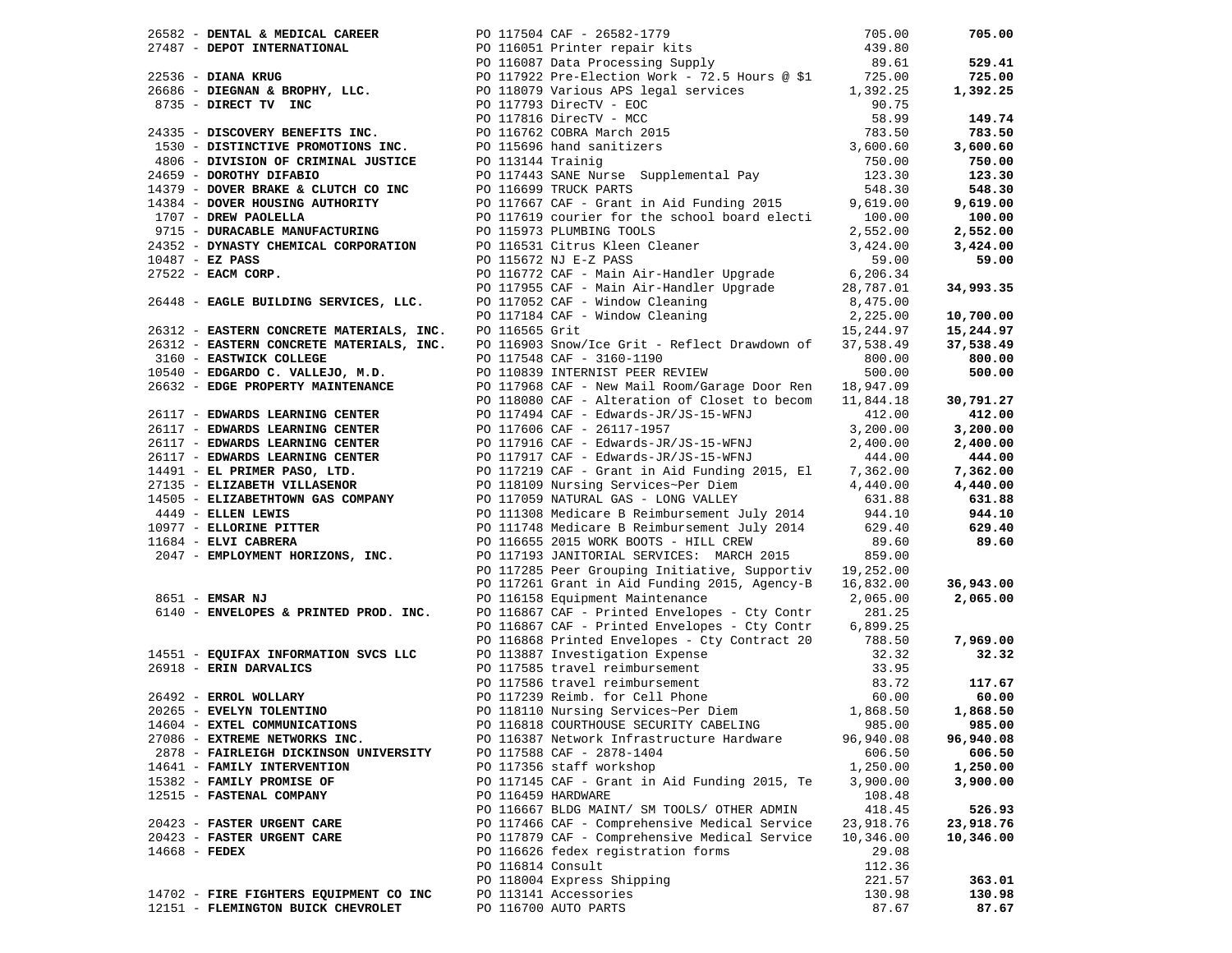|                                                                                                                                                                                                                                                                                                                                                                                                                                                                                                  |                   |                                                                                                                                                                                                             |                       | 1,205.08   |
|--------------------------------------------------------------------------------------------------------------------------------------------------------------------------------------------------------------------------------------------------------------------------------------------------------------------------------------------------------------------------------------------------------------------------------------------------------------------------------------------------|-------------------|-------------------------------------------------------------------------------------------------------------------------------------------------------------------------------------------------------------|-----------------------|------------|
|                                                                                                                                                                                                                                                                                                                                                                                                                                                                                                  |                   |                                                                                                                                                                                                             |                       | 9,918.25   |
|                                                                                                                                                                                                                                                                                                                                                                                                                                                                                                  |                   |                                                                                                                                                                                                             |                       | 59.76      |
|                                                                                                                                                                                                                                                                                                                                                                                                                                                                                                  |                   |                                                                                                                                                                                                             |                       |            |
|                                                                                                                                                                                                                                                                                                                                                                                                                                                                                                  |                   |                                                                                                                                                                                                             |                       |            |
|                                                                                                                                                                                                                                                                                                                                                                                                                                                                                                  |                   |                                                                                                                                                                                                             |                       |            |
|                                                                                                                                                                                                                                                                                                                                                                                                                                                                                                  |                   |                                                                                                                                                                                                             |                       | 436.00     |
|                                                                                                                                                                                                                                                                                                                                                                                                                                                                                                  |                   |                                                                                                                                                                                                             |                       | 125.00     |
|                                                                                                                                                                                                                                                                                                                                                                                                                                                                                                  |                   |                                                                                                                                                                                                             |                       | 17,721.00  |
|                                                                                                                                                                                                                                                                                                                                                                                                                                                                                                  |                   |                                                                                                                                                                                                             |                       | 1,394.58   |
|                                                                                                                                                                                                                                                                                                                                                                                                                                                                                                  |                   |                                                                                                                                                                                                             |                       |            |
|                                                                                                                                                                                                                                                                                                                                                                                                                                                                                                  |                   |                                                                                                                                                                                                             |                       | 13,125.00  |
| 14726 - GEN-EL SAFETY & INDUSTRIAL                                                                                                                                                                                                                                                                                                                                                                                                                                                               |                   | PO 116052 Clean Water Fund Expnese                                                                                                                                                                          | 12,150.00<br>1,891.21 |            |
|                                                                                                                                                                                                                                                                                                                                                                                                                                                                                                  |                   |                                                                                                                                                                                                             |                       |            |
|                                                                                                                                                                                                                                                                                                                                                                                                                                                                                                  |                   |                                                                                                                                                                                                             |                       | 2,319.31   |
| 14887 - GENERAL PLUMBING SUPPLY INC.                                                                                                                                                                                                                                                                                                                                                                                                                                                             |                   |                                                                                                                                                                                                             |                       |            |
|                                                                                                                                                                                                                                                                                                                                                                                                                                                                                                  |                   | PO 115688 grounding wire<br>PO 115688 grounding wire<br>PO 116139 Machinery Repairs & Parts<br>PO 116441 CAF - Plumbing Supplies<br>PO 116519 REPLACE PLUMBING FIXTURE<br>PO 117166 HVAC REPAIR<br>1,688.00 |                       |            |
|                                                                                                                                                                                                                                                                                                                                                                                                                                                                                                  |                   |                                                                                                                                                                                                             |                       |            |
| 10824 - GEORGE COPPOLA<br>2011/16 HVAC REPAIR<br>2011/16 HVAC REPAIR<br>2011/1928 Reimbursement of Dinner from April<br>2011/1928 Reimbursement of Dinner from April<br>2011/1928 Reimbursement of Dinner from April<br>2011/1928 Reimburs                                                                                                                                                                                                                                                       |                   |                                                                                                                                                                                                             |                       | 6,071.85   |
|                                                                                                                                                                                                                                                                                                                                                                                                                                                                                                  |                   |                                                                                                                                                                                                             |                       | 35.01      |
|                                                                                                                                                                                                                                                                                                                                                                                                                                                                                                  |                   |                                                                                                                                                                                                             |                       | 928.00     |
|                                                                                                                                                                                                                                                                                                                                                                                                                                                                                                  |                   |                                                                                                                                                                                                             |                       | 34.00      |
|                                                                                                                                                                                                                                                                                                                                                                                                                                                                                                  |                   |                                                                                                                                                                                                             |                       |            |
|                                                                                                                                                                                                                                                                                                                                                                                                                                                                                                  |                   |                                                                                                                                                                                                             |                       | 787.50     |
|                                                                                                                                                                                                                                                                                                                                                                                                                                                                                                  |                   |                                                                                                                                                                                                             |                       | 208.25     |
|                                                                                                                                                                                                                                                                                                                                                                                                                                                                                                  |                   |                                                                                                                                                                                                             |                       | 74,845.75  |
|                                                                                                                                                                                                                                                                                                                                                                                                                                                                                                  |                   |                                                                                                                                                                                                             |                       | 4,800.00   |
|                                                                                                                                                                                                                                                                                                                                                                                                                                                                                                  |                   |                                                                                                                                                                                                             |                       | 180.00     |
|                                                                                                                                                                                                                                                                                                                                                                                                                                                                                                  |                   |                                                                                                                                                                                                             |                       |            |
|                                                                                                                                                                                                                                                                                                                                                                                                                                                                                                  |                   |                                                                                                                                                                                                             |                       |            |
|                                                                                                                                                                                                                                                                                                                                                                                                                                                                                                  |                   |                                                                                                                                                                                                             |                       |            |
|                                                                                                                                                                                                                                                                                                                                                                                                                                                                                                  |                   |                                                                                                                                                                                                             |                       |            |
|                                                                                                                                                                                                                                                                                                                                                                                                                                                                                                  |                   |                                                                                                                                                                                                             |                       |            |
|                                                                                                                                                                                                                                                                                                                                                                                                                                                                                                  |                   |                                                                                                                                                                                                             |                       |            |
|                                                                                                                                                                                                                                                                                                                                                                                                                                                                                                  |                   |                                                                                                                                                                                                             |                       |            |
| 2658 - GMT CONTRACTING CORP.<br>14982 - GOODME PHARMACY & SURGICAL SUPPLY PO 117957 CAF - ASbestos Abatement<br>14985 - GOODMER AUTO SERVICE<br>14983 - GRAINGER<br>14983 - GRAINGER<br>20 015803 MAINTENANCE SUPPLIES<br>20 015855 suppli                                                                                                                                                                                                                                                       |                   |                                                                                                                                                                                                             |                       |            |
|                                                                                                                                                                                                                                                                                                                                                                                                                                                                                                  |                   |                                                                                                                                                                                                             |                       | 3,532.58   |
|                                                                                                                                                                                                                                                                                                                                                                                                                                                                                                  |                   |                                                                                                                                                                                                             |                       |            |
|                                                                                                                                                                                                                                                                                                                                                                                                                                                                                                  |                   |                                                                                                                                                                                                             |                       |            |
|                                                                                                                                                                                                                                                                                                                                                                                                                                                                                                  |                   |                                                                                                                                                                                                             |                       |            |
| PO 116420 tools<br>PO 116420 tools<br>PO 116496 Hand Held Sprayer, Nozz.<br>PO 117195 Plant Operations<br>PO 116464 SHOP SUPPLIES<br>PO 116464 SHOP SUPPLIES<br>PO 116464 SHOP SUPPLIES<br>PO 116779 SMALL TOOLS/ BUILD MAINT<br>PO 117081 SAF<br>804 - GRAY SUPPLY CORP<br>26326 - GREEN OUTLOOK LANDSCAPING &<br>26326 - GREEN OUTLOOK LANDSCAPING &<br>26326 - GREEN OUTLOOK LANDSCAPING &<br>2011091 SAFETY GEAR<br>2011091 SAFETY GEAR<br>2011091 SAFETY GEAR<br>2011091 SAFETY GEAR<br>201 |                   |                                                                                                                                                                                                             |                       | 1,530.87   |
|                                                                                                                                                                                                                                                                                                                                                                                                                                                                                                  |                   |                                                                                                                                                                                                             |                       |            |
|                                                                                                                                                                                                                                                                                                                                                                                                                                                                                                  |                   |                                                                                                                                                                                                             |                       |            |
|                                                                                                                                                                                                                                                                                                                                                                                                                                                                                                  |                   |                                                                                                                                                                                                             |                       | 262.46     |
|                                                                                                                                                                                                                                                                                                                                                                                                                                                                                                  |                   |                                                                                                                                                                                                             |                       | 100,150.00 |
|                                                                                                                                                                                                                                                                                                                                                                                                                                                                                                  |                   |                                                                                                                                                                                                             |                       |            |
|                                                                                                                                                                                                                                                                                                                                                                                                                                                                                                  |                   | PO 118060 CAF - Inspeciton serv for replac of 16,327.50                                                                                                                                                     |                       | 29,452.50  |
| 15490 - GUARANTEED REBUILDERS INC<br>18190 - HANOVER TOWNSHIP 1819 PO 117347 DRE Grant Re                                                                                                                                                                                                                                                                                                                                                                                                        |                   |                                                                                                                                                                                                             | 450.00                | 450.00     |
|                                                                                                                                                                                                                                                                                                                                                                                                                                                                                                  |                   | PO 117347 DRE Grant Reimbursement                                                                                                                                                                           | 165.00                | 165.00     |
| 15082 - HANOVER TWP MUNICIPAL ALLIANCE<br>9728 - HARRIET VALLECER RN<br>25522 - HARRY L. SCHWARZ & CO. DO 117128 CAF - 2015 Municipal Alliance Funds<br>25522 - HARRY L. SCHWARZ & CO. DO 117886 Appraisal Services                                                                                                                                                                                                                                                                              |                   |                                                                                                                                                                                                             | 1,348.50              | 1,348.50   |
|                                                                                                                                                                                                                                                                                                                                                                                                                                                                                                  |                   |                                                                                                                                                                                                             | 2,072.00              | 2,072.00   |
|                                                                                                                                                                                                                                                                                                                                                                                                                                                                                                  |                   |                                                                                                                                                                                                             | 2,025.00              | 2,025.00   |
|                                                                                                                                                                                                                                                                                                                                                                                                                                                                                                  |                   | PO 118158 CAF - Construction Support Services                                                                                                                                                               |                       |            |
| 2084 - HATCH MOTT MACDONALD, LLC<br>27770 - HEAP HSA                                                                                                                                                                                                                                                                                                                                                                                                                                             |                   |                                                                                                                                                                                                             | 12,703.11             | 12,703.11  |
| 27770 - HEAR USA                                                                                                                                                                                                                                                                                                                                                                                                                                                                                 |                   | PO 118005 Resident Hearing Aid                                                                                                                                                                              | 1,295.00              | 1,295.00   |
| 1871 - HEWLETT PACKARD-WSCA                                                                                                                                                                                                                                                                                                                                                                                                                                                                      | PO 116243 Printer |                                                                                                                                                                                                             | 128.10                | 128.10     |
| 11538 - HEWLETT-PACKARD COMPANY                                                                                                                                                                                                                                                                                                                                                                                                                                                                  |                   | PO 116244 Equipment                                                                                                                                                                                         | 341.73                | 341.73     |
| $10845$ - HIAB INC                                                                                                                                                                                                                                                                                                                                                                                                                                                                               |                   | PO 116466 TRUCK PARTS                                                                                                                                                                                       | 163.10                | 163.10     |
| 2891 - HILDE KLINE                                                                                                                                                                                                                                                                                                                                                                                                                                                                               |                   | PO 111317 Medicare B Reimbursement July 2014                                                                                                                                                                | 629.40                | 629.40     |
| 27466 - HIPPO FACILITY MANAGEMENT INC.                                                                                                                                                                                                                                                                                                                                                                                                                                                           |                   | PO 114356 FACILITY WORK ORDER COMPUTER PROGRA                                                                                                                                                               | 119.00                |            |
|                                                                                                                                                                                                                                                                                                                                                                                                                                                                                                  |                   | PO 114881 FACILITY WORK ORDER COMPUTER PROGRA                                                                                                                                                               | 119.00                | 238.00     |
| 27558 - HOIMARK & LEMBO PAVING, LLC                                                                                                                                                                                                                                                                                                                                                                                                                                                              |                   | PO 116351 CAF - Snow Plowing and Ice Removal                                                                                                                                                                |                       |            |
|                                                                                                                                                                                                                                                                                                                                                                                                                                                                                                  |                   |                                                                                                                                                                                                             | 16,719.24             | 16,719.24  |
| 16302 - HOMELESS SOLUTIONS, INC.                                                                                                                                                                                                                                                                                                                                                                                                                                                                 |                   | PO 117148 CAF - Grant in Aid Funding 2015, Fa                                                                                                                                                               | 22,773.00             |            |
|                                                                                                                                                                                                                                                                                                                                                                                                                                                                                                  |                   | PO 117149 CAF - Homeless Contract SH15014                                                                                                                                                                   | 13,759.00             | 36,532.00  |
| 20737 - HOOVER TRUCK CENTERS INC                                                                                                                                                                                                                                                                                                                                                                                                                                                                 |                   | PO 116467 TRUCK PARTS                                                                                                                                                                                       | 752.51                | 752.51     |
| 20737 - HOOVER TRUCK CENTERS INC                                                                                                                                                                                                                                                                                                                                                                                                                                                                 |                   | PO 116704 TRUCK PARTS                                                                                                                                                                                       | 4,772.94              | 4,772.94   |
| 15241 - HORIZON BLUE CROSS BLUE SHIELD                                                                                                                                                                                                                                                                                                                                                                                                                                                           |                   | PO 116613 Dental coverage for 4/15                                                                                                                                                                          | 4,387.77              | 4,387.77   |
| 15241 - HORIZON BLUE CROSS BLUE SHIELD                                                                                                                                                                                                                                                                                                                                                                                                                                                           |                   | PO 116920 January 2015 Mosquito Medical PPO/M                                                                                                                                                               | 29,350.09             | 29,350.09  |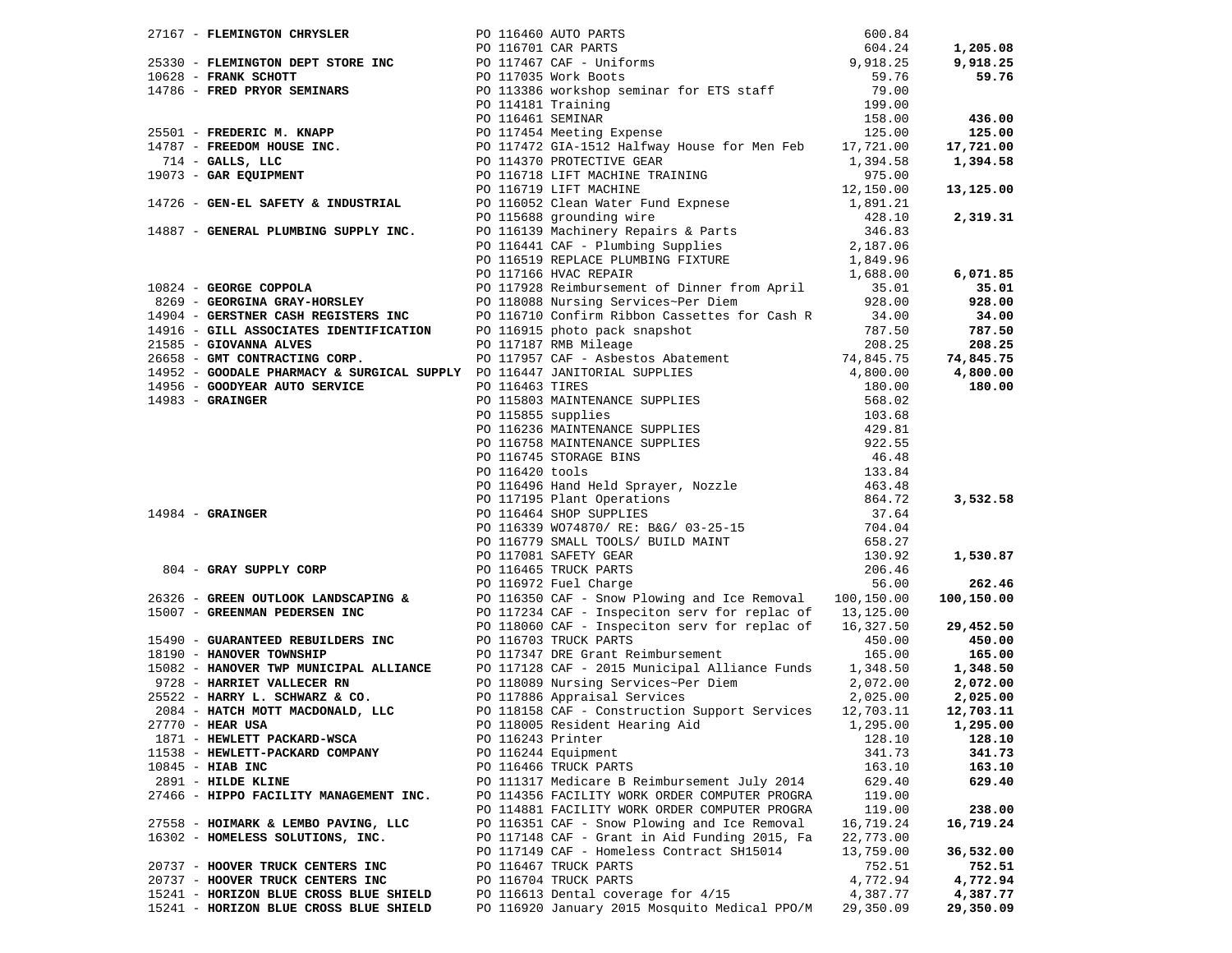|                                                                            |                    | PO 116932 February 2015 Mosquito Medical PPO/                                     | 32,948.67           | 32,948.67           |
|----------------------------------------------------------------------------|--------------------|-----------------------------------------------------------------------------------|---------------------|---------------------|
| 15241 - HORIZON BLUE CROSS BLUE SHIELD                                     |                    | PO 116937 March 2015 Mosquito Medical PPO/Med                                     | 31,427.84           | 31,427.84           |
| 15241 - HORIZON BLUE CROSS BLUE SHIELD                                     |                    | PO 116950 April 2015 Mosquito Medical PPO/Med                                     | 31,427.84           | 31,427.84           |
| 15241 - HORIZON BLUE CROSS BLUE SHIELD                                     |                    | PO 116951 March 2015 Horizon Mosquito Medical                                     | 22,658.39           | 22,658.39           |
| 15241 - HORIZON BLUE CROSS BLUE SHIELD                                     |                    | PO 116952 January 2015 PBA 151 Medical PPO/Me                                     | 316,955.67          | 316,955.67          |
| 15241 - HORIZON BLUE CROSS BLUE SHIELD                                     |                    | PO 116956 February 2015 PBA 151 Medical PPO/M                                     | 346,184.97          | 346,184.97          |
| 15241 - HORIZON BLUE CROSS BLUE SHIELD                                     |                    | PO 116957 March 2015 PBA 151 Medical PPO/Meda                                     | 327,770.21          | 327,770.21          |
| 15241 - HORIZON BLUE CROSS BLUE SHIELD                                     |                    | PO 116958 January 2015 Freeholders Medical HM                                     | 499,605.11          | 499,605.11          |
| 15241 - HORIZON BLUE CROSS BLUE SHIELD                                     |                    | PO 116961 April 2015 PBA 151 Medical PPO/Meda                                     | 328,098.63          | 328,098.63          |
| 15241 - HORIZON BLUE CROSS BLUE SHIELD                                     |                    | PO 116962 March 2015 Horizon PBA 151 Medical                                      | 197,417.53          | 197,417.53          |
| 15241 - HORIZON BLUE CROSS BLUE SHIELD                                     |                    | PO 116963 April 2015 Horizon PBA 151 Medical                                      | 179,200.71          | 179,200.71          |
| 15241 - HORIZON BLUE CROSS BLUE SHIELD                                     |                    | PO 116966 February 2015 Freeholders Medical H $1,009,616.79$                      |                     | 1,009,616.79        |
| 15241 - HORIZON BLUE CROSS BLUE SHIELD                                     |                    | PO 116968 March 2015 Freeholders Medical HMO 1,008,229.34                         |                     | 1,008,229.34        |
| 15241 - HORIZON BLUE CROSS BLUE SHIELD                                     |                    | PO 116969 April 2015 Freeholders Medical HMO 1,006,090.51                         |                     | 1,006,090.51        |
| 15241 - HORIZON BLUE CROSS BLUE SHIELD                                     |                    | PO 116980 January 2015 Freehold List Medical 1,348,631.31                         |                     | 1,348,631.31        |
| 15241 - HORIZON BLUE CROSS BLUE SHIELD                                     |                    | PO 116981 February 2015 Freehold List Medical 1,360,054.60                        |                     | 1,360,054.60        |
| 15241 - HORIZON BLUE CROSS BLUE SHIELD                                     |                    | PO 116982 March 2015 Freehold List Medical PP 1,364,998.60 1,364,998.60           |                     |                     |
| 15241 - HORIZON BLUE CROSS BLUE SHIELD                                     |                    | PO 116983 April 2015 Freehold List Medical PP 1,370,523.98 1,370,523.98           |                     |                     |
| 15241 - HORIZON BLUE CROSS BLUE SHIELD                                     |                    | PO 117313 May 2015 Horizon Mosquito Medical H                                     | 20,636.37           | 20,636.37           |
| 15241 - HORIZON BLUE CROSS BLUE SHIELD                                     |                    | PO 117682 May 2015 Freeholders Medical HMO                                        | 988,143.34          | 988, 143. 34        |
| 15241 - HORIZON BLUE CROSS BLUE SHIELD                                     |                    | PO 117683 May 2015 Main County and Morris Vie 39,954.60                           |                     | 39,954.60           |
| 15249 - HOUSING PARTNERSHIP                                                |                    | PO 117222 CAF - Grant in Aid Funding 2015, Sp                                     | 4,641.00            | 4,641.00            |
| 10414 - HUBER & ASSOCIATES                                                 |                    | PO 117273 COMPETENCY EVALUATION OF APS                                            | 400.00              | 400.00              |
| 20545 - HUDSON COUNTY MEADOWVIEW                                           |                    | PO 114227 Court Ordered Payments                                                  | 40,391.12           |                     |
|                                                                            |                    | PO 115997 Court Ordered Settlements - J.C. &                                      | 24,129.76           | 64,520.88           |
| 27183 - HUY DINH                                                           |                    | PO 117536 travel reimbursement                                                    | 63.98               | 63.98               |
| $12236 - ILGIA$                                                            | PO 115968 TRAINING |                                                                                   | 90.00               | 90.00               |
| 10767 - ILLIENE CHARLES, RN                                                |                    | PO 118087 Nursing Services~Per Diem                                               | 4,190.25            | 4,190.25            |
| 15309 - IMAGE ACCESS CORP                                                  |                    | PO 115939 mis. supplies for the scanners for                                      | 880.00              | 880.00              |
| 4592 - INFORMATION & TECHNOLOGY                                            |                    | PO 116862 CAF - 4592-1799                                                         | 690.00              |                     |
|                                                                            |                    | PO 117487 CAF - 4592-1755                                                         | 1,172.16            |                     |
|                                                                            |                    | PO 117488 CAF - 4592-1883                                                         | 2,026.16            |                     |
|                                                                            |                    | PO 117489 CAF - 4592-1730                                                         | 1,252.08            |                     |
|                                                                            |                    | PO 117491 CAF - 4592-1702                                                         | 1,438.56            |                     |
|                                                                            |                    | PO 117492 CAF - 4592-1915                                                         | 1,492.96            | 8,071.92            |
| 19236 - INSTITUTE FOR FORENSIC PSYCHOLOGY                                  |                    | PO 116228 Medical Expense                                                         | 1,500.00            | 1,500.00            |
| 19235 - INSTITUTE FOR PROF.DEVELOPMENT                                     |                    | PO 116578 Update and Review of Latest Pension                                     | 99.00               |                     |
|                                                                            |                    |                                                                                   |                     |                     |
|                                                                            |                    |                                                                                   |                     |                     |
|                                                                            |                    | PO 116650 Open Public Records Acts (OPRA) Wor                                     | 99.00               | 198.00              |
| 6100 - INTER CITY TIRE                                                     | PO 116468 TIRES    |                                                                                   | 270.00              |                     |
|                                                                            | PO 116705 TIRES    |                                                                                   | 4,985.54            | 5,255.54            |
| 20652 - INTERFAITH FOOD PANTRY INC.                                        |                    | PO 117263 Peer Grouping Initiative, Home Deli                                     | 1,061.00            | 1,061.00            |
| 20652 - INTERFAITH FOOD PANTRY INC.<br>4172 - INTERNATIONAL ASSOCIATION    |                    | PO 117264 Grant in Aid Funding 2015, Home Del<br>PO 116060 Membership             | 7,504.00<br>150.00  | 7,504.00<br>150.00  |
|                                                                            |                    |                                                                                   |                     |                     |
| 20792 - IPC HOSPITALIST PHYSICIANS NJ<br>15433 - J & D SALES & SERVICE LLC |                    | PO 118006 CAF - Oversee All Aspects of Medica<br>PO 116469 SERVICE WATER RECYCLER | 750.00<br>225.00    | 750.00              |
|                                                                            |                    |                                                                                   | 178.03              | 225.00<br>178.03    |
| 16773 - J. O'BRIEN CO INC<br>8482 - JAGDISH DANG                           |                    | PO 116596 Flap Closure Verical Govt. Size, Cl                                     |                     | 2,200.00            |
| 27446 - JAIME SHANAPHY                                                     |                    | PO 118007 CAF - Psychiatric Consulting Servic                                     | 2,200.00<br>102.50  | 102.50              |
| 21088 - JENNIFER CARPINTERI                                                |                    | PO 117446 SANE Nurse Supplemental Pay                                             | 119.43              | 119.43              |
| 1585 - JERSEY BATTERED WOMEN'S                                             |                    | PO 118008 Morris View Petty Cash                                                  |                     |                     |
| 960 - JERSEY CENTRAL POWER & LIGHT                                         | PO 116561 JCP&L    | PO 117496 CAF - Grant in Aid Funding 2015                                         | 25,011.00<br>677.05 | 25,011.00<br>677.05 |
| 960 - JERSEY CENTRAL POWER & LIGHT                                         | PO 116752 JCP&L    |                                                                                   | 51.47               | 51.47               |
| 960 - JERSEY CENTRAL POWER & LIGHT                                         | PO 116893 JCP&L    |                                                                                   | 36.18               | 36.18               |
| 960 - JERSEY CENTRAL POWER & LIGHT                                         |                    | PO 117121 Utility - Electric JCPL                                                 | 1,582.88            | 1,582.88            |
| 960 - JERSEY CENTRAL POWER & LIGHT                                         |                    | PO 117161 ELECTRIC - RUTH DAVIS DR / CAC                                          | 308.50              | 308.50              |
| 960 - JERSEY CENTRAL POWER & LIGHT                                         | PO 117173 JCP&L    |                                                                                   | 68.84               | 68.84               |
| 960 - JERSEY CENTRAL POWER & LIGHT                                         | PO 117366 JCP&L    |                                                                                   | 20.91               | 20.91               |
| 960 - JERSEY CENTRAL POWER & LIGHT                                         | PO 117367 JCP&L    |                                                                                   | 20.67               | 20.67               |
| 960 - JERSEY CENTRAL POWER & LIGHT                                         | PO 117368 JCP&L    |                                                                                   | 29.16               | 29.16               |
| 960 - JERSEY CENTRAL POWER & LIGHT                                         | PO 117369 JCP&L    |                                                                                   | 633.30              | 633.30              |
| 960 - JERSEY CENTRAL POWER & LIGHT                                         | PO 117370 JCP&L    |                                                                                   | 332.91              | 332.91              |
| 960 - JERSEY CENTRAL POWER & LIGHT                                         |                    | PO 117715 Utility - Electric JCPL                                                 | 3,134.56            | 3,134.56            |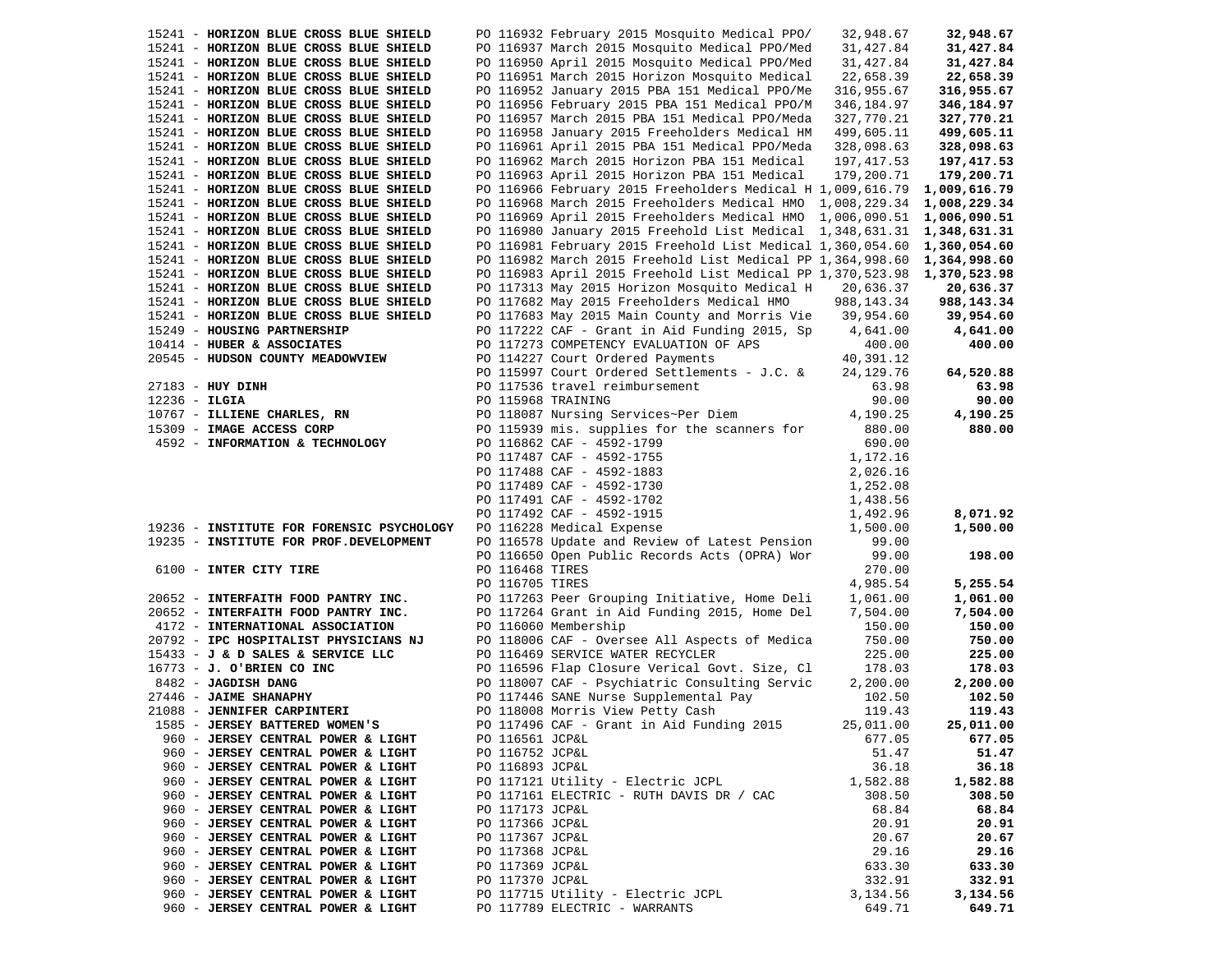| 960 - JERSEY CENTRAL POWER & LIGHT                                                                                                                                                                                                             |                | PO 117923 ELECTRIC - COMM CENTER                                                                                                                                                                                                               | 23,340.06  | 23,340.06  |
|------------------------------------------------------------------------------------------------------------------------------------------------------------------------------------------------------------------------------------------------|----------------|------------------------------------------------------------------------------------------------------------------------------------------------------------------------------------------------------------------------------------------------|------------|------------|
| 1622 - JERSEY TRACTOR-TRAILER                                                                                                                                                                                                                  |                |                                                                                                                                                                                                                                                |            |            |
|                                                                                                                                                                                                                                                |                | FO 117576 CAF - 1622-1887<br>PO 117576 CAF - 1622-1887<br>PO 117576 CAF - 1622-1940<br>PO 117507 CAF - 1622-1940<br>PO 117507 CAF - 1622-1941<br>PO 117485 CAF - 1622-1941<br>PO 117485 CAF - 1622-1941<br>PO 117486 CAF - 1622-1951<br>PO 117 |            |            |
|                                                                                                                                                                                                                                                |                |                                                                                                                                                                                                                                                |            |            |
|                                                                                                                                                                                                                                                |                |                                                                                                                                                                                                                                                |            |            |
|                                                                                                                                                                                                                                                |                |                                                                                                                                                                                                                                                |            |            |
|                                                                                                                                                                                                                                                |                |                                                                                                                                                                                                                                                |            |            |
|                                                                                                                                                                                                                                                |                |                                                                                                                                                                                                                                                |            | 17,600.00  |
|                                                                                                                                                                                                                                                |                |                                                                                                                                                                                                                                                |            | 2,812.34   |
|                                                                                                                                                                                                                                                |                | PO 117482 Jersey Boys breakfast service for 6                                                                                                                                                                                                  |            |            |
|                                                                                                                                                                                                                                                |                |                                                                                                                                                                                                                                                | 319.40     | 319.40     |
|                                                                                                                                                                                                                                                |                |                                                                                                                                                                                                                                                | 667.00     | 667.00     |
|                                                                                                                                                                                                                                                |                | PO 116720 CAF - Snow Plowing and Ice Removal                                                                                                                                                                                                   | 9,900.00   | 9,900.00   |
|                                                                                                                                                                                                                                                |                |                                                                                                                                                                                                                                                | 3,300.00   | 3,300.00   |
|                                                                                                                                                                                                                                                |                |                                                                                                                                                                                                                                                | 13.40      |            |
|                                                                                                                                                                                                                                                |                |                                                                                                                                                                                                                                                | 18,878.75  | 18,892.15  |
|                                                                                                                                                                                                                                                |                |                                                                                                                                                                                                                                                | 1,031.30   | 1,031.30   |
|                                                                                                                                                                                                                                                |                |                                                                                                                                                                                                                                                | 716.20     | 716.20     |
|                                                                                                                                                                                                                                                |                |                                                                                                                                                                                                                                                | 125.00     | 125.00     |
|                                                                                                                                                                                                                                                |                |                                                                                                                                                                                                                                                | 4,208.01   | 4,208.01   |
|                                                                                                                                                                                                                                                |                |                                                                                                                                                                                                                                                | 4,800.00   |            |
| 1815 - JESCO INC.<br>26374 - JESSICA MONDINO<br>20088 - JESSICA MONDINO<br>20088 - JESSICA MONDINO<br>20088 - JESSICA MONDINO<br>26156 - JJS SERVICES, INC.<br>26156 - JJS SERVICES, INC.<br>26156 - JJS SERVICES, INC.<br>26156 - JJS SERVIC  | PO 116866 HVAC |                                                                                                                                                                                                                                                | 9,365.00   | 14,165.00  |
| 2695 - JOHNSTONE SUPPLY                                                                                                                                                                                                                        |                | PO 117426 ELECTRICAL                                                                                                                                                                                                                           | 38.77      |            |
|                                                                                                                                                                                                                                                | PO 117930 HVAC |                                                                                                                                                                                                                                                | 80.12      | 118.89     |
|                                                                                                                                                                                                                                                |                |                                                                                                                                                                                                                                                |            | 310.90     |
|                                                                                                                                                                                                                                                |                |                                                                                                                                                                                                                                                |            | 25,940.00  |
|                                                                                                                                                                                                                                                |                |                                                                                                                                                                                                                                                |            | 300.00     |
|                                                                                                                                                                                                                                                |                |                                                                                                                                                                                                                                                |            |            |
|                                                                                                                                                                                                                                                |                |                                                                                                                                                                                                                                                |            | 236.75     |
| The Same Nurse Supplemental Pay<br>27163 - JUPITER ENVIRONMENTAL SERVICS INC. PO 117445 SANE Nurse Supplemental Pay<br>25,940.00<br>25,940.00<br>25,940.00<br>27426 - KAREN HOGAN<br>27426 - KAREN KLINGENER<br>2766.43<br>27426 - TAREN KLING |                |                                                                                                                                                                                                                                                |            | 766.43     |
| 15565 - KELLER & KIRKPATRICK                                                                                                                                                                                                                   |                | PO 117441 CAF - Group 1 Miloing & Resurfacing 1,219.20                                                                                                                                                                                         |            |            |
|                                                                                                                                                                                                                                                |                | PO 117750 CAF - Engineering Design Services f 8,340.00                                                                                                                                                                                         |            |            |
|                                                                                                                                                                                                                                                |                | PO 118055 CAF - Engineering Consultants for V                                                                                                                                                                                                  | 3,848.00   | 13,407.20  |
| 15596 - KILBOURNE & KILBOURNE                                                                                                                                                                                                                  |                | PO 117196 Employee Recognition                                                                                                                                                                                                                 | 150.80     | 150.80     |
| 15607 - KINNELON MUNICIPAL ALLIANCE                                                                                                                                                                                                            |                | PO 117853 CAF - 2014 Supplemental Municipal A                                                                                                                                                                                                  | 2,000.00   | 2,000.00   |
| 20602 - KONICA MINOLTA BUSINESS                                                                                                                                                                                                                |                | PO 116830 maintenance agreement 3/19/15-3/18/                                                                                                                                                                                                  | 7,822.32   | 7,822.32   |
| 15634 - KORNER STORE INC                                                                                                                                                                                                                       |                | PO 116503 Meals                                                                                                                                                                                                                                | 391.00     | 391.00     |
| 1322 - LABEL TAPE SYSTEMS, INC.                                                                                                                                                                                                                |                | PO 118010 Laundry General Stores                                                                                                                                                                                                               | 730.20     | 730.20     |
| 12726 - LANGUAGE LINE SERVICES                                                                                                                                                                                                                 |                | PO 115498 LANGUAGE TRANSLATION SERVICE                                                                                                                                                                                                         | 280.50     | 280.50     |
| 15709 - LAWMEN SUPPLY CO OF NJ, INC.                                                                                                                                                                                                           |                | PO 114620 PLEASE ORDER - Patches E. O'Rouke/S                                                                                                                                                                                                  | 330.00     | 330.00     |
| 20653 - LEGAL SERVICES OF NORTHWEST                                                                                                                                                                                                            |                | PO 117316 CAF - Grant in Aid Funding 2015, Co 24,640.00                                                                                                                                                                                        |            | 24,640.00  |
| 20653 - LEGAL SERVICES OF NORTHWEST                                                                                                                                                                                                            |                | PO 117432 Title 111B OAA                                                                                                                                                                                                                       | 14,175.00  | 14,175.00  |
| 20653 - LEGAL SERVICES OF NORTHWEST                                                                                                                                                                                                            |                | PO 117433 Peer Grouping                                                                                                                                                                                                                        | 7,965.00   | 7,965.00   |
| 9885 - LIDIA AVELAR                                                                                                                                                                                                                            |                | PO 117082 2015 WORK BOOTS - NIGHT CREW                                                                                                                                                                                                         | 89.98      | 89.98      |
| 15775 - LIFESAVERS INC                                                                                                                                                                                                                         |                | PO 116122 Supplies                                                                                                                                                                                                                             | 204.95     |            |
|                                                                                                                                                                                                                                                |                | PO 116123 Education, School, Training                                                                                                                                                                                                          | 20.00      |            |
|                                                                                                                                                                                                                                                |                | PO 116123 Education, School, Training 94.77<br>PO 116437 Education, School, Training 94.77<br>PO 117505 CAF - 4928-1625 3,196.00<br>18.25                                                                                                      |            | 319.72     |
| 4928 - LINCOLN TECHNICAL INSTITUTE                                                                                                                                                                                                             |                |                                                                                                                                                                                                                                                |            | 3,196.00   |
| 15816 - LONGFELLOWS SANDWICH DELI                                                                                                                                                                                                              |                |                                                                                                                                                                                                                                                |            | 48.25      |
| 15816 - LONGFELLOWS SANDWICH DELI                                                                                                                                                                                                              |                | PO 117327 Longfellow's Sandwich Deli Inv.0104                                                                                                                                                                                                  | 163.00     | 163.00     |
|                                                                                                                                                                                                                                                |                |                                                                                                                                                                                                                                                |            |            |
| 15816 - LONGFELLOWS SANDWICH DELI                                                                                                                                                                                                              |                | PO 117650 Dinner for 7 Persons for 4/23/15 CB                                                                                                                                                                                                  | 87.92      | 87.92      |
| 8307 - LOREEN RAFISURA                                                                                                                                                                                                                         |                | PO 118091 Nursing Services~Per Diem                                                                                                                                                                                                            | 1,175.12   | 1,175.12   |
| 1357 - LOU CASTALDI                                                                                                                                                                                                                            |                | PO 117468 Work Boots                                                                                                                                                                                                                           | 90.00      | 90.00      |
| 21100 - LOUISE R. MACCHIA                                                                                                                                                                                                                      |                | PO 118092 Nursing Services~Per Diem                                                                                                                                                                                                            | 1,352.35   | 1,352.35   |
| $18090$ - LOUISE TOSI                                                                                                                                                                                                                          |                | PO 111956 Medicare B Reimbursement July 2014                                                                                                                                                                                                   | 2,517.60   | 2,517.60   |
| 53 - LOVEYS PIZZA & GRILL                                                                                                                                                                                                                      |                | PO 116514 Meals                                                                                                                                                                                                                                | 736.00     |            |
|                                                                                                                                                                                                                                                |                | PO 116976 Lovey's Pizzeria March 2015                                                                                                                                                                                                          | 129.44     |            |
|                                                                                                                                                                                                                                                |                | PO 118011 Employee Appreciation                                                                                                                                                                                                                | 116.75     | 982.19     |
| 6057 - LUCIANO RAMIREZ                                                                                                                                                                                                                         |                | PO 117084 2015 WORK BOOTS - NIGHT CREW                                                                                                                                                                                                         | 71.99      | 71.99      |
| 15850 - LUM, DRASCO & POSITAN LLC                                                                                                                                                                                                              |                | PO 117358 Legal Services                                                                                                                                                                                                                       | 1,174.83   | 1,174.83   |
| 15862 - M & B TRUCKING INC                                                                                                                                                                                                                     |                | PO 116352 CAF - Snow Plowing and Ice Removal                                                                                                                                                                                                   | 32, 351.25 | 32,351.25  |
| 16280 - M. C. ECONOMIC DEVELOPMENT                                                                                                                                                                                                             |                | PO 117837 CAF - Freeholder Special Projects                                                                                                                                                                                                    | 65,000.00  | 65,000.00  |
| 8601 - M.A.I.N., INC.                                                                                                                                                                                                                          |                | PO 117553 CAF - Funding and services to be pr                                                                                                                                                                                                  | 113,570.00 | 113,570.00 |
| 15883 - M.C. BAR ASSOCIATION                                                                                                                                                                                                                   |                | PO 117409 Dinner                                                                                                                                                                                                                               | 420.00     |            |
|                                                                                                                                                                                                                                                |                | PO 117391 Morris/Sussex Bench Bar Conference                                                                                                                                                                                                   | 110.00     | 530.00     |
|                                                                                                                                                                                                                                                |                |                                                                                                                                                                                                                                                |            |            |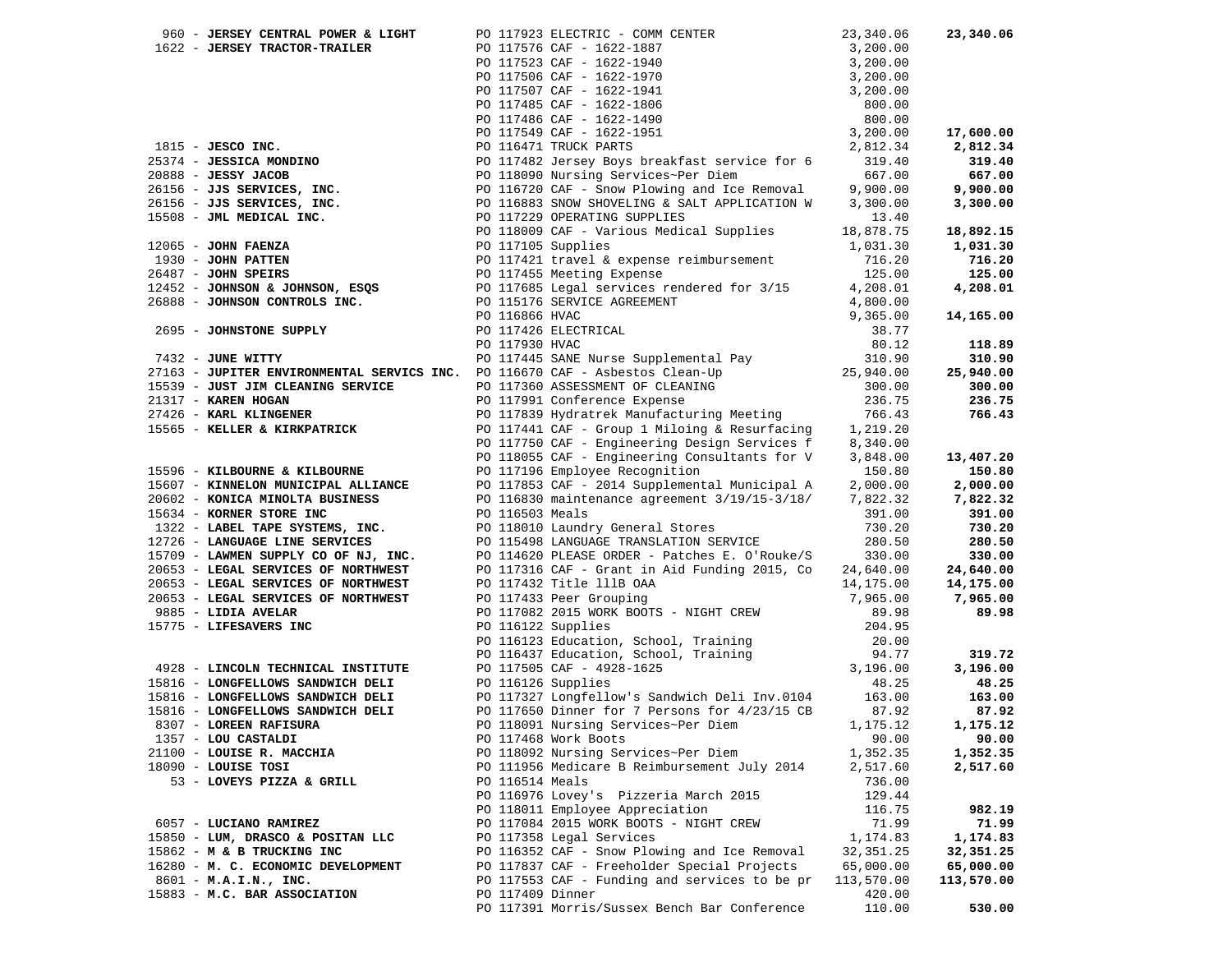| 15885 - M.C. CHAMBER OF COMMERCE                                | PO 117823 Registration Fee/Conference                                                                                                                                                                                                                                                 | 25.00      | 25.00      |
|-----------------------------------------------------------------|---------------------------------------------------------------------------------------------------------------------------------------------------------------------------------------------------------------------------------------------------------------------------------------|------------|------------|
|                                                                 |                                                                                                                                                                                                                                                                                       | 4,642.00   | 4,642.00   |
|                                                                 | 15899 - M.C. ORGANIZATION FOR PO 11777 2015 Funding though the Older Ameic<br>15926 - M.C. SCHOOL OF TECHNOLOGY PO 117540 CAF - 15926-1547                                                                                                                                            | 712.78     |            |
|                                                                 |                                                                                                                                                                                                                                                                                       | 1,094.36   | 1,807.14   |
|                                                                 |                                                                                                                                                                                                                                                                                       |            |            |
| $24215 - M.C.A.A$                                               |                                                                                                                                                                                                                                                                                       | 120.00     | 120.00     |
| 20783 - MA. LIZA IMPERIAL                                       | PO 117540 CAF - 15926-1547<br>PO 117541 CAF - 15926-1548<br>PO 113069 Please change the mailing address to<br>PO 118093 Nursing Services~Per Diem<br>PO 118094 Nursing Services~Per Diem<br>PO 117904 Court Expense<br>PO 116462 AUTO PARTS                                           | 4,218.00   | 4,218.00   |
| 7568 - MADUKWE IMO IBOKO, RN<br>21026 - MAGGIE CALDERWOOD       | PO 118094 Nursing Services~rer Diem<br>PO 117904 Court Expense<br>PO 116462 AUTO PARTS<br>PO 116822 temporary staffing<br>PO 116807 temporary stuffing<br>PO 118095 Nursing Services~Per Diem<br>PO 118095 Nursing Services~Per Diem<br>696.                                          | 2,368.00   | 2,368.00   |
|                                                                 |                                                                                                                                                                                                                                                                                       |            | 21.39      |
|                                                                 |                                                                                                                                                                                                                                                                                       |            | 477.60     |
| 6514 - MAJOR POLICE SUPPLY<br>3210 - MANPOWER                   |                                                                                                                                                                                                                                                                                       |            |            |
|                                                                 |                                                                                                                                                                                                                                                                                       |            | 3,686.72   |
| 25080 - MARIA CARMELITA OBLINA                                  |                                                                                                                                                                                                                                                                                       |            | 696.00     |
|                                                                 |                                                                                                                                                                                                                                                                                       |            |            |
| 8389 - MARIN CONSULTING ASSOCIATES                              |                                                                                                                                                                                                                                                                                       |            | 240.00     |
| $11023$ - MARTHA YAGHI                                          | PO 118096 Nursing Services~Per Diem 1,184.00                                                                                                                                                                                                                                          |            | 1,184.00   |
| 21720 - MATTHEW TRIOANO                                         | PO 117943 Investigation Travel                                                                                                                                                                                                                                                        | 795.51     | 795.51     |
| 11199 - MC ORGANIZATION FOR HISPANIC                            | PO 117855 CAF - Grant in Aid Funding 2015 11,957.00                                                                                                                                                                                                                                   |            | 11,957.00  |
| 16065 - MC VOCATIONAL SCHOOL DISTRICT                           | PO 116960 morris county clerk's function 3/3 410.00                                                                                                                                                                                                                                   |            |            |
|                                                                 | PO 117824 Various Capital Projects                                                                                                                                                                                                                                                    | 375,716.02 | 376,126.02 |
| 16065 - MC VOCATIONAL SCHOOL DISTRICT                           |                                                                                                                                                                                                                                                                                       |            | 180,172.94 |
| 16065 - MC VOCATIONAL SCHOOL DISTRICT                           |                                                                                                                                                                                                                                                                                       |            | 14,480.37  |
|                                                                 |                                                                                                                                                                                                                                                                                       |            |            |
| 25792 - MCGRATH MUNICIPAL EQUIPMENT, LLC                        |                                                                                                                                                                                                                                                                                       |            | 53.25      |
| 16096 - MCMASTER-CARR SUPPLY CO                                 |                                                                                                                                                                                                                                                                                       |            | 52.41      |
| 16095 - MCMASTER-CARR SUPPLY CO                                 |                                                                                                                                                                                                                                                                                       |            |            |
|                                                                 | PO 117824 various capital Projects<br>PO 117824 Various Capital Projects<br>PO 117824 Various Capital Projects<br>PO 116706 TRUCK PARTS<br>PO 116472 AUTO PARTS<br>PO 116541 Misc. Supplies<br>PO 116541 Misc. Supplies<br>PO 116917 Misc. S                                          |            | 252.96     |
| 20839 - MEDLINE INDUSTRIES INC                                  | PO 118012 Nursing General Stores/Wound Care                                                                                                                                                                                                                                           | 3,592.80   | 3,592.80   |
| 13689 - MEGGIT TRAINING SYSTEMS INC.                            | PO 116091 Yearly Maintenance Agreement for Fi                                                                                                                                                                                                                                         | 7,980.00   |            |
|                                                                 | PO 116823 Parts for Firing Range                                                                                                                                                                                                                                                      | 152.45     | 8,132.45   |
| 8443 - MELOJANE CELESTINO                                       | PO 118111 Nursing Services~Per Diem                                                                                                                                                                                                                                                   | 2,366.15   | 2,366.15   |
| 16129 - MENTAL HEALTH ASSOCIATION OF                            |                                                                                                                                                                                                                                                                                       |            |            |
|                                                                 | PO 117272 CAF - Grant in Aid Funding 2015, Te                                                                                                                                                                                                                                         | 2,080.00   |            |
|                                                                 | PO 117287 CAF - Grant in Aid Funding 2015, Ed                                                                                                                                                                                                                                         | 3,659.00   |            |
|                                                                 | PO 117288 CAF - Grant in Aid Funding 2015, Fo                                                                                                                                                                                                                                         | 15,759.00  |            |
|                                                                 | PO 117289 CAF - Grant in Aid Funding 2015, St                                                                                                                                                                                                                                         | 3,535.00   |            |
|                                                                 | PO 117317 CAF - Grant in Aid Funding 2015, Pe                                                                                                                                                                                                                                         | 11,180.00  | 36,213.00  |
| 14728 - MICHAEL FITZPATRICK & SON INC                           | PO 116349 CAF - Snow Plowing and Ice Removal                                                                                                                                                                                                                                          | 13,056.00  | 13,056.00  |
| 27400 - MICHAEL GOMEZ                                           | PO 117388 Training Travel Expenses<br>PO 118112 Nursing Services~Per Diem                                                                                                                                                                                                             | 1,108.15   | 1,108.15   |
| 27136 - MICHAEL ZINN                                            |                                                                                                                                                                                                                                                                                       | 3,367.00   | 3,367.00   |
|                                                                 |                                                                                                                                                                                                                                                                                       | 1,776.00   | 1,776.00   |
| 24951 - MICHELLE CAPILI<br>27791 - MICHELLE LEONE               | PO 118113 Nursing Services~Per Diem<br>PO 118113 Nursing Services~Per Diem<br>PO 117906 Mileage<br>PO 116668 TRUCK PARTS<br>PO 116668 TRUCK PARTS<br>PO 1166641 Confirm CD's & DVD's<br>PO 116641 Confirm CD's & DVD's<br>PO 116641 Confirm CD's & DVD's<br>2, 694.46<br>PO 116671 Ba |            | 15.74      |
| 295 - MID-ATLANTIC TRUCK CENTRE INC                             |                                                                                                                                                                                                                                                                                       |            |            |
|                                                                 |                                                                                                                                                                                                                                                                                       |            |            |
|                                                                 |                                                                                                                                                                                                                                                                                       |            | 5,314.27   |
| 11453 - MIDWEST TAPE LLC                                        |                                                                                                                                                                                                                                                                                       |            | 2,795.19   |
| 16207 - MILLER & CHITTY CO INC                                  |                                                                                                                                                                                                                                                                                       |            | 144.97     |
| 6408 - MIRION TECHNOLOGIES (GDS) INC                            |                                                                                                                                                                                                                                                                                       |            | 776.22     |
| 25428 - MIRLENE ESTRIPLET                                       |                                                                                                                                                                                                                                                                                       |            | 2,096.79   |
| 6953 - MOBILEX USA                                              |                                                                                                                                                                                                                                                                                       |            | 1,696.86   |
| 25407 - MODERN HANDLING EQUIPMENT COMPANY PO 116501 Tune-up Kit |                                                                                                                                                                                                                                                                                       |            | 43.83      |
| 16248 - MOE DISTRIBUTORS INC.                                   |                                                                                                                                                                                                                                                                                       |            | 2,234.38   |
| 27296 - MONARCH HOUSING ASSOCIATES, INC.                        | PO 117671 CoC Planning Grant - Balance of Con                                                                                                                                                                                                                                         |            |            |
|                                                                 |                                                                                                                                                                                                                                                                                       | 4,000.00   | 4,000.00   |
| 8900 - MONTVILLE TWP WATER & SEWER                              | PO 117760 WATER / SEWER - MONTVILLE                                                                                                                                                                                                                                                   | 179.57     | 179.57     |
| 7131 - MORRIS COUNTY AFTER CARE CENTER                          | PO 115977 INMATE MEDICAL CARE                                                                                                                                                                                                                                                         | 800.00     | 800.00     |
| 19478 - MORRIS COUNTY CHAMBER OF                                | PO 116276 Training - Susan Hunter                                                                                                                                                                                                                                                     | 1,700.00   |            |
|                                                                 | PO 116621 Lecture/Conference - May 8th                                                                                                                                                                                                                                                | 300.00     | 2,000.00   |
| 15894 - MORRIS COUNTY ENGRAVING LLC                             | PO 117700 Awards for 13th BCCCO Graduation                                                                                                                                                                                                                                            | 229.50     | 229.50     |
| 5018 - MORRIS COUNTY IMPROVEMENT                                | PO 117959 Financial Advisory Services Februar                                                                                                                                                                                                                                         | 5,590.00   | 5,590.00   |
| 19483 - MORRIS COUNTY MUNICIPAL                                 | PO 117160 CAF - Solid Waste Collection Servic                                                                                                                                                                                                                                         | 7,730.77   | 7,730.77   |
| 19483 - MORRIS COUNTY MUNICIPAL                                 | PO 117162 REFUSE REMOVAL                                                                                                                                                                                                                                                              | 719.56     | 719.56     |
| 19483 - MORRIS COUNTY MUNICIPAL                                 | PO 117200 CAF - Solid Waste Collection                                                                                                                                                                                                                                                | 6,227.31   | 6,227.31   |
| 15472 - MORRIS COUNTY PARK COMMISSION                           | PO 116530 Resident Activity March & April                                                                                                                                                                                                                                             | 52.50      | 52.50      |
|                                                                 |                                                                                                                                                                                                                                                                                       |            |            |
| 4812 - MORRIS COUNTY PREVENTION                                 | PO 117072 CAF - JJ-1411                                                                                                                                                                                                                                                               | 2,250.00   | 2,250.00   |
| 10666 - MORRIS COUNTY SHERIFF'S OFFICE                          | PO 117427 OAA Title lllE Project Lifesaver                                                                                                                                                                                                                                            | 3,187.94   | 3,187.94   |
| 12676 - MORRIS COUNTY TOURISM BUREAU                            | PO 117822 CAF - Freeholder Special Projects                                                                                                                                                                                                                                           | 93,000.00  | 93,000.00  |
| 16298 - MORRIS PLAINS MUNICIPAL ALL.                            | PO 117483 CAF - 2015 Municipal Alliance Funds                                                                                                                                                                                                                                         | 3,352.89   | 3,352.89   |
| 4096 - MORRIS PLAINS SMALL ENGINE INC                           | PO 116717 SLAP EQUIPMENT PARTS/MAINTENANCE                                                                                                                                                                                                                                            | 680.05     | 680.05     |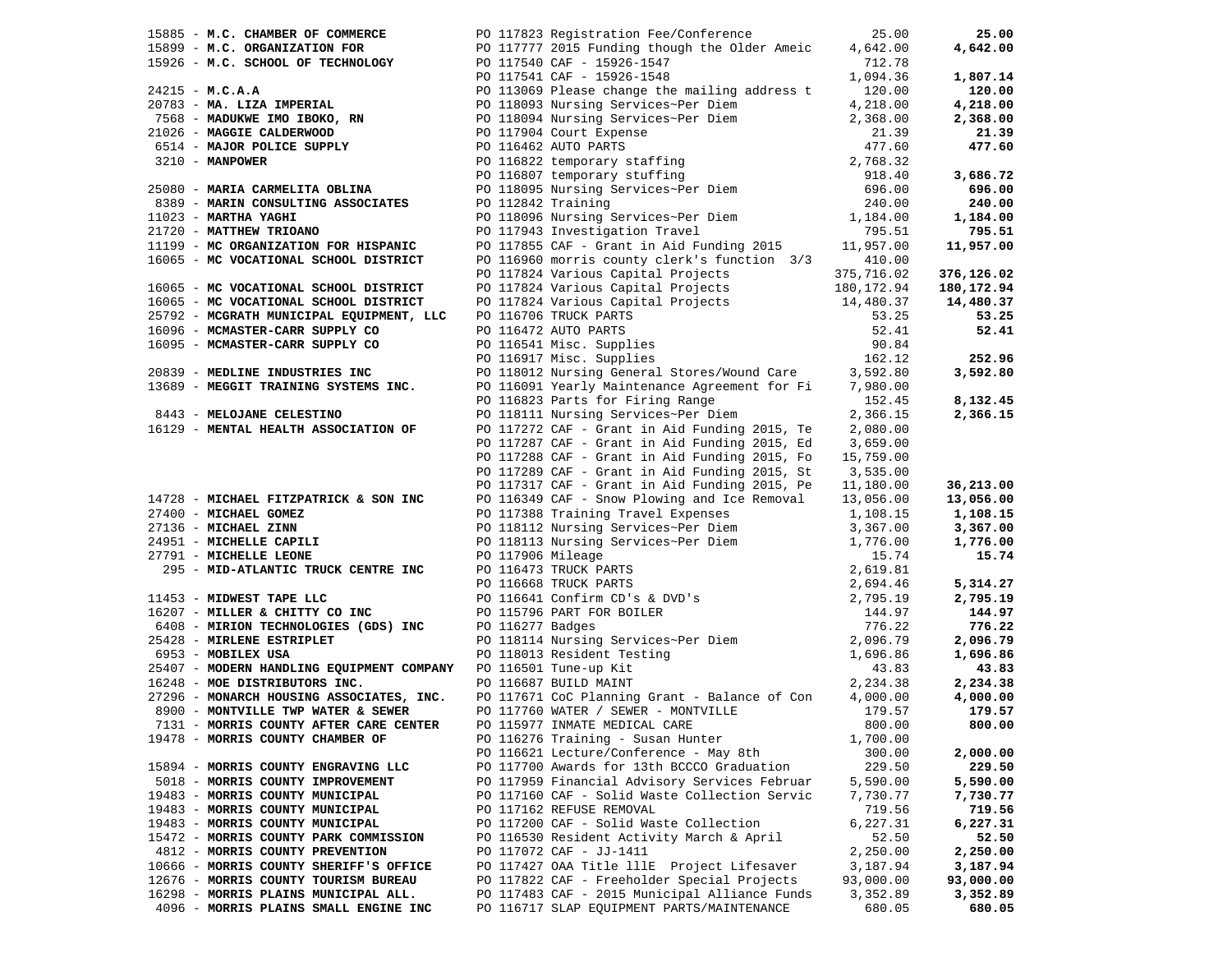| 16316 - MORRISTOWN AUTO BODY INC PO 116474 AUTO PARTS                                          | PO 116474 AUTO PARTS 267.00<br>PO 116669 AUTO PARTS 250.00<br>PO 116633 supplies 46.95<br>PO 115967 MAINTENANCE SUPPLIES 28.88<br>PO 116654 SMALL TOOLS/ MASON/ BLDG MAINT 503.71                                                                                                                             |                   |                    |
|------------------------------------------------------------------------------------------------|---------------------------------------------------------------------------------------------------------------------------------------------------------------------------------------------------------------------------------------------------------------------------------------------------------------|-------------------|--------------------|
|                                                                                                |                                                                                                                                                                                                                                                                                                               |                   | 517.00             |
|                                                                                                |                                                                                                                                                                                                                                                                                                               |                   |                    |
|                                                                                                |                                                                                                                                                                                                                                                                                                               |                   |                    |
|                                                                                                |                                                                                                                                                                                                                                                                                                               |                   |                    |
|                                                                                                | PO 110053 Denius 10022, 11221<br>PO 116939 Various Tools for Apparatus Buildin 585.10                                                                                                                                                                                                                         |                   |                    |
|                                                                                                | PO 117028 Misc. Supplies                                                                                                                                                                                                                                                                                      | 104.54            | 1,269.18           |
| 16338 - MORRISTOWN NEIGHBORHOOD HOUSE                                                          |                                                                                                                                                                                                                                                                                                               |                   |                    |
|                                                                                                | PO 117216 CAF - Grant in Aid Funding 2015, Pe 3,744.00<br>PO 117224 CAF - Grant in Aid Funding 2015, Pr 3,744.00                                                                                                                                                                                              |                   | 7,488.00           |
| 7206 - MORRISTOWN PATHOLOGY ASSOCIATES                                                         | PO 115651 CAF - Rock Salt<br>PO 115651 CAF - Rock Salt                                                                                                                                                                                                                                                        | 1,500.00          | 1,500.00           |
| 27295 - MORTON SALT, INC.                                                                      |                                                                                                                                                                                                                                                                                                               | 369,688.35        | 369,688.35         |
| 27295 - MORTON SALT, INC.                                                                      | PO 115651 CAF - Rock Salt                                                                                                                                                                                                                                                                                     | 105,517.48        |                    |
|                                                                                                | PO 115960 CAF - Rock Salt                                                                                                                                                                                                                                                                                     | 153,208.43        | 258,725.91         |
|                                                                                                | 21791 - MOTOROLA SOLUTIONS INC<br>25150 - MOUNTAIN CREEK RESORT, INC.<br>25150 - MOUNTAIN CREEK RESORT, INC.<br>2616553 CAF - Show Plowing and Ice Removal<br>26366 - MOUNTAIN VIEW DELOPMENT<br>272 - PO 116353 CAF - Show Plowing and                                                                       | 393.00            | 393.00             |
|                                                                                                |                                                                                                                                                                                                                                                                                                               | 85.00             | 85.00              |
|                                                                                                | PO 116353 CAF - Snow Plowing and Ice Removal 14,900.00                                                                                                                                                                                                                                                        |                   | 14,900.00          |
| 19501 - MSC INDUSTRIAL SUPPLY CO.                                                              | PO 116675 SHOP SUPPLIES                                                                                                                                                                                                                                                                                       | 249.79            | 249.79             |
| 21858 - MUNICIPAL CAPITAL CORP                                                                 | PO 115260 quarterly copier installment. 1,126.57                                                                                                                                                                                                                                                              |                   | 1,126.57           |
| 21858 - MUNICIPAL CAPITAL CORP                                                                 | PO 116518 Invoice 10338-10 Board of Elections 856.19                                                                                                                                                                                                                                                          |                   | 856.19             |
| 21858 - MUNICIPAL CAPITAL CORP<br>21858 - MUNICIPAL CAPITAL CORP                               |                                                                                                                                                                                                                                                                                                               |                   | 483.83             |
|                                                                                                |                                                                                                                                                                                                                                                                                                               |                   | 522.78             |
| 21858 - MUNICIPAL CAPITAL CORP<br>21858 - MUNICIPAL CAPITAL CORP                               | PO 116542 Copier Lease<br>PO 116569 copier rentals<br>PO 116576 OFFICE MACHINE RENTAL<br>PO 116608 Copiers rental<br>PO 116722 COPIER LEASE PAYMENT<br>PO 116722 COPIER LEASE PAYMENT<br>742.57                                                                                                               |                   | 746.39             |
|                                                                                                |                                                                                                                                                                                                                                                                                                               |                   | 1,508.59           |
| 21858 - MUNICIPAL CAPITAL CORP<br>21858 - MUNICIPAL CAPITAL CORP                               |                                                                                                                                                                                                                                                                                                               |                   | 742.57             |
| 21858 - MUNICIPAL CAPITAL CORP                                                                 | FO 116722 COFIER LEASE PAYMENT 742.57<br>PO 116829 lease payment on savin 9130 in regi 881.58<br>PO 116882 OUATERLY CORTER IN IT 1                                                                                                                                                                            |                   | 881.58             |
| 21858 - MUNICIPAL CAPITAL CORP<br>21858 - MUNICIPAL CAPITAL CORP                               | PO 116882 QUATERLY COPIER LEASE (MARCH, APRIL 708.50                                                                                                                                                                                                                                                          |                   | 708.50             |
|                                                                                                | PO 116967 copier lease                                                                                                                                                                                                                                                                                        | 690.99            | 690.99             |
|                                                                                                | PO 117324 quarterly lease payment 589.96                                                                                                                                                                                                                                                                      |                   | 589.96             |
| 21858 - MUNICIPAL CAPITAL CORP<br>20763 - MUNICIPAL SOFTWARE INC<br>16517 - N E N A NJ CHAPTER | PO 117065 CAF - Maintenance to proprietary co 7,750.00                                                                                                                                                                                                                                                        |                   | 7,750.00           |
|                                                                                                | PO 116141 Education, School, Training 450.00                                                                                                                                                                                                                                                                  |                   | 450.00             |
| $16424 - N J N E O A$                                                                          | PO 114743 Dues                                                                                                                                                                                                                                                                                                | 175.00            | 175.00             |
|                                                                                                | PO 117385 NATURAL GAS - MONTVILLE 1,318.01<br>20.01 116452 CAF - Diesel Fuel 1,318.01<br>19523 - N.J. NATURAL GAS COMPANY<br>21122 - NATIONAL FUEL OIL INC.<br>810 - NESTLE PURE LIFE DIRECT PO 117357 Treasury Water & Cooler Rental<br>810 - NESTLE PURE LIFE DIRECT PO 117359 bottled water for the office |                   | 1,318.01           |
|                                                                                                |                                                                                                                                                                                                                                                                                                               |                   | 44,438.34          |
|                                                                                                |                                                                                                                                                                                                                                                                                                               | 36.87             | 36.87              |
| 16533 - NEW HOPE FOUNDATION INC.                                                               |                                                                                                                                                                                                                                                                                                               | 124.73            | 124.73             |
|                                                                                                | PO 117473 GIA-1550 Jan and Feb 2015, Adult Re                                                                                                                                                                                                                                                                 | 10,000.00         | 10,000.00          |
| 14560 - NEW JERSEY AIDS SERVICES                                                               | PO 117322 CAF - Grant in Aid Funding 2015, Tr $9,480.00$                                                                                                                                                                                                                                                      |                   |                    |
| 5525 - NEW JERSEY ASSOCIATION OF                                                               | PO 117479 GIA-1545 January - March 2015 Subst<br>PO 116376 General Mtg & Learning Session                                                                                                                                                                                                                     | 8,905.16<br>35.00 | 18,385.16<br>35.00 |
| 8658 - NEW JERSEY CHAPTER-IAAO                                                                 | PO 114727 MAILING ADDRESS: NJ-IAAO c/o Fred 120.00                                                                                                                                                                                                                                                            |                   | 120.00             |
| 16552 - NEWBRIDGE SERVICES INC                                                                 | PO 117362 No Caf #                                                                                                                                                                                                                                                                                            | 570.00            |                    |
|                                                                                                | PO 117539 CAF - NEWSER-15M-WIA                                                                                                                                                                                                                                                                                | 1,028.00          | 1,598.00           |
| 16552 - NEWBRIDGE SERVICES INC                                                                 | PO 117539 CAF - NEWSER-15M-WIA<br>PO 117592 CAF - NEWSER-15M-WIA<br>PO 117592 CAF - NEWSER-15M-WIA<br>PO 117593 CAF - NEWSER-15M-WIA<br>PO 117593 CAF - NEWSER-15M-WIA<br>PO 117593 CAF - NEWSER-15M-WIA<br>PO 117595 CAF - NEWSER-15M-WIA                                                                    |                   |                    |
|                                                                                                |                                                                                                                                                                                                                                                                                                               |                   |                    |
|                                                                                                |                                                                                                                                                                                                                                                                                                               |                   |                    |
|                                                                                                |                                                                                                                                                                                                                                                                                                               |                   |                    |
|                                                                                                |                                                                                                                                                                                                                                                                                                               |                   |                    |
|                                                                                                |                                                                                                                                                                                                                                                                                                               |                   |                    |
|                                                                                                |                                                                                                                                                                                                                                                                                                               |                   |                    |
|                                                                                                | 270.00<br>PO 117598 CAF - NEWSER-14M-WIA                                                                                                                                                                                                                                                                      |                   | 10,818.25          |
| 16552 - NEWBRIDGE SERVICES INC                                                                 | PO 117559 CAF - NEWSER-15M-WIA                                                                                                                                                                                                                                                                                | 3,729.00          |                    |
|                                                                                                | PO 117560 CAF - NEWSER-15M-WIA                                                                                                                                                                                                                                                                                | 1,028.00          |                    |
|                                                                                                | PO 117508 CAF - NEWSER-15M-WIA                                                                                                                                                                                                                                                                                | 169.00            |                    |
|                                                                                                | PO 117154 CAF - Grant in Aid Funding 2015, Cr                                                                                                                                                                                                                                                                 | 5,530.00          |                    |
|                                                                                                | PO 117155 CAF - Grant in Aid Funding 2015, Co                                                                                                                                                                                                                                                                 | 75,356.00         |                    |
|                                                                                                | PO 117423 OAA In-Home Counseling                                                                                                                                                                                                                                                                              | 3,923.00          |                    |
|                                                                                                | PO 117429 Operation SAIL                                                                                                                                                                                                                                                                                      | 26,859.00         |                    |
|                                                                                                | PO 117430 Grant in Aid                                                                                                                                                                                                                                                                                        | 1,548.00          | 118,142.00         |
| 16570 - NISIVOCCIA, LLP                                                                        | PO 118191 CAF - 2014 Audit Services                                                                                                                                                                                                                                                                           | 10,221.00         |                    |
|                                                                                                | PO 118192 CAF - 2014 Audit Services                                                                                                                                                                                                                                                                           | 8,024.00          |                    |
|                                                                                                | PO 118193 CAF - 2014 Audit Services                                                                                                                                                                                                                                                                           | 8,757.00          |                    |
|                                                                                                | PO 118194 CAF - 2014 Audit Services                                                                                                                                                                                                                                                                           | 9,488.00          | 36,490.00          |
| 27598 - NJ COUNTY PLANNER ASSOCIATION                                                          | PO 117315 Registration for 4/17/15 NJCPA Meet                                                                                                                                                                                                                                                                 | 30.00             | 30.00              |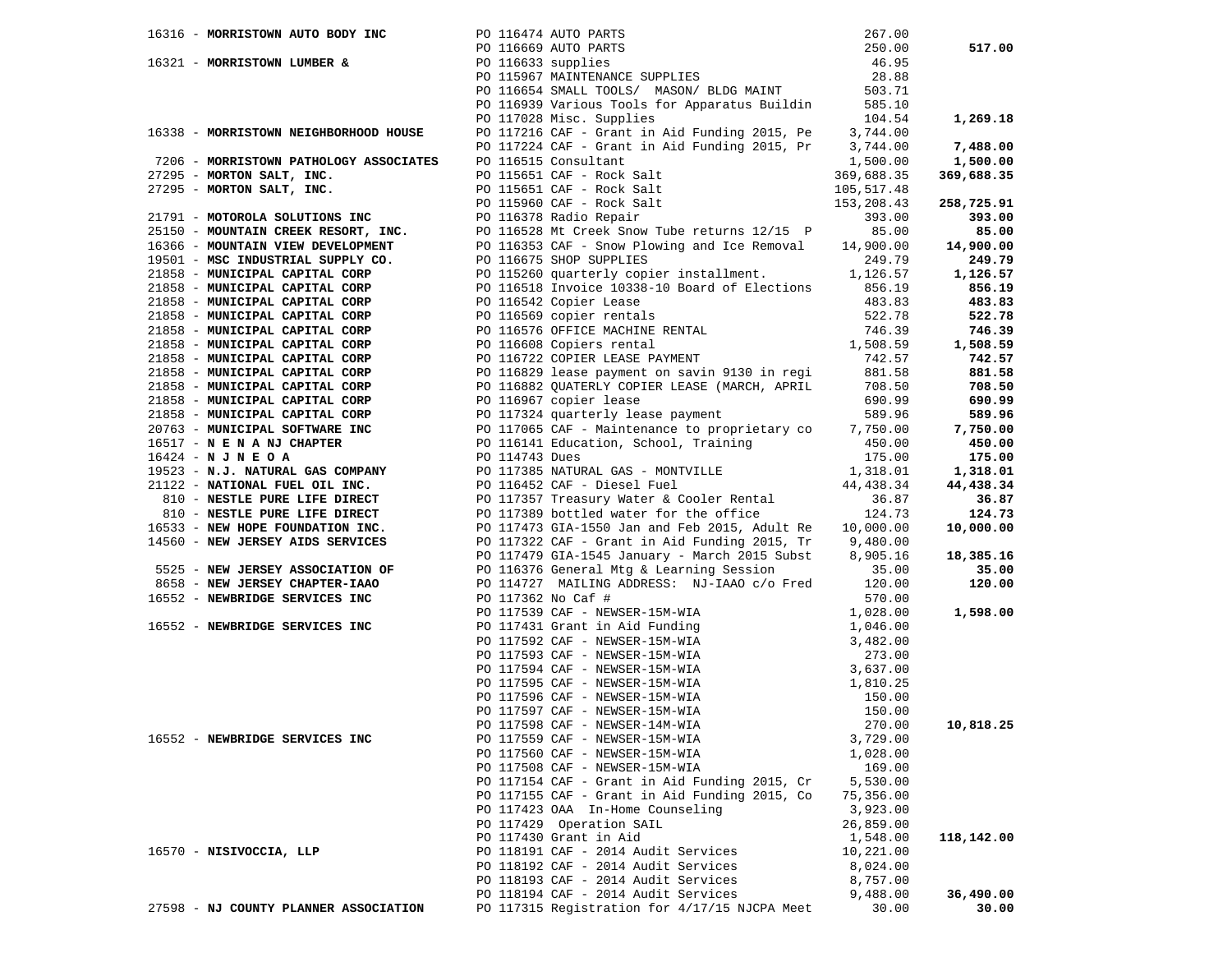|                | 9481 - NJ GANG INVESTIGATORS ASSOC.                                   |                 | PO 116081 Membership                                                                                                                                                                                                                                                | 100.00             | 100.00             |
|----------------|-----------------------------------------------------------------------|-----------------|---------------------------------------------------------------------------------------------------------------------------------------------------------------------------------------------------------------------------------------------------------------------|--------------------|--------------------|
|                | 16633 - NJ INSTITUTE FOR CONTINUING                                   |                 | PO 116798 client training                                                                                                                                                                                                                                           | 530.00             | 530.00             |
|                | 16647 - NJ PLANNING OFFICIALS                                         |                 | PO 111660 2015 NJPO Membership Dues - Single                                                                                                                                                                                                                        | 360.00             | 360.00             |
|                | 10594 - NJ STATE ASSO. OF CHIEFS POLICE                               |                 | PO 116291 Training                                                                                                                                                                                                                                                  | 500.00             | 500.00             |
|                | 16661 - NJ STATE ASSOC OF CTY ADJUSTER                                |                 | PO 115998 Membership Dues for 2015 - Laurie B                                                                                                                                                                                                                       | 75.00              | 75.00              |
|                | 16672 - DIVISION OF STATE POLICE                                      |                 | PO 107296 Instruments Calibrated                                                                                                                                                                                                                                    | 425.00             |                    |
|                |                                                                       |                 | PO 116928 Instruments Calibrated                                                                                                                                                                                                                                    | 920.00             | 1,345.00           |
|                | 26672 - NJ TRANSPORTATION CONFERENCE &                                |                 | PO 118062 NJ TRANSPORTATION REGISTRATION FEE                                                                                                                                                                                                                        | 640.00             | 640.00             |
|                | 12317 - NJICLE                                                        |                 | PO 116070 Training                                                                                                                                                                                                                                                  | 325.00             | 325.00             |
| $12550 - NJLM$ |                                                                       |                 | PO 116904 2015 Municipal Directory                                                                                                                                                                                                                                  | 25.00              | 25.00              |
|                | $10662$ - NMS LABS                                                    |                 | PO 116986 Toxicological Testing Services                                                                                                                                                                                                                            | 5,708.00           | 5,708.00           |
|                | 5954 - NORTH JERSEY LANDSCAPE                                         |                 | PO 115976 ESTIMATE FEE FOR SLAP EQUIPMENT                                                                                                                                                                                                                           | 35.00              | 35.00              |
|                | 26357 - NORTHEAST COMMUNICATIONS, INC.                                |                 | PO 116476 TRUCK PARTS                                                                                                                                                                                                                                               | 61.00              | 61.00              |
|                | 16738 - NORTHEASTERN HARDWARE CO INC                                  |                 |                                                                                                                                                                                                                                                                     | 63.85              |                    |
|                |                                                                       |                 |                                                                                                                                                                                                                                                                     | 602.50             | 666.35             |
|                | 16752 - NORWESCAP INC                                                 |                 |                                                                                                                                                                                                                                                                     | 800.00             | 800.00             |
|                | 26726 - OFFICE CONCEPTS GROUP, INC.                                   |                 |                                                                                                                                                                                                                                                                     | 37.62              |                    |
|                |                                                                       |                 |                                                                                                                                                                                                                                                                     | 59.63              |                    |
|                |                                                                       |                 |                                                                                                                                                                                                                                                                     | 89.02              |                    |
|                |                                                                       |                 |                                                                                                                                                                                                                                                                     | 1,554.94           |                    |
|                |                                                                       |                 | PO 116476 TRUCK PARTS<br>PO 116499 Ext. Cords<br>PO 116564 Rakes, Shovels<br>PO 117376 OAA<br>PO 115636 supplies<br>PO 116638 office Supplies<br>PO 116184 Office Supplies<br>PO 116329 RE: B&G/ 03-18-15<br>PO 117165 office Supplies<br>PO 117165 Office Supplies | 122.46             |                    |
|                |                                                                       |                 | PO 117157 office supplies                                                                                                                                                                                                                                           | 71.94              | 1,935.61           |
|                | 10246 - OFFICE OF TEMPORARY ASSISTANCE                                |                 | PO 117290 Estimated Co. Share of ASSIR for 4/                                                                                                                                                                                                                       | 40,000.00          | 40,000.00          |
|                | 10246 - OFFICE OF TEMPORARY ASSISTANCE                                |                 | PO 117295 Estimated Co. Share for TANF Recipi                                                                                                                                                                                                                       | 7,000.00           | 7,000.00           |
|                | 4654 - OFFICE TEAM                                                    |                 | PO 113871 Temporary employee-Kimberly Johnson                                                                                                                                                                                                                       | 511.56             | 511.56             |
|                | 4654 - OFFICE TEAM                                                    |                 | PO 113996 Temporary employee-Kimberly Johnson                                                                                                                                                                                                                       | 511.56             | 511.56             |
|                | 4654 - OFFICE TEAM                                                    |                 |                                                                                                                                                                                                                                                                     | 1,016.82           | 1,016.82           |
|                | 4654 - OFFICE TEAM                                                    |                 | PO 114729 Temporary Employee-Kimberly Johnson                                                                                                                                                                                                                       | 511.56             | 511.56             |
|                | 4654 - OFFICE TEAM                                                    |                 | PO 114781 Temporary Employee-Kimberly Johnson<br>PO 115214 Temporary Employee-Kimberly Johnson                                                                                                                                                                      | 639.45             | 639.45             |
|                | 4654 - OFFICE TEAM                                                    |                 | PO 115703 Temporary employee-Kimberly Johnson                                                                                                                                                                                                                       | 511.56             | 511.56             |
|                |                                                                       |                 |                                                                                                                                                                                                                                                                     |                    |                    |
|                | 4654 - OFFICE TEAM                                                    |                 | PO 115915 Temporary employee-Kimberly Johnson                                                                                                                                                                                                                       | 639.45             | 639.45             |
|                | 4654 - OFFICE TEAM                                                    |                 | PO 116559 J. Morris w/e 2/13/15                                                                                                                                                                                                                                     | 688.06             | 688.06             |
|                | 4654 - OFFICE TEAM                                                    |                 | PO 116560 J. Morris w/e 3/20/15 & 3/27/15                                                                                                                                                                                                                           | 1,735.94           | 1,735.94           |
|                | 4654 - OFFICE TEAM                                                    |                 | PO 117060 J. Morris w/e 4/3/15                                                                                                                                                                                                                                      | 707.00<br>977.69   | 707.00             |
|                | 4654 - OFFICE TEAM                                                    |                 | PO 117344 J. Morris 4/15 Parking & w/e 4/10/1                                                                                                                                                                                                                       |                    | 977.69             |
|                | 21567 - OFS/FOF SALES CORP                                            |                 | PO 111212 SEU Renovation- Capital Expense Pro                                                                                                                                                                                                                       | 1,290.48           | 1,290.48           |
|                | 21567 - OFS/FOF SALES CORP                                            |                 | PO 111213 Office 305 Renovation-Capital Expen                                                                                                                                                                                                                       | 3,797.34           | 3,797.34           |
|                | 8687 - ON TIME TRANSPORT INC.<br>25021 - ONE SOURCE OF NEW JERSEY LLC |                 | PO 118014 Resident Transport                                                                                                                                                                                                                                        | 212.00             | 212.00             |
|                |                                                                       |                 | PO 115948 Bolts, Washers, Nuts                                                                                                                                                                                                                                      | 492.00             | 492.00             |
|                | 25021 - ONE SOURCE OF NEW JERSEY LLC                                  |                 | PO 116750 Grease, Swivel Grip Oil, Poison Oak                                                                                                                                                                                                                       | 222.55             | 222.55             |
|                | 14076 - OPHELIA V. CRUSE                                              |                 | PO 117223 EXPENSE VOUCHER                                                                                                                                                                                                                                           | 51.20              | 51.20              |
|                | 4920 - OPTUMINSIGHT, INC.                                             |                 | PO 109351 Subscriptions & Publications                                                                                                                                                                                                                              | 47.97              | 47.97              |
|                | $16856 - P$ O M A                                                     |                 | PO 117406 Annual Conference                                                                                                                                                                                                                                         | 783.00             | 783.00             |
|                | 16863 - PABCO INDUSTRIES, LLC                                         |                 | PO 117228 OPERATING SUPPLIES                                                                                                                                                                                                                                        | 684.00<br>1,026.00 | 1,710.00           |
|                | 25520 - PAMELA SPENCER                                                |                 | PO 118064 OPERATING SUPPLY<br>PO 117992 Employee Reimbursement                                                                                                                                                                                                      | 30.00              | 30.00              |
|                | 10287 - PANCIELLO CONSTRUCTION LLC                                    |                 | PO 117249 CAF - Labor Rates Concrete Replacem 2,380.00                                                                                                                                                                                                              |                    |                    |
|                |                                                                       |                 | PO 117783 CAF - Labor Rates Concrete Replacem 8,000.00                                                                                                                                                                                                              |                    | 10,380.00          |
|                | 16887 - PAPER MART INC                                                |                 | PO 116726 Received 1 Pallet of paper                                                                                                                                                                                                                                | 1,160.00           |                    |
|                |                                                                       |                 |                                                                                                                                                                                                                                                                     |                    |                    |
|                |                                                                       |                 | PO 116828 product #5601001 8 1/2x11 paper for 546.45                                                                                                                                                                                                                |                    |                    |
|                | 2749 - PARSIPPANY CHILD DAY CARE CTR.                                 |                 | PO 117022 Paper Mart Envelope Order for Volun<br>PO 117792 CAF - Grant in Aid Funding 2015                                                                                                                                                                          | 171.00<br>2,702.00 | 1,877.45           |
|                |                                                                       |                 | PO 117350 travel reimbursement & expenses                                                                                                                                                                                                                           | 195.93             | 2,702.00<br>195.93 |
|                | 15955 - PATRICIA MAGEE                                                |                 | PO 117940 Travel and Meeting Expense                                                                                                                                                                                                                                | 208.26             |                    |
|                | 2748 - PATRICIA STEWART<br>25411 - PATRICIA W. GIBBONS                |                 | PO 117227 NUTRITION SUPPORT SERVICES                                                                                                                                                                                                                                | 577.68             | 208.26<br>577.68   |
|                | 17495 - PATTERSON MEDICAL SUPPLY, INC.                                |                 |                                                                                                                                                                                                                                                                     |                    |                    |
|                |                                                                       |                 | PO 118015 Rehabilitation General Stores                                                                                                                                                                                                                             | 1,271.14           | 1,271.14           |
|                | 525 - PAULS DINER                                                     | PO 116504 Meals |                                                                                                                                                                                                                                                                     | 299.00             | 299.00             |
|                | 24966 - PAVIA KRIEGMAN                                                |                 | PO 116416 Web Si te Maintenance                                                                                                                                                                                                                                     | 200.00             | 200.00             |
|                | 24836 - PEIRCE EQUIPMENT CO.                                          |                 | PO 116676 TRUCK PARTS<br>PO 116591 CAF - Salting, Sanding, and/or Plow                                                                                                                                                                                              | 46.20              | 46.20              |
|                | 18102 - PEQUANNOCK TOWNSHIP                                           |                 |                                                                                                                                                                                                                                                                     | 6,000.00           | 6,000.00           |
|                | 7632 - PESI INC.                                                      |                 | PO 115798 TRAINING                                                                                                                                                                                                                                                  | 189.99             | 189.99             |
|                | $4787$ - PETEDGE                                                      |                 | PO 116377 Disinfectant / K9                                                                                                                                                                                                                                         | 191.91             | 191.91             |
|                | 12426 - PETROCHOICE                                                   |                 | PO 116477 OIL AND LUBRICANTS                                                                                                                                                                                                                                        | 915.88             | 915.88             |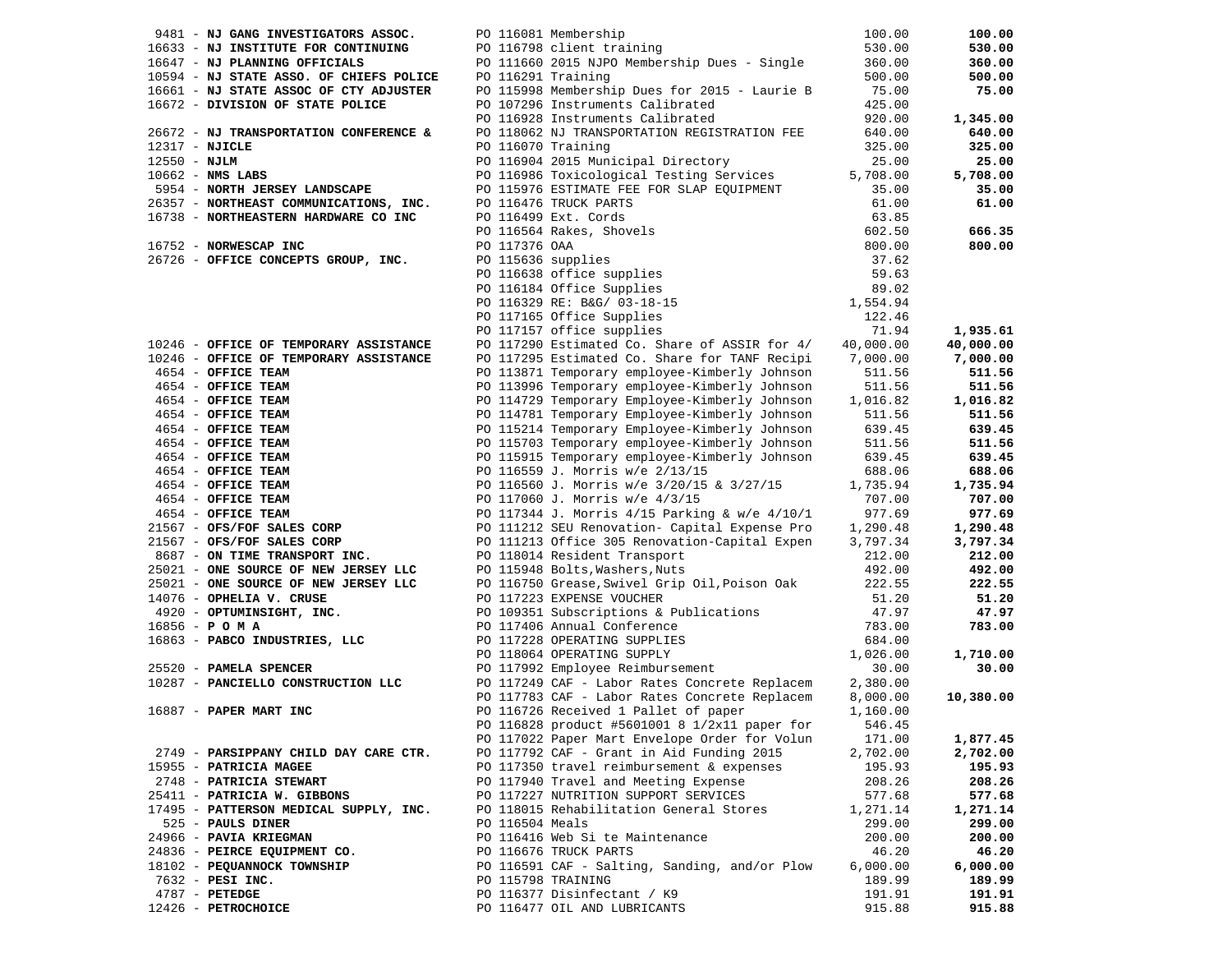| 4934 - PHYLLIS COPPOLA                                                                                                                                                                                                                       | PO 117843 Reimbursement Costco Primary Elect.                                                            | 65.92                                                                                                                                                                                                                                        | 65.92     |
|----------------------------------------------------------------------------------------------------------------------------------------------------------------------------------------------------------------------------------------------|----------------------------------------------------------------------------------------------------------|----------------------------------------------------------------------------------------------------------------------------------------------------------------------------------------------------------------------------------------------|-----------|
| 19681 - PITNEY BOWES CREDIT CORP DO 107574 lease summary for the DF-90 folder<br>PO 115926 Rental charges for mail machine for                                                                                                               |                                                                                                          | 620.46                                                                                                                                                                                                                                       |           |
|                                                                                                                                                                                                                                              |                                                                                                          | 1,197.00                                                                                                                                                                                                                                     |           |
|                                                                                                                                                                                                                                              | PO 115928 lease agreement on the folder in th                                                            | 620.46                                                                                                                                                                                                                                       |           |
|                                                                                                                                                                                                                                              | PO 115911 Pitney Bowes Quarterly Charge for M                                                            | 618.00                                                                                                                                                                                                                                       | 3,055.92  |
| 17066 - PLAINSMAN AUTO SUPPLY                                                                                                                                                                                                                | PO 116478 CAR PARTS                                                                                      | 1,211.59                                                                                                                                                                                                                                     |           |
|                                                                                                                                                                                                                                              | PO 116500 Misc. Supplies<br>PO 116578 AUTO PARTS<br>PO 116780 Misc. Supplies<br>PO 116780 Misc. Supplies | 44.98                                                                                                                                                                                                                                        |           |
|                                                                                                                                                                                                                                              |                                                                                                          | 1,771.17                                                                                                                                                                                                                                     |           |
|                                                                                                                                                                                                                                              |                                                                                                          | 58.47                                                                                                                                                                                                                                        | 3,086.21  |
|                                                                                                                                                                                                                                              |                                                                                                          |                                                                                                                                                                                                                                              |           |
| $17084$ - POLAND SPRING WATER CO.                                                                                                                                                                                                            | PO 117294 Poland Spring Water/Rental Inv.15CO                                                            | 74.35                                                                                                                                                                                                                                        | 74.35     |
| 17117 - POWER PLACE INC                                                                                                                                                                                                                      |                                                                                                          | PO 116771 GROUNDS MAINT<br>PO 116771 GROUNDS MAINT<br>PO 11679 WELDING SUPPLIES<br>PO 118016 Resident Oxygen<br>PO 118017 Resident Activities<br>PO 118017 Resident Activities<br>PO 118018 Resident Activities<br>PO 118019 CAF - Managemen | 875.21    |
| 26363 - PRAXAIR DISTRIBUTION                                                                                                                                                                                                                 |                                                                                                          |                                                                                                                                                                                                                                              | 449.49    |
| 26363 - PRAXAIR DISTRIBUTION                                                                                                                                                                                                                 |                                                                                                          |                                                                                                                                                                                                                                              | 1,352.06  |
| 25535 - PRECIOUS GEMS MUSIC, LLC                                                                                                                                                                                                             |                                                                                                          |                                                                                                                                                                                                                                              | 125.00    |
| 25535 - PRECIOUS GEMS MUSIC, LLC                                                                                                                                                                                                             |                                                                                                          |                                                                                                                                                                                                                                              | 125.00    |
| 10503 - PREMIER HEALTHCARE                                                                                                                                                                                                                   |                                                                                                          |                                                                                                                                                                                                                                              | 87,028.30 |
| 26939 - PRO-TECH SECURITY SALES                                                                                                                                                                                                              |                                                                                                          |                                                                                                                                                                                                                                              | 1,312.90  |
| دعسمد SECURITY المصلحة 3316 - PROJECT SELF SUFFICIENCY                                                                                                                                                                                       |                                                                                                          | PO 117607 CAF - PSS3316-JR/JS-15-WFNJ 15,368.00                                                                                                                                                                                              | 15,368.00 |
| 17189 - PSE&G CO                                                                                                                                                                                                                             | PO 117058 GAS - PSE & G - MOMBAG                                                                         | 40,667.24                                                                                                                                                                                                                                    | 40,667.24 |
|                                                                                                                                                                                                                                              |                                                                                                          |                                                                                                                                                                                                                                              |           |
| 26416 - <b>PUSH TO WALK A NEW JERSEY</b><br>26416 - <b>PUSH TO WALK A NEW JERSEY</b><br>21413 - <b>QUALITY AUTO GLASS, INC</b><br>21413 - <b>QUALITY AUTO GLASS, INC</b><br>2016680 AUTO PARTS<br>2028 - <b>QUENCH USA, INC.</b><br>284.00   |                                                                                                          |                                                                                                                                                                                                                                              | 5,668.00  |
|                                                                                                                                                                                                                                              |                                                                                                          |                                                                                                                                                                                                                                              | 1,150.63  |
|                                                                                                                                                                                                                                              |                                                                                                          |                                                                                                                                                                                                                                              | 300.99    |
|                                                                                                                                                                                                                                              |                                                                                                          |                                                                                                                                                                                                                                              |           |
|                                                                                                                                                                                                                                              |                                                                                                          | PO 104977 WATER COOLER LEASE PAYMENT 284.00                                                                                                                                                                                                  |           |
|                                                                                                                                                                                                                                              |                                                                                                          |                                                                                                                                                                                                                                              |           |
|                                                                                                                                                                                                                                              |                                                                                                          |                                                                                                                                                                                                                                              | 900.00    |
|                                                                                                                                                                                                                                              |                                                                                                          |                                                                                                                                                                                                                                              | 577.50    |
|                                                                                                                                                                                                                                              |                                                                                                          |                                                                                                                                                                                                                                              | 1,360.00  |
| PO 116741 WATER COOLER LEASE<br>PO 116741 WATER COOLER LEASE<br>PO 116419 Water filter<br>PO 116419 Water filter<br>PO 116416 SERVICE CALL FOR GENERATOR<br>PO 116604 SERVICE CALL FOR GENERATOR<br>PO 116895 Bag Type M Masonry<br>PO 11689 |                                                                                                          |                                                                                                                                                                                                                                              |           |
|                                                                                                                                                                                                                                              |                                                                                                          |                                                                                                                                                                                                                                              |           |
|                                                                                                                                                                                                                                              |                                                                                                          |                                                                                                                                                                                                                                              |           |
|                                                                                                                                                                                                                                              |                                                                                                          | PO 116645 PW 300 Print Engine 1988 245.64<br>PO 117171 HP Design Jet Maintenance 66.64<br>PO 118020 Resident Religious Services 175.00                                                                                                       |           |
|                                                                                                                                                                                                                                              |                                                                                                          |                                                                                                                                                                                                                                              | 2,422.65  |
|                                                                                                                                                                                                                                              |                                                                                                          |                                                                                                                                                                                                                                              | 175.00    |
| 20536 - RABBI YOSEF NEWFIELD<br>8169 - RAE BACHRACH<br>24823 - RAMAPO COLLEGE OF NJ<br>24823 - RAMAPO COLLEGE OF NJ<br>13545 - RANDALL W. BUSH<br>20637 - RANDOLPH DINER                                                                     |                                                                                                          | PO 110929 Medicare B Reimbursement July 2014 629.40                                                                                                                                                                                          | 629.40    |
|                                                                                                                                                                                                                                              | PO 117470 CAF - 24823-1624                                                                               | 800.00                                                                                                                                                                                                                                       | 800.00    |
|                                                                                                                                                                                                                                              | PO 117495 CAF - 24823-1616                                                                               | 800.00                                                                                                                                                                                                                                       | 800.00    |
|                                                                                                                                                                                                                                              |                                                                                                          | PO 117174 Expenses for Jan-Mar 2015<br>PO 117174 Expenses for Jan-Mar 2015<br>PO 117501 CAF - 17255-1576<br>PO 116681 AUTO PARTS<br>PO 116681 AUTO PARTS<br>PO 118021 Nursing General Stores<br>PO 118021 Nursing General Stores<br>2,183.50 | 316.75    |
|                                                                                                                                                                                                                                              |                                                                                                          |                                                                                                                                                                                                                                              | 701.50    |
| 17255 - RARITAN VALLEY COMMUNITY                                                                                                                                                                                                             |                                                                                                          |                                                                                                                                                                                                                                              | 819.80    |
| 26223 - RE-TRON TECHNOLOGIES INC.                                                                                                                                                                                                            |                                                                                                          |                                                                                                                                                                                                                                              | 897.27    |
| 26223 - RE-TRON TECHNOLOGIES INC.                                                                                                                                                                                                            |                                                                                                          |                                                                                                                                                                                                                                              | 79.99     |
| 12128 - READY SUPPLY                                                                                                                                                                                                                         |                                                                                                          |                                                                                                                                                                                                                                              | 3,183.50  |
| 11841 - RECORDERS.COM                                                                                                                                                                                                                        | PO 116252 Philips Conference Recorder Replace                                                            | 439.99                                                                                                                                                                                                                                       | 439.99    |
|                                                                                                                                                                                                                                              |                                                                                                          |                                                                                                                                                                                                                                              |           |
| 17273 - RED BARN RESTAURANT                                                                                                                                                                                                                  | PO 116505 Meals                                                                                          | 241.50                                                                                                                                                                                                                                       | 241.50    |
|                                                                                                                                                                                                                                              |                                                                                                          | 5,101.34                                                                                                                                                                                                                                     | 5,101.34  |
| 27101 - REDMANN ELECTRIC CO., INC. PO 117085 CAF - Labor Rates Electrical and Re<br>8648 - REINER SHELLEY PO 117993 Conference Expense<br>7422 - RENE AXELROD PO 117808 Refreshments for MCPB Meetings<br>1542 - RESIDEX, LLC PO 116         |                                                                                                          | 210.00                                                                                                                                                                                                                                       | 210.00    |
|                                                                                                                                                                                                                                              |                                                                                                          | 57.35                                                                                                                                                                                                                                        | 57.35     |
|                                                                                                                                                                                                                                              |                                                                                                          | 264.21                                                                                                                                                                                                                                       | 264.21    |
| 12034 - RICCIARDI BROTHERS OF                                                                                                                                                                                                                | PO 116648 PAINT                                                                                          | 1,344.45                                                                                                                                                                                                                                     |           |
|                                                                                                                                                                                                                                              | PO 116562 PAINT                                                                                          | 1,011.47                                                                                                                                                                                                                                     | 2,355.92  |
| 24266 - RICHARD STOCKTON COLLEGE                                                                                                                                                                                                             | PO 115229 Training                                                                                       | 150.00                                                                                                                                                                                                                                       | 150.00    |
| 19767 - RIDGEDALE PIZZA & RESTAURANT                                                                                                                                                                                                         | PO 116506 Meals                                                                                          | 172.50                                                                                                                                                                                                                                       | 172.50    |
| 21788 - ROAD SAFETY SYSTEMS LLC                                                                                                                                                                                                              | PO 116921 214 Green Pond Rd Damage                                                                       | 6, 193.00                                                                                                                                                                                                                                    | 6,193.00  |
| 24839 - ROBERT ALVES                                                                                                                                                                                                                         | PO 117188 RMB Mileage                                                                                    | 21.35                                                                                                                                                                                                                                        | 21.35     |
| 1395 - ROBERT ALVIENE                                                                                                                                                                                                                        | PO 117213 REIMBURSEMENT FOR CELL PHONE ACCESS                                                            | 213.91                                                                                                                                                                                                                                       | 213.91    |
|                                                                                                                                                                                                                                              |                                                                                                          |                                                                                                                                                                                                                                              |           |
| 4642 - ROBERT GREGOVICH                                                                                                                                                                                                                      | PO 117053 2015 WORK BOOTS - HILL CREW                                                                    | 90.00                                                                                                                                                                                                                                        | 90.00     |
| 26509 - ROGER ARMSTRONG                                                                                                                                                                                                                      | PO 117680 Reimb. for food & drinks for Air Sp                                                            | 108.85                                                                                                                                                                                                                                       | 108.85    |
| 21727 - RON SMITH & ASSOCIATES INC                                                                                                                                                                                                           | PO 116275 Training - Christina Kovacs                                                                    | 400.00                                                                                                                                                                                                                                       | 400.00    |
| 7805 - ROSE DUMAPIT                                                                                                                                                                                                                          | PO 118115 Nursing Services~Per Diem                                                                      | 1,507.75                                                                                                                                                                                                                                     | 1,507.75  |
| 24397 - ROSEMARY BATANE COBCOBO                                                                                                                                                                                                              | PO 118116 Nursing Services~Per Diem                                                                      | 2,072.00                                                                                                                                                                                                                                     | 2,072.00  |
| 5345 - ROUTE 23 AUTOMALL LLC                                                                                                                                                                                                                 | PO 116684 AUTO PARTS                                                                                     | 940.77                                                                                                                                                                                                                                       | 940.77    |
| 696 - ROXBURY DAY CARE CENTER, INC.                                                                                                                                                                                                          | PO 117215 CAF - Grant in Aid Funding 2015, In                                                            | 6,495.00                                                                                                                                                                                                                                     | 6,495.00  |
| 26510 - RUSSELL BERGER                                                                                                                                                                                                                       | PO 117663 Reimb, for Cell Phone                                                                          | 60.00                                                                                                                                                                                                                                        | 60.00     |
|                                                                                                                                                                                                                                              |                                                                                                          |                                                                                                                                                                                                                                              |           |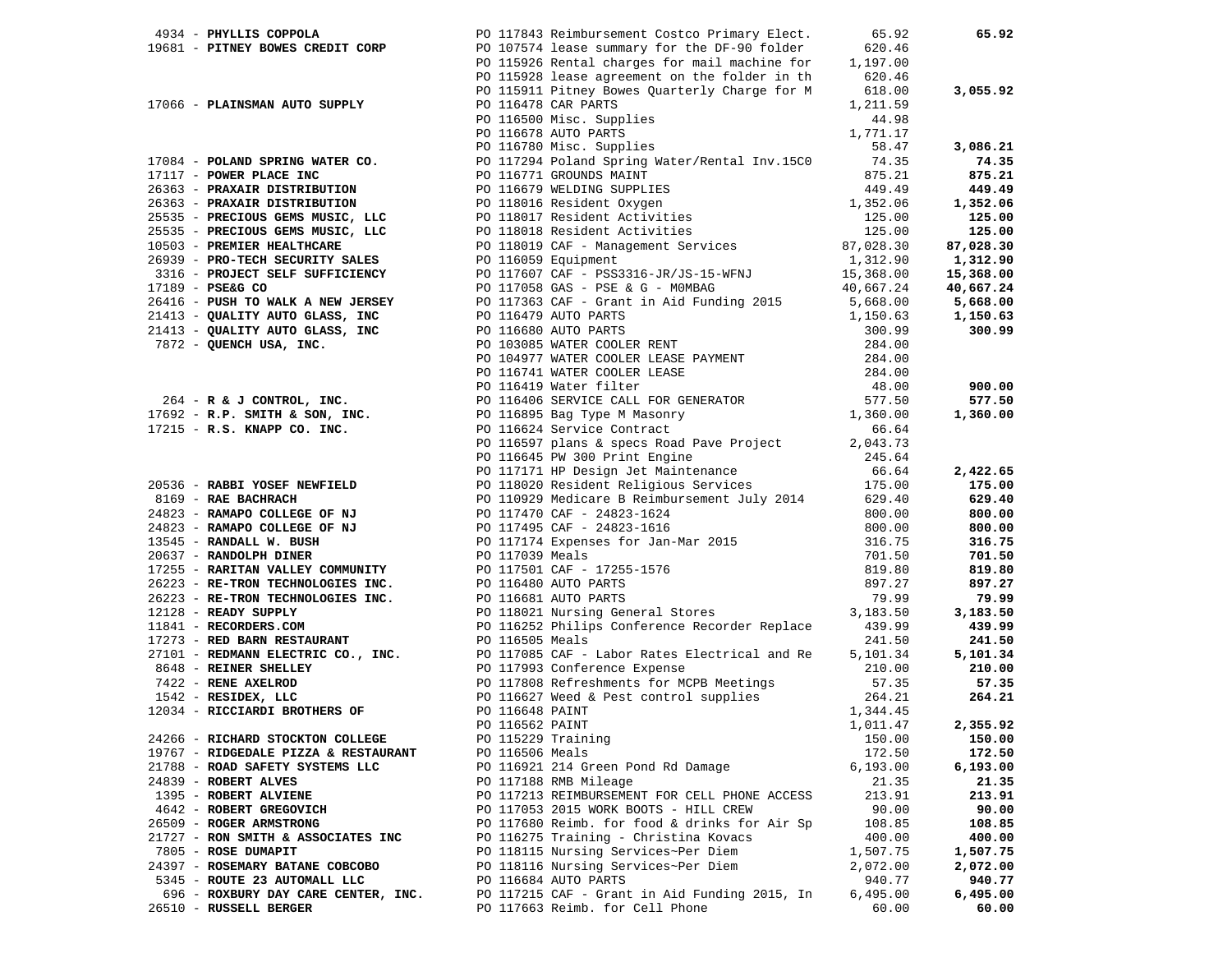| 9938 - RUTGERS CENTER FOR CONTINUING                                                                |                                                                                                                                                                                                                                                |            |            |
|-----------------------------------------------------------------------------------------------------|------------------------------------------------------------------------------------------------------------------------------------------------------------------------------------------------------------------------------------------------|------------|------------|
|                                                                                                     |                                                                                                                                                                                                                                                |            |            |
|                                                                                                     |                                                                                                                                                                                                                                                |            |            |
|                                                                                                     |                                                                                                                                                                                                                                                |            |            |
|                                                                                                     |                                                                                                                                                                                                                                                |            |            |
|                                                                                                     |                                                                                                                                                                                                                                                |            |            |
|                                                                                                     |                                                                                                                                                                                                                                                |            | 13,863.56  |
| 9325 - RUTGERS SCHOOL OF BUSINESS                                                                   |                                                                                                                                                                                                                                                |            |            |
|                                                                                                     |                                                                                                                                                                                                                                                |            |            |
|                                                                                                     |                                                                                                                                                                                                                                                |            |            |
|                                                                                                     |                                                                                                                                                                                                                                                |            |            |
|                                                                                                     |                                                                                                                                                                                                                                                |            | 12,440.00  |
| 17443 - RUTGERS STATE UNIVERSITY OF NJ                                                              |                                                                                                                                                                                                                                                |            | 40.00      |
| 27044 - RUTGERS, THE STATE UNIVERSITY                                                               |                                                                                                                                                                                                                                                |            |            |
|                                                                                                     |                                                                                                                                                                                                                                                |            | 4,000.00   |
| 17452 - RUTGERS, THE STATE UNIVERSITY                                                               |                                                                                                                                                                                                                                                |            | 3,200.00   |
| 19806 - RUTGERS UNIVERSITY                                                                          |                                                                                                                                                                                                                                                |            | 1,218.00   |
| 1723 - SALVATORE F. PAOLELLA                                                                        |                                                                                                                                                                                                                                                |            | 100.00     |
|                                                                                                     | PO 117620 courier for the delivery of the car 100.00                                                                                                                                                                                           |            |            |
| 8725 - SAMANTHA DENEGRI                                                                             | PO 117939 Travel                                                                                                                                                                                                                               | 26.18      | 26.18      |
| 3032 - SCIENTIFIC WATER CONDITIONING                                                                | PO 116573 EQUIP SERVICE AGREEMENTS - WATERGUA                                                                                                                                                                                                  | 675.00     |            |
|                                                                                                     | PO 116885 2ND QUARTER 2015                                                                                                                                                                                                                     | 175.00     | 850.00     |
| 21387 - SECURITY POINT MEDIA LLC                                                                    | PO 114491 SECURITY EQUIPMENT 1,600.00                                                                                                                                                                                                          |            | 1,600.00   |
| 17621 - SHEAFFER SUPPLY, INC.                                                                       | PO 116665 SMALL TOOLS                                                                                                                                                                                                                          | 204.46     | 204.46     |
| 19858 - SHERWIN WILLIAMS                                                                            | PO 115972 PAINT                                                                                                                                                                                                                                | 150.35     | 150.35     |
| 17636 - SHERWIN-WILLIAMS                                                                            | PO 116979 PAINT                                                                                                                                                                                                                                | 349.54     |            |
|                                                                                                     | PO 117354 PAINT                                                                                                                                                                                                                                | 300.98     | 650.52     |
| 17726 - SHI INTERNATIONAL CORP                                                                      | PO 116284 Annual Maintenance Contract Renewal 6,105.00                                                                                                                                                                                         |            |            |
|                                                                                                     | PO 116285 Annual Maintenance Renewal - iPrism 21,850.81                                                                                                                                                                                        |            |            |
|                                                                                                     | PO 116404 Password Policy Software 5,173.99                                                                                                                                                                                                    |            | 33,129.80  |
| $17652 -$ SIKORA'S                                                                                  | PO 118022 Resident Activities                                                                                                                                                                                                                  | 39.30      | 39.30      |
| 17690 - SMITH & SOLOMON                                                                             | PO 117602 CAF - 17690-1776                                                                                                                                                                                                                     | 800.00     | 800.00     |
| 17699 - SMITH MOTOR CO., INC.                                                                       | PO 116481 AUTO PARTS                                                                                                                                                                                                                           | 5,121.68   | 5,121.68   |
| 6981 - SODEXO INC & AFFILIATES                                                                      | PO 117147 MEALS                                                                                                                                                                                                                                | 237,106.81 | 237,106.81 |
| 6981 - SODEXO INC & AFFILIATES                                                                      | PO 117152 CAF - Dietary Services for Various                                                                                                                                                                                                   | 9,568.91   | 9,568.91   |
| 6981 - SODEXO INC & AFFILIATES                                                                      | PO 117825 FY 2015 Countywide Training - Allia                                                                                                                                                                                                  | 242.50     | 242.50     |
| 6981 - SODEXO INC & AFFILIATES                                                                      | PO 117852 FY 2015 Countywide Training - Allia                                                                                                                                                                                                  | 223.00     | 223.00     |
| 6981 - SODEXO INC & AFFILIATES                                                                      | PO 118023 CAF - Dietary Services for Various 340,218.06                                                                                                                                                                                        |            | 340,218.06 |
| 6981 - SODEXO INC & AFFILIATES                                                                      | PO 118024 CAF - Housekeeping, Facility and Bo 234,708.68                                                                                                                                                                                       |            | 234,708.68 |
| 6981 - SODEXO INC & AFFILIATES                                                                      | PO 118027 CAF - Laundry Services at Morris Vi 111,286.40                                                                                                                                                                                       |            | 111,286.40 |
| 9777 - SODEXO, INC & AFFILIATES                                                                     | PO 117192 2015 Food & Refreshments for Adviso                                                                                                                                                                                                  | 130.40     |            |
|                                                                                                     | PO 117274 ADVISORY COUNCIL MEETING                                                                                                                                                                                                             | 168.00     | 298.40     |
| 17755 - SOUTHEAST MORRIS COUNTY                                                                     | PO 117054 WATER - CAC                                                                                                                                                                                                                          | 1,539.74   | 1,539.74   |
| 17755 - SOUTHEAST MORRIS COUNTY                                                                     | PO 117055 WATER - MONTHLY                                                                                                                                                                                                                      | 288.85     | 288.85     |
| 17755 - SOUTHEAST MORRIS COUNTY                                                                     |                                                                                                                                                                                                                                                |            | 267.63     |
| 17755 - SOUTHEAST MORRIS COUNTY                                                                     | PO 117055 WATER - MONTHLY<br>PO 117150 WATER - QTR DT<br>PO 117387 WATER - MONTHLY<br>PO 117387 WATER - MONTHLY<br>PO 117975 WATER - MONTHLY<br>PO 117907 WATER - MONTHLY<br>PO 117907 WATER - MONTHLY<br>PO 114282 Air Cards<br>PO 114282 Air |            | 12,097.05  |
| 17755 - SOUTHEAST MORRIS COUNTY                                                                     |                                                                                                                                                                                                                                                |            | 7,752.48   |
| 17755 - SOUTHEAST MORRIS COUNTY<br>11160 - SPACE FARMS INC<br>6732 - SPRINT<br>5031 - SPRINT NEXTEL |                                                                                                                                                                                                                                                |            | 431.21     |
|                                                                                                     |                                                                                                                                                                                                                                                |            | 4,455.00   |
|                                                                                                     | PO 114282 Air Cards                                                                                                                                                                                                                            | 39.36      | 39.36      |
| 5031 - SPRINT NEXTEL                                                                                | PO 115259 973-765-3723. WIB directors cell ph 32.28                                                                                                                                                                                            |            | 32.28      |
| 26668 - STANLEY HEALTHCARE                                                                          | PO 115758 CAF - Leading Age                                                                                                                                                                                                                    | 8,683.34   | 8,683.34   |
| 4611 - STAPLES ADVANTAGE                                                                            | PO 116154 OFFICE SUPPLIES                                                                                                                                                                                                                      | 444.39     | 444.39     |
| 4611 - STAPLES ADVANTAGE                                                                            | PO 116215 Adjuster's Office Supplies February                                                                                                                                                                                                  | 439.39     | 439.39     |
| 4611 - STAPLES ADVANTAGE                                                                            | PO 116385 Office Supplies                                                                                                                                                                                                                      | 351.22     | 351.22     |
| 4611 - STAPLES ADVANTAGE                                                                            | PO 116584 Office Supplies                                                                                                                                                                                                                      | 549.76     | 549.76     |
| 4611 - STAPLES ADVANTAGE                                                                            | PO 116599 Office Supplies                                                                                                                                                                                                                      | 319.26     | 319.26     |
| 4611 - STAPLES ADVANTAGE                                                                            | PO 116600 Office Supplies                                                                                                                                                                                                                      | 77.50      | 77.50      |
| 4611 - STAPLES ADVANTAGE                                                                            | PO 116601 Office Supplies                                                                                                                                                                                                                      | 478.08     | 478.08     |
| 4611 - STAPLES ADVANTAGE                                                                            | PO 116635 Office Supplies                                                                                                                                                                                                                      | 2,018.65   | 2,018.65   |
| 4611 - STAPLES ADVANTAGE                                                                            | PO 116728 Received Supplies                                                                                                                                                                                                                    | 407.13     | 407.13     |
| 4611 - STAPLES ADVANTAGE                                                                            | PO 116748 Office Supplies                                                                                                                                                                                                                      | 37.62      | 37.62      |
| 4611 - STAPLES ADVANTAGE                                                                            | PO 116954 Misc. Office Supplies                                                                                                                                                                                                                | 246.67     | 246.67     |
| 4611 - STAPLES ADVANTAGE                                                                            | PO 116965 mis supplies for the office                                                                                                                                                                                                          | 2,740.35   | 2,740.35   |
|                                                                                                     |                                                                                                                                                                                                                                                |            |            |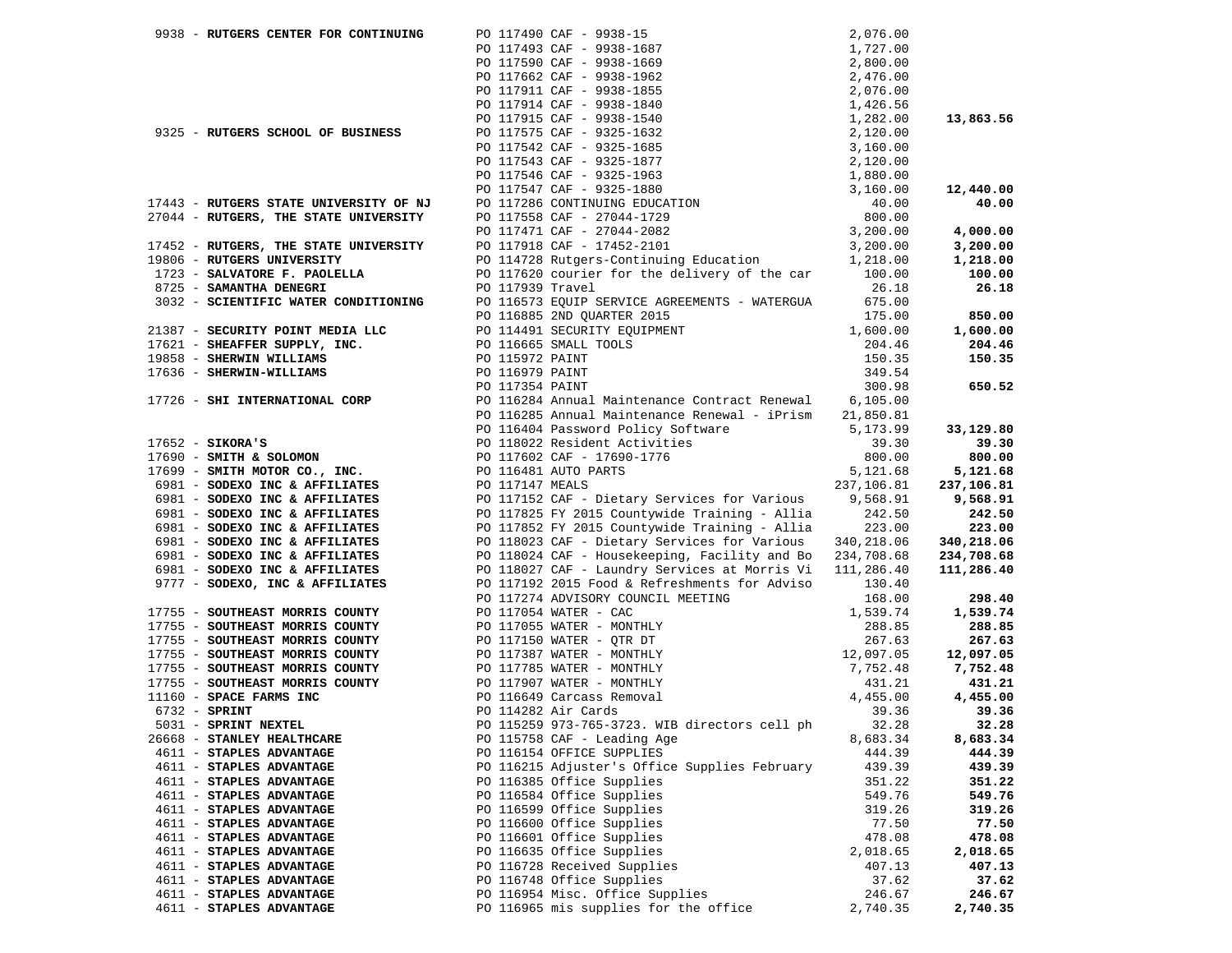| 4611 - STAPLES ADVANTAGE            |                                                            |                | PO 117090 Office, Kitchen and Presentation Su                                                           | 112.45     |                       |
|-------------------------------------|------------------------------------------------------------|----------------|---------------------------------------------------------------------------------------------------------|------------|-----------------------|
|                                     |                                                            |                | PO 117090 Office, Kitchen and Presentation Su                                                           | 348.82     | 461.27                |
|                                     | 4611 - STAPLES ADVANTAGE                                   |                | PO 117117 HS OFfice Supplies - General April                                                            | 45.45      | 45.45                 |
| 4611 - STAPLES ADVANTAGE            |                                                            |                | PO 117217 supplies                                                                                      | 117.11     | 117.11                |
| 4611 - STAPLES ADVANTAGE            |                                                            |                | PO 117238 Staples MARCH 2015                                                                            | 112.86     | 112.86                |
| 4611 - STAPLES ADVANTAGE            |                                                            |                | PO 117276 HS General Office Supplies January                                                            | 498.10     | 498.10                |
| 4611 - STAPLES ADVANTAGE            |                                                            |                | PO 117297 supplies                                                                                      | 1,204.06   | 1,204.06              |
| 4611 - STAPLES ADVANTAGE            |                                                            |                | PO 117417 Office supplies                                                                               | 315.96     | 315.96                |
| 4611 - STAPLES ADVANTAGE            |                                                            |                | PO 117465 Office Supplies                                                                               | 367.05     | 367.05                |
| 4611 - STAPLES ADVANTAGE            |                                                            |                | PO 117513 Order for elec sharpener/copy paper                                                           | 137.70     | 137.70                |
| 4611 - STAPLES ADVANTAGE            |                                                            |                | PO 117519 office supplies for ETS                                                                       | 1,106.22   | 1,106.22              |
| 4611 - STAPLES ADVANTAGE            |                                                            |                | PO 117552 Various office supplies                                                                       | 569.33     | 569.33                |
| 4611 - STAPLES ADVANTAGE            |                                                            |                | PO 117731 OFFICE SUPPLIES                                                                               | 426.93     | 426.93                |
| 4611 - STAPLES ADVANTAGE            |                                                            |                | PO 117776 Office Supplies                                                                               | 318.65     | 318.65                |
| 4611 - STAPLES ADVANTAGE            |                                                            |                | PO 117786 Staples Inv. 3263326018, 3262864383 103.34                                                    |            | 103.34                |
| 4611 - STAPLES ADVANTAGE            |                                                            |                | PO 117835 Office Supplies                                                                               | 1,107.08   |                       |
|                                     |                                                            |                |                                                                                                         |            | 1,107.08              |
| 4611 - STAPLES ADVANTAGE            |                                                            |                | PO 118028 Office Supplies & Employee Recognit                                                           | 2,585.12   | 2,585.12              |
| $19919$ - STAR LEDGER               |                                                            |                | PO 118029 Newspapers for Coffee Shop                                                                    | 117.50     | 117.50                |
| 5021 - AEROFUND FINANCIAL INC.      |                                                            |                | PO 117314 CAF - Agreement STATSHUT-15M-JARC                                                             | 4,913.79   |                       |
|                                     |                                                            |                | PO 117603 CAF - Agreement STATSHUT-15M-JARC                                                             | 3,718.29   |                       |
|                                     |                                                            |                | PO 117604 CAF - Agreement STATSHUT-15M-JARC                                                             | 4,076.96   |                       |
|                                     |                                                            |                | PO 117605 CAF - Agreement STATSHUT-15M-JARC                                                             | 4,495.38   |                       |
|                                     |                                                            |                | PO 117913 CAF - Agreement STATSHUT-15M-JARC                                                             | 5,363.84   | 22,568.26             |
| 16675 - STATE TOXICOLOGY LABORATORY |                                                            |                | PO 116405 Drug Testing for 13th BCCCO and 84t                                                           | 3,645.00   | 3,645.00              |
| 6999 - STATION HARDWARE LAWN &      |                                                            |                | PO 116793 Mouse Traps/Weed & Pest Control                                                               | 164.70     | 164.70                |
| 13152 - STEWART & STEVENSON         |                                                            |                | PO 115609 TRUCK PARTS                                                                                   | 886.94     |                       |
|                                     |                                                            |                | PO 115767 TRUCK PARTS                                                                                   | 664.50     |                       |
|                                     |                                                            |                | PO 116482 TRUCK PARTS                                                                                   | 540.93     |                       |
|                                     |                                                            |                | PO 116656 TRUCK PARTS                                                                                   | 3,844.58   | 5,936.95              |
|                                     |                                                            |                | 27659 - STRATEGIC SERVICES INTERNATIONAL LL PO 116288 PLEASE ORDER - Surveillance QUOTE 1,350.00        |            | 1,350.00              |
| 27161 - STRATODYNE, INC.            |                                                            |                | PO 117684 Mobile Oxygen Generation Systems                                                              | 314,822.00 | 314,822.00            |
|                                     | 25928 - STREAMLINE OFFICE SYSTEMS PO 116746 MEDICAL LABELS |                |                                                                                                         | 254.01     | 254.01                |
| 24132 - STS TIRE & AUTO CENTERS     |                                                            |                | PO 116483 TIRES                                                                                         | 424.94     | 424.94                |
|                                     |                                                            |                | 24132 - STS TIRE & AUTO CENTERS<br>1481 - SUBHAG KUMAR<br>PO 117714 Insurance reimb. for 1/15 to 6/15   | 631.86     | 631.86                |
|                                     |                                                            |                |                                                                                                         | 72.00      | 72.00                 |
| 17901 - SUBURBAN CONSULTING         |                                                            |                | PO 117884 Replace Br. 1400-604<br>PO 116408 Propane Deliver                                             | 3,201.42   | 3,201.42              |
| 8621 - SUBURBAN PROPANE -2347       |                                                            |                |                                                                                                         | 951.92     | 951.92                |
| 26337 - SUPREME-METRO CORP.         |                                                            |                | PO 116355 CAF - Snow Plowing and Ice Removal                                                            | 15,400.00  | 15,400.00             |
| 25400 - SUZIE COLLIN                |                                                            |                | PO 118117 Nursing Services~Per Diem                                                                     | 4,458.50   | 4,458.50              |
| 6265 - T & M ASSOCIATES             |                                                            |                | PO 117024 CAF - Engineering Design Services f                                                           | 1,922.20   | 1,922.20              |
| 18067 - T J'S SPORTWIDE TROPHY      |                                                            |                | PO 117453 Plaque<br>PO 117401 Plaque                                                                    | 187.30     |                       |
|                                     |                                                            |                |                                                                                                         | 106.68     | 293.98                |
| 16110 - T. Y. LIN INTERNATIONAL     |                                                            |                | PO 117885 old Ref# CF20200865000                                                                        | 2,037.05   |                       |
| 20814 - T.Y. LIN INTERNATIONAL      |                                                            |                | PO 118056 CAF - Final Design Bi-County Bridge<br>PO 118068 CAF - Construction Support Services 4,787.98 | 12,751.73  | 14,788.78             |
| 18096 - TAX COLLECTOR               |                                                            |                | PO 117919 SEWER - MORRISTOWN                                                                            | 67,736.70  | 4,787.98<br>67,736.70 |
|                                     |                                                            |                | PO 116143 CAF - Environmental Control and HVA                                                           | 543.45     |                       |
| 5611 - TBS CONTROLS LLC             |                                                            | PO 116327 HVAC |                                                                                                         | 79.13      |                       |
|                                     |                                                            |                | PO 117202 CAF - Environmental Control and HVA                                                           | 5,358.34   | 5,980.92              |
| 17990 - TELESEARCH INC              |                                                            |                | PO 116240 C. Kristiansen w/e 3/22/15                                                                    | 502.13     |                       |
|                                     |                                                            |                | PO 116799 temporary staffing                                                                            | 6,688.25   |                       |
|                                     |                                                            |                | PO 116800 temporary staffing                                                                            | 1,182.55   |                       |
|                                     |                                                            |                | PO 116802 temporary staffing                                                                            | 1,474.65   |                       |
|                                     |                                                            |                | PO 116803 temporary staffing                                                                            | 1,319.45   |                       |
|                                     |                                                            |                | PO 116805 temporary staffing                                                                            | 2,678.69   |                       |
|                                     |                                                            |                | PO 116806 temporary staffing                                                                            | 840.56     |                       |
|                                     |                                                            |                | PO 116558 C. Kristiansen w/e 3/29/15 & March                                                            | 611.25     | 15,297.53             |
| 17990 - TELESEARCH INC              |                                                            |                | PO 117062 C. Kristiansen w/e 4/5/15                                                                     | 433.88     |                       |
|                                     |                                                            |                | PO 117346 C. Kristiansen w/e 4/12/15                                                                    | 546.00     |                       |
|                                     |                                                            |                | PO 117677 C. Kristiansen w/e 4/19/15                                                                    | 487.50     | 1,467.38              |
| 26677 - TEODORA O. DELEON           |                                                            |                | PO 118118 Nursing Services~Per Diem                                                                     | 3,616.75   | 3,616.75              |
| 26513 - TERESA DUCKWORTH            |                                                            |                | PO 117045 Reimb. for Cell Phone                                                                         | 60.00      | 60.00                 |
| 27034 - TERESA OMWENGA              |                                                            |                | PO 118119 Nursing Services~Per Diem                                                                     | 3,256.00   | 3,256.00              |
|                                     |                                                            |                |                                                                                                         |            |                       |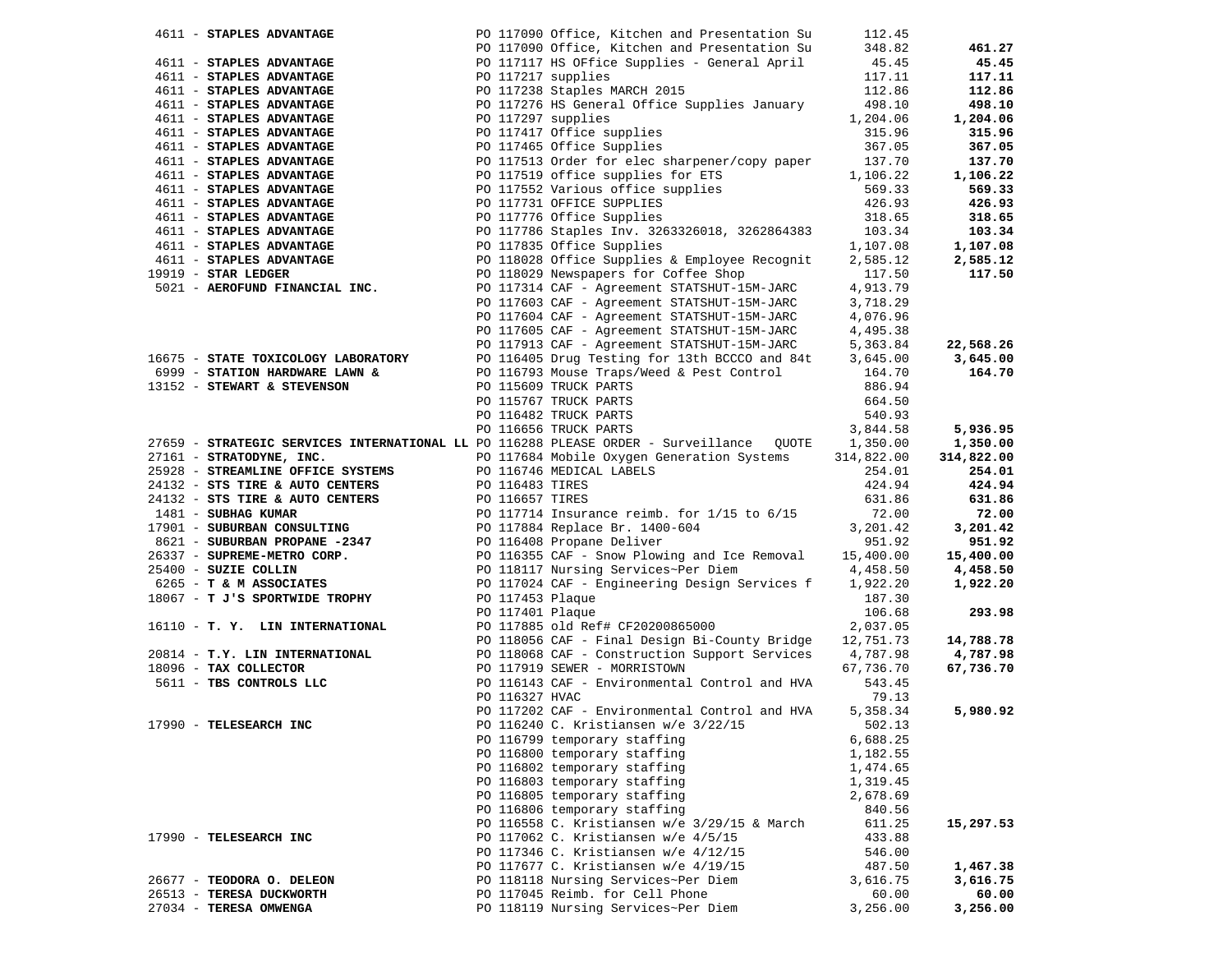| 21605 - THE IRVIN H. HAHN CO., INC.                                                     |                   | PO 114415 Office supplies                                                                                                                                                                                                                                            | 607.00      | 607.00     |
|-----------------------------------------------------------------------------------------|-------------------|----------------------------------------------------------------------------------------------------------------------------------------------------------------------------------------------------------------------------------------------------------------------|-------------|------------|
| 17242 - THE LAW OFFICE OF                                                               |                   | PO 118077 Various Morris View collections leg                                                                                                                                                                                                                        | 525.22      | 525.22     |
| 20797 - THE MUSIAL GROUP PA                                                             |                   | PO 117395 CAF - Final Design and Constr Docs                                                                                                                                                                                                                         | 4,000.00    | 4,000.00   |
| 16964 - THE PENNSYLVANIA STATE UNIVERSITY PO 114528 Training - Undersheriff R. Wall & R |                   |                                                                                                                                                                                                                                                                      | 690.00      |            |
|                                                                                         |                   | PO 116078 Training                                                                                                                                                                                                                                                   | 450.00      | 1,140.00   |
| 2447 - THE PORTASOFT COMPANY INC                                                        |                   | PO 116740 QUARTERLY CONTRACT PAYMENT WATER SO                                                                                                                                                                                                                        | 412.53      | 412.53     |
| 19739 - THE RBA GROUP INC.                                                              |                   | PO 118069 old Ref# CF09001500000                                                                                                                                                                                                                                     | 5,453.78    | 5,453.78   |
| 27528 - THERMOWORKS, INC.                                                               |                   | PO 116379 Food safety thermometer                                                                                                                                                                                                                                    | 172.54      | 172.54     |
| 24933 - THOMAS POLLIO                                                                   |                   | PO 117156 Reimbursement Petty Cash April 2015                                                                                                                                                                                                                        | 165.35      | 165.35     |
|                                                                                         |                   | PO 109369 Westlaw Online Charge                                                                                                                                                                                                                                      | 1,431.42    |            |
| 18437 - THOMSON REUTERS                                                                 |                   | PO 112863 Westlaw Online Charge                                                                                                                                                                                                                                      | 1,344.42    |            |
|                                                                                         | PO 116054 Westlaw |                                                                                                                                                                                                                                                                      | 2,922.31    | 5,698.15   |
| 9177 - THOR GUARD INC                                                                   |                   |                                                                                                                                                                                                                                                                      |             | 425.00     |
| $122 - TILCON NEW YORK INC.$                                                            |                   |                                                                                                                                                                                                                                                                      |             |            |
|                                                                                         |                   |                                                                                                                                                                                                                                                                      |             |            |
|                                                                                         |                   |                                                                                                                                                                                                                                                                      |             |            |
|                                                                                         |                   |                                                                                                                                                                                                                                                                      |             | 21,615.83  |
| 281 - TOMAR INDUSTRIES INC                                                              |                   |                                                                                                                                                                                                                                                                      |             |            |
|                                                                                         |                   |                                                                                                                                                                                                                                                                      |             |            |
|                                                                                         |                   |                                                                                                                                                                                                                                                                      |             | 438.30     |
| 9099 - TONY SANCHEZ LTD                                                                 |                   | 2,922.31<br>PO 116410 Annual Warranty Agreement<br>PO 11543 Bituminous Concrete<br>PO 115451 Bituminous Concrete<br>PO 116593 Bituminous Concrete<br>PO 116593 Bituminous Concrete<br>PO 116597 Bituminous Concrete<br>PO 116574 Bags & Mop<br>PO 116659 TRUCK PARTS | 1,898.55    | 1,898.55   |
| 20788 - TOP LINE CONSTRUCTION CORP                                                      |                   | PO 118070 CAF - Prospect St/Bergen St (CR 513 107,019.01                                                                                                                                                                                                             |             |            |
|                                                                                         |                   | PO 118070 CAF - Prospect St/Bergen St (CR 513                                                                                                                                                                                                                        | 3,200.00    | 110,219.01 |
| 16352 - TOWN OF MORRISTOWN                                                              |                   | PO 115677 INSPECTION FEES                                                                                                                                                                                                                                            | 2,777.00    | 2,777.00   |
| 13793 - TOWNSHIP OF CHESTER                                                             |                   | PO 117064 CAF - 2015 Municipal Alliance Funds                                                                                                                                                                                                                        | 1,987.78    | 1,987.78   |
| 14268 - TOWNSHIP OF DENVILLE                                                            |                   | PO 117851 CAF - 2015 Municipal Alliance Funds                                                                                                                                                                                                                        | 4,960.00    | 4,960.00   |
| 14451 - TOWNSHIP OF EAST HANOVER                                                        |                   | PO 118067 Melanie Lane Bridge in East Hanover                                                                                                                                                                                                                        | 434,962.39  | 434,962.39 |
| 18099 - TOWNSHIP OF MENDHAM                                                             |                   | PO 117088 CAF - 2015 Municipal Alliance Funds                                                                                                                                                                                                                        | 2,674.58    |            |
|                                                                                         |                   | PO 117932 CAF - 2014 Supplemental Municipal A                                                                                                                                                                                                                        | 2,600.00    | 5,274.58   |
| 18100 - TOWNSHIP OF MONTVILLE                                                           |                   | PO 117484 CAF - 2015 Municipal Alliance Funds                                                                                                                                                                                                                        | 507.77      | 507.77     |
| 1122 - TOWNSHIP OF MORRIS                                                               |                   | PO 117206 SEWER- TWP MORRIS                                                                                                                                                                                                                                          | 2,109.73    | 2,109.73   |
| 1905 - TOWNSHIP OF ROCKAWAY                                                             |                   | PO 117623 CAF - 2015 Municipal Alliance Funds                                                                                                                                                                                                                        | 1,958.63    | 1,958.63   |
| 18398 - TOWNSHIP OF WASHINGTON                                                          |                   | PO 117497 CAF - 2015 Municipal Alliance Funds                                                                                                                                                                                                                        | 345.11      | 345.11     |
| 3049 - TRANE                                                                            |                   | PO 116312 SERVICE AGREEMENT                                                                                                                                                                                                                                          | 4,365.00    | 4,365.00   |
| 21145 - TRC LOCKBOX                                                                     |                   | PO 118065 CAF - Design Services for Signal In                                                                                                                                                                                                                        | 768.50      | 768.50     |
| 19995 - TREASURER-STATE OF NEW JERSEY                                                   |                   | PO 115679 ANNUAL INSPECTION FEES                                                                                                                                                                                                                                     | 409.00      | 409.00     |
| 18144 - TREE KING INC                                                                   |                   | PO 116348 CAF - Snow Plowing and Ice Removal                                                                                                                                                                                                                         | 290, 272.50 | 290,272.50 |
| 18144 - TREE KING INC                                                                   |                   | PO 116493 CAF - Snow Plowing and Ice Removal                                                                                                                                                                                                                         | 7,225.00    | 7,225.00   |
| 2773 - TRI-DIM FILTER CORPORATION                                                       |                   | PO 116090 Pre-Filters and HEPA Filters for Ra                                                                                                                                                                                                                        | 5,073.56    | 5,073.56   |
| 20005 - TRICO EQUIPMENT SERVICES LLC                                                    |                   | PO 116484 TRUCK PARTS                                                                                                                                                                                                                                                | 551.21      |            |
|                                                                                         |                   | PO 116660 TRUCK PARTS                                                                                                                                                                                                                                                | 45.01       | 596.22     |
| 24804 - TRITEC OFFICE EQUIPMENT INC                                                     |                   | PO 116749 Color Copies                                                                                                                                                                                                                                               | 118.44      | 118.44     |
| 24804 - TRITEC OFFICE EQUIPMENT INC                                                     |                   | PO 116815 Color Copies                                                                                                                                                                                                                                               | 31.78       | 31.78      |
| 24804 - TRITEC OFFICE EQUIPMENT INC                                                     |                   | PO 117023 Color Copies for Front & Back Copie                                                                                                                                                                                                                        | 439.60      | 439.60     |
| 24804 - TRITEC OFFICE EQUIPMENT INC                                                     |                   | PO 117027 Inv. 58280 Color Copies 1/1/15 thru                                                                                                                                                                                                                        | 46.13       | 46.13      |
| 24804 - TRITEC OFFICE EQUIPMENT INC                                                     |                   | PO 117093 Color Copies Serial # W512LB01192                                                                                                                                                                                                                          | 249.48      | 249.48     |
| 24804 - TRITEC OFFICE EQUIPMENT INC                                                     |                   | PO 117214 color copies                                                                                                                                                                                                                                               | 411.18      | 411.18     |
| 24804 - TRITEC OFFICE EQUIPMENT INC                                                     |                   | PO 117292 Copier maintenance billing from 1/1                                                                                                                                                                                                                        | 4,519.58    | 4,519.58   |
| 24804 - TRITEC OFFICE EQUIPMENT INC                                                     |                   | PO 117334 Color copies                                                                                                                                                                                                                                               | 57.26       | 57.26      |
| 24804 - TRITEC OFFICE EQUIPMENT INC                                                     |                   | PO 117382 billing dates 3/3/2015 to 3/31/15                                                                                                                                                                                                                          | 724.71      | 724.71     |
| 24804 - TRITEC OFFICE EQUIPMENT INC                                                     |                   | PO 117404 Excess Color Copies                                                                                                                                                                                                                                        | 2,922.78    | 2,922.78   |
| 24804 - TRITEC OFFICE EQUIPMENT INC                                                     |                   | PO 117657 Ricoh copier MPC4502A R color copie                                                                                                                                                                                                                        | 121.45      | 121.45     |
| 24804 - TRITEC OFFICE EQUIPMENT INC                                                     |                   | PO 117937 COMBBW MODEL: BW CONTRACT TYPE CC-C                                                                                                                                                                                                                        | 15,962.92   | 15,962.92  |
| 24804 - TRITEC OFFICE EQUIPMENT INC                                                     |                   | PO 118030 Office Machines Rental                                                                                                                                                                                                                                     | 1,253.98    | 1,253.98   |
| 1739 - TURTLE & HUGHES, INC                                                             |                   | PO 117203 Machinery Repairs & Parts                                                                                                                                                                                                                                  | 44.19       | 44.19      |
| 12739 - TURTLE & HUGHES, INC.                                                           |                   | PO 116310 ELECTRICAL                                                                                                                                                                                                                                                 | 405.00      |            |
|                                                                                         |                   | PO 116450 WO74730/ RE: COUNTY LIBRARY/ 03-25-                                                                                                                                                                                                                        | 431.33      |            |
|                                                                                         |                   | PO 117359 ELECTRICAL                                                                                                                                                                                                                                                 | 167.20      | 1,003.53   |
| 4144 - U-LINE SHIPPING SUPPLY                                                           |                   | PO 118032 Safety Items/Labeling of Emergency                                                                                                                                                                                                                         | 219.60      | 219.60     |
| 9285 - U.S. SECURITY ASSOCIATES, INC.                                                   |                   | PO 116279 CAF - Unarmed Security Guards                                                                                                                                                                                                                              | 8,556.95    |            |
|                                                                                         |                   | PO 116328 CAF - Unarmed Security Guards                                                                                                                                                                                                                              | 6,154.38    |            |
|                                                                                         |                   | PO 118031 CAF - Unarmed Security Guards                                                                                                                                                                                                                              | 33,067.93   | 47,779.26  |
| 18233 - UNITED PARCEL SERVICE                                                           |                   | PO 116391 Shipping                                                                                                                                                                                                                                                   | 497.95      | 497.95     |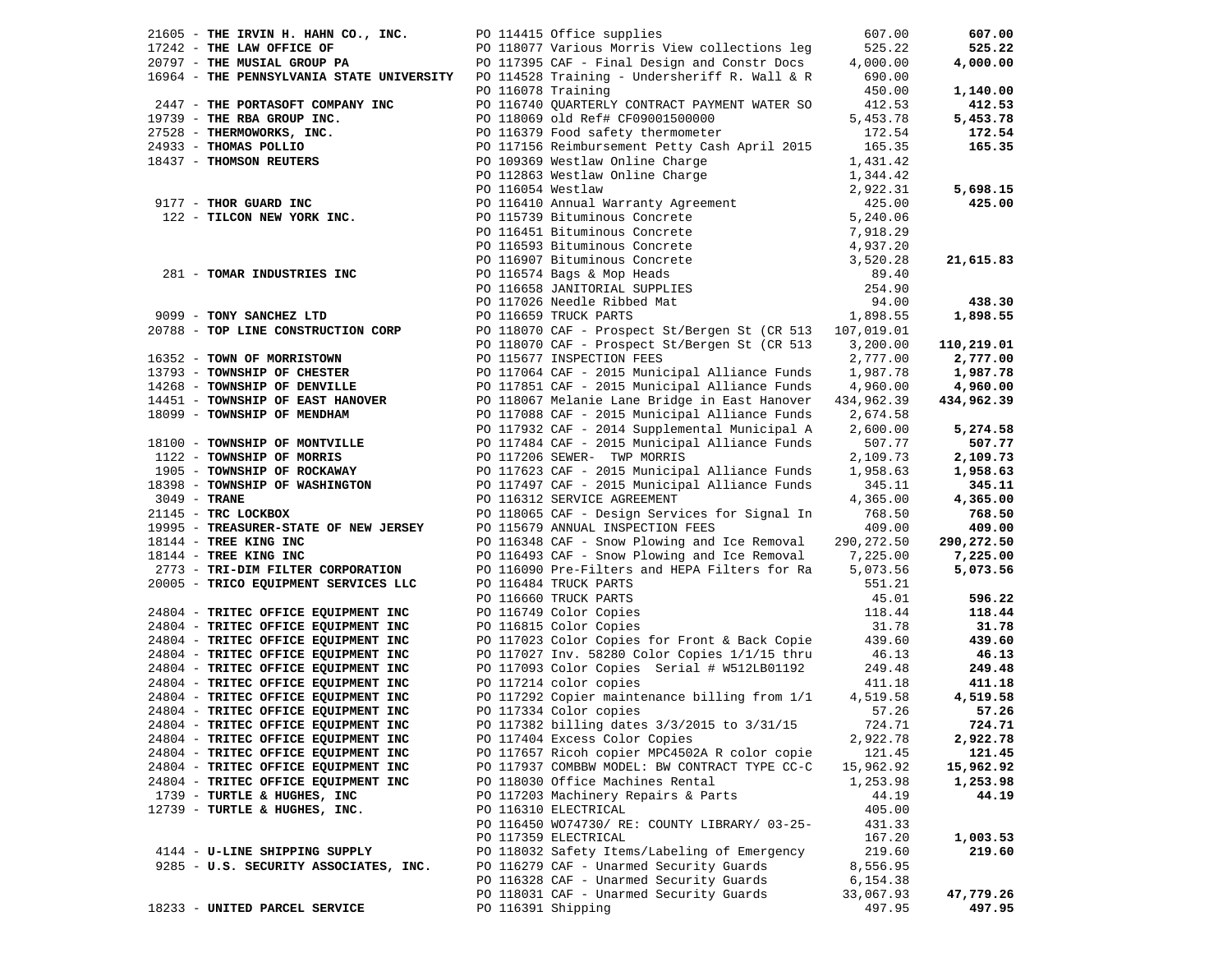| 18232 - UNITED PARCEL SERVICE                                                                                                                                | PO 117648 OSTF - Historic - Preservation Desi                                                                                                                                                                                                         | 26.34                | 26.34              |
|--------------------------------------------------------------------------------------------------------------------------------------------------------------|-------------------------------------------------------------------------------------------------------------------------------------------------------------------------------------------------------------------------------------------------------|----------------------|--------------------|
|                                                                                                                                                              | PO 115975 CAF - Contract Renewal uniforms                                                                                                                                                                                                             | 449.00               | 449.00             |
|                                                                                                                                                              | PO 115988 CAF - Custom Fitted Uniforms                                                                                                                                                                                                                | 603.00               | 603.00             |
|                                                                                                                                                              | PO 115989 CAF - Contract Renewal Uniforms                                                                                                                                                                                                             | 398.00               | 398.00             |
| 18232 - UNITED FARGED DERIVEDE<br>15732 - UNIVERSAL UNIFORM SALES CO INC<br>15732 - UNIVERSAL UNIFORM SALES CO INC<br>17628 - UNIVERSAL UNIFORM SALES CO INC | PO 117320 Consultant                                                                                                                                                                                                                                  | 1,250.00             | 1,250.00           |
| 20989 - USA ARCHITECTS PLANNERS &                                                                                                                            | PO 117056 CAF - Design & Construction Service                                                                                                                                                                                                         | 3,360.00             | 3,360.00           |
| $17763$ - V.A. SPATZ & SONS INC.                                                                                                                             | PO 116354 CAF - Snow Plowing and Ice Removal                                                                                                                                                                                                          | 49,820.00            | 49,820.00          |
| 24207 - VALENCIA COLLEGE                                                                                                                                     | PO 115695 Education, School, Training                                                                                                                                                                                                                 | 147.00               | 147.00             |
|                                                                                                                                                              | 25245 - VEOLIA ES TECHNICAL SOLUTIONS, LLC PO 117309 Hazardous Waste Removal                                                                                                                                                                          | 4,671.25             | 4,671.25           |
| 1855 - VERA BLOSSOM                                                                                                                                          | PO 117209 EXPENSE VOUCHER                                                                                                                                                                                                                             | 144.25               | 144.25             |
| $1286$ - VERIZON                                                                                                                                             | PO 116801 March bill                                                                                                                                                                                                                                  | 277.01               | 277.01             |
| $1286$ - VERIZON                                                                                                                                             |                                                                                                                                                                                                                                                       | 66.29                | 66.29              |
| $1286 - VERIZON$                                                                                                                                             |                                                                                                                                                                                                                                                       | 355.47               | 355.47             |
| $10158 - VERIZON$                                                                                                                                            |                                                                                                                                                                                                                                                       | 811.02               | 811.02             |
| $1506 - VERIZON$                                                                                                                                             |                                                                                                                                                                                                                                                       | 30.52                |                    |
|                                                                                                                                                              |                                                                                                                                                                                                                                                       | 267.83               | 298.35             |
|                                                                                                                                                              |                                                                                                                                                                                                                                                       | 89.26                | 89.26              |
| 1286 - VERIZON<br>1286 - VERIZON<br>1348 - VERIZON WIRELESS                                                                                                  | PO 110801 March D111<br>PO 117080 PENTHOUSE- A & R BLDG<br>PO 117122 Telephone pobox4833<br>PO 117340 VERIZON PHONE BILL<br>PO 117393 Land Line<br>PO 117394 Land Line<br>PO 11712 Telephone pobox4833<br>PO 114503 GPS TRACKING SERVICE<br>CO 114519 | 90.14                |                    |
|                                                                                                                                                              | PO 114518 CELL SERVICE                                                                                                                                                                                                                                | 232.93               |                    |
|                                                                                                                                                              | PO 115491 GPS TRACKING SERVICE                                                                                                                                                                                                                        | 90.16                |                    |
|                                                                                                                                                              | PO 116274 Monthly Statement -                                                                                                                                                                                                                         | 712.06               |                    |
|                                                                                                                                                              | PO 116281 Monthly Statement -                                                                                                                                                                                                                         |                      |                    |
|                                                                                                                                                              |                                                                                                                                                                                                                                                       | 1,672.35             |                    |
|                                                                                                                                                              | PO 116068 Cell Phones                                                                                                                                                                                                                                 | 59.45                |                    |
|                                                                                                                                                              |                                                                                                                                                                                                                                                       | 833.68               |                    |
|                                                                                                                                                              | CONCORDING POLITICAL PRODUCTS SERVICE<br>POLITICAL PRODUCTS POLITICAL POLITICAL POLITICAL PRODUCTS                                                                                                                                                    | 80.04                | 3,770.81           |
| 7037 - VILLAGE SUPER MARKET, INC.                                                                                                                            | PO 116203 UASI Training Expenses                                                                                                                                                                                                                      | 507.28               | 507.28             |
| 14319 - VISITING NURSE ASSOC. OF                                                                                                                             | PO 117266 Peer Grouping Initiative, Respite P 19,697.00                                                                                                                                                                                               |                      |                    |
|                                                                                                                                                              | PO 117267 Peer Grouping Initiative, Community                                                                                                                                                                                                         | 26, 216.00           |                    |
|                                                                                                                                                              | PO 117268 Peer Grouping Initiative, Friendshi 33,093.37                                                                                                                                                                                               |                      |                    |
|                                                                                                                                                              | PO 117269 Grant in Aid Funding 2015, Communit                                                                                                                                                                                                         | 15,087.00            |                    |
|                                                                                                                                                              | PO 117378 OAA Title lllB                                                                                                                                                                                                                              | 26,705.00            |                    |
|                                                                                                                                                              | PO 117380 OAA                                                                                                                                                                                                                                         | 15,324.00            |                    |
|                                                                                                                                                              | PO 117381 OAA                                                                                                                                                                                                                                         | 23,118.00            |                    |
|                                                                                                                                                              | PO 117383 OAA Title IIIE Caregiver support                                                                                                                                                                                                            | 10,305.00            | 169,545.37         |
| 14319 - VISITING NURSE ASSOC. OF                                                                                                                             | PO 117333 OAA Title 111B CHAP/Med                                                                                                                                                                                                                     | 520.00               | 520.00             |
| 25832 - VOIANCE LANGUAGE SERVICES, LLC                                                                                                                       | PO 117120 Interpreter fees                                                                                                                                                                                                                            | 600.03               | 600.03             |
| 25815 - VOLKER CRANE LLC                                                                                                                                     | PO 116886 GENERATOR PROJECT - W&M<br>PO 116595 Office Supplies                                                                                                                                                                                        | 497.00               | 497.00             |
| 6146 - W.B. MASON COMPANY INC                                                                                                                                |                                                                                                                                                                                                                                                       | 2,926.54             |                    |
|                                                                                                                                                              |                                                                                                                                                                                                                                                       | 333.50               | 3,260.04           |
| 27401 - WALLKILL GROUP INC                                                                                                                                   |                                                                                                                                                                                                                                                       | 53,998.00            | 53,998.00          |
| 18388 - WARREN COUNTY COMMUNITY COLL.                                                                                                                        |                                                                                                                                                                                                                                                       | 1,035.00             |                    |
|                                                                                                                                                              |                                                                                                                                                                                                                                                       | 311.72               |                    |
|                                                                                                                                                              |                                                                                                                                                                                                                                                       | 160.38               |                    |
|                                                                                                                                                              | 116880<br>116595 Office .<br>20 116889 Office Supplie.<br>20 118097 CAF - Nursing Area ke<br>PO 116505 CAF - 18388-1911<br>PO 117503 CAF - 18388-1919<br>PO 117591 CAF - 18388-1860<br>PO 117599 CAF - 18388-1917<br>PO 117599 CAF - 18388-1          | 1,035.00             |                    |
|                                                                                                                                                              |                                                                                                                                                                                                                                                       | 1,425.00<br>1,425.00 |                    |
|                                                                                                                                                              |                                                                                                                                                                                                                                                       |                      |                    |
|                                                                                                                                                              |                                                                                                                                                                                                                                                       | 1,425.00             |                    |
| 18388 - WARREN COUNTY COMMUNITY COLL.                                                                                                                        |                                                                                                                                                                                                                                                       | 1,425.00             | 8,242.10           |
|                                                                                                                                                              |                                                                                                                                                                                                                                                       | 1,425.00             |                    |
|                                                                                                                                                              |                                                                                                                                                                                                                                                       | 1,425.00             |                    |
|                                                                                                                                                              |                                                                                                                                                                                                                                                       | 1,425.00             |                    |
|                                                                                                                                                              | PO 117581 CAF - 18388-1819                                                                                                                                                                                                                            | 1,425.00             |                    |
|                                                                                                                                                              | PO 117582 CAF - 18388-1920                                                                                                                                                                                                                            | 1,425.00             |                    |
|                                                                                                                                                              | PO 117921 CAF - 18388-1165                                                                                                                                                                                                                            | 800.00               | 7,925.00           |
| 24231 - WATERS, MCPHERSON, MCNEILL, P.C.                                                                                                                     | PO 113850 Sussex Turnpike Improvement project                                                                                                                                                                                                         | 3,607.28             | 3,607.28           |
| 24231 - WATERS, MCPHERSON, MCNEILL, P.C.                                                                                                                     | PO 115189 Sussex Turnpike Improvement Project                                                                                                                                                                                                         | 1,935.60             | 1,935.60           |
| 24231 - WATERS, MCPHERSON, MCNEILL, P.C.<br>10812 - WEST PAYMENT CENTER                                                                                      | PO 117030 Sussex Turnpike Improvement Project                                                                                                                                                                                                         | 7,256.36             | 7,256.36<br>861.24 |
|                                                                                                                                                              | PO 116730 OnLine Service for Feb 01, 2015 thr                                                                                                                                                                                                         | 861.24               |                    |
| 10812 - WEST PAYMENT CENTER                                                                                                                                  | PO 116955 west information charges on account                                                                                                                                                                                                         | 517.42               | 517.42             |
| 20102 - WHITE AND SHAUGER INC                                                                                                                                | PO 116146 Machinery Repairs & Parts                                                                                                                                                                                                                   | 268.68               | 268.68             |
| 4677 - WHITEMARSH CORPORATION                                                                                                                                | PO 116485 GAS PUMP EQUIPMENT<br>PO 115573 Supply of medicine for December 201                                                                                                                                                                         | 508.00<br>85.36      | 508.00             |
| 10826 - WHITES HEALTHCARE ENTERPRISES INC<br>8335 - WILLIAM PATERSON UNIVERSITY                                                                              | PO 117583 CAF - 8335-1790                                                                                                                                                                                                                             | 1,280.16             | 85.36              |
|                                                                                                                                                              |                                                                                                                                                                                                                                                       |                      |                    |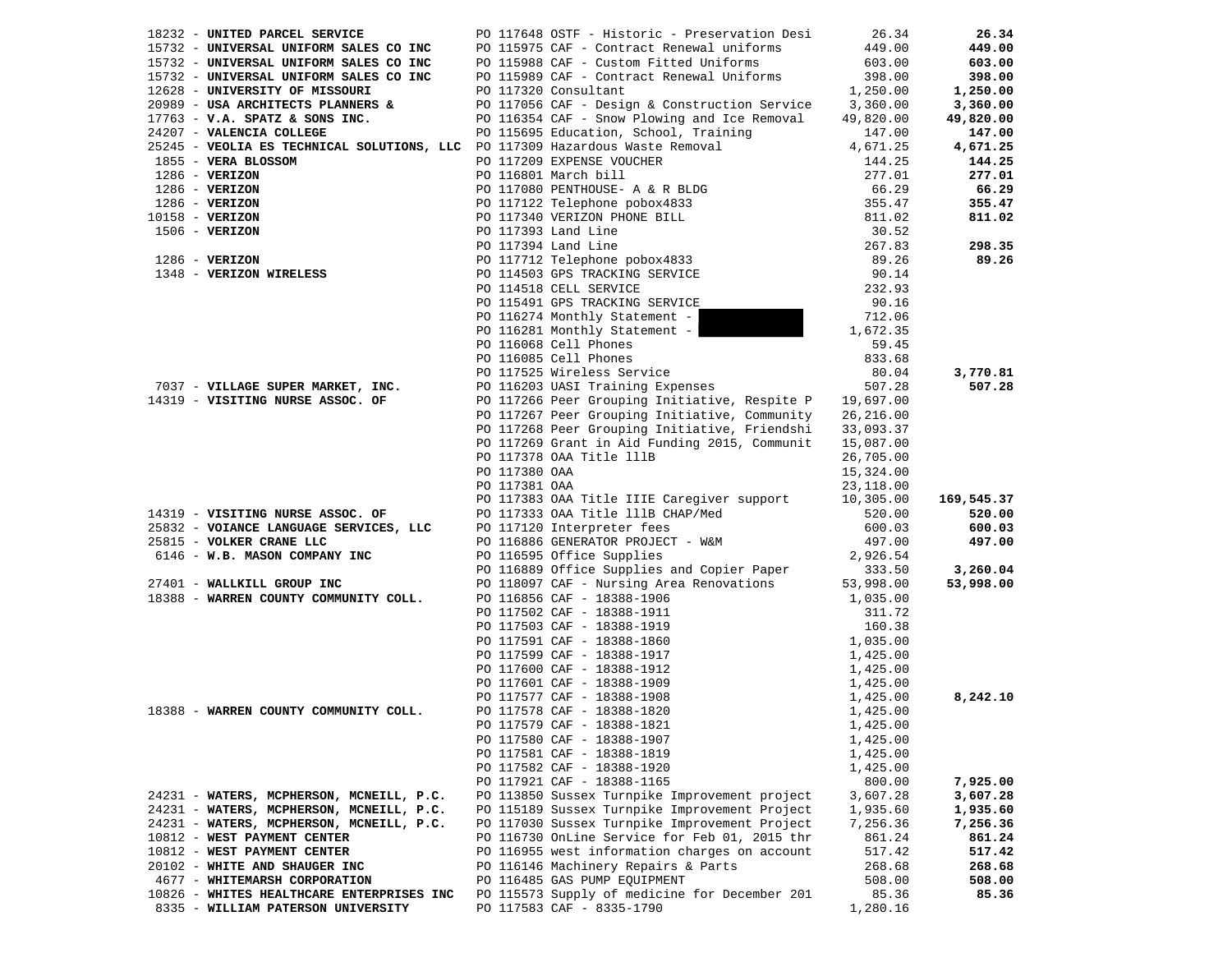| 18599 - ZEP MANUFACTURING CO                            | PO 116487 JANITORIAL SUPPLIES                        | 241.74            | 241.74            |
|---------------------------------------------------------|------------------------------------------------------|-------------------|-------------------|
| 20129 - YORK MOTORS, INC.<br>$20132$ - ZEE MEDICAL INC. | PO 117337 EQUIP TRAILER<br>PO 116148 Safety Supplies | 5,824.00<br>44.15 | 5,824.00<br>44.15 |
| $20820 - Y - PERS$ INC                                  | PO 116486 SHOP SUPPLIES                              | 479.00            | 479.00            |
| $18564$ - XEROX CORP                                    | PO 116840 maintenance on 7335 in Administrati        | 207.33            | 207.33            |
| 8355 - X-RAY IMAGING                                    | PO 117271 SECURITY IMP                               | 1,250.00          | 1,250.00          |
| 26045 - WILLIAM SICKLEY                                 | PO 117163 Work Boots                                 | 90.00             | 90.00             |
|                                                         | PO 117910 CAF - 8335-1770                            | 800.00            | 6,657.67          |
|                                                         | PO 117538 CAF - 8335-1922                            | 1,164.61          |                   |
|                                                         | PO 117589 CAF - 8335-1770                            | 1,732.90          |                   |
|                                                         | PO 117584 CAF - 8335-1850                            | 1,680.00          |                   |

|  |  |  |  | Total to be paid from Fund 01 Current Fund    | 17,166,629.69 |
|--|--|--|--|-----------------------------------------------|---------------|
|  |  |  |  | Total to be paid from Fund 02 Grant Fund      | 1,221,665.67  |
|  |  |  |  | Total to be paid from Fund 04 County Capital  | 1,302,827.48  |
|  |  |  |  | Total to be paid from Fund 13 Dedicated Trust | 179,938.19    |
|  |  |  |  |                                               |               |
|  |  |  |  |                                               | 19,871,061.03 |

#### **Report Printed** *2015-05-12 10:01:06* **COUNTY OF MORRIS**

#### **List of Bills (Department/Account Detail) - CENTRALIZED DISBURSEMENT ACCOUNT**

| Account                        | <b>PO #</b>                 | Vendor                                | Description                              | Payment  | Account Total |
|--------------------------------|-----------------------------|---------------------------------------|------------------------------------------|----------|---------------|
|                                |                             |                                       | <b>Current Fund</b>                      |          |               |
| <b>DEPARTMENT 040815</b>       |                             |                                       |                                          |          |               |
|                                |                             | 116868 ENVELOPES & PRINTED PROD. INC. | MUA                                      | 271.00   |               |
|                                |                             | 116868 ENVELOPES & PRINTED PROD. INC. | Housing                                  | 420.00   |               |
|                                |                             | 116868 ENVELOPES & PRINTED PROD. INC. | Community Development                    | 97.50    |               |
| 01-160-05-040815-888           |                             | Bank Transfer Account                 | TOTAL FOR ACCOUNT                        |          | 788.50        |
|                                |                             |                                       |                                          |          | ============  |
|                                | TOTAL for DEPARTMENT 040815 |                                       |                                          |          | 788.50        |
| <b>County Administrator</b>    |                             |                                       |                                          |          |               |
|                                |                             | 117552 STAPLES ADVANTAGE              | Duracell AAA Batteries, Staples 8.5x11 c | 514.08   |               |
|                                |                             | 117552 STAPLES ADVANTAGE              | HP C7115x Black Toner                    | 55.25    |               |
| 01-201-20-100100-058           |                             | Office Supplies & Stationery          | TOTAL FOR ACCOUNT                        |          | 569.33        |
|                                |                             | 118050 COUNTY OF MORRIS               | 2nd Half April 2015 Metered Mail         | 40.61    |               |
| 01-201-20-100100-068           |                             | Postage & Metered Mail                | TOTAL FOR ACCOUNT                        |          | 40.61         |
|                                |                             | 116832 CRT COMPUTER SERVICES          | Internet Website Hosting OPI             | 3,995.00 |               |
| $01 - 201 - 20 - 100100 - 084$ |                             | Other Outside Services                | TOTAL FOR ACCOUNT                        |          | 3,995.00      |
|                                |                             | 116867 ENVELOPES & PRINTED PROD. INC. | Tourism Bureau                           | 158.25   |               |
| $01 - 203 - 20 - 100100 - 058$ |                             | (2014) Office Supplies & Stationery   | TOTAL FOR ACCOUNT                        |          | 158.25        |
|                                |                             |                                       |                                          |          | ============  |
|                                |                             | TOTAL for County Administrator        |                                          |          | 4,763.19      |

#### **Personnel**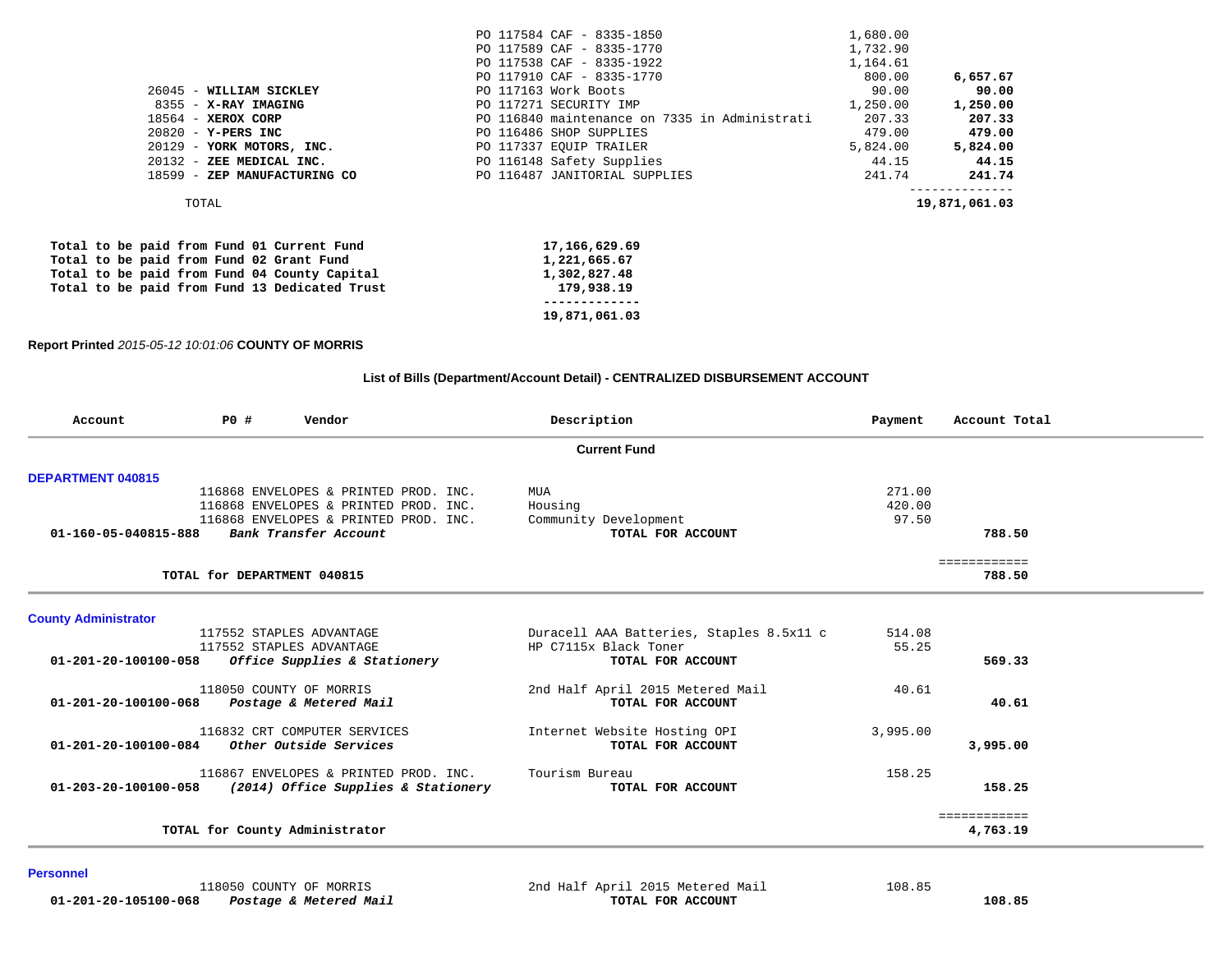| 01-201-20-105100-095               | 117498 DEER PARK<br>Other Administrative Supplies                                                                     | 03/15/15-04/14/15 Acct#0436628846<br>TOTAL FOR ACCOUNT                               | 15.94                  | 15.94                     |  |
|------------------------------------|-----------------------------------------------------------------------------------------------------------------------|--------------------------------------------------------------------------------------|------------------------|---------------------------|--|
| 01-203-20-105100-058               | 116867 ENVELOPES & PRINTED PROD. INC.<br>116867 ENVELOPES & PRINTED PROD. INC.<br>(2014) Office Supplies & Stationery | Personnel<br>Board of Taxation<br>TOTAL FOR ACCOUNT                                  | 48.75<br>527.00        | 575.75                    |  |
|                                    |                                                                                                                       |                                                                                      |                        | ============              |  |
|                                    | TOTAL for Personnel                                                                                                   |                                                                                      |                        | 700.54                    |  |
| DEPARTMENT 105115                  |                                                                                                                       |                                                                                      |                        |                           |  |
|                                    | 117466 FASTER URGENT CARE<br>117879 FASTER URGENT CARE                                                                | Medical Services/Fees - March 2015<br>Diagnostic/Lab Tests - March 2015              | 23,918.76<br>10,346.00 |                           |  |
| 01-201-20-105115-084               | Other Outside Services                                                                                                | TOTAL FOR ACCOUNT                                                                    |                        | 34,264.76                 |  |
|                                    | TOTAL for DEPARTMENT 105115                                                                                           |                                                                                      |                        | ============<br>34,264.76 |  |
| <b>Board of Chosen Freeholders</b> |                                                                                                                       |                                                                                      |                        |                           |  |
|                                    | 117022 PAPER MART INC<br>117022 PAPER MART INC                                                                        | 500 envelopes 5 1/2 bar ivory, printed 0<br>Freight                                  | 159.40<br>11.60        |                           |  |
| 01-201-20-110100-058               | Office Supplies & Stationery                                                                                          | TOTAL FOR ACCOUNT                                                                    |                        | 171.00                    |  |
|                                    | 118050 COUNTY OF MORRIS                                                                                               | 2nd Half April 2015 Metered Mail                                                     | 100.63                 |                           |  |
| 01-201-20-110100-068               | 118050 COUNTY OF MORRIS<br>Postage & Metered Mail                                                                     | 2nd Half April 2015 Metered Mail<br>TOTAL FOR ACCOUNT                                | 473.17                 | 573.80                    |  |
|                                    | 116252 RECORDERS.COM                                                                                                  | Philips DPM 8000 replacement recorder (i                                             | 400.00                 |                           |  |
|                                    | 116252 RECORDERS.COM                                                                                                  | Philips LFH-0334 headphone                                                           | 39.99                  |                           |  |
|                                    | 117822 MORRIS COUNTY TOURISM BUREAU<br>117822 MORRIS COUNTY TOURISM BUREAU                                            | First Quarter Grant January 1, 2015 - Ma<br>Second Quarter Grant April 1, 2015 - Jun | 46,500.00              |                           |  |
|                                    | 117837 M. C. ECONOMIC DEVELOPMENT                                                                                     | First Quarter Grant $1/1/15 - 3/31/15$                                               | 46,500.00<br>32,500.00 |                           |  |
|                                    | 117837 M. C. ECONOMIC DEVELOPMENT                                                                                     | Second Quarter Grant $4/1/15 - 6/30/15$                                              | 32,500.00              |                           |  |
| 01-201-20-110100-079               | Special Projects                                                                                                      | TOTAL FOR ACCOUNT                                                                    |                        | 158,439.99                |  |
|                                    | 117959 MORRIS COUNTY IMPROVEMENT                                                                                      | Financial Advisory Services February 201                                             | 2,815.00               |                           |  |
| 01-201-20-110100-084               | 117959 MORRIS COUNTY IMPROVEMENT<br>Other Outside Services                                                            | Financial Advisory Services March 2015<br>TOTAL FOR ACCOUNT                          | 2,775.00               | 5,590.00                  |  |
|                                    |                                                                                                                       |                                                                                      |                        | ============              |  |
|                                    | TOTAL for Board of Chosen Freeholders                                                                                 |                                                                                      |                        | 164,774.79                |  |
| <b>Clerk of the Board</b>          |                                                                                                                       |                                                                                      |                        |                           |  |
|                                    | 117386 DAILY RECORD                                                                                                   | ASB-70021774 Amending No. 962343 (Adopt                                              | 63.60                  |                           |  |
|                                    | 117386 DAILY RECORD                                                                                                   | \$3,200,000 bond ord. for CCM various cap                                            | 107.60                 |                           |  |
|                                    | 117384 DAILY RECORD<br>117384 DAILY RECORD                                                                            | ASB-70021774 Iliff-Ruggiero (p/d 4/14)<br>TEW Funeral Svcs. (p/d 4/14)               | 60.52<br>61.40         |                           |  |
|                                    | 117384 DAILY RECORD                                                                                                   | Suburban Consultants $(p/d \t 4/14)$                                                 | 56.12                  |                           |  |
|                                    | 117260 DAILY RECORD                                                                                                   | ASB-03668474 BURNED BLDG 4/10/15                                                     | 106.92                 |                           |  |
|                                    | 117260 DAILY RECORD                                                                                                   | ASB-03668474 INT'L TRUCKS 4/10/15                                                    | 39.16                  |                           |  |
|                                    | 117260 DAILY RECORD                                                                                                   | ASB-03668474 SINGLE PRIME CONTRACT FOR W                                             | 122.56                 |                           |  |
| 01-201-20-110105-022               | 117935 DAILY RECORD<br>Advertising                                                                                    | ASB-03668474 LOCAL TEL. SERVICE 04/21/1<br>TOTAL FOR ACCOUNT                         | 36.96                  | 654.84                    |  |
|                                    |                                                                                                                       |                                                                                      |                        | ============              |  |
|                                    | TOTAL for Clerk of the Board                                                                                          |                                                                                      |                        | 654.84                    |  |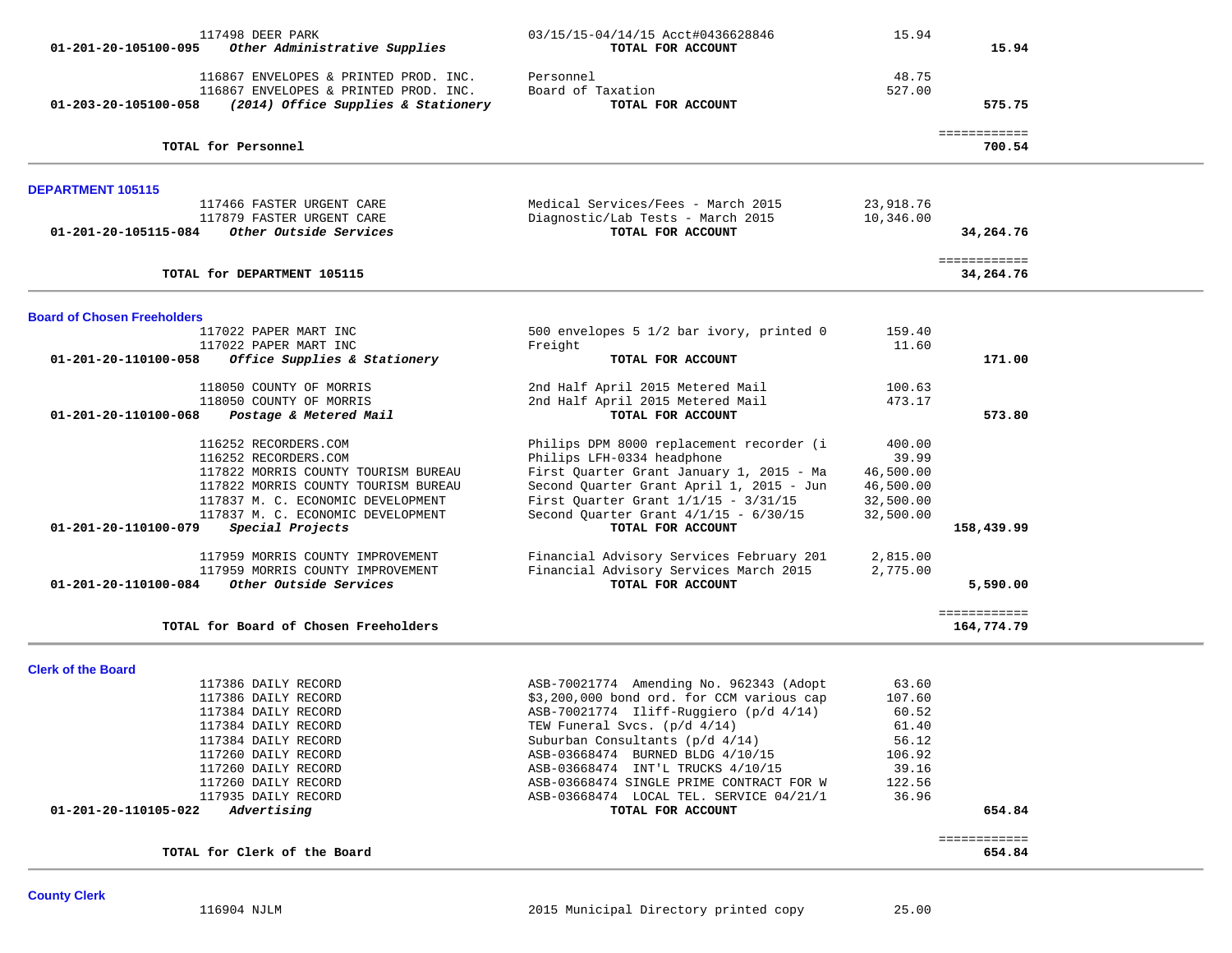|                                | 116955 WEST PAYMENT CENTER            | west information charges on account # 10                          | 517.42    |              |
|--------------------------------|---------------------------------------|-------------------------------------------------------------------|-----------|--------------|
| $01 - 201 - 20 - 120100 - 028$ | Books & Periodicals                   | TOTAL FOR ACCOUNT                                                 |           | 542.42       |
|                                | 116909 COUNTY BUSINESS SYSTEMS INC    | $\frac{1}{15}$ cbs/new vision maintenance from $\frac{1}{1/15}$ t | 40,000.00 |              |
|                                | 117382 TRITEC OFFICE EOUIPMENT INC    | billing for the savin model mpc3002 id#                           | 635.60    |              |
|                                | 117382 TRITEC OFFICE EOUIPMENT INC    | billing on the ricoh model mpc3003S ID#6                          | 89.11     |              |
|                                | 116840 XEROX CORP                     | maintenance on wc7335printer ser.# FKA93                          | 207.33    |              |
| 01-201-20-120100-044           | Equipment Service Agreements          | TOTAL FOR ACCOUNT                                                 |           | 40,932.04    |
|                                | 115939 IMAGE ACCESS CORP              | consumable cleaning materials for the fu                          | 880.00    |              |
|                                | 116965 STAPLES ADVANTAGE              | wallet poly, binders tabs staples sticki                          | 629.18    |              |
|                                | 116965 STAPLES ADVANTAGE              | apc be350G battery back-up                                        | 234.42    |              |
| 01-201-20-120100-058           | Office Supplies & Stationery          | TOTAL FOR ACCOUNT                                                 |           | 1,743.60     |
|                                | 118050 COUNTY OF MORRIS               | 2nd Half April 2015 Metered Mail                                  | 2,200.01  |              |
| $01 - 201 - 20 - 120100 - 068$ | Postage & Metered Mail                | TOTAL FOR ACCOUNT                                                 |           | 2,200.01     |
|                                | 116915 GILL ASSOCIATES IDENTIFICATION | hiti S420 photo pack snapshot printer an                          | 787.50    |              |
|                                | 116965 STAPLES ADVANTAGE              | toner ctrg inkjet i6000                                           | 56.76     |              |
|                                | 116965 STAPLES ADVANTAGE              | mis supplies hp maintenance kit folders                           | 1,276.78  |              |
|                                | 116965 STAPLES ADVANTAGE              | epson workforce wf 3620 &black ink                                | 543.21    |              |
|                                | 116828 PAPER MART INC                 | paperline multi white paper 8 1/2 x11 20                          | 546.45    |              |
| 01-201-20-120100-069           | Printing                              | TOTAL FOR ACCOUNT                                                 |           | 3,210.70     |
|                                | 117389 NESTLE PURE LIFE DIRECT        | 0429033129 bottled water for the office                           | 124.73    |              |
| 01-201-20-120100-095           | Other Administrative Supplies         | TOTAL FOR ACCOUNT                                                 |           | 124.73       |
|                                | 116829 MUNICIPAL CAPITAL CORP         | lease payment on savin C9130 copier in r                          | 881.58    |              |
| 01-201-20-120100-164           | Office Machines - Rental              | TOTAL FOR ACCOUNT                                                 |           | 881.58       |
|                                | 118194 NISIVOCCIA, LLP                | Balance Due for Professional fees on acc                          | 9,488.00  |              |
| $01 - 203 - 20 - 120100 - 024$ | $(2014)$ Audit                        | TOTAL FOR ACCOUNT                                                 |           | 9,488.00     |
|                                |                                       |                                                                   |           | ============ |

**TOTAL for County Clerk 59,123.08**

**County Board of Elections**

### 117373 DAILY RECORD ASB 54031274 Board of Elections Commissi 8.80 117373 DAILY RECORD Affidavit of Publication Charge 35.00  **01-201-20-121100-022** *Advertising* **TOTAL FOR ACCOUNT 43.80** 117786 STAPLES ADVANTAGE Item #USS5948 Stamp, Preink Duplicate Bl 59.94 117786 STAPLES ADVANTAGE Item#502726 Avery EXlg Filefolders Custo 20.03 117786 STAPLES ADVANTAGE Item#105809 Stickies 3x3 REC YLW12 Pk C 1.89 117786 STAPLES ADVANTAGE 1.45 117786 STAPLES ADVANTAGE Item#105791 Stickies 5x2 REC YLW 12PK C 2.82 117786 STAPLES ADVANTAGE Item#101553 Exam GlovesVLY PWDR XL Cust 3.21 117786 STAPLES ADVANTAGE THE STAPLES ADVANTAGE Item#931436 Latex Disp. Gloves PF LG 100 4.51 117786 STAPLES ADVANTAGE 10 11 117786 STAPLES ADVANTAGE 149  **01-201-20-121100-058** *Office Supplies & Stationery* **TOTAL FOR ACCOUNT 103.34** 118050 COUNTY OF MORRIS 2nd Half April 2015 Metered Mail 140.64  **01-201-20-121100-068** *Postage & Metered Mail* **TOTAL FOR ACCOUNT 140.64** 117922 DIANA KRUG Monday-April 20, 2015 8:30AM-4:30PM (1/2 75.00 117922 DIANA KRUG Tuesday-April 21, 2015 8:30AM-4:30PM (1/ 75.00 117922 DIANA KRUG Wednesday-April 22, 2015 8:30AM-4:00PM ( 70.00 117922 DIANA KRUG Thursday-April 23, 2015 8:30AM-4:30PM (1 75.00 117922 DIANA KRUG Friday-April 24, 2015 8:30AM-4:30PM (1/2 75.00 117922 DIANA KRUG Monday-April 27,2015 8:30AM-4:30PM (1/2h 75.00 117922 DIANA KRUG Tuesday-April 28, 2015 8:30AM-2:00PM (NO 55.00

Wednesday-April 29, 2015 8:30AM-4:30PM (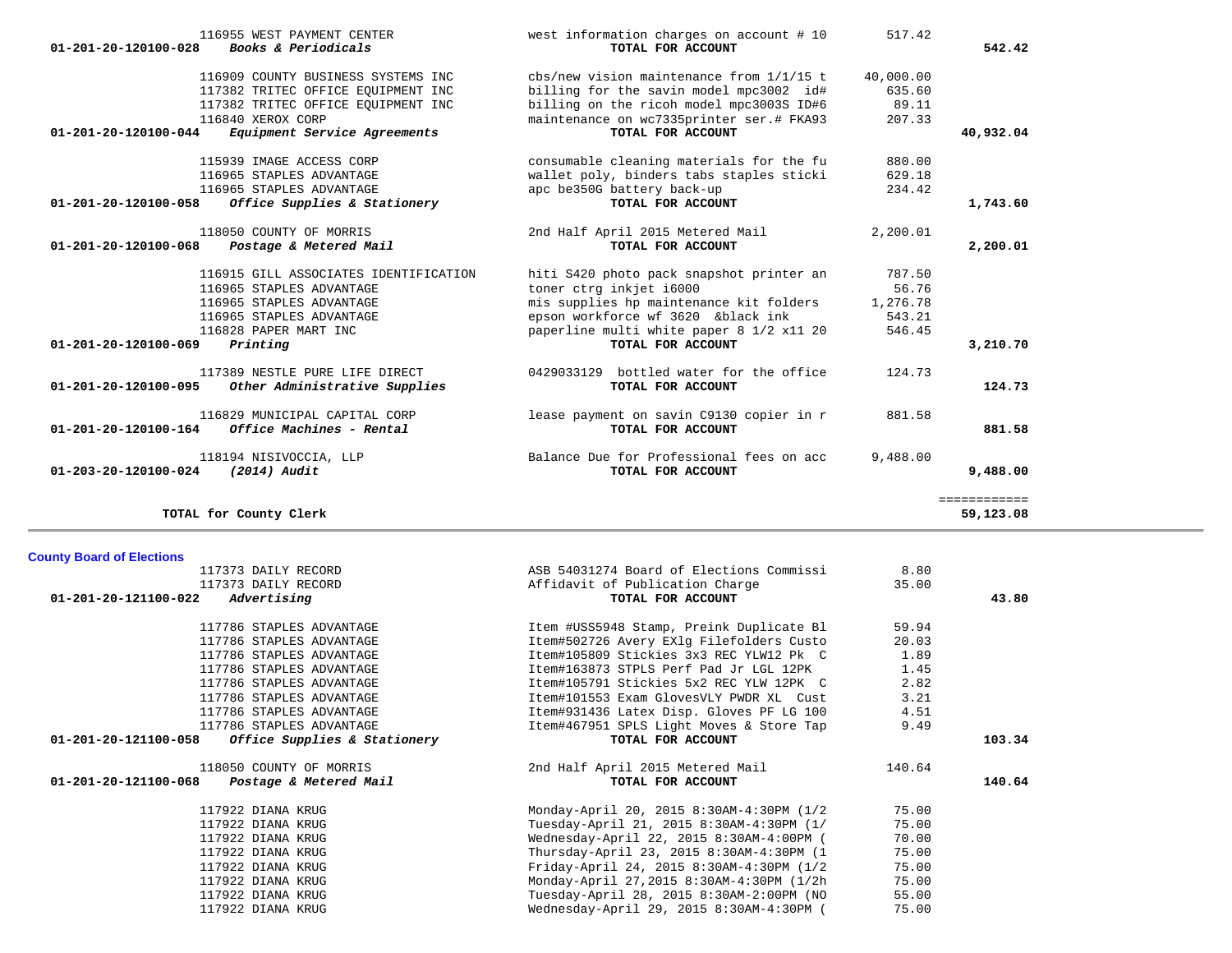| 01-201-20-121110-185                                        | 116960 MC VOCATIONAL SCHOOL DISTRICT<br>Food                                                            | morris county clerk's function held Marc<br>TOTAL FOR ACCOUNT                                             | 410.00                    | 410.00                   |  |
|-------------------------------------------------------------|---------------------------------------------------------------------------------------------------------|-----------------------------------------------------------------------------------------------------------|---------------------------|--------------------------|--|
| 01-201-20-121110-076                                        | 117619 DREW PAOLELLA<br>117620 SALVATORE F. PAOLELLA<br>School Board Elections                          | courier for the delivery of the cartridg<br>courier for the delivery of the cartridg<br>TOTAL FOR ACCOUNT | 100.00<br>100.00          | 200.00                   |  |
| 01-201-20-121110-068                                        | 118050 COUNTY OF MORRIS<br>Postage & Metered Mail                                                       | 2nd Half April 2015 Metered Mail<br>TOTAL FOR ACCOUNT                                                     | 312.93                    | 312.93                   |  |
| <b>County Elections (Cty Clerk)</b><br>01-201-20-121110-044 | 116830 KONICA MINOLTA BUSINESS<br>Equipment Service Agreements                                          | annual maintenance agreement on the imag<br>TOTAL FOR ACCOUNT                                             | 7,822.32                  | 7,822.32                 |  |
|                                                             | TOTAL for Superintendent of Elections                                                                   |                                                                                                           |                           | 3,678.78                 |  |
|                                                             |                                                                                                         |                                                                                                           |                           | ============             |  |
| 01-203-20-121105-057                                        | 116867 ENVELOPES & PRINTED PROD. INC.<br>(2014) National Voter Registration                             | Board of Elections<br>TOTAL FOR ACCOUNT                                                                   | 1,040.00                  | 1,040.00                 |  |
| 01-201-20-121105-095                                        | 117294 POLAND SPRING WATER CO.<br>Other Administrative Supplies                                         | Poland Spring Water/Rental For 3/1/15 th<br>TOTAL FOR ACCOUNT                                             | 74.35                     | 74.35                    |  |
| 01-201-20-121105-076                                        | 117768 DAILY RECORD<br>School Board Elections                                                           | AD0000408743 ASB-54031274 Affidavit of P<br>TOTAL FOR ACCOUNT                                             | 35.00                     | 319.96                   |  |
|                                                             | 117372 DAILY RECORD<br>117768 DAILY RECORD                                                              | AD0000395816/Acct. ASB-54031274 Affidavi<br>ASB-54031274 Annual School Board Electi                       | 35.00<br>52.80            |                          |  |
|                                                             | 117372 DAILY RECORD<br>117372 DAILY RECORD                                                              | AD0000395803/Acct. ASB-54031274 Affidavi<br>AD0000395816/Acct. ASB-54031274 Annual S                      | 35.00<br>50.16            |                          |  |
|                                                             | 117372 DAILY RECORD<br>117372 DAILY RECORD<br>117372 DAILY RECORD                                       | AD0000397016/<br>Annual Sch<br>Affidavit<br>AD0000397016/<br>AD0000395803/Acct. ASB-54031274 Annual S     | 28.16<br>35.00<br>48.84   |                          |  |
| 01-201-20-121105-068                                        | 118050 COUNTY OF MORRIS<br>Postage & Metered Mail                                                       | 2nd Half April 2015 Metered Mail<br>TOTAL FOR ACCOUNT                                                     | 1,362.54                  | 1,362.54                 |  |
| 01-201-20-121105-057                                        | National Voter Registration                                                                             | TOTAL FOR ACCOUNT                                                                                         |                           | 881.93                   |  |
|                                                             | 117843 PHYLLIS COPPOLA<br>117843 PHYLLIS COPPOLA                                                        | Item 127509 Box of Plastic Forks<br>7% Tax                                                                | 10.99<br>3.08             |                          |  |
|                                                             | 117843 PHYLLIS COPPOLA                                                                                  | Item 277354 KS Red Cups                                                                                   | 10.99                     |                          |  |
|                                                             | 117843 PHYLLIS COPPOLA<br>117843 PHYLLIS COPPOLA                                                        | Item 127279 Box of Plastic Knives<br>Item 127489 Box of Plastic Spoons                                    | 10.99<br>10.99            |                          |  |
|                                                             | 117843 PHYLLIS COPPOLA                                                                                  | Item 128163 Paper Plates                                                                                  | 12.89                     |                          |  |
|                                                             | 117928 GEORGE COPPOLA<br>117843 PHYLLIS COPPOLA                                                         | Reimbursement of April 21, 2015 Annual S<br>Item 315738 Table Covers                                      | 35.01<br>5.99             |                          |  |
|                                                             | 115911 PITNEY BOWES CREDIT CORP<br>117327 LONGFELLOWS SANDWICH DELI<br>117327 LONGFELLOWS SANDWICH DELI | Pitney Bowes Quarterly Charges for Maili<br>Longfellow's Sandwich Deli - Dinner for<br>Delivery Charge    | 618.00<br>153.00<br>10.00 |                          |  |
| <b>Superintendent of Elections</b>                          |                                                                                                         |                                                                                                           |                           |                          |  |
|                                                             | TOTAL for County Board of Elections                                                                     |                                                                                                           |                           | ============<br>1,915.10 |  |
| 01-201-20-121100-164                                        | Office Machines - Rental                                                                                | TOTAL FOR ACCOUNT                                                                                         |                           | 902.32                   |  |
|                                                             | 116518 MUNICIPAL CAPITAL CORP<br>117027 TRITEC OFFICE EQUIPMENT INC                                     | Contract 10338 Board of Elections Office<br>$1/1/15$ thru $3/31/15$ Board of Elections C                  | 856.19<br>46.13           |                          |  |
| 01-201-20-121100-096                                        | 117922 DIANA KRUG<br>117922 DIANA KRUG<br>Election Officer                                              | Thursday-April 30, 2015 8:30AM-4:30PM (1<br>Friday-May 1, 2015 8:30AM-4:30PM (1/2hr<br>TOTAL FOR ACCOUNT  | 75.00<br>75.00            | 725.00                   |  |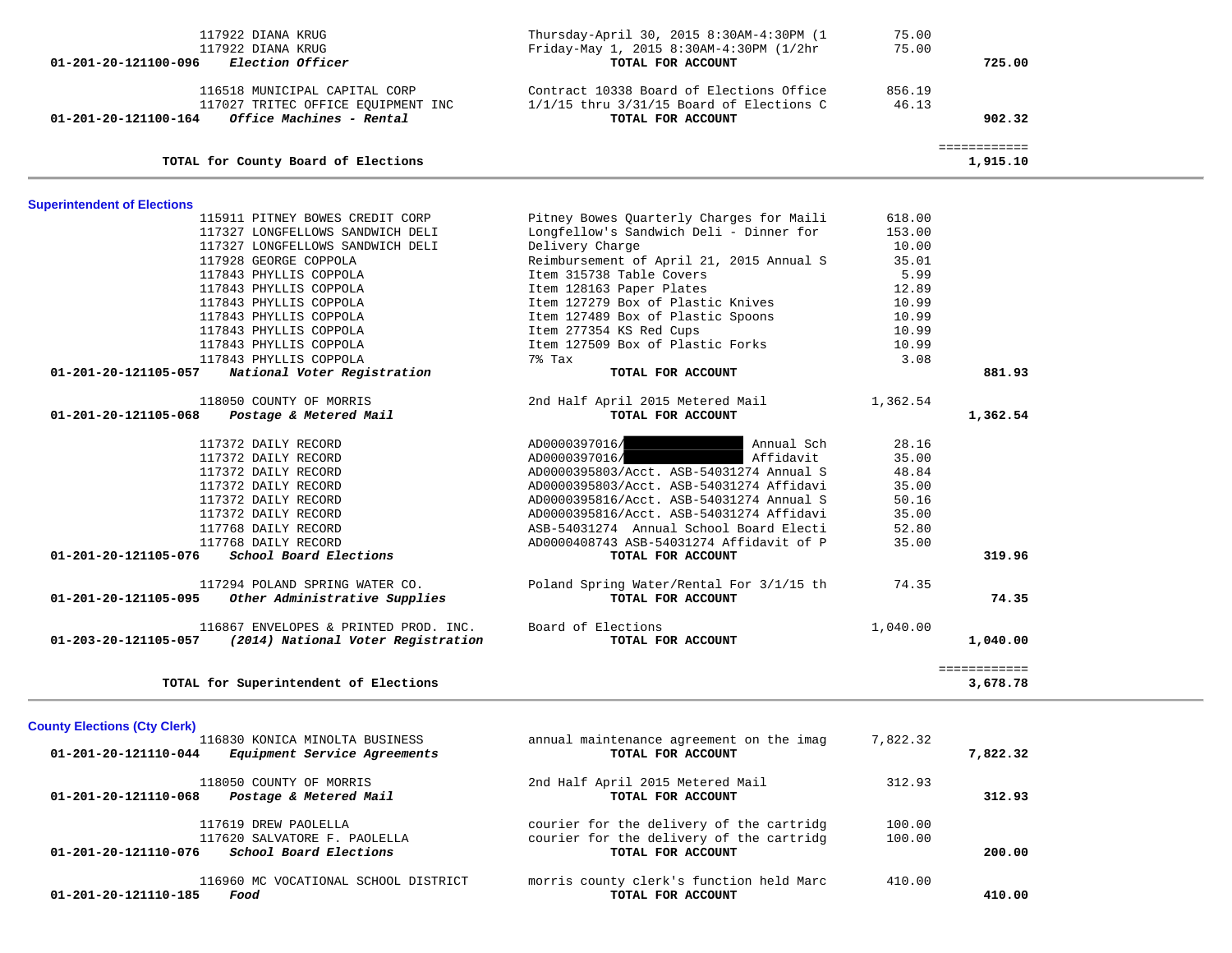| 01-201-20-121110-259                                       | Equipment Rental                                         | TOTAL FOR ACCOUNT                                             |                 | 620.46                   |  |
|------------------------------------------------------------|----------------------------------------------------------|---------------------------------------------------------------|-----------------|--------------------------|--|
|                                                            | 107574 PITNEY BOWES CREDIT CORP                          | leasing charges for the modle DF-90 seri                      | 620.46          |                          |  |
| 01-203-20-121110-259                                       | (2014) Equipment Rental                                  | TOTAL FOR ACCOUNT                                             |                 | 620.46                   |  |
|                                                            | TOTAL for County Elections (Cty Clerk)                   |                                                               |                 | ============<br>9,986.17 |  |
| <b>County Treasurer</b>                                    |                                                          |                                                               |                 |                          |  |
| 117060 OFFICE TEAM                                         |                                                          | J. Morris w/e 4/3/15                                          | 707.00          |                          |  |
| 116559 OFFICE TEAM                                         |                                                          | J. Morris 2/13/15                                             | 688.06          |                          |  |
| 116560 OFFICE TEAM                                         |                                                          | J. Morris w/e 3/20/15                                         | 852.19          |                          |  |
| 116560 OFFICE TEAM                                         |                                                          | J. Morris w/e 3/27/15                                         | 883.75          |                          |  |
| 117344 OFFICE TEAM                                         |                                                          | J. Morris 4/15 Parking                                        | 75.00           |                          |  |
| 117344 OFFICE TEAM                                         |                                                          | J. Morris w/e 4/10/15                                         | 902.69          |                          |  |
| $01-201-20-130100-016$ Outside Salaries & Wages            |                                                          | TOTAL FOR ACCOUNT                                             |                 | 4,108.69                 |  |
|                                                            | 116650 INSTITUTE FOR PROF. DEVELOPMENT                   | Open Public Records Acts (OPRA) Workshop                      | 99.00           |                          |  |
|                                                            | 116578 INSTITUTE FOR PROF. DEVELOPMENT                   | Update and Review of Latest Pension Rule                      | 99.00           |                          |  |
| $01-201-20-130100-039$ Education Schools & Training        |                                                          | TOTAL FOR ACCOUNT                                             |                 | 198.00                   |  |
|                                                            | 118050 COUNTY OF MORRIS                                  | 2nd Half April 2015 Metered Mail                              | 250.17          |                          |  |
| 01-201-20-130100-068                                       | Postage & Metered Mail                                   | TOTAL FOR ACCOUNT                                             |                 | 250.17                   |  |
|                                                            |                                                          |                                                               |                 |                          |  |
| 01-201-20-130100-078                                       | 117065 MUNICIPAL SOFTWARE INC<br>Software Maintenance    | 2nd Qtr 2015 Fund Accounting & Web Requi<br>TOTAL FOR ACCOUNT | 7,750.00        | 7,750.00                 |  |
|                                                            |                                                          |                                                               |                 |                          |  |
|                                                            | 117357 NESTLE PURE LIFE DIRECT                           | 0441273851  03/15/15-04/14/15 Nestle Pur                      | 35.88           |                          |  |
| 01-201-20-130100-084                                       | 117357 NESTLE PURE LIFE DIRECT<br>Other Outside Services | Cooler Rental<br>TOTAL FOR ACCOUNT                            | 0.99            | 36.87                    |  |
|                                                            |                                                          |                                                               |                 |                          |  |
|                                                            | 117254 ATLANTIC TOMORROWS OFFICE                         | G25833 CLICKS USED FROM 12/30/013-03/29/                      | 19.00           |                          |  |
|                                                            | 117254 ATLANTIC TOMORROWS OFFICE                         | G25841 CLICKS USED FROM 12/30/013-03/29/                      | 42.11           |                          |  |
|                                                            | 117254 ATLANTIC TOMORROWS OFFICE                         | G25540 CLICKS USED FROM 12/30/013-03/29/                      | 18.78           |                          |  |
| $01-203-20-130100-044$ (2014) Equipment Service Agreements |                                                          | TOTAL FOR ACCOUNT                                             |                 | 79.89                    |  |
|                                                            | 116867 ENVELOPES & PRINTED PROD. INC.                    | Treasurer                                                     | 245.00          |                          |  |
| 01-203-20-130100-058                                       | (2014) Office Supplies & Stationery                      | TOTAL FOR ACCOUNT                                             |                 | 245.00                   |  |
|                                                            |                                                          |                                                               |                 | ============             |  |
| TOTAL for County Treasurer                                 |                                                          |                                                               |                 | 12,668.62                |  |
|                                                            |                                                          |                                                               |                 |                          |  |
| <b>Purchasing Division</b>                                 |                                                          |                                                               |                 |                          |  |
|                                                            | 116558 TELESEARCH INC<br>116558 TELESEARCH INC           | March 2015 Parking<br>C.Kristiansen w/e 3/29/15               | 75.00<br>536.25 |                          |  |
|                                                            | 117062 TELESEARCH INC                                    | C. Kristiansen w/e 4/5/15                                     | 433.88          |                          |  |
|                                                            | 116240 TELESEARCH INC                                    | C. Kristiansen w/e 3/22/15                                    | 502.13          |                          |  |
|                                                            | 117346 TELESEARCH INC                                    | C. Kristiansen w/e 4/12/15                                    | 546.00          |                          |  |
|                                                            | 117677 TELESEARCH INC                                    | C. Kristiansen w/e 4/19/15                                    | 487.50          |                          |  |
| 01-201-20-130105-016                                       | Outside Salaries and Wages                               | TOTAL FOR ACCOUNT                                             |                 | 2,580.76                 |  |
|                                                            |                                                          |                                                               |                 |                          |  |
|                                                            | 117937 TRITEC OFFICE EQUIPMENT INC                       | CC-CPC BLACK & WHITE COPIES FROM 01/01/2                      | 15,962.92       |                          |  |
| 01-201-20-130105-044                                       | Equipment Service Agreements                             | TOTAL FOR ACCOUNT                                             |                 | 15,962.92                |  |
|                                                            | 118050 COUNTY OF MORRIS                                  | 2nd Half April 2015 Metered Mail                              | 162.20          |                          |  |
| 01-201-20-130105-068                                       | Postage & Metered Mail                                   | TOTAL FOR ACCOUNT                                             |                 | 162.20                   |  |
| 117312 DEER PARK                                           |                                                          | 0434495552  03/15/15-04/14/15                                 | 18.93           |                          |  |
| 01-201-20-130105-095                                       | Other Administrative Supplies                            | TOTAL FOR ACCOUNT                                             |                 | 18.93                    |  |
|                                                            |                                                          |                                                               |                 |                          |  |

115928 PITNEY BOWES CREDIT CORP 2223016 lease invoice for the folder in 620.46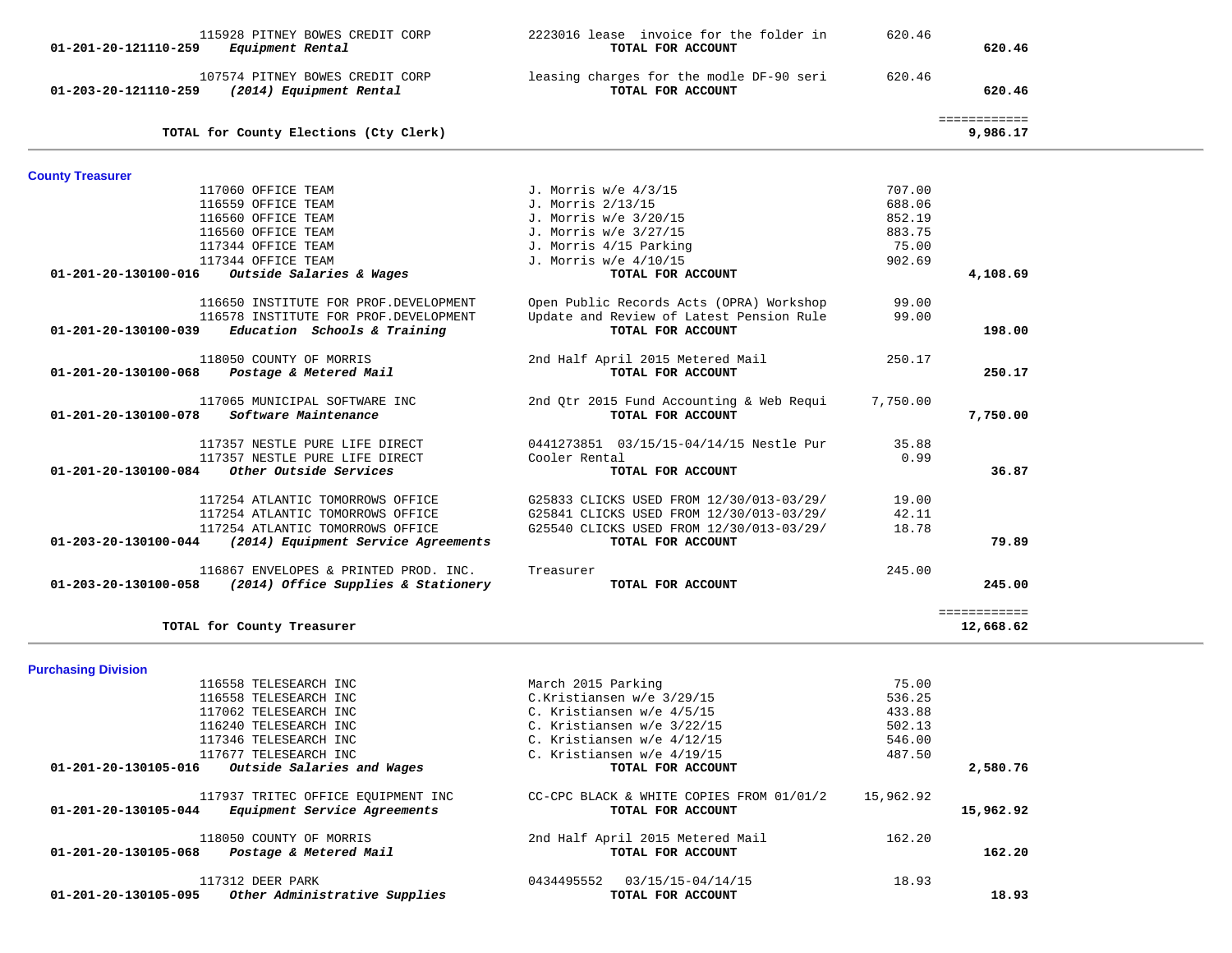|                                   | 116867 ENVELOPES & PRINTED PROD. INC.                                                                    | Purchasing<br>TOTAL FOR ACCOUNT                                                                                                 | 225.00                      |                           |  |
|-----------------------------------|----------------------------------------------------------------------------------------------------------|---------------------------------------------------------------------------------------------------------------------------------|-----------------------------|---------------------------|--|
| 01-203-20-130105-095              | (2014) Other Administrative Supplies                                                                     |                                                                                                                                 |                             | 225.00                    |  |
|                                   | TOTAL for Purchasing Division                                                                            |                                                                                                                                 |                             | ============<br>18,949.81 |  |
| <b>Office Services</b>            |                                                                                                          |                                                                                                                                 |                             |                           |  |
| 01-201-20-130110-058              | 116568 CHOICE SOLUTIONS<br>Office Supplies & Stationery                                                  | RELOCATE CONNECT 3000 POSTAGE MACHINE FR<br>TOTAL FOR ACCOUNT                                                                   | 250.00                      | 250.00                    |  |
| 01-201-20-130110-069              | 117960 COUNTY COLLEGE OF MORRIS<br>Printing                                                              | Printing April 2015 as per Contract<br>TOTAL FOR ACCOUNT                                                                        | 15,914.00                   | 15,914.00                 |  |
|                                   | TOTAL for Office Services                                                                                |                                                                                                                                 |                             | ============<br>16,164.00 |  |
| <b>Information Technology Div</b> |                                                                                                          |                                                                                                                                 |                             |                           |  |
| 01-201-20-140100-039              | 116386 COUNTY COLLEGE OF MORRIS<br>116386 COUNTY COLLEGE OF MORRIS<br>Education Schools & Training       | Managing Project Teams - 28476 - Apr 14<br>Negotiation and Contract Management - 28<br>TOTAL FOR ACCOUNT                        | 225.00<br>225.00            | 450.00                    |  |
| 01-201-20-140100-044              | 116284 SHI INTERNATIONAL CORP<br>Equipment Service Agreements                                            | Net Equalizer Maintenance Renewal<br>TOTAL FOR ACCOUNT                                                                          | 6, 105.00                   | 6,105.00                  |  |
| 01-201-20-140100-054              | 116272 ALTERNATIVE MICROGRAPHICS INC<br>Microfilming                                                     | Microfilming Service as per Invoice<br>TOTAL FOR ACCOUNT                                                                        | 2,139.99                    | 2,139.99                  |  |
| 01-201-20-140100-058              | 116273 DEER PARK<br>116385 STAPLES ADVANTAGE<br>116385 STAPLES ADVANTAGE<br>Office Supplies & Stationery | Account 0419423314<br>HP 643A Black Original LaserJet Toner Ca<br>HP 643A Cyan Original LaserJet Toner Car<br>TOTAL FOR ACCOUNT | 36.87<br>142.63<br>208.59   | 388.09                    |  |
| 01-201-20-140100-068              | 118050 COUNTY OF MORRIS<br>Postage & Metered Mail                                                        | 2nd Half April 2015 Metered Mail<br>TOTAL FOR ACCOUNT                                                                           | 2.78                        | 2.78                      |  |
| 01-201-20-140100-073              | 117618 CITYSIDE ARCHIVES, LTD<br>117666 CITYSIDE ARCHIVES, LTD<br>Records Managment Services             | OFFICE SERVICES MARCH 1-31, 2015<br>Office Services<br>TOTAL FOR ACCOUNT                                                        | 7,666.42<br>5,381.53        | 13,047.95                 |  |
| 01-201-20-140100-078              | 116285 SHI INTERNATIONAL CORP<br>Software Maintenance                                                    | iPrism Maintenance Renewal<br>TOTAL FOR ACCOUNT                                                                                 | 21,850.81                   | 21,850.81                 |  |
|                                   | TOTAL for Information Technology Div                                                                     |                                                                                                                                 |                             | ============<br>43,984.62 |  |
| <b>County Board of Taxation</b>   |                                                                                                          |                                                                                                                                 |                             |                           |  |
| 01-201-20-150100-068              | 118050 COUNTY OF MORRIS<br>Postage & Metered Mail                                                        | 2nd Half April 2015 Metered Mail<br>TOTAL FOR ACCOUNT                                                                           | 556.65                      | 556.65                    |  |
| 01-201-20-150100-164              | 117334 TRITEC OFFICE EQUIPMENT INC<br>Office Machines - Rental                                           | Color copy charge<br>TOTAL FOR ACCOUNT                                                                                          | 57.26                       | 57.26                     |  |
|                                   | TOTAL for County Board of Taxation                                                                       |                                                                                                                                 |                             | ============<br>613.91    |  |
| <b>County Counsel</b>             |                                                                                                          |                                                                                                                                 |                             |                           |  |
|                                   | 117186 DECOTIIS, FITZPATRICK &<br>118079 DIEGNAN & BROPHY, LLC.<br>118079 DIEGNAN & BROPHY, LLC.         | legal services<br>Keefe, Owen<br>Yarlaski, Ethel                                                                                | 1,380.00<br>264.00<br>60.00 |                           |  |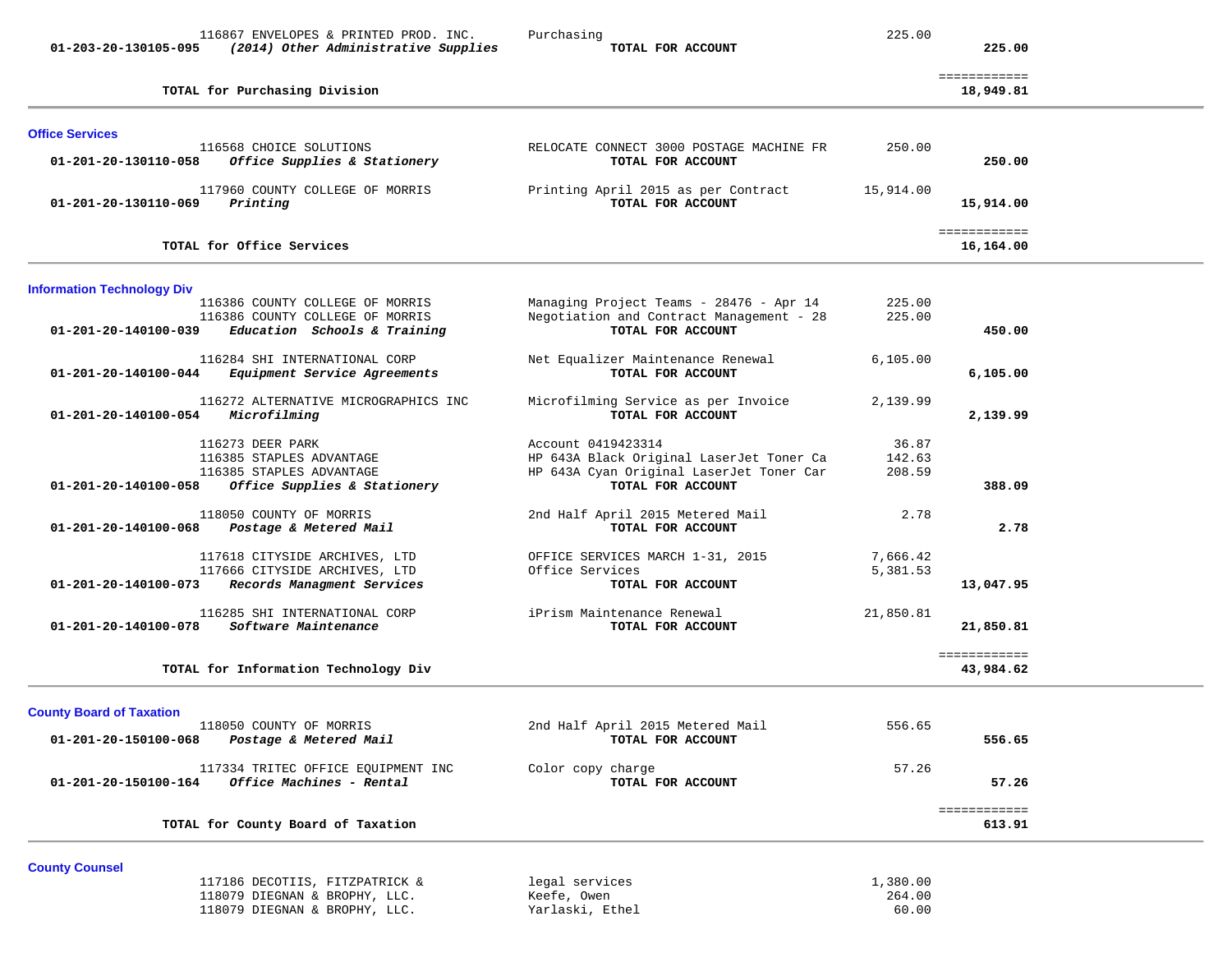|                      | TOTAL for County Counsel                                   |                                                               |                  | ------------<br>3,831.44 |
|----------------------|------------------------------------------------------------|---------------------------------------------------------------|------------------|--------------------------|
| 01-203-20-155100-069 | 116867 ENVELOPES & PRINTED PROD. INC.<br>$(2014)$ Printing | County Counsel<br>TOTAL FOR ACCOUNT                           | 72.00            | 72.00                    |
| 01-201-20-155100-082 | 117174 RANDALL W. BUSH<br>Travel Expense                   | Expenses for Jan-March 2015<br>TOTAL FOR ACCOUNT              | 316.75           | 316.75                   |
| 01-201-20-155100-068 | 118050 COUNTY OF MORRIS<br>Postage & Metered Mail          | 2nd Half April 2015 Metered Mail<br>TOTAL FOR ACCOUNT         | 7.52             | 7.52                     |
| 01-201-20-155100-058 | 117513 STAPLES ADVANTAGE<br>Office Supplies & Stationery   | Order for electric pencil sharpener/copy<br>TOTAL FOR ACCOUNT | 137.70           | 137.70                   |
| 01-201-20-155100-051 | Legal                                                      | TOTAL FOR ACCOUNT                                             |                  | 3,297.47                 |
|                      | 118077 THE LAW OFFICE OF                                   | Kreeger                                                       | 60.00            |                          |
|                      | 118077 THE LAW OFFICE OF                                   | Izykowicz & DeMaio                                            | 117.22           |                          |
|                      | 118077 THE LAW OFFICE OF                                   | McIves-Hand                                                   | 84.00            |                          |
|                      | 118077 THE LAW OFFICE OF                                   | Redding                                                       | 60.00            |                          |
|                      | 118077 THE LAW OFFICE OF                                   | Poculosky<br>McKenna                                          | 72.00            |                          |
|                      | 118079 DIEGNAN & BROPHY, LLC.<br>118077 THE LAW OFFICE OF  | Manfredonia, Michelle                                         | 780.25<br>132.00 |                          |
|                      | 118079 DIEGNAN & BROPHY, LLC.                              | White, Rosemary                                               | 288.00           |                          |

## **County Surrogate**

| 118050 COUNTY OF MORRIS                                                                               | 2nd Half April 2015 Metered Mail                              | 446.65   |                         |
|-------------------------------------------------------------------------------------------------------|---------------------------------------------------------------|----------|-------------------------|
| Postage & Metered Mail<br>01-201-20-160100-068                                                        | TOTAL FOR ACCOUNT                                             |          | 446.65                  |
| 118192 NISIVOCCIA, LLP<br>(2014) Audit<br>01-203-20-160100-024                                        | Balance Due for Professional fees on acc<br>TOTAL FOR ACCOUNT | 8,024.00 | 8,024.00                |
| 116867 ENVELOPES & PRINTED PROD. INC.<br>(2014) Other Administrative Supplies<br>01-203-20-160100-095 | Surrogate<br>TOTAL FOR ACCOUNT                                | 598.50   | 598.50                  |
| TOTAL for County Surrogate                                                                            |                                                               |          | ===========<br>9,069.15 |

# **Engineering**

| $01-201-20-165100-039$ Education, Schools & Training | 116621 MORRIS COUNTY CHAMBER OF    | Morris County Chamber of Commerce.Conf.<br>TOTAL FOR ACCOUNT | 300.00   | 300.00 |
|------------------------------------------------------|------------------------------------|--------------------------------------------------------------|----------|--------|
| 116625 DEER PARK                                     |                                    | Water & Cup Delivery for the Engineering                     | 43.84    |        |
|                                                      |                                    |                                                              | 22.19    |        |
|                                                      | 116638 OFFICE CONCEPTS GROUP, INC. | SAU-21017 Holder, Form 8.5x12                                |          |        |
|                                                      | 116638 OFFICE CONCEPTS GROUP, INC. | SAU-00552 Clipoard, Workmate II, BK, Work                    | 20.10    |        |
|                                                      | 116638 OFFICE CONCEPTS GROUP, INC. | BRT-TZES241 Label, 3/4 BK                                    | 37.44    |        |
|                                                      | 116638 OFFICE CONCEPTS GROUP, INC. | RETURN - Clipboard SAU-00552damaged - re                     | $-20.10$ |        |
|                                                      | 117157 OFFICE CONCEPTS GROUP, INC. | EPI-900803 Board, Foam, 3/16, 30x40 WHT                      | 50.62    |        |
|                                                      | 117157 OFFICE CONCEPTS GROUP, INC. | Adhesive Spray 13.57 oz                                      | 10.66    |        |
|                                                      | 117157 OFFICE CONCEPTS GROUP, INC. | Adhesive Spray 13.57 oz                                      | 10.66    |        |
|                                                      | 117165 OFFICE CONCEPTS GROUP, INC. | Polystyrene Foam Board, 40x30, White Sur                     | 50.62    |        |
|                                                      | 117165 OFFICE CONCEPTS GROUP, INC. | Lightweight Telescoping Tripod Easel, Ad                     | 43.00    |        |
|                                                      | 117165 OFFICE CONCEPTS GROUP, INC. | Super 77 Multipurpose Spray Adhesive, 13                     | 21.32    |        |
|                                                      | 117165 OFFICE CONCEPTS GROUP, INC. | Light Duty Aluminum Handle Knife w/Repac                     | 3.76     |        |
|                                                      | 117165 OFFICE CONCEPTS GROUP, INC. | Light Duty Aluminum Handle Knife w/Repla                     | 3.76     |        |
| $01-201-20-165100-058$ Office Supplies & Stationery  |                                    | TOTAL FOR ACCOUNT                                            |          | 297.87 |
| 116626 FEDEX                                         |                                    | 1487-7249-5 Mar 16, 2015 FedEx Pak to:MJ                     | 29.08    |        |
| 118050 COUNTY OF MORRIS                              |                                    | 2nd Half April 2015 Metered Mail                             | 9.05     |        |
| 118050 COUNTY OF MORRIS                              |                                    | 2nd Half April 2015 Metered Mail                             | 22.25    |        |
| 118050 COUNTY OF MORRIS                              |                                    | 2nd Half April 2015 Metered Mail                             | 4.49     |        |
|                                                      |                                    |                                                              |          |        |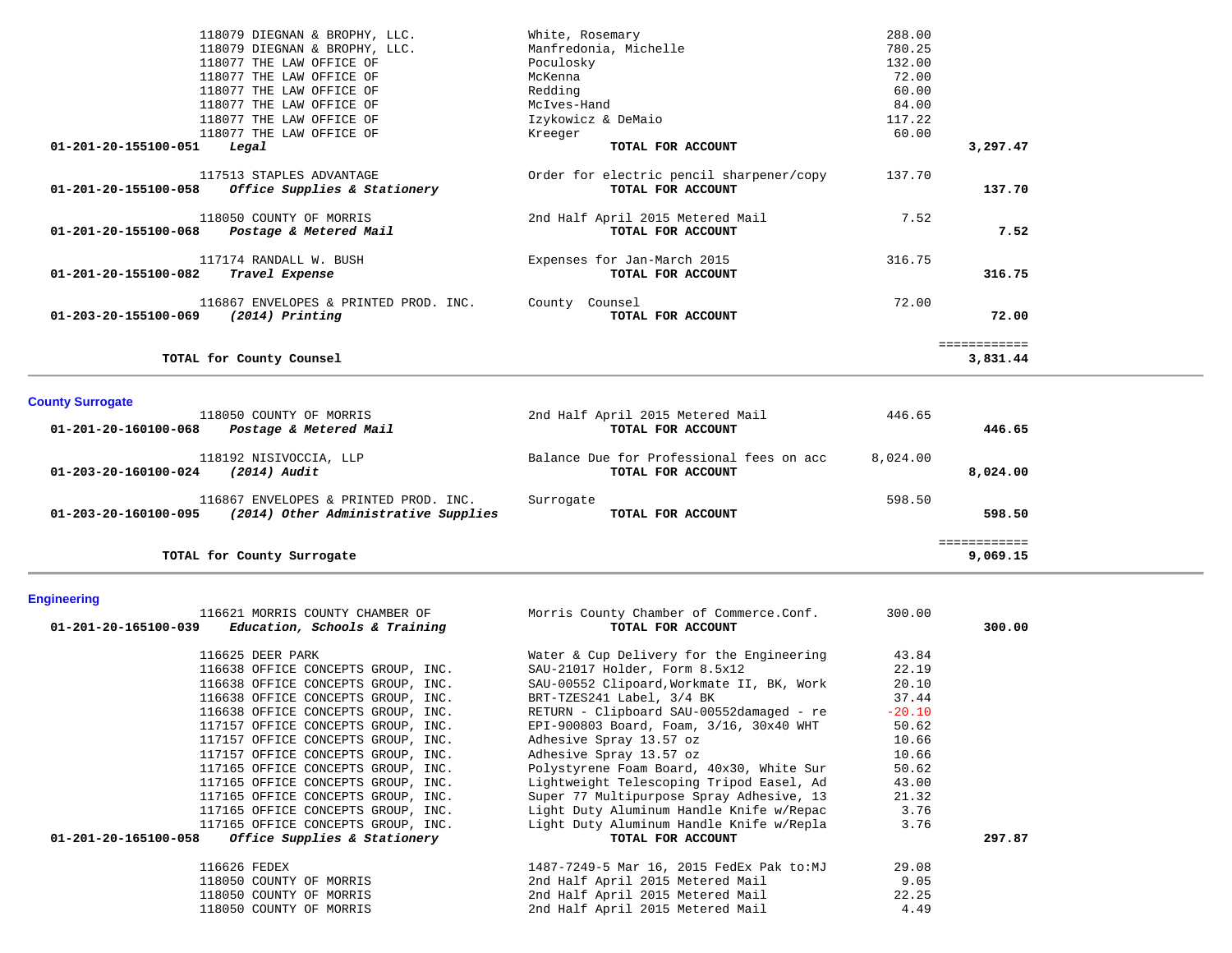| Postage & Metered Mail<br>01-201-20-165100-068                             | TOTAL FOR ACCOUNT                                             |          | 64.87        |
|----------------------------------------------------------------------------|---------------------------------------------------------------|----------|--------------|
| 116624 R.S. KNAPP CO. INC.<br>01-201-20-165100-078<br>Software Maintenance | HP Design JetMonthly Service Contractfro<br>TOTAL FOR ACCOUNT | 66.64    | 66.64        |
| 116608 MUNICIPAL CAPITAL CORP                                              | $(1)$ Ricoh MPC3002 $(1)$ Ricoh MP 4002SPCCop                 | 1,508.59 |              |
| 116645 R.S. KNAPP CO. INC.                                                 | PW 300 Print EngineMonthly Base Chq. Nap                      | 245.64   |              |
| 117171 R.S. KNAPP CO. INC.                                                 | HP Designjet Monthly Service ContractFro                      | 66.64    |              |
| Office Machines - Rental<br>01-201-20-165100-164                           | TOTAL FOR ACCOUNT                                             |          | 1,820.87     |
| 116633 MORRISTOWN LUMBER &                                                 | watch battery                                                 | 7.98     |              |
| 116633 MORRISTOWN LUMBER &                                                 | 2 AA silver holster pack                                      | 12.99    |              |
| 116633 MORRISTOWN LUMBER &                                                 | Duracell AAA 16 pk                                            | 12.99    |              |
| 116633 MORRISTOWN LUMBER &                                                 | Duracell AA 16 pk                                             | 12.99    |              |
| 116627 RESIDEX, LLC                                                        | PT Advance Granular Carpenter Ant Bait 1                      | 22.96    |              |
| 116627 RESIDEX, LLC                                                        | InTice 10 Perimeter Bait-Fine Granular 1                      | 8.41     |              |
| 116627 RESIDEX, LLC                                                        | Maxforce Complete Brand Granular Insect                       | 72.40    |              |
| 116627 RESIDEX, LLC                                                        | PT Advance Granular Carpenter Ant Bait                        | 160.44   |              |
| Chemicals & Sprays<br>$01 - 201 - 20 - 165100 - 225$                       | TOTAL FOR ACCOUNT                                             |          | 311.16       |
| 116867 ENVELOPES & PRINTED PROD. INC.                                      | Engineering & Transportation                                  | 389.25   |              |
| 01-203-20-165100-058<br>(2014) Office Supplies & Stationery                | TOTAL FOR ACCOUNT                                             |          | 389.25       |
| 116793 STATION HARDWARE LAWN &                                             | Mouse Traps                                                   | 32.94    |              |
| 116793 STATION HARDWARE LAWN &                                             | Mouse Traps                                                   | 131.76   |              |
| 01-203-20-165100-225<br>(2014) Chemicals & Sprays                          | TOTAL FOR ACCOUNT                                             |          | 164.70       |
|                                                                            |                                                               |          | ============ |
| TOTAL for Engineering                                                      |                                                               |          | 3,415.36     |

**Heritage Commission** 

| TOTAL for Heritage Commission                                                     |                                                              |        | 605.81 |
|-----------------------------------------------------------------------------------|--------------------------------------------------------------|--------|--------|
| 117324 MUNICIPAL CAPITAL CORP<br>Office Machines - Rental<br>01-201-20-175100-164 | lease pmt for jan, feb mar 2015<br>TOTAL FOR ACCOUNT         | 589.96 | 589.96 |
| 118050 COUNTY OF MORRIS<br>Postage & Metered Mail<br>01-201-20-175100-068         | 2nd Half April 2015 Metered Mail<br>TOTAL FOR ACCOUNT        | 5.03   | 5.03   |
| 117348 DEER PARK<br>Office Supplies & Stationery<br>01-201-20-175100-058          | 0434723672 03/15/14-04/14/14 bottled wa<br>TOTAL FOR ACCOUNT | 10.82  | 10.82  |

**Planning Board** 

| 111660 NJ PLANNING OFFICIALS | Dual Membership Dues for the period of J<br>TOTAL FOR ACCOUNT                                                                                                                                                                                                                                                                                                             | 360.00 | 360.00 |
|------------------------------|---------------------------------------------------------------------------------------------------------------------------------------------------------------------------------------------------------------------------------------------------------------------------------------------------------------------------------------------------------------------------|--------|--------|
|                              | Registration for Christine Marion and Vi<br>TOTAL FOR ACCOUNT                                                                                                                                                                                                                                                                                                             | 30.00  | 30.00  |
|                              | Office Supplies                                                                                                                                                                                                                                                                                                                                                           | 21.58  |        |
|                              | Office, toner & kitchen supplies Cutomer                                                                                                                                                                                                                                                                                                                                  | 175.31 |        |
|                              |                                                                                                                                                                                                                                                                                                                                                                           | 167.82 |        |
|                              |                                                                                                                                                                                                                                                                                                                                                                           | 5.69   |        |
|                              | TOTAL FOR ACCOUNT                                                                                                                                                                                                                                                                                                                                                         |        | 370.40 |
|                              | Dinner sandwiches and refreshments for t                                                                                                                                                                                                                                                                                                                                  | 87.92  |        |
|                              | Refreshments for February - April Morris                                                                                                                                                                                                                                                                                                                                  | 57.35  |        |
|                              | TOTAL FOR ACCOUNT                                                                                                                                                                                                                                                                                                                                                         |        | 145.27 |
|                              | 2nd Half April 2015 Metered Mail                                                                                                                                                                                                                                                                                                                                          | 122.05 |        |
|                              | Associations and Memberships<br>117315 NJ COUNTY PLANNER ASSOCIATION<br>Education Schools & Training<br>116889 W.B. MASON COMPANY INC<br>117090 STAPLES ADVANTAGE<br>117090 STAPLES ADVANTAGE<br>117090 STAPLES ADVANTAGE<br>Office Supplies & Stationery<br>117650 LONGFELLOWS SANDWICH DELI<br>117808 RENE AXELROD<br>Other General Expenses<br>118050 COUNTY OF MORRIS |        |        |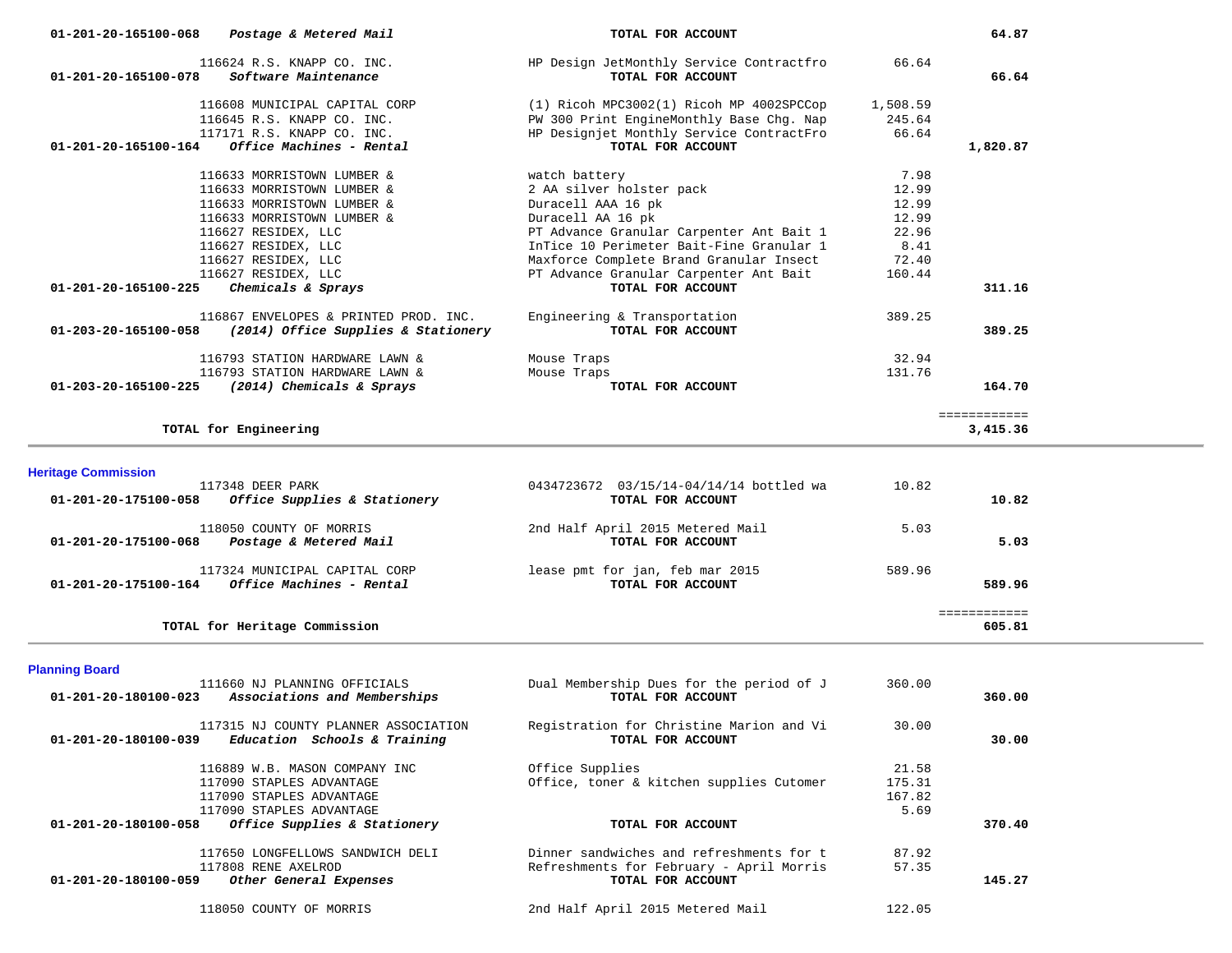| $01 - 201 - 20 - 180100 - 068$ Postage & Metered Mail   |                                                                                                                                                                 | TOTAL FOR ACCOUNT                                                                                                                           |                                                    | 122.05                   |
|---------------------------------------------------------|-----------------------------------------------------------------------------------------------------------------------------------------------------------------|---------------------------------------------------------------------------------------------------------------------------------------------|----------------------------------------------------|--------------------------|
|                                                         | 116889 W.B. MASON COMPANY INC<br>01-201-20-180100-095 Other Administrative Supplies                                                                             | Copier Paper 8 1/2 x 11 Customer #C10447<br>TOTAL FOR ACCOUNT                                                                               | 311.92                                             | 311.92                   |
| $01 - 201 - 20 - 180100 - 164$ Office Machines - Rental | 117023 TRITEC OFFICE EQUIPMENT INC<br>117023 TRITEC OFFICE EQUIPMENT INC                                                                                        | Back Office Color Copies MC Planning & P<br>Front Office Color Copies MC Planning &<br>TOTAL FOR ACCOUNT                                    | 197.54<br>242.06                                   | 439.60                   |
|                                                         | TOTAL for Planning Board                                                                                                                                        |                                                                                                                                             |                                                    | ============<br>1,779.24 |
| <b>County Weights &amp; Measures</b>                    |                                                                                                                                                                 |                                                                                                                                             |                                                    |                          |
| 01-201-22-201100-068 Postage & Metered Mail             | 118050 COUNTY OF MORRIS                                                                                                                                         | 2nd Half April 2015 Metered Mail<br>TOTAL FOR ACCOUNT                                                                                       | 2.63                                               | 2.63                     |
|                                                         | 117193 EMPLOYMENT HORIZONS, INC.<br>116883 JJS SERVICES, INC.<br>116883 JJS SERVICES, INC.<br>116883 JJS SERVICES, INC.<br>116885 SCIENTIFIC WATER CONDITIONING | JANITORIAL SERVICE: MARCH 2015<br>INVOICE DATED: 3/12/2015<br>INVOICE DATED: 3/16/2015<br>INVOICE DATED: 3/26/2015<br>APRIL, MAY, JUNE 2015 | 859.00<br>1,200.00<br>1,500.00<br>600.00<br>175.00 |                          |
| $01-201-22-201100-084$ Other Outside Services           |                                                                                                                                                                 | TOTAL FOR ACCOUNT                                                                                                                           |                                                    | 4,334.00                 |
| 01-201-22-201100-141 Natural Gas                        | 117058 PSE&G CO                                                                                                                                                 | REF # MOMBAG/ 65-513-961-00 W & M<br>TOTAL FOR ACCOUNT                                                                                      | 697.62                                             | 697.62                   |
| 01-201-22-201100-258                                    | 116882 MUNICIPAL CAPITAL CORP<br>117213 ROBERT ALVIENE<br>Equipment                                                                                             | CONTRACT # 11672<br>CELL PHONE ACCESSORIES RECEIPT DATED: 4<br>TOTAL FOR ACCOUNT                                                            | 708.50<br>213.91                                   | 922.41                   |
| $01-201-22-201100-262$ Machinery Repairs & Parts        | $116406$ R & J CONTROL, INC.                                                                                                                                    | SERVICE CALL- WEEKLY TEST PROVED GENERAT<br>TOTAL FOR ACCOUNT                                                                               | 577.50                                             | 577.50                   |
|                                                         | TOTAL for County Weights & Measures                                                                                                                             |                                                                                                                                             |                                                    | ============<br>6,534.16 |

#### **Employee Group Insurance**

 116932 HORIZON BLUE CROSS BLUE SHIELD February 2015 Mosquito Medical PPO/Medal 32,948.67 116951 HORIZON BLUE CROSS BLUE SHIELD March 2015 Mosquito Medical HMO #0509277 22,658.39 116952 HORIZON BLUE CROSS BLUE SHIELD January 2015 PBA 151 Medical PPO/Medalli 316,955.67 116962 HORIZON BLUE CROSS BLUE SHIELD March 2015 PBA 151 Medical HMO #05081332 197,417.53 116958 HORIZON BLUE CROSS BLUE SHIELD January 2015 Freeholder List Medical HMO 499,605.11 116980 HORIZON BLUE CROSS BLUE SHIELD January 2015 Freeholder List Medical PPO 1,348,631.31 116968 HORIZON BLUE CROSS BLUE SHIELD March 2015 Freeholder List Medical HMO # 1,008,229.34 116982 HORIZON BLUE CROSS BLUE SHIELD March 2015 Freeholder List Medical PPO/M 1,364,998.60 116957 HORIZON BLUE CROSS BLUE SHIELD March 2015 PBA 151 Medical PPO/Medallion 327,770.21 116920 HORIZON BLUE CROSS BLUE SHIELD January 2015 Mosquito Medical PPO/Medall 29,350.09 116937 HORIZON BLUE CROSS BLUE SHIELD March 2015 Mosquito Medical PPO/Medallio 31,427.84 116950 HORIZON BLUE CROSS BLUE SHIELD April 2015 Mosquito Medical PPO/Medallio 31,427.84 116966 HORIZON BLUE CROSS BLUE SHIELD February 2015 Freeholder List Medical HM 1,009,616.79 116981 HORIZON BLUE CROSS BLUE SHIELD February 2015 Freeholder List Medical PP 1,360,054.60 116983 HORIZON BLUE CROSS BLUE SHIELD April 2015 Freeholder List Medical PPO/M 1,370,523.98 116961 HORIZON BLUE CROSS BLUE SHIELD April 2015 PBA 151 Medical PPO/Medallion 328,098.63 116956 HORIZON BLUE CROSS BLUE SHIELD February 2015 PBA 151 Medical PPO/Medall 346,184.97 116963 HORIZON BLUE CROSS BLUE SHIELD April 2015 PBA 151 Medical HMO #05082935 179,200.71 117554 BROWN & BROWN METRO, INC. Health Benefits Program Administrative a 6,250.00 117313 HORIZON BLUE CROSS BLUE SHIELD May 2015 Mosquito Medical HMO #051040843 20,636.37 116762 DISCOVERY BENEFITS INC. March 2015 COBRA Inv#0000532350-IN Acct# 783.50 117683 HORIZON BLUE CROSS BLUE SHIELD may 2015 Main County & Morris View Denta 39,954.60 116969 HORIZON BLUE CROSS BLUE SHIELD April 2015 Freeholder List Medical HMO # 1,006,090.51 117682 HORIZON BLUE CROSS BLUE SHIELD May 2015 Freeholder List Medical HMO #05 988,143.34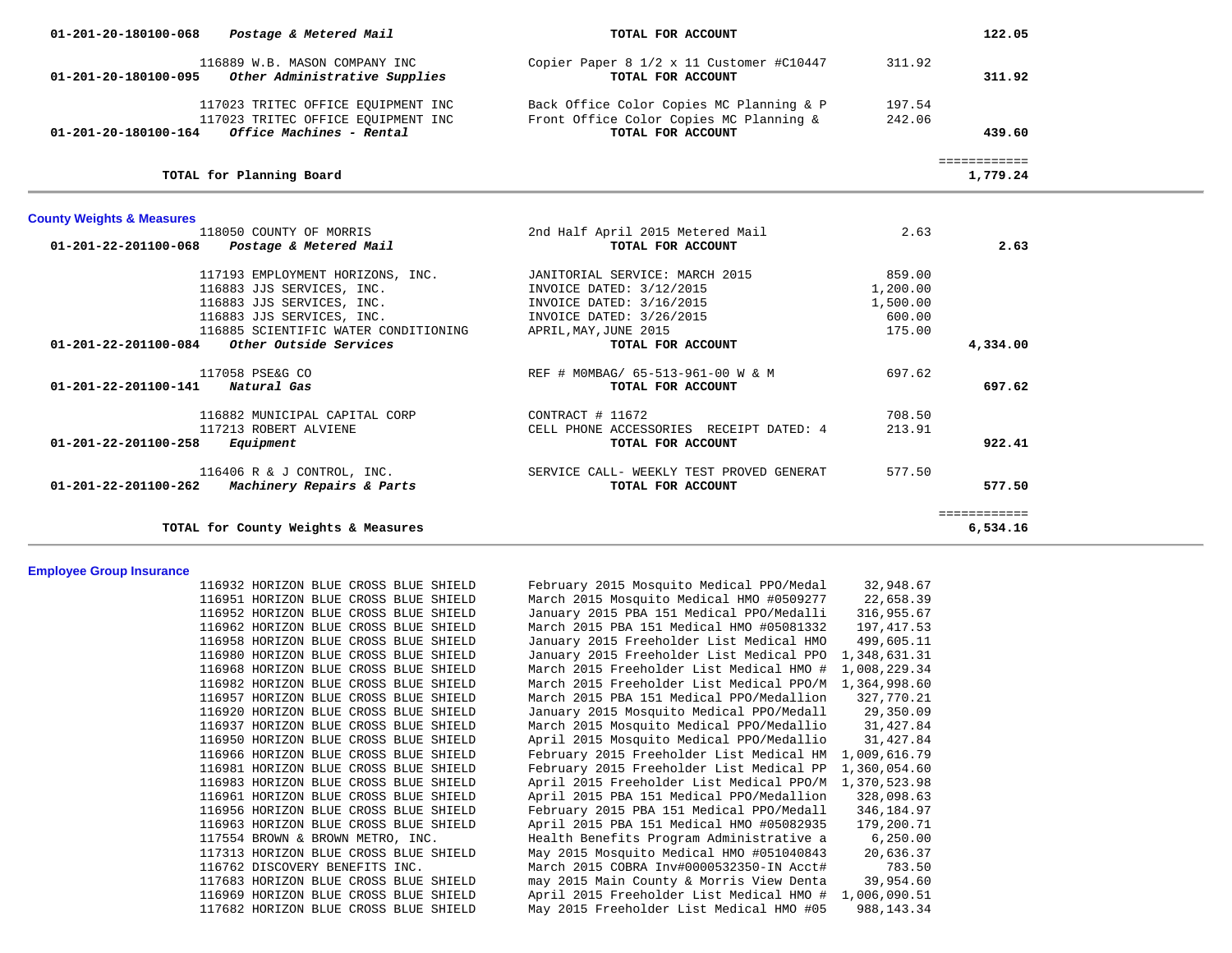| 01-201-23-220100-090                  | Employee Group Insurance Expenditures    | TOTAL FOR ACCOUNT                        |          | 11,866,958.60 |
|---------------------------------------|------------------------------------------|------------------------------------------|----------|---------------|
|                                       | 111748 ELLORINE PITTER                   | Medicare B - July 2014 through December  | 629.40   |               |
|                                       | 111956 LOUISE TOSI                       | Medicare B - July 2014 through December  | 2,517.60 |               |
|                                       | 111308 ELLEN LEWIS                       | Medicare B - July 2014 through December  | 944.10   |               |
|                                       | 111317 HILDE KLINE                       | Medicare B - July 2014 through December  | 629.40   |               |
|                                       | 110929 RAE BACHRACH                      | Medicare B - July 2014 through December  | 629.40   |               |
| 01-203-23-220100-090                  | (2014) Employee Group Insurance Expendit | TOTAL FOR ACCOUNT                        |          | 5,349.90      |
|                                       |                                          |                                          |          |               |
|                                       |                                          |                                          |          | ============  |
|                                       | TOTAL for Employee Group Insurance       |                                          |          | 11,872,308.50 |
| <b>Office of Emergency Management</b> |                                          |                                          |          |               |
|                                       | 117525 VERIZON WIRELESS                  | Account 542033839-00001                  | 80.04    |               |
| 01-201-25-252100-031                  | Cellular Phones/Pagers                   | TOTAL FOR ACCOUNT                        |          | 80.04         |
|                                       |                                          |                                          |          |               |
|                                       | 116203 VILLAGE SUPER MARKET, INC.        | Social Media Training - 3/25/15          | 225.89   |               |
|                                       | 116203 VILLAGE SUPER MARKET, INC.        | Social Media Training - 3/26/15          | 234.43   |               |
|                                       | 116203 VILLAGE SUPER MARKET, INC.        | Social Media Training - 3/26/15          | 46.96    |               |
|                                       | 114181 FRED PRYOR SEMINARS               | Cust#32861058, 2/19/15                   | 199.00   |               |
|                                       | 117839 KARL KLINGENER                    | Travel / Meeting expenses 4/19/15-4/20/1 | 766.43   |               |
| 01-201-25-252100-039                  | Education Schools & Training             | TOTAL FOR ACCOUNT                        |          | 1,472.71      |
|                                       | 116815 TRITEC OFFICE EQUIPMENT INC       | Machine ID 6216, 1st Qtr 2015 Color Copi | 31.78    |               |
|                                       | 116419 QUENCH USA, INC.                  | AC#D060587, 4/1/15, 720 UV Hot and Cold, | 48.00    |               |
|                                       | 117835 STAPLES ADVANTAGE                 | Customer #NYC1054187                     | 292.67   |               |
|                                       | 117835 STAPLES ADVANTAGE                 | Customer #NYC1054187                     | 738.82   |               |
|                                       | 117835 STAPLES ADVANTAGE                 | Customer #NYC1054187                     | 75.59    |               |
| 01-201-25-252100-058                  | Office Supplies & Stationery             | TOTAL FOR ACCOUNT                        |          | 1,186.86      |
|                                       |                                          |                                          |          |               |
|                                       | 116566 ALL COUNTY RENTAL CENTER          | 331b Tank                                | 66.00    |               |
|                                       | 116566 ALL COUNTY RENTAL CENTER          | VP Ethanol-Free Fuel                     | 45.98    |               |
|                                       | 116537 CABLEVISION                       | Service Period 4/1/15-6/30/15            | 301.77   |               |
|                                       | 116547 CABLEVISION                       | 07876-529178-02-1 Service Period 4/1/15- | 927.75   |               |
|                                       | 117816 DIRECT TV INC                     | Account 056856956 - Business, Local Chan | 58.99    |               |
|                                       | 117793 DIRECT TV INC                     | Account 065593658 - Monthly Access Charg | 90.75    |               |
|                                       | 116158 EMSAR NJ                          | Service Level Gold for Stretchers per at | 2,065.00 |               |
| 01-201-25-252100-059                  | Other General Expenses                   | TOTAL FOR ACCOUNT                        |          | 3,556.24      |
|                                       | 118050 COUNTY OF MORRIS                  | 2nd Half April 2015 Metered Mail         | 1.40     |               |
|                                       | 118050 COUNTY OF MORRIS                  | 2nd Half April 2015 Metered Mail         | 2.15     |               |
| 01-201-25-252100-068                  | Postage & Metered Mail                   | TOTAL FOR ACCOUNT                        |          | 3.55          |
|                                       | 114686 CDW GOVERNMENT LLC                | Item #1934415 APC Smart UPS 1500VA LCD   | 956.78   |               |
| 01-201-25-252100-258                  | Equipment                                | TOTAL FOR ACCOUNT                        |          | 956.78        |
|                                       |                                          |                                          |          | ============  |
|                                       | TOTAL for Office of Emergency Management |                                          |          | 7,256.18      |

| <b>Communications Center</b> |  |
|------------------------------|--|

| 116141 N E N A NJ CHAPTER                            | 3/23/15, Conference registration, F.Cher    | 225.00   |        |
|------------------------------------------------------|---------------------------------------------|----------|--------|
| 116141 N E N A NJ CHAPTER                            | 3/18/15, Conference registration, J.McCo    | 225.00   |        |
| 115695 VALENCIA COLLEGE                              | 3/16/15, TDD Training Codes, TDD Agreeme    | 147.00   |        |
| 116123 LIFESAVERS INC                                | 3/6/15, Admin Fee for CPR Cards (paperwo    | 20.00    |        |
| 116437 LIFESAVERS INC                                | $3/24/15$ , 3 5000-LFS Practice Valve 10/pk | 94.77    |        |
| 116122 LIFESAVERS INC                                | 3/23/15, 90-1035 BLS for Healthcare Prov    | 65.00    |        |
|                                                      |                                             |          |        |
| Education Schools & Training<br>01-201-25-252105-039 | TOTAL FOR ACCOUNT                           |          | 776.77 |
| 116126 LONGFELLOWS SANDWICH DELI                     | $3/17/15$ , Lunch (CALEA)                   | 48.25    |        |
| 117105 JOHN FAENZA                                   | Reimbursement for 85 lunch bags for Comm    | 1,031.30 |        |
| 117776 STAPLES ADVANTAGE                             | $4/3/15$ , NYC1054187, Office supplies, ord | 156.77   |        |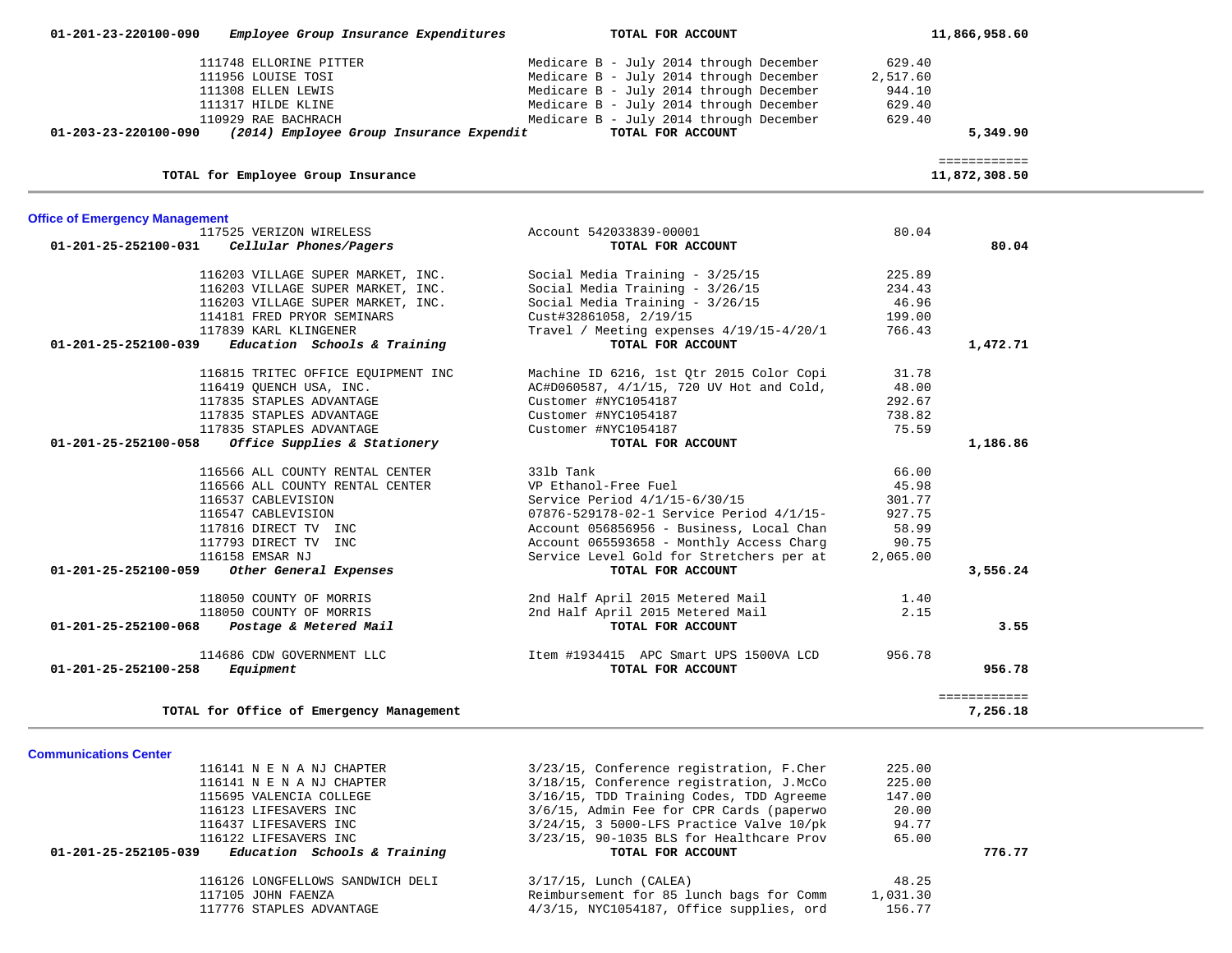| TOTAL for Communications Center                          |                                          |          | ------------<br>100,111.41 |
|----------------------------------------------------------|------------------------------------------|----------|----------------------------|
| <b>County Medical Examiner Office</b>                    |                                          |          |                            |
| 116515 MORRISTOWN PATHOLOGY ASSOCIATES                   | Case 14141005, 3/5/15                    | 500.00   |                            |
| 116515 MORRISTOWN PATHOLOGY ASSOCIATES                   | Case 14150110, 3/17/15                   | 500.00   |                            |
| 117320 UNIVERSITY OF MISSOURI                            | Cust#28036, AF15-10, 14-15-0086, 4/10/15 | 1,250.00 |                            |
| Consultation Fee<br>01-201-25-254100-035                 | TOTAL FOR ACCOUNT                        |          | 2,250.00                   |
| 115211 CDW GOVERNMENT LLC                                | Contract#65MCESCCPS, Quote #FZHN685      | 253.49   |                            |
| 116244 HEWLETT-PACKARD COMPANY                           | Contract#70262, Quote 10281693           | 341.73   |                            |
| 01-201-25-254100-058<br>Office Supplies & Stationery     | TOTAL FOR ACCOUNT                        |          | 595.22                     |
| 116814 FEDEX                                             | AC#1642-1593-8, 4/6/15, Case 21150021    | 112.36   |                            |
| 118050 COUNTY OF MORRIS                                  | 2nd Half April 2015 Metered Mail         | 15.27    |                            |
| 01-201-25-254100-068<br>Postage & Metered Mail           | TOTAL FOR ACCOUNT                        |          | 127.63                     |
| 117187 GIOVANNA ALVES                                    | RMB 1st Qtr 2015 Mileage                 | 208.25   |                            |
| 117188 ROBERT ALVES                                      | RMB 1st Qtr 2015 Mileage                 | 21.35    |                            |
| $01 - 201 - 25 - 254100 - 082$<br>Travel Expense         | TOTAL FOR ACCOUNT                        |          | 229.60                     |
| 116986 NMS LABS                                          | Morris Toxicology 4/15                   | 3,258.00 |                            |
| 116986 NMS LABS                                          | Sussex Toxicology 4/15                   | 1,070.00 |                            |
| 116986 NMS LABS                                          | Warren Toxicology 4/15                   | 1,380.00 |                            |
| $01 - 201 - 25 - 254100 - 084$<br>Other Outside Services | TOTAL FOR ACCOUNT                        |          | 5,708.00                   |

| 117776 STAPLES ADVANTAGE                                                   | 4/3/15, NYC1054187, Office supplies, ord                      | 22.22     |           |
|----------------------------------------------------------------------------|---------------------------------------------------------------|-----------|-----------|
| 117776 STAPLES ADVANTAGE                                                   | $4/4/15$ , NYC1054187, Office supplies, ord                   | 9.79      |           |
| 117776 STAPLES ADVANTAGE                                                   | $4/4/15$ , NYC1054187, Office supplies, ord                   | 17.88     |           |
| 117776 STAPLES ADVANTAGE                                                   | $4/14/15$ , NYC1054187, Office supplies, or                   | 111.99    |           |
| 116122 LIFESAVERS INC                                                      | 3/23/15. 206-210 FAC-3-DLX Delux w/ Meds                      | 139.95    |           |
| 114415 THE IRVIN H. HAHN CO., INC.                                         | Ouote# 1436, 11/26/14, Cloth Commendatio                      | 607.00    |           |
| Office Supplies & Stationery<br>01-201-25-252105-058                       | TOTAL FOR ACCOUNT                                             |           | 2,145.15  |
| 118050 COUNTY OF MORRIS                                                    | 2nd Half April 2015 Metered Mail                              | 19.80     |           |
| 01-201-25-252105-068<br>Postage & Metered Mail                             | TOTAL FOR ACCOUNT                                             |           | 19.80     |
| 116145 CAROUSEL INDUSTRIES                                                 | 1/15/15, 1/4 payment of yearly contract                       | 22,294.44 |           |
| 117087 CAROUSEL INDUSTRIES<br>Software Maintenance<br>01-201-25-252105-078 | 1/15/15, payment of balance of yearly co<br>TOTAL FOR ACCOUNT | 66,883.31 | 89,177.75 |
|                                                                            |                                                               |           |           |
| 117120 VOIANCE LANGUAGE SERVICES, LLC                                      | 3/31/15, Interpreter fees 3/1/15-3/31/15                      | 600.03    |           |
| 01-201-25-252105-117<br>Interpretor Fees                                   | TOTAL FOR ACCOUNT                                             |           | 600.03    |
| 117119 BOROUGH OF BUTLER                                                   | 3680-0, 4/2/15, Denise Drive cell tower                       | 526.83    |           |
| 117121 JERSEY CENTRAL POWER & LIGHT                                        | 100 078 772 546, 3/31/15, Weldon Rd Oak                       | 1,582.88  |           |
| 117715 JERSEY CENTRAL POWER & LIGHT                                        | 100 078 771 605, 4/16/15, George St Dove                      | 504.81    |           |
| 117715 JERSEY CENTRAL POWER & LIGHT                                        | 100 078 772 421, 4/16/15, Hickory Tvrn R                      | 514.19    |           |
| 117715 JERSEY CENTRAL POWER & LIGHT                                        | 100 100 194 933, 4/17/15, High Ridge Rd                       | 930.57    |           |
| 117715 JERSEY CENTRAL POWER & LIGHT                                        | 100 097 920 035, 4/20/15, W Springtown R                      | 209.31    |           |
| 117715 JERSEY CENTRAL POWER & LIGHT                                        | 100 097 970 519, 4/21/15, W Hanover Dr R                      | 975.68    |           |
| 01-201-25-252105-137 Electricity                                           | TOTAL FOR ACCOUNT                                             |           | 5,244.27  |
| 113394 CDW GOVERNMENT LLC                                                  | Quote FWGM898, 1/26/15, 889810 Cyberpowe                      | 470.40    |           |
| 113394 CDW GOVERNMENT LLC                                                  |                                                               | 470.40    |           |
| 115693 CDW GOVERNMENT LLC                                                  | Quote# FZVV966, 3/17/15, 2926592 Fujitsu                      | 459.99    |           |
| 115279 CDW GOVERNMENT LLC                                                  | Ouote# FZFT723, 3/4/15, 1283537 Logitech                      | 89.00     |           |
| 113826 CDW GOVERNMENT LLC                                                  | Ouote FWNN629, 1/30/15, 1807019 Digi Any                      | 473.10    |           |
| Equipment<br>01-201-25-252105-258                                          | TOTAL FOR ACCOUNT                                             |           | 1,962.89  |
| 116867 ENVELOPES & PRINTED PROD. INC.                                      | Communications Center                                         | 184.75    |           |
| 01-203-25-252105-058<br>(2014) Office Supplies & Stationery                | TOTAL FOR ACCOUNT                                             |           | 184.75    |
|                                                                            |                                                               |           |           |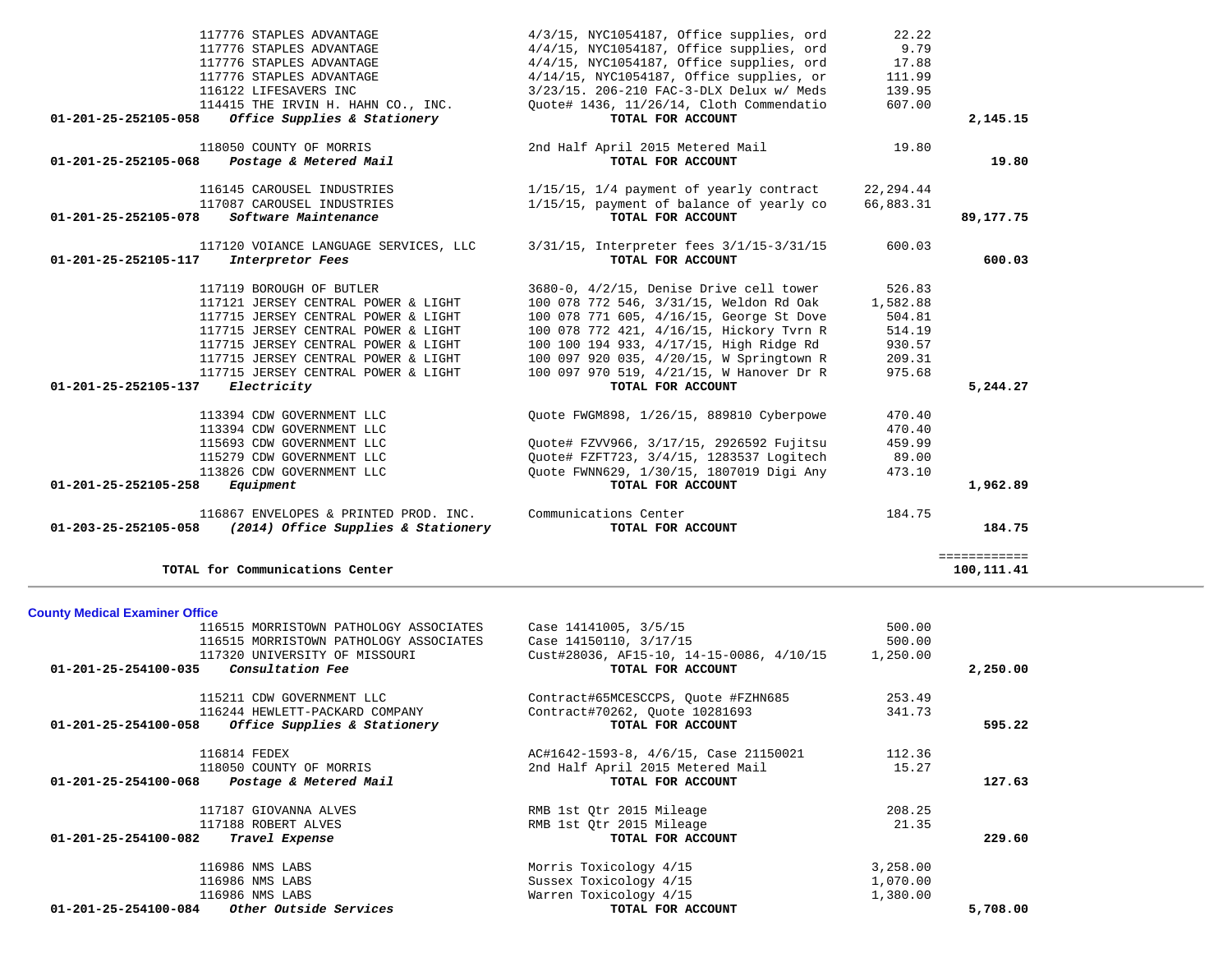| 116542 MUNICIPAL CAPITAL CORP<br>01-201-25-254100-164<br>Office Machines - Rental                | March-May 2015 Copier Lease, 5/12, Medica<br>TOTAL FOR ACCOUNT                      | 483.83   | 483.83                    |  |
|--------------------------------------------------------------------------------------------------|-------------------------------------------------------------------------------------|----------|---------------------------|--|
| 117061 CENTENNIAL PRODUCTS INC.                                                                  | Cust#25584, 4/7/15, Body Bags                                                       | 1,416.00 |                           |  |
| 117061 CENTENNIAL PRODUCTS INC.                                                                  | freight                                                                             | 161.08   |                           |  |
| X-Ray & Medical Supplies<br>01-201-25-254100-203                                                 | TOTAL FOR ACCOUNT                                                                   |          | 1,577.08                  |  |
| 116515 MORRISTOWN PATHOLOGY ASSOCIATES<br>(2014) Consultation Fee<br>01-203-25-254100-035        | Case 14140962, 2/19/15<br>TOTAL FOR ACCOUNT                                         | 500.00   | 500.00                    |  |
| TOTAL for County Medical Examiner Office                                                         |                                                                                     |          | ============<br>11,471.36 |  |
| <b>County Sheriff's Department</b>                                                               |                                                                                     |          |                           |  |
| 116280 CALEA                                                                                     | Fee "2015", Item#0030400010145, Inv dtd                                             | 4,065.00 |                           |  |
| 01-201-25-270100-023<br>Associations and Memberships                                             | TOTAL FOR ACCOUNT                                                                   |          | 4,065.00                  |  |
|                                                                                                  |                                                                                     |          |                           |  |
| 116276 MORRIS COUNTY CHAMBER OF                                                                  | "2015 Leadership Morris Class" 2/6/15, M                                            | 1,700.00 |                           |  |
| 116291 NJ STATE ASSO. OF CHIEFS POLICE                                                           | Chief Training - Chief P. DiGavero & Und                                            | 500.00   |                           |  |
| 116275 RON SMITH & ASSOCIATES INC                                                                | West Trenton - "Palm Print Comparison Te                                            | 400.00   |                           |  |
| 114528 THE PENNSYLVANIA STATE UNIVERSITY                                                         | R. Wall: Course "Budgeting Morris 4/20 &<br>R. Moser: Course "Budgeting Morris 4/20 | 345.00   |                           |  |
| 114528 THE PENNSYLVANIA STATE UNIVERSITY<br>01-201-25-270100-039<br>Education Schools & Training | TOTAL FOR ACCOUNT                                                                   | 345.00   | 3,290.00                  |  |
|                                                                                                  |                                                                                     |          |                           |  |
| 116664 C. ELSTON & ASSOCIATES, LLC<br>01-201-25-270100-051<br>Legal                              | Legal Fees for service $01/02/15$ - $01/22/1$<br>TOTAL FOR ACCOUNT                  | 4,608.00 | 4,608.00                  |  |
|                                                                                                  |                                                                                     |          |                           |  |
| 116287 CASTLE PRINTING                                                                           | (500) Business Cards for Aaron Tomasini,                                            | 45.00    |                           |  |
| 116418 CASTLE PRINTING                                                                           | William Schievella/CIS, Inv dtd 3/25/15                                             | 45.00    |                           |  |
| 01-201-25-270100-058<br>Office Supplies & Stationery                                             | TOTAL FOR ACCOUNT                                                                   |          | 90.00                     |  |
| 116290 DEER PARK                                                                                 | Water - Sheriff's Office, Billing 2/15/1                                            | 245.74   |                           |  |
| 116288 STRATEGIC SERVICES INTERNATIONAL LL Surveilance (5) Executive Offices; Sheri              |                                                                                     | 1,350.00 |                           |  |
| 116601 STAPLES ADVANTAGE                                                                         | Supplies - D.Bonfanti/K9, Order#71322158                                            | 9.78     |                           |  |
| 116601 STAPLES ADVANTAGE                                                                         | Supplies - D.Bonfanti/K9, Order#71322158                                            | 9.78     |                           |  |
| 116601 STAPLES ADVANTAGE                                                                         | Supplies - D.Bonfanti/K9, Order#71322158                                            | 9.78     |                           |  |
| 116601 STAPLES ADVANTAGE                                                                         | Supplies - D.Bonfanti, Order#7132215838-                                            | 9.78     |                           |  |
| 116601 STAPLES ADVANTAGE                                                                         | Supplies - D.Bonfanti, Order#7132215838-                                            | 9.78     |                           |  |
| 116601 STAPLES ADVANTAGE                                                                         | Supplies - K. Lehman/Admin, Order#713323                                            | 200.45   |                           |  |
| 116601 STAPLES ADVANTAGE                                                                         | Supplies - K. Lehman/Admin, Order#713323                                            | 106.40   |                           |  |
| 116601 STAPLES ADVANTAGE                                                                         | Supplies - D.Bonfanti/K9, Order#71331786                                            | 114.38   |                           |  |
| 116601 STAPLES ADVANTAGE                                                                         | Supplies - K.Lehman/Admin, Order#7133232                                            | 7.95     |                           |  |
| 116601 STAPLES ADVANTAGE                                                                         | Supplies - D.Bonfanti, Order#7131042933-                                            | 14.96    |                           |  |
| 116601 STAPLES ADVANTAGE<br>01-201-25-270100-059<br>Other General Expenses                       | CREDIT/REFUND-(Folders) D.Bonfanti/K9, I<br>TOTAL FOR ACCOUNT                       | $-14.96$ | 2,073.82                  |  |
|                                                                                                  |                                                                                     |          |                           |  |
| 116635 STAPLES ADVANTAGE                                                                         | Supplies - S. Sepulveda/Warrants, Inv dtd                                           | 747.06   |                           |  |
| 116635 STAPLES ADVANTAGE                                                                         | Supplies - Clipbd, S. Sepulveda/Warrants                                            | 1.29     |                           |  |
| 116635 STAPLES ADVANTAGE                                                                         | Supplies - K. Lehman/Admin, Inv dtd 2/28                                            | 1,270.30 |                           |  |
| 116635 STAPLES ADVANTAGE                                                                         | Supplies - (4) Magnets, D.Bonfanti/K9, I                                            | 40.36    |                           |  |
| 116635 STAPLES ADVANTAGE                                                                         | CREDIT - Return (4) Magnets                                                         | $-40.36$ |                           |  |
| 116600 STAPLES ADVANTAGE                                                                         | Supplies - D.Bonfanti/K9, Order 71322158                                            | 40.36    |                           |  |
| 116600 STAPLES ADVANTAGE<br>Photographic Suppies<br>01-201-25-270100-064                         | Supplies - K.Lehman/Admin, Order#7133232<br>TOTAL FOR ACCOUNT                       | 37.14    | 2,096.15                  |  |
|                                                                                                  |                                                                                     |          |                           |  |
| 118050 COUNTY OF MORRIS                                                                          | 2nd Half April 2015 Metered Mail                                                    | 493.16   |                           |  |
| 01-201-25-270100-068<br>Postage & Metered Mail                                                   | TOTAL FOR ACCOUNT                                                                   |          | 493.16                    |  |
| 116417 COMMUNICATIONS SERVICE                                                                    | MC#55-50 - RGK77Y - Remove laptop comput                                            | 120.00   |                           |  |
| 116417 COMMUNICATIONS SERVICE                                                                    | MC#3-32 - J344CG - Remove Emergency Ligh                                            | 240.00   |                           |  |
| 116417 COMMUNICATIONS SERVICE                                                                    | MC#14-30 - CG9ANW - Replace siren speake                                            | 95.00    |                           |  |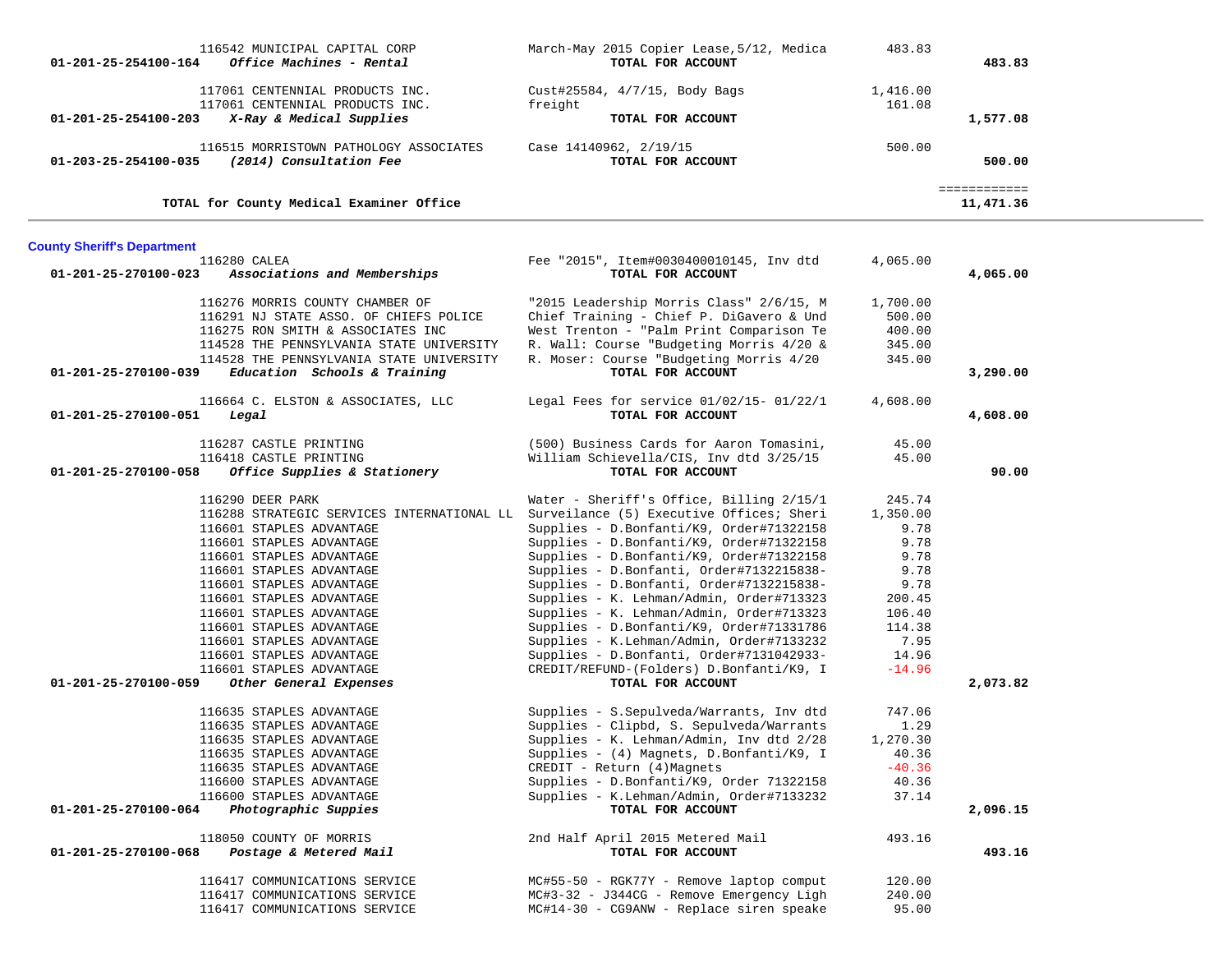| 116417 COMMUNICATIONS SERVICE<br>116378 MOTOROLA SOLUTIONS INC<br>01-201-25-270100-072<br>Radio Repairs                                                                                                   | MC#13-4 - N655CG - Repair grill lights a<br>Labor & Material to Replace Portable Fro<br>TOTAL FOR ACCOUNT                                                                                                                                     | 237.50<br>393.00                                          | 1,085.50                  |
|-----------------------------------------------------------------------------------------------------------------------------------------------------------------------------------------------------------|-----------------------------------------------------------------------------------------------------------------------------------------------------------------------------------------------------------------------------------------------|-----------------------------------------------------------|---------------------------|
| 116279 U.S. SECURITY ASSOCIATES, INC.<br>116279 U.S. SECURITY ASSOCIATES, INC.<br>116279 U.S. SECURITY ASSOCIATES, INC.<br>116328 U.S. SECURITY ASSOCIATES, INC.<br>116328 U.S. SECURITY ASSOCIATES, INC. | $573-1067-000$ GUARDS - $2/13/15$ - $2/19/15$ ,<br>GUARDS - 2/20/15 - 2/26/15, Inv dtd 2/26<br>GUARDS - $2/27/15$ - $3/5/15$ , Inv dtd $3/5/1$<br>GUARDS - $3/6/15$ - $3/12/15$ , Inv dtd $3/12/$<br>GUARDS - 3/13/15 - 3/19/15, Inv dtd 3/19 | 1,930.56<br>3, 311.43<br>3,314.96<br>3,064.86<br>3,089.52 |                           |
| Other Outside Services<br>01-201-25-270100-084                                                                                                                                                            | TOTAL FOR ACCOUNT                                                                                                                                                                                                                             |                                                           | 14,711.33                 |
| 116599 STAPLES ADVANTAGE<br>116599 STAPLES ADVANTAGE<br>01-201-25-270100-095<br>Other Administrative Supplies                                                                                             | Supplies - D.Bonfanti/K9, Order#71322158<br>Supplies - S.Gonzalez/Warrants, Order#71<br>TOTAL FOR ACCOUNT                                                                                                                                     | 191.34<br>127.92                                          | 319.26                    |
| 116416 PAVIA KRIEGMAN<br>116274 VERIZON WIRELESS<br>116281 VERIZON WIRELESS                                                                                                                               | Quarterly for www.mcsheriff.org web site<br>$1/24/15$ - $2/23/15$ , Inv dtd $2/23/15$<br>482559481-00001 2/2/15 - 3/1/15, Inv dt                                                                                                              | 200.00<br>712.06<br>1,672.35                              |                           |
| Communications Equipment<br>01-201-25-270100-161                                                                                                                                                          | TOTAL FOR ACCOUNT                                                                                                                                                                                                                             |                                                           | 2,584.41                  |
| 116289 ASSOCIATES OF PSYCHOLOGICAL<br>01-201-25-270100-198<br>Psychiatric Services                                                                                                                        | William Schievella for Undersheriff Posi<br>TOTAL FOR ACCOUNT                                                                                                                                                                                 | 1,000.00                                                  | 1,000.00                  |
| 114620 LAWMEN SUPPLY CO OF NJ, INC.<br>114620 LAWMEN SUPPLY CO OF NJ, INC.<br>Uniform And Accessories<br>01-201-25-270100-202                                                                             | HERO'S PRIDE - X181152B 4" Circle Patch<br>Freight<br>TOTAL FOR ACCOUNT                                                                                                                                                                       | 310.00<br>20.00                                           | 330.00                    |
| 116277 MIRION TECHNOLOGIES (GDS) INC<br>01-201-25-270100-203 X-Ray & Medical Supplies                                                                                                                     | TLD Badges (57) & Control Badges - R. Al<br>TOTAL FOR ACCOUNT                                                                                                                                                                                 | 671.22                                                    | 671.22                    |
| 116294 COMMUNICATIONS SERVICE<br>01-201-25-270100-258<br>Equipment                                                                                                                                        | Replaced Siren Speaker, MC#14-30 - CG9AN<br>TOTAL FOR ACCOUNT                                                                                                                                                                                 | 285.00                                                    | 285.00                    |
| 118191 NISIVOCCIA, LLP<br>$(2014)$ Audit<br>01-203-25-270100-024                                                                                                                                          | Balance Due for Professional fees on acc<br>TOTAL FOR ACCOUNT                                                                                                                                                                                 | 10,221.00                                                 | 10,221.00                 |
| 116663 C. ELSTON & ASSOCIATES, LLC<br>01-203-25-270100-051<br>$(2014)$ Legal                                                                                                                              | Legal Fees 12/29/2014 - 12/31/2014<br>TOTAL FOR ACCOUNT                                                                                                                                                                                       | 4,248.00                                                  | 4,248.00                  |
| 116377 PETEDGE<br>01-203-25-270100-059 (2014) Other General Expenses                                                                                                                                      | 0012762191 (2)Gal of Fresh Scent/Item#T<br>TOTAL FOR ACCOUNT                                                                                                                                                                                  | 191.91                                                    | 191.91                    |
| 116277 MIRION TECHNOLOGIES (GDS) INC<br>01-203-25-270100-203 (2014) X-Ray & Medical Supplies                                                                                                              | TLD BADGES (7)<br>TOTAL FOR ACCOUNT                                                                                                                                                                                                           | 105.00                                                    | 105.00                    |
| TOTAL for County Sheriff's Department                                                                                                                                                                     |                                                                                                                                                                                                                                               |                                                           | ============<br>52,468.76 |

**County Prosecutor's Office**

117445 JUNE WITTY Supplemental Case Pay

 117444 BERYL SKOG Reg.On Call Supplemental Pay-March 2015 42.40 117444 BERYL SKOG On Call Supplement-Wkend/Holiday 17.50 117444 BERYL SKOG Supplemental Case Pay #150316MRSCD010 75.00 117442 BETTY ANN DERCO Reg.Supplemental On Call -March 2015 25.60 117442 BETTY ANN DERCO Supplemental Wkend/Holiday 21.50 117442 BETTY ANN DERCO Supplemental Case Pay-50329MRMM5 75.00 117443 DOROTHY DIFABIO Supplemental On Call Hours-March 2015 34.80 117443 DOROTHY DIFABIO Supplemental On Call-Wkend/Holiday 13.50 117443 DOROTHY DIFABIO Supplemental Case Pay-150310MRMM41 75.00 117445 JUNE WITTY Supplemental Reg.On Call-March 2015 138.40 117445 JUNE WITTY Supplemental Pay- Wkend/Holiday 22.50 117446 JAIME SHANAPHY Reg. On Call Supplemental Pay-March 2015 30.40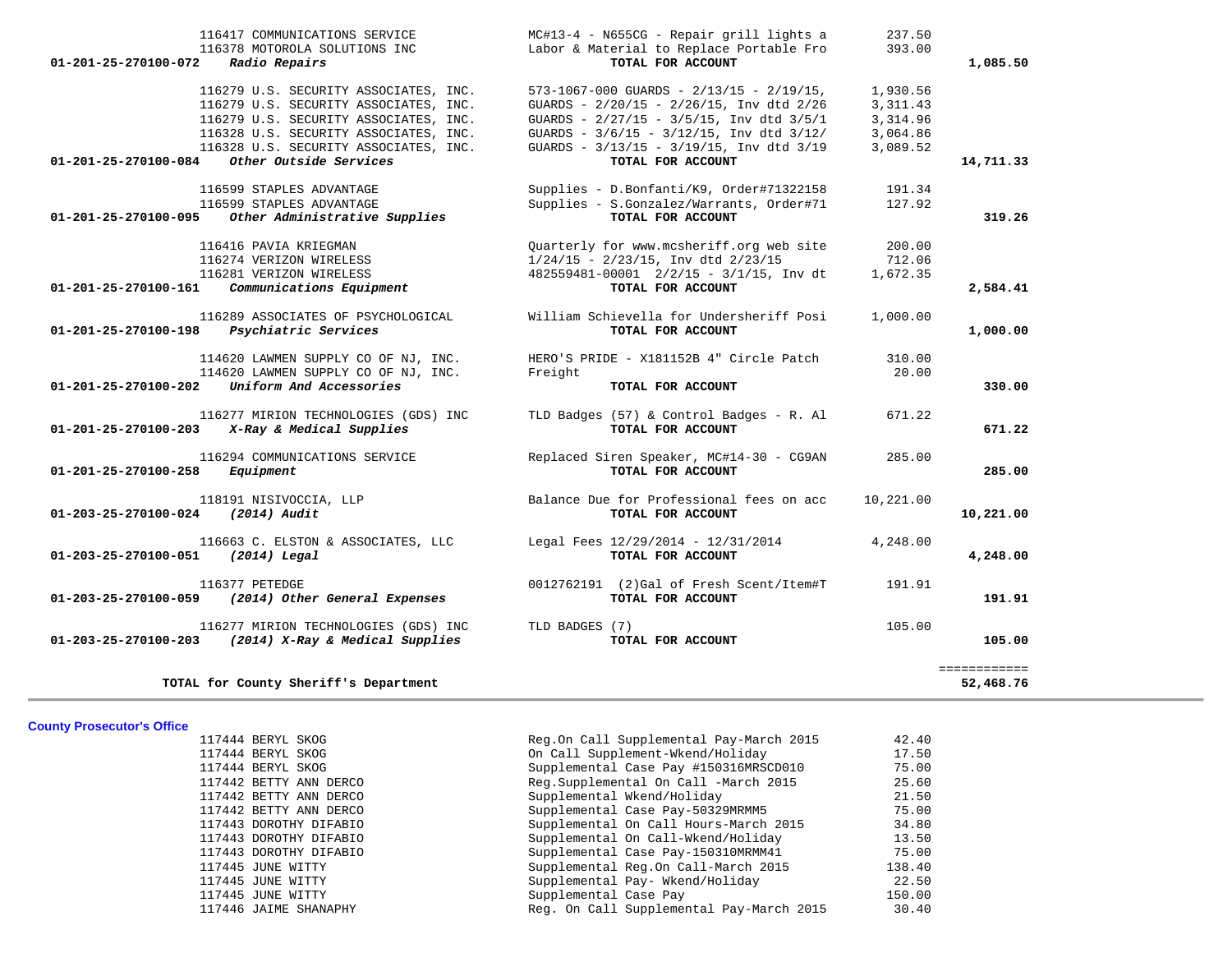| 117446 JAIME SHANAPHY                                | Supplemental Wkend/Holiday-March 2015<br>26.50       |          |
|------------------------------------------------------|------------------------------------------------------|----------|
| 117446 JAIME SHANAPHY                                | Reg.On Call Supplemental Pay-Feb.2015<br>25.60       |          |
| 117446 JAIME SHANAPHY                                | Supplemental Wkend/Holiday-Feb.2015<br>20.00         |          |
| 01-201-25-275100-016<br>Outside Salaries & Wages     | TOTAL FOR ACCOUNT                                    | 793.70   |
|                                                      |                                                      |          |
| 116081 NJ GANG INVESTIGATORS ASSOC.                  | NJ Gang Investigators Association: Det.'<br>100.00   |          |
| 116060 INTERNATIONAL ASSOCIATION                     | 1973162 Chief John S. Speirs-Active Memb<br>150.00   |          |
| 114743 N J N E O A                                   | 2015 Dues-SEU-Dillard, Costello, Lopez, Os<br>175.00 |          |
| Associations and Memberships<br>01-201-25-275100-023 | TOTAL FOR ACCOUNT                                    | 425.00   |
| 116085 VERIZON WIRELESS                              | Account #982471570-00001 (2/13-3/12/14)<br>833.68    |          |
| 116068 VERIZON WIRELESS                              | 59.45<br>Account #882249917-00001 (2/10-3/9/15)      |          |
| Cellular Phones/Pagers<br>01-201-25-275100-031       | TOTAL FOR ACCOUNT                                    | 893.13   |
|                                                      |                                                      |          |
| 116087 DEPOT INTERNATIONAL                           | Order #SQE3195347 HP4600 Tray 2 Paper Pi<br>89.61    |          |
| 117404 TRITEC OFFICE EQUIPMENT INC                   | Excess Color Copies $(1/1-3/31/15)$<br>2,922.78      |          |
| 116051 DEPOT INTERNATIONAL                           | Item #05421-067903-OEM ** Quote #SQE3182<br>431.72   |          |
| 116051 DEPOT INTERNATIONAL                           | FREIGHT<br>8.08                                      |          |
| 116243 HEWLETT PACKARD-WSCA                          | HP Office Jet Pro 8100 ** Quote #9104412<br>128.10   |          |
| 01-201-25-275100-037<br>Data Processing Supplies     | TOTAL FOR ACCOUNT                                    | 3,580.29 |
|                                                      |                                                      |          |
| 116077 BALTIMORE COUNTY POLICE                       | 36th Annual Hostage Negotiation Seminar<br>390.00    |          |
| 113144 DIVISION OF CRIMINAL JUSTICE                  | Basic Course for Arson Investiators - De<br>750.00   |          |
| 116078 THE PENNSYLVANIA STATE UNIVERSITY             | G000064 Sgt. Anthony Mauceri** High Impa<br>450.00   |          |
| 112842 MARIN CONSULTING ASSOCIATES                   | Sgt. Steven Murzenski: Performance and A<br>240.00   |          |
| 116070 NJICLE                                        | ID#242913 - NJICLE's New Attorney MCLE D<br>150.00   |          |
| 116070 NJICLE                                        | 75.00                                                |          |
| 116070 NJICLE                                        | 50.00                                                |          |
| 116070 NJICLE                                        | 50.00                                                |          |
| 115229 RICHARD STOCKTON COLLEGE                      | Detective Dawn Ryan-"Financial Crimes la<br>150.00   |          |
| 117406 P O M A                                       | POMA Management Training Seminar ** 5/6-<br>783.00   |          |
| Education Schools & Training<br>01-201-25-275100-039 | TOTAL FOR ACCOUNT                                    | 3,088.00 |
|                                                      |                                                      |          |
| 116054 THOMSON REUTERS                               | February Online Westlaw charges-Appellat<br>1,411.64 |          |
| 116054 THOMSON REUTERS                               | February online Westlaw charges-Law Libr<br>1,510.67 |          |
| 01-201-25-275100-050<br>Law Books                    | TOTAL FOR ACCOUNT                                    | 2,922.31 |
| 117453 T J'S SPORTWIDE TROPHY                        | Sales Order No. 277693 ** Prosecutor Kna<br>187.30   |          |
| 117401 T J'S SPORTWIDE TROPHY                        | Sales Order #277764-Plaque with Engravin<br>106.68   |          |
| 117465 STAPLES ADVANTAGE                             | Account #NYC 1054187-Misc. Office Suppli<br>127.14   |          |
| 117465 STAPLES ADVANTAGE                             | Misc. Office Supplies<br>47.31                       |          |
| 117465 STAPLES ADVANTAGE                             | Headphones<br>13.98                                  |          |
| 117465 STAPLES ADVANTAGE                             | Misc.Office Supplies<br>66.26                        |          |
| 117465 STAPLES ADVANTAGE                             | Misc. Office Supplies<br>112.36                      |          |
| 117417 STAPLES ADVANTAGE                             | Account NYC 1054187-Misc. Office Supplies<br>315.96  |          |
| Office Supplies & Stationery<br>01-201-25-275100-058 | TOTAL FOR ACCOUNT                                    | 976.99   |
|                                                      |                                                      |          |
| 118050 COUNTY OF MORRIS                              | 886.84<br>2nd Half April 2015 Metered Mail           |          |
| 01-201-25-275100-068<br>Postage & Metered Mail       | TOTAL FOR ACCOUNT                                    | 886.84   |
|                                                      |                                                      |          |
| 117412 COMMUNICATIONS SERVICE                        | Remove Lighting, Radio & Sirens (Walsh Ve<br>340.00  |          |
| 117412 COMMUNICATIONS SERVICE                        | Remove Lighting, Radio & Sirens (PSU Poo<br>340.00   |          |
| 117412 COMMUNICATIONS SERVICE                        | Remove Lighting, Radio & Sirens (Joiner<br>340.00    |          |
| 117412 COMMUNICATIONS SERVICE                        | Remove Lighting, Radio & Sirens (Bruno C<br>340.00   |          |
| 01-201-25-275100-072<br><i>Radio Repairs</i>         | TOTAL FOR ACCOUNT                                    | 1,360.00 |
| 117403 ANNE M DREPS                                  | State v Tomaszek, J. Transcript ** Order             |          |
| Transcripts<br>01-201-25-275100-081                  | 15.88<br>TOTAL FOR ACCOUNT                           | 15.88    |
|                                                      |                                                      |          |
| 117388 MICHAEL GOMEZ                                 | Detective Michael Gomez ** Homicide Semi<br>1,108.15 |          |
| 117906 MICHELLE LEONE                                | Denim Day-April 26, 2015 (Travel Pompton<br>15.74    |          |
| 117940 PATRICIA STEWART                              | Travel to Trenton -Victims Rights Week M<br>37.06    |          |
| 117939 SAMANTHA DENEGRI                              | VOP hearing in Sussex -travel round trip<br>26.18    |          |
|                                                      |                                                      |          |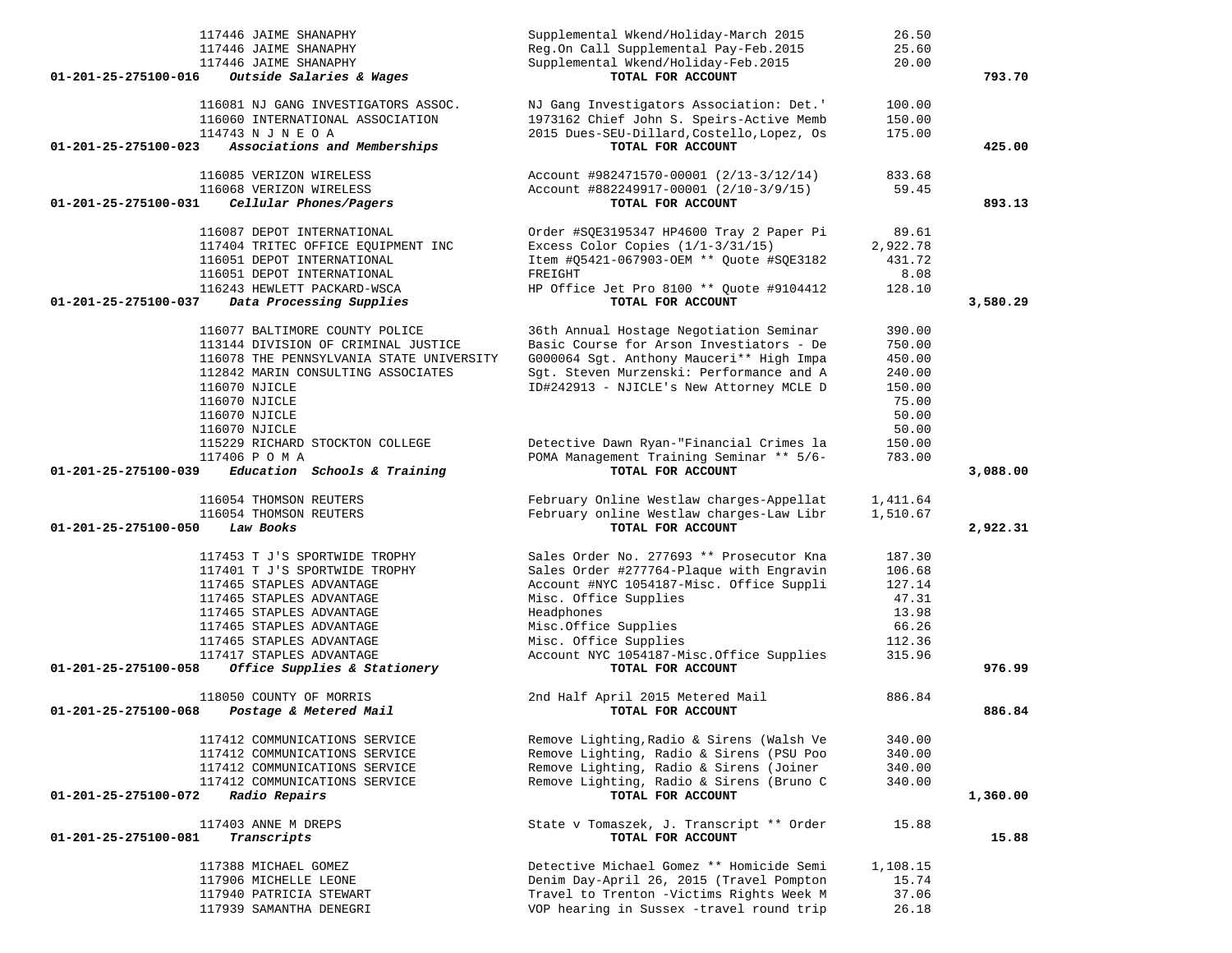| <b>County Jail</b>                                             |                                          |        |          |
|----------------------------------------------------------------|------------------------------------------|--------|----------|
| 114518 VERIZON WIRELESS                                        | 885699058-00001 DEC27 - JAN 26, 2015 CE  | 232.93 |          |
| 01-201-25-280100-031<br>Cellular Phones/Pagers                 | TOTAL FOR ACCOUNT                        |        | 232.93   |
| 115981 BALTIMORE COUNTY POLICE                                 | HOSTAGE TRAINING FOR MORSCH AND GUIDA 2. | 390.00 |          |
| 115981 BALTIMORE COUNTY POLICE                                 | HOSTAGE TRAINING FOR STEWART 2.10.15 AND | 195.00 |          |
| 115981 BALTIMORE COUNTY POLICE                                 | HOSTAGE TRAINING FOR HORVOT 2.10.15 AND  | 195.00 |          |
| 115798 PESI INC.                                               | TRAINING FOR S.WESSEL ON 4.9.15          | 189.99 |          |
| 116718 GAR EOUIPMENT                                           | LIFT MACHINE TRAINING FOR 5 PEOPLE ON 3. | 975.00 |          |
| 115968 ILGIA                                                   | TRAINING FOR GOODMAN, MIKE MOLDE, & BAEN | 90.00  |          |
| $01 - 201 - 25 - 280100 - 039$<br>Education Schools & Training | TOTAL FOR ACCOUNT                        |        | 2,034.99 |
| 116740 THE PORTASOFT COMPANY INC                               | 129619 OUARTERLY CONTRACT PAYMENT FOR WA | 412.53 |          |
| Equipment Service Agreements<br>01-201-25-280100-044           | TOTAL FOR ACCOUNT                        |        | 412.53   |

| 117391 M.C. BAR ASSOCIATION                                | April 24th, 2015 **Conference Attendees: | 110.00   |              |
|------------------------------------------------------------|------------------------------------------|----------|--------------|
| 01-201-25-275100-088<br>Meeting Exp Advisory Board Etc     | TOTAL FOR ACCOUNT                        |          | 951.20       |
| 116063 BUNKY'S TOWING & AUTO REPAIR                        | Case #2014X-00985-Towing Expense** Req.  | 175.00   |              |
| 113887 EQUIFAX INFORMATION SVCS LLC                        | Jan. 2015 Background Checks              | 19.17    |              |
| 113887 EQUIFAX INFORMATION SVCS LLC                        | Feb. 2015 Background Checks              | 6.45     |              |
| 117393 VERIZON                                             | Account #973 285-5371-820 57Y 04/14/15   | 30.52    |              |
| 114282 SPRINT                                              | Air Cards (Acct #296629811) March 07-Ap  | 39.36    |              |
| 117394 VERIZON                                             | Account #973285439166950Y                | 267.83   |              |
| 116066 4N6XPRT SYSTEMS                                     | 2015 Update Expert AutoStats** Requested | 235.00   |              |
| 01-201-25-275100-118<br>Investigation Expense              | TOTAL FOR ACCOUNT                        |          | 773.33       |
| 117904 MAGGIE CALDERWOOD                                   | Webcam for Emergent Bail Hearing         | 21.39    |              |
| 117405 BRIAN WALSH                                         | Case #14-0925 Fugitive Extradition- PA   | 212.89   |              |
| Court Expenses-Extradition<br>01-201-25-275100-126         | TOTAL FOR ACCOUNT                        |          | 234.28       |
| 117392 DEER PARK                                           | Account #0434996856 3/15/15-04/14/15 -   | 409.62   |              |
| 01-201-25-275100-147<br>Water                              | TOTAL FOR ACCOUNT                        |          | 409.62       |
| 116228 INSTITUTE FOR FORENSIC PSYCHOLOGY                   | Psych. Evaluation-Jan.26, 2015           | 1,500.00 |              |
| Medical<br>01-201-25-275100-189                            | TOTAL FOR ACCOUNT                        |          | 1,500.00     |
| 113141 FIRE FIGHTERS EQUIPMENT CO INC                      | #27-HelmetID Shields-Punched for Plastic | 130.98   |              |
| Uniform And Accessories<br>01-201-25-275100-202            | TOTAL FOR ACCOUNT                        |          | 130.98       |
| 112863 THOMSON REUTERS                                     | Account #1003917278 - Appellate Team     | 1,344.42 |              |
| 109369 THOMSON REUTERS                                     | Account #1003917278 - Appellate Team - O | 1,431.42 |              |
| 01-203-25-275100-050<br>(2014) Law Books                   | TOTAL FOR ACCOUNT                        |          | 2,775.84     |
| 116867 ENVELOPES & PRINTED PROD. INC.                      | Prosecutor                               | 120.25   |              |
| $01-203-25-275100-058$ (2014) Office Supplies & Stationery | TOTAL FOR ACCOUNT                        |          | 120.25       |
| 113887 EQUIFAX INFORMATION SVCS LLC                        | 444VC00947 Dec.2014 Background Checks    | 6.70     |              |
| 116059 PRO-TECH SECURITY SALES                             | PTS-T33 M-075 (Undercover Surveillance K | 1,299.90 |              |
| 116059 PRO-TECH SECURITY SALES                             | Shipping                                 | 13.00    |              |
| 01-203-25-275100-118<br>(2014) Investigation Expense       | TOTAL FOR ACCOUNT                        |          | 1,319.60     |
|                                                            |                                          |          | ============ |
| TOTAL for County Prosecutor's Office                       |                                          |          | 25,139.88    |

 117943 MATTHEW TRIOANO State v Maurice Pearson - MCPO 2015X-000 795.51  **01-201-25-275100-082** *Travel Expense* **TOTAL FOR ACCOUNT 1,982.64**

117454 FREDERIC M. KNAPP 125.00<br>117455 JOHN SPEIRS 125.00<br>Morris County Police Chiefs Association 125.00

117940 PATRICIA STEWART Wreath for Victims Rights Week 171.20

Morris County Police Chiefs Association 125.00

Retirement of Thomas L. Weisenbeck, A.J.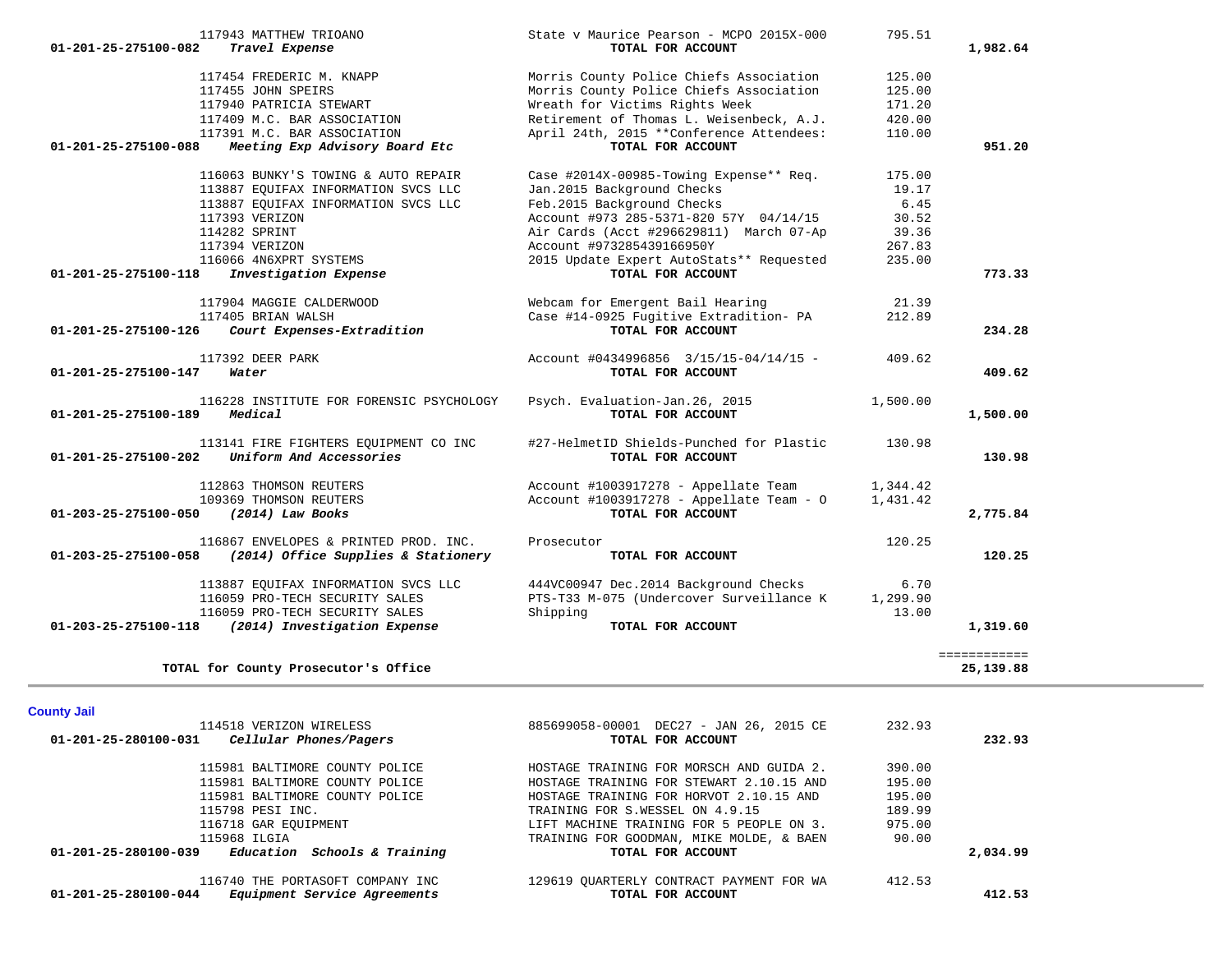| 01-201-25-280100-047                                                                                                                                                                                                                                                                                                                                                                                                                                   |                                                                                                                                                                                                                                                                                                                                                                                                                                    | 2,188.00           | 2,188.00  |
|--------------------------------------------------------------------------------------------------------------------------------------------------------------------------------------------------------------------------------------------------------------------------------------------------------------------------------------------------------------------------------------------------------------------------------------------------------|------------------------------------------------------------------------------------------------------------------------------------------------------------------------------------------------------------------------------------------------------------------------------------------------------------------------------------------------------------------------------------------------------------------------------------|--------------------|-----------|
|                                                                                                                                                                                                                                                                                                                                                                                                                                                        |                                                                                                                                                                                                                                                                                                                                                                                                                                    |                    |           |
|                                                                                                                                                                                                                                                                                                                                                                                                                                                        |                                                                                                                                                                                                                                                                                                                                                                                                                                    |                    |           |
|                                                                                                                                                                                                                                                                                                                                                                                                                                                        |                                                                                                                                                                                                                                                                                                                                                                                                                                    |                    |           |
|                                                                                                                                                                                                                                                                                                                                                                                                                                                        |                                                                                                                                                                                                                                                                                                                                                                                                                                    |                    |           |
|                                                                                                                                                                                                                                                                                                                                                                                                                                                        |                                                                                                                                                                                                                                                                                                                                                                                                                                    |                    |           |
|                                                                                                                                                                                                                                                                                                                                                                                                                                                        |                                                                                                                                                                                                                                                                                                                                                                                                                                    |                    |           |
|                                                                                                                                                                                                                                                                                                                                                                                                                                                        |                                                                                                                                                                                                                                                                                                                                                                                                                                    |                    |           |
|                                                                                                                                                                                                                                                                                                                                                                                                                                                        |                                                                                                                                                                                                                                                                                                                                                                                                                                    |                    |           |
|                                                                                                                                                                                                                                                                                                                                                                                                                                                        |                                                                                                                                                                                                                                                                                                                                                                                                                                    |                    |           |
|                                                                                                                                                                                                                                                                                                                                                                                                                                                        |                                                                                                                                                                                                                                                                                                                                                                                                                                    |                    |           |
| 01-201-25-280100-059<br>118050 COUNTY OF MORRIS<br>118050 COUNTY OF MORRIS<br>2nd Half April 2015 Metered Mail 45.10<br><b>2nd Half April 2015 Metered Mail</b> 45.10                                                                                                                                                                                                                                                                                  | $\begin{tabular}{lllllllllllllllllllllll} \textbf{114356 HIPPO FACILITY MANAGEMENT INC.} & \textbf{FACILITY WORK ORDER COMPUTER PROGRAM FOR} & \textbf{119.00} \\ \textbf{115498 LANGUAGE LINE SERVICES} & \textbf{Acct & 9020110022 LANGUAGE TRANSLATION S & 280.50 \\ \textbf{114503 VERIZON WIRELESS} & \textbf{742028358-00001 DEC 24- JAN 23, 1015 GP} & \textbf{90.14} \\ \textbf{117108 ARAMARK CHARLOTTE LOCKBOX} & \text$ |                    | 1,234.49  |
|                                                                                                                                                                                                                                                                                                                                                                                                                                                        |                                                                                                                                                                                                                                                                                                                                                                                                                                    |                    |           |
|                                                                                                                                                                                                                                                                                                                                                                                                                                                        |                                                                                                                                                                                                                                                                                                                                                                                                                                    |                    | 45.10     |
| $115795 \,\text{ACME AMERICAN REPAIRS INC.} \,\begin{array}{l} 115795 \,\text{ACME AMERICAN REPAIRS INC.} \,\end{array} \,\, \begin{array}{l} 115795 \,\text{ACME AMERICAN REPAIRS INC.} \,\end{array} \,\, \begin{array}{l} 116720 \,\text{JJS SERVICES, INC.} \,\end{array} \,\, \begin{array}{l} 116720 \,\text{JJS SERVICES, INC.} \,\end{array} \,\, \begin{array}{l} 116720 \,\text{JJS SERVICES, INC.} \,\end{array} \,\, \begin{array}{l} 116$ |                                                                                                                                                                                                                                                                                                                                                                                                                                    |                    |           |
|                                                                                                                                                                                                                                                                                                                                                                                                                                                        |                                                                                                                                                                                                                                                                                                                                                                                                                                    |                    |           |
|                                                                                                                                                                                                                                                                                                                                                                                                                                                        |                                                                                                                                                                                                                                                                                                                                                                                                                                    |                    |           |
|                                                                                                                                                                                                                                                                                                                                                                                                                                                        |                                                                                                                                                                                                                                                                                                                                                                                                                                    |                    |           |
|                                                                                                                                                                                                                                                                                                                                                                                                                                                        |                                                                                                                                                                                                                                                                                                                                                                                                                                    |                    | 10,127.60 |
|                                                                                                                                                                                                                                                                                                                                                                                                                                                        |                                                                                                                                                                                                                                                                                                                                                                                                                                    |                    |           |
|                                                                                                                                                                                                                                                                                                                                                                                                                                                        | 116721 ATLANTIC TACTICAL OF NJ, INC. AMMUNITION DATED 3.10.15. NJ STATE CONTR 1,729.56                                                                                                                                                                                                                                                                                                                                             |                    |           |
| $01 - 201 - 25 - 280100 - 115$ Ammunition                                                                                                                                                                                                                                                                                                                                                                                                              | TOTAL FOR ACCOUNT                                                                                                                                                                                                                                                                                                                                                                                                                  |                    | 1,729.56  |
|                                                                                                                                                                                                                                                                                                                                                                                                                                                        | 115799 ATLANTIC TACTICAL OF NJ, INC.<br>115990 ATLANTIC TACTICAL OF NJ, INC. 15 SIDE HANDLE BATONS DATED 3.11.15. NJ 584.85<br>115980 CY DRAKE LOCKSMITHS, INC. KEYS DATED 3.23.15 30.00                                                                                                                                                                                                                                           |                    |           |
|                                                                                                                                                                                                                                                                                                                                                                                                                                                        |                                                                                                                                                                                                                                                                                                                                                                                                                                    |                    |           |
|                                                                                                                                                                                                                                                                                                                                                                                                                                                        |                                                                                                                                                                                                                                                                                                                                                                                                                                    |                    |           |
| 01-201-25-280100-128<br>Security Equipment                                                                                                                                                                                                                                                                                                                                                                                                             | TOTAL FOR ACCOUNT                                                                                                                                                                                                                                                                                                                                                                                                                  |                    | 653.85    |
| 116717 MORRIS PLAINS SMALL ENGINE INC                                                                                                                                                                                                                                                                                                                                                                                                                  |                                                                                                                                                                                                                                                                                                                                                                                                                                    | 25.00              |           |
| 116717 MORRIS PLAINS SMALL ENGINE INC                                                                                                                                                                                                                                                                                                                                                                                                                  | SLAP EQUIPMENT PARTS/MAINTENANCE DATED 3<br>SLAP EQUIPMENT PARTS/MAINTENANCE DATED 3                                                                                                                                                                                                                                                                                                                                               |                    |           |
|                                                                                                                                                                                                                                                                                                                                                                                                                                                        |                                                                                                                                                                                                                                                                                                                                                                                                                                    | 68.26              |           |
| 116717 MORRIS PLAINS SMALL ENGINE INC                                                                                                                                                                                                                                                                                                                                                                                                                  | SLAP EQUIPMENT PARTS/MAINTENANCE DATED 3                                                                                                                                                                                                                                                                                                                                                                                           | 43.08              |           |
| 116717 MORRIS PLAINS SMALL ENGINE INC                                                                                                                                                                                                                                                                                                                                                                                                                  | SLAP EQUIPMENT PARTS/MAINTENANCE DATED 3                                                                                                                                                                                                                                                                                                                                                                                           | 72.57              |           |
| 116717 MORRIS PLAINS SMALL ENGINE INC                                                                                                                                                                                                                                                                                                                                                                                                                  | SLAP EQUIPMENT PARTS/MAINTENANCE DATED 3                                                                                                                                                                                                                                                                                                                                                                                           | $65.76$<br>$81.64$ |           |
| 116717 MORRIS PLAINS SMALL ENGINE INC                                                                                                                                                                                                                                                                                                                                                                                                                  | SLAP EQUIPMENT PARTS/MAINTENANCE DATED 3                                                                                                                                                                                                                                                                                                                                                                                           |                    |           |
| 116717 MORRIS PLAINS SMALL ENGINE INC                                                                                                                                                                                                                                                                                                                                                                                                                  | SLAP EQUIPMENT PARTS/MAINTENANCE DATED 3 65.76<br>SLAP EQUIPMENT PARTS/MAINTENANCE DATED 3 137.34                                                                                                                                                                                                                                                                                                                                  |                    |           |
| 116717 MORRIS PLAINS SMALL ENGINE INC                                                                                                                                                                                                                                                                                                                                                                                                                  |                                                                                                                                                                                                                                                                                                                                                                                                                                    |                    |           |
| 116717 MORRIS PLAINS SMALL ENGINE INC                                                                                                                                                                                                                                                                                                                                                                                                                  | SLAP EQUIPMENT PARTS/MAINTENANCE DATED 3 120.64                                                                                                                                                                                                                                                                                                                                                                                    |                    |           |
| 01-201-25-280100-130<br><i><b>SLAP</b></i>                                                                                                                                                                                                                                                                                                                                                                                                             | TOTAL FOR ACCOUNT                                                                                                                                                                                                                                                                                                                                                                                                                  |                    | 680.05    |
|                                                                                                                                                                                                                                                                                                                                                                                                                                                        | 116741 QUENCH USA, INC.<br>LEASE PAYMENT ON 7 WATER COOLERS FOR APR 284.00                                                                                                                                                                                                                                                                                                                                                         |                    |           |
| 01-201-25-280100-147<br>Water                                                                                                                                                                                                                                                                                                                                                                                                                          | TOTAL FOR ACCOUNT                                                                                                                                                                                                                                                                                                                                                                                                                  |                    | 284.00    |
|                                                                                                                                                                                                                                                                                                                                                                                                                                                        | 116722 MUNICIPAL CAPITAL CORP<br>1. Office Machinos - Pontal (1994)                                                                                                                                                                                                                                                                                                                                                                |                    |           |
| $01-201-25-280100-164$ Office Machines - Rental                                                                                                                                                                                                                                                                                                                                                                                                        | TOTAL FOR ACCOUNT                                                                                                                                                                                                                                                                                                                                                                                                                  |                    | 742.57    |
|                                                                                                                                                                                                                                                                                                                                                                                                                                                        | 117107 ARAMARK CHARLOTTE LOCKBOX STAFF & INMATE MEALS DATED 4.1.15                                                                                                                                                                                                                                                                                                                                                                 | 13,800.46          |           |
| 117107 ARAMARK CHARLOTTE LOCKBOX                                                                                                                                                                                                                                                                                                                                                                                                                       | STAFF & INMATE MEALS DATED 4.8.15 13,475.61                                                                                                                                                                                                                                                                                                                                                                                        |                    |           |
| 117107 ARAMARK CHARLOTTE LOCKBOX                                                                                                                                                                                                                                                                                                                                                                                                                       | FOOD SUPPLY DATED 4.8.15                                                                                                                                                                                                                                                                                                                                                                                                           | 335.84             |           |
| 114961 ARAMARK CHARLOTTE LOCKBOX                                                                                                                                                                                                                                                                                                                                                                                                                       | STAFF & INMATE MEALS DATED 2.25.15                                                                                                                                                                                                                                                                                                                                                                                                 | 13,457.47          |           |
| 116757 ARAMARK CHARLOTTE LOCKBOX                                                                                                                                                                                                                                                                                                                                                                                                                       |                                                                                                                                                                                                                                                                                                                                                                                                                                    |                    |           |
|                                                                                                                                                                                                                                                                                                                                                                                                                                                        | 200334000 - STAFF AND INMATE MEALS DATED 13,864.77                                                                                                                                                                                                                                                                                                                                                                                 |                    |           |
| 01-201-25-280100-185 Food                                                                                                                                                                                                                                                                                                                                                                                                                              | TOTAL FOR ACCOUNT                                                                                                                                                                                                                                                                                                                                                                                                                  |                    | 54,934.15 |
| 115978 ATLANTIC HEALTH SYSTEM                                                                                                                                                                                                                                                                                                                                                                                                                          | MEDICAL CARE FOR C. THOMPSON DATED 2.18.1                                                                                                                                                                                                                                                                                                                                                                                          | 716.30             |           |
| 115484 ATLANTIC HEALTH SYSTEM                                                                                                                                                                                                                                                                                                                                                                                                                          | MEDICAL CARE FOR C. THOMPSON DATED 2.10.1                                                                                                                                                                                                                                                                                                                                                                                          | 225.55             |           |
| 115484 ATLANTIC HEALTH SYSTEM                                                                                                                                                                                                                                                                                                                                                                                                                          | MEDICAL CARE FOR M. BROWN DATED 1.13.15                                                                                                                                                                                                                                                                                                                                                                                            | 1,348.75           |           |
| 115484 ATLANTIC HEALTH SYSTEM                                                                                                                                                                                                                                                                                                                                                                                                                          | MEDICAL CARE FOR M. NADEAU DATED 1.14.15                                                                                                                                                                                                                                                                                                                                                                                           | 444.60             |           |
| 115504 ATLANTIC HEALTH SYSTEM                                                                                                                                                                                                                                                                                                                                                                                                                          | MEDICAL CARE FOR KMCDERMOTT DATED 1.8.15                                                                                                                                                                                                                                                                                                                                                                                           | 4,662.56           |           |
| 115035 ATLANTIC HEALTH SYSTEM                                                                                                                                                                                                                                                                                                                                                                                                                          | MEDICAL CARE FOR C. THOMPSON DATED 2.18.1                                                                                                                                                                                                                                                                                                                                                                                          | 605.15             |           |
| 115977 MORRIS COUNTY AFTER CARE CENTER                                                                                                                                                                                                                                                                                                                                                                                                                 | MEDICAL CARE FOR C. THOMPSON FROM 2.27.15                                                                                                                                                                                                                                                                                                                                                                                          | 140.00             |           |
| 115977 MORRIS COUNTY AFTER CARE CENTER                                                                                                                                                                                                                                                                                                                                                                                                                 | MEDICAL CARE FOR C. THOMPSON FROM 3.6.15                                                                                                                                                                                                                                                                                                                                                                                           | 140.00             |           |
| 115977 MORRIS COUNTY AFTER CARE CENTER                                                                                                                                                                                                                                                                                                                                                                                                                 | MEDICAL CARE FOR C. THOMPSON FROM 3.13.15                                                                                                                                                                                                                                                                                                                                                                                          | 140.00             |           |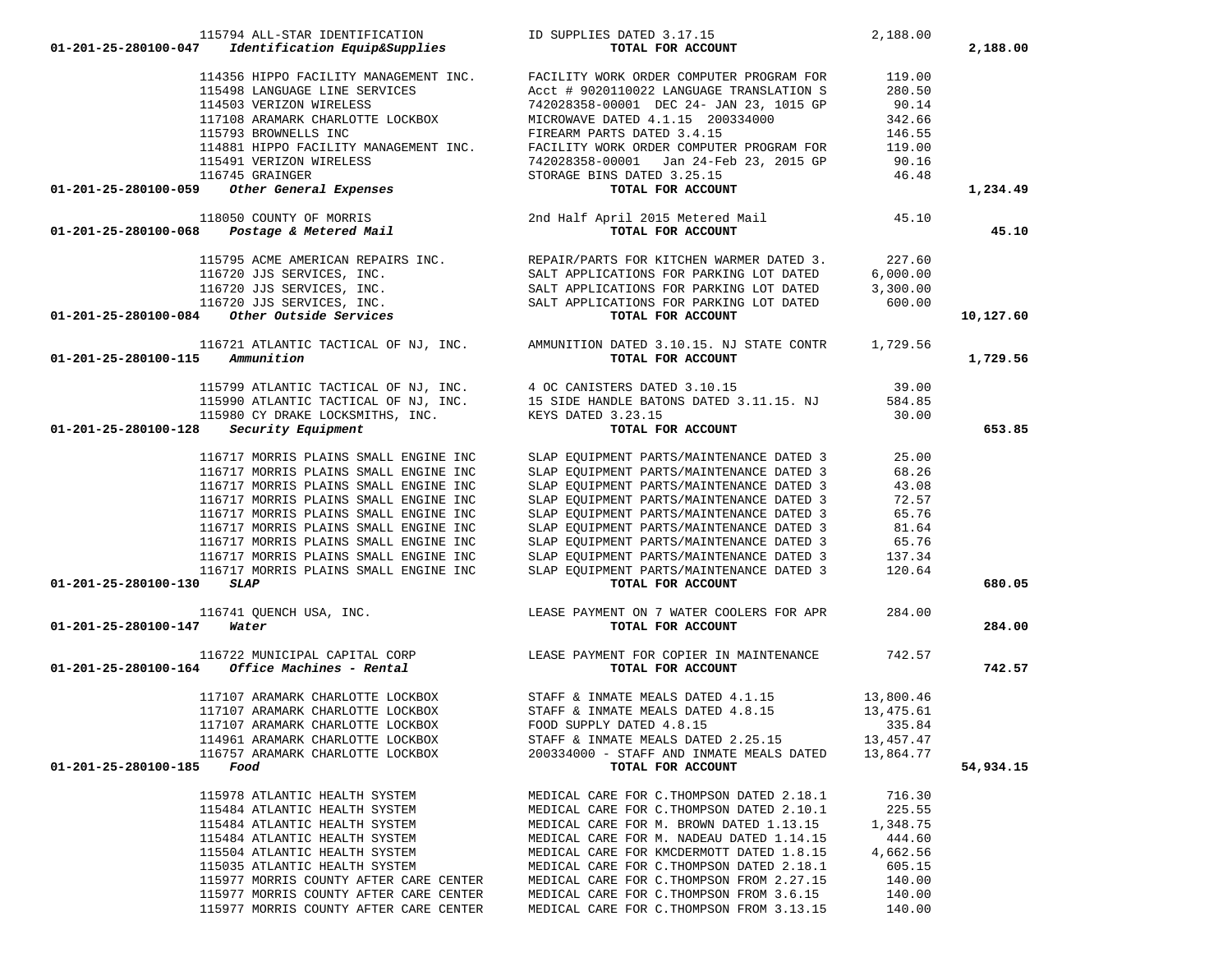|                                          | 115977 MORRIS COUNTY AFTER CARE CENTER<br>115977 MORRIS COUNTY AFTER CARE CENTER                                                                                                                                                                   | MEDICAL CARE FOR E.COOK FROM 2.10.15 TO<br>MEDICAL CARE FOR E.COOK FROM 3.17.15 TO<br>116746 STREAMLINE OFFICE SYSTEMS MEDICAL LABELS PLUS FREIGHT DATED 3.25.1 254.01<br>117112 BIO- REFERENCE LABORATORIES, INC. INMATE LAB WORK FOR MAR.2015 DATED 3.30. 1,179.94<br>117111 CONTRACT PHARMACY SERVICES INC INMATE MEDICATION FOR MAR.2015 DATED 3.3 27,747.88                                         | 220.00<br>160.00                         |           |
|------------------------------------------|----------------------------------------------------------------------------------------------------------------------------------------------------------------------------------------------------------------------------------------------------|----------------------------------------------------------------------------------------------------------------------------------------------------------------------------------------------------------------------------------------------------------------------------------------------------------------------------------------------------------------------------------------------------------|------------------------------------------|-----------|
| 01-201-25-280100-189                     | Medical                                                                                                                                                                                                                                            | TOTAL FOR ACCOUNT                                                                                                                                                                                                                                                                                                                                                                                        |                                          | 37,984.74 |
|                                          | 115975 UNIVERSAL UNIFORM SALES CO INC<br>115975 UNIVERSAL UNIFORM SALES CO INC<br>115989 UNIVERSAL UNIFORM SALES CO INC<br>115989 UNIVERSAL UNIFORM SALES CO INC<br>115989 UNIVERSAL UNIFORM SALES CO INC<br>115989 UNIVERSAL UNIFORM SALES CO INC | UNIFORMS FOR ANDICO DATED 2.5.15 305.00<br>UNIFORMS FOR GUERRIERO DATED 2.5.15<br>UNIFORMS FOR STOLL DATED 2.26.15<br>UNIFORMS FOR MICHELLE MOLDE DATED 2.19.1 105.00<br>UNIFORMS FOR ALBINO DATED 2.26.15<br>UNIFORMS FOR MICHAELSON DATED 3.3.15 105.00                                                                                                                                                | 144.00<br>38.00<br>146.00                |           |
|                                          | 115989 UNIVERSAL UNIFORM SALES CO INC<br>$01-201-25-280100-202$ Uniform And Accessories                                                                                                                                                            | UNIFORMS FOR ANDICO DATED 2.19.15<br>TOTAL FOR ACCOUNT                                                                                                                                                                                                                                                                                                                                                   | 4.00                                     | 847.00    |
|                                          |                                                                                                                                                                                                                                                    | $\begin{tabular}{c c c c} \hline 115967 & MORTSTOMN LUMBER & MANTENAMCE SUPPLIES DATED 3.19.15 & 28.88 \\ \hline 115973 & DURACABLE MANTPCATUTURING & PLUMBING TOOLS DATED 3.16.15 & 2,552.00 \\ \hline 116236 GRANIGER & MANTINENANCE SUPPLIES DATED 3.17.15 & 406.73 \\ \hline 116236 GRANIGER & MANTINENANCE SUPPLIES DATED 3.17.15 & 23.08 \\ \hline 115803 GRANIGER & MANTININANCE SUPPLIES DATED $ |                                          | 4,651.61  |
|                                          |                                                                                                                                                                                                                                                    |                                                                                                                                                                                                                                                                                                                                                                                                          |                                          |           |
|                                          | $01-201-25-280100-252$ <i>Janitorial Supplies</i>                                                                                                                                                                                                  | $\begin{array}{l} \texttt{116744 ALLEN PAPER & \& SUPPLY CO}\\ \texttt{115950 CALICO INDUSTRIES, INC.} \end{array} \begin{array}{l} \texttt{FACILITY PAPER PRODUCTS DATED 3.27.15}\\ \texttt{FACILITY BAGS DATED 3.18.15} \end{array} \begin{array}{l} \texttt{1,161.40} \\ \texttt{1,161.40} \end{array}$<br>TOTAL FOR ACCOUNT                                                                          |                                          | 1,238.20  |
| $01 - 201 - 25 - 280100 - 258$ Equipment | 116719 GAR EQUIPMENT                                                                                                                                                                                                                               | LIFT MACHINE DATED 3.27.15. QUOTE # 15-1 12,150.00<br>TOTAL FOR ACCOUNT                                                                                                                                                                                                                                                                                                                                  |                                          | 12,150.00 |
|                                          |                                                                                                                                                                                                                                                    | 115796 MILLER & CHITTY CO INC 6014340000 PART FOR BOILER DATED 3.11. 144.97<br>001-201-25-280100-262 Machinery Repairs & Parts 600000 POTAL FOR ACCOUNT                                                                                                                                                                                                                                                  |                                          | 144.97    |
| 01-201-25-280100-266 Safety Items        | 115969 AMMO-SAFE INC                                                                                                                                                                                                                               | FIREARM SAFETY DEVICES DATED 3.16.15 154.00<br>TOTAL FOR ACCOUNT                                                                                                                                                                                                                                                                                                                                         |                                          | 154.00    |
|                                          | 116867 ENVELOPES & PRINTED PROD. INC. Jail<br>$01-203-25-280100-058$ (2014) Office Supplies & Stationery                                                                                                                                           | TOTAL FOR ACCOUNT                                                                                                                                                                                                                                                                                                                                                                                        | 460.00                                   | 460.00    |
|                                          | 115672 EZ PASS<br>01-203-25-280100-059 (2014) Other General Expenses                                                                                                                                                                               | ACCT #2000121503809 NJ E-Z PASS ACCOUNT 59.00<br>TOTAL FOR ACCOUNT                                                                                                                                                                                                                                                                                                                                       |                                          | 59.00     |
|                                          | 01-203-25-280100-130 (2014) SLAP                                                                                                                                                                                                                   | 115976 NORTH JERSEY LANDSCAPE <b>ESTIMATE FEE FOR SLAP EQUIPMENT DATED</b> 10 35.00<br>TOTAL FOR ACCOUNT                                                                                                                                                                                                                                                                                                 |                                          | 35.00     |
| 01-203-25-280100-147                     | 103085 OUENCH USA, INC.<br>104977 QUENCH USA, INC.<br>(2014) Water                                                                                                                                                                                 | WATER COOLER RENT FOR 7 WATER COOLERS FO<br>LEASE PAYMENT FOR 7 WATER COOLERS FOR SE<br>TOTAL FOR ACCOUNT                                                                                                                                                                                                                                                                                                | 284.00<br>284.00                         | 568.00    |
| 01-203-25-280100-189                     | 114519 ATLANTIC HEALTH SYSTEM<br>115505 ATLANTIC HEALTH SYSTEM<br>115485 ATLANTIC HEALTH SYSTEM<br>110839 EDGARDO C. VALLEJO, M.D.<br>(2014) Medical                                                                                               | MEDICAL CARE FOR M.GREEN FROM 10.31.13 T<br>MEDICAL CARE FOR M.WILSON DATED 12.5.14<br>MEDICAL CARE FOR J. BRINK DATED 12.23.14<br>INTERNIST PEER REVIEW DATED 12.10.14<br>TOTAL FOR ACCOUNT                                                                                                                                                                                                             | 6,724.74<br>4,030.65<br>209.95<br>500.00 | 11,465.34 |
|                                          | 115988 UNIVERSAL UNIFORM SALES CO INC<br>115988 UNIVERSAL UNIFORM SALES CO INC                                                                                                                                                                     | UNIFORMS FOR A. SANTANA DATED 12.17.14<br>UNIFORMS FOR K.MURPHY DATED 10.20.14                                                                                                                                                                                                                                                                                                                           | 223.00<br>275.00                         |           |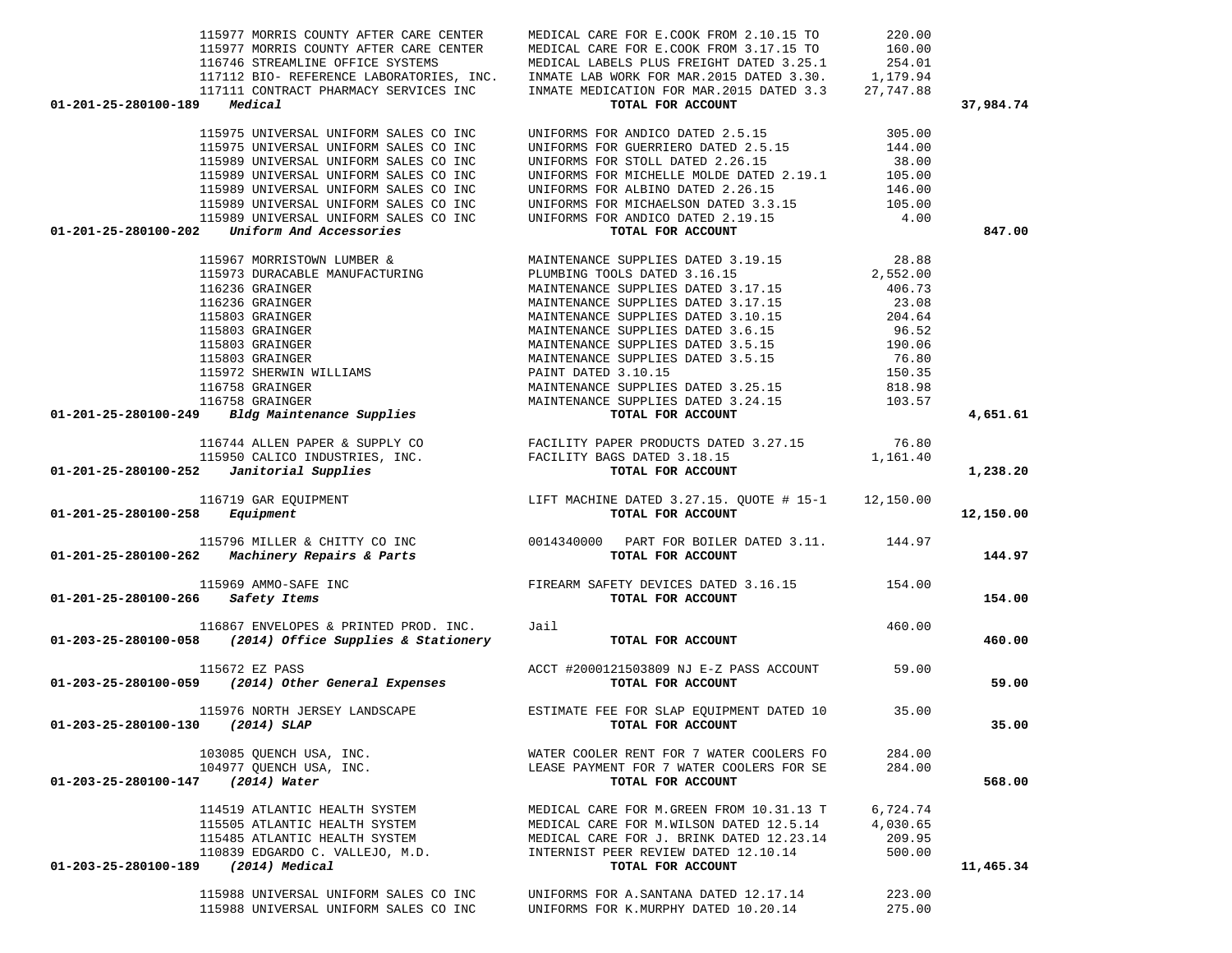**TOTAL for County Jail 145,660.68**

============

145,660.68

| <b>County Youth Detention Facilit</b>                                                                                                                                                                                                                                                                                                                                                                                                                                 |                                                                                                                                                                                                                                                                                                                                                                                                                                                                                                |                                                                                                                |                           |
|-----------------------------------------------------------------------------------------------------------------------------------------------------------------------------------------------------------------------------------------------------------------------------------------------------------------------------------------------------------------------------------------------------------------------------------------------------------------------|------------------------------------------------------------------------------------------------------------------------------------------------------------------------------------------------------------------------------------------------------------------------------------------------------------------------------------------------------------------------------------------------------------------------------------------------------------------------------------------------|----------------------------------------------------------------------------------------------------------------|---------------------------|
| 116217 CABLEVISION<br>Education Schools & Training<br>01-201-25-281100-039                                                                                                                                                                                                                                                                                                                                                                                            | 07876-529177-01-5 Cable service for Pow<br>TOTAL FOR ACCOUNT                                                                                                                                                                                                                                                                                                                                                                                                                                   | 44.96                                                                                                          | 44.96                     |
| 114048 BOB BARKER COMPANY, INC.<br>Other General Expenses<br>01-201-25-281100-059                                                                                                                                                                                                                                                                                                                                                                                     | Order #WEB000257583 2 dozen pillowcase(w<br>TOTAL FOR ACCOUNT                                                                                                                                                                                                                                                                                                                                                                                                                                  | 42.85                                                                                                          | 42.85                     |
| 118050 COUNTY OF MORRIS<br>Postage & Metered Mail<br>01-201-25-281100-068                                                                                                                                                                                                                                                                                                                                                                                             | 2nd Half April 2015 Metered Mail<br>TOTAL FOR ACCOUNT                                                                                                                                                                                                                                                                                                                                                                                                                                          | 84.27                                                                                                          | 84.27                     |
| 117152 SODEXO INC & AFFILIATES<br>117152 SODEXO INC & AFFILIATES<br>117152 SODEXO INC & AFFILIATES<br>117319 DEER PARK<br>01-201-25-281100-185<br>Food                                                                                                                                                                                                                                                                                                                | Services for $2/28/15 - 4/3/15$<br>Contractual charge (\$571.52) weekly<br>Congregate Meals; $1,599.00$ Meals x \$2.77<br>0434495636 Bottle Water billing period 3<br>TOTAL FOR ACCOUNT                                                                                                                                                                                                                                                                                                        | 2,857.60<br>4,429.23<br>2,282.08<br>51.82                                                                      | 9,620.73                  |
| 117321 ALLEN PAPER & SUPPLY CO<br>117321 ALLEN PAPER & SUPPLY CO<br>117158 CALICO INDUSTRIES, INC.<br>115723 BOB BARKER COMPANY, INC.<br>115723 BOB BARKER COMPANY, INC.<br>117929 ALLEN PAPER & SUPPLY CO<br>117929 ALLEN PAPER & SUPPLY CO<br>117929 ALLEN PAPER & SUPPLY CO<br>117929 ALLEN PAPER & SUPPLY CO<br>117929 ALLEN PAPER & SUPPLY CO<br>117929 ALLEN PAPER & SUPPLY CO<br>117929 ALLEN PAPER & SUPPLY CO<br>01-201-25-281100-252<br>Janitorial Supplies | 9" Hvy (Chinafirm) coated paper plate (4<br>Generic C Fold Towel (White) (2400)<br>9970005 24x33 6mn lnr clr 50/20/cs<br>Bucket/wringer Bronze 26qt<br>Freight<br>PGC13878 CS Tide Liquid Laundry 2X (6/50<br>02291 CS Lysol Orig Disinfectant Spray<br>WB-9 CS Generic 9" Uncoated Paper Plate<br>PSSPOON1 CS Teaspoon Wht Light Weight<br>PSFORK1 CS Fork Wht Light Weight (1000)<br>4819C CS C Fold Towel (2400/cs) eMINENCE<br>C0590012 CS Sim Clean Up APC (12/32oz)<br>TOTAL FOR ACCOUNT | 215.88<br>89.40<br>270.80<br>54.38<br>23.37<br>750.50<br>108.63<br>117.00<br>30.50<br>30.50<br>128.00<br>64.00 | 1,882.96                  |
| 116867 ENVELOPES & PRINTED PROD. INC.<br>01-203-25-281100-058 (2014) Office Supplies & Stationery                                                                                                                                                                                                                                                                                                                                                                     | Juvenile Detention Center<br>TOTAL FOR ACCOUNT                                                                                                                                                                                                                                                                                                                                                                                                                                                 | 72.00                                                                                                          | 72.00                     |
| 115573 WHITES HEALTHCARE ENTERPRISES INC<br>01-203-25-281100-189<br>(2014) Medical                                                                                                                                                                                                                                                                                                                                                                                    | Medicine for residents<br>TOTAL FOR ACCOUNT                                                                                                                                                                                                                                                                                                                                                                                                                                                    | 85.36                                                                                                          | 85.36                     |
| TOTAL for County Youth Detention Facilit                                                                                                                                                                                                                                                                                                                                                                                                                              |                                                                                                                                                                                                                                                                                                                                                                                                                                                                                                |                                                                                                                | ============<br>11,833.13 |

|  | <b>Road Repairs</b> |  |
|--|---------------------|--|
|  |                     |  |

| 01-201-26-290100-036 | 116649 SPACE FARMS INC<br>Contracted Services                      | Deer Carcass Removal 3/1-3/31/2015<br>TOTAL FOR ACCOUNT       | 4,455.00 | 4,455.00 |
|----------------------|--------------------------------------------------------------------|---------------------------------------------------------------|----------|----------|
| 01-201-26-290100-058 | 116749 TRITEC OFFICE EQUIPMENT INC<br>Office Supplies & Stationery | Serial V9725600327 Machine ID:5919 Ricoh<br>TOTAL FOR ACCOUNT | 118.44   | 118.44   |
|                      | 116526 COMCAST                                                     | 8499 05 276 0081952 Billing Date 3/24/20                      | 92.85    |          |
|                      | 116563 CENTURYLINK                                                 | 310111021 Long Valley Garage Fax 3/25/2                       | 212.81   |          |
| 01-201-26-290100-146 | Telephone                                                          | TOTAL FOR ACCOUNT                                             |          | 305.66   |
|                      | 116503 KORNER STORE INC                                            | meals 2/19-3/24/2015                                          | 340.00   |          |
|                      | 116503 KORNER STORE INC                                            | 15% Gratuity                                                  | 51.00    |          |
|                      | 116514 LOVEYS PIZZA & GRILL                                        | meals $3/2 - 3/31/2015$                                       | 640.00   |          |
|                      | 116514 LOVEYS PIZZA & GRILL                                        | 15% Gratuity                                                  | 96.00    |          |
|                      | 116504 PAULS DINER                                                 | meals 2/25-3/23/2015                                          | 260.00   |          |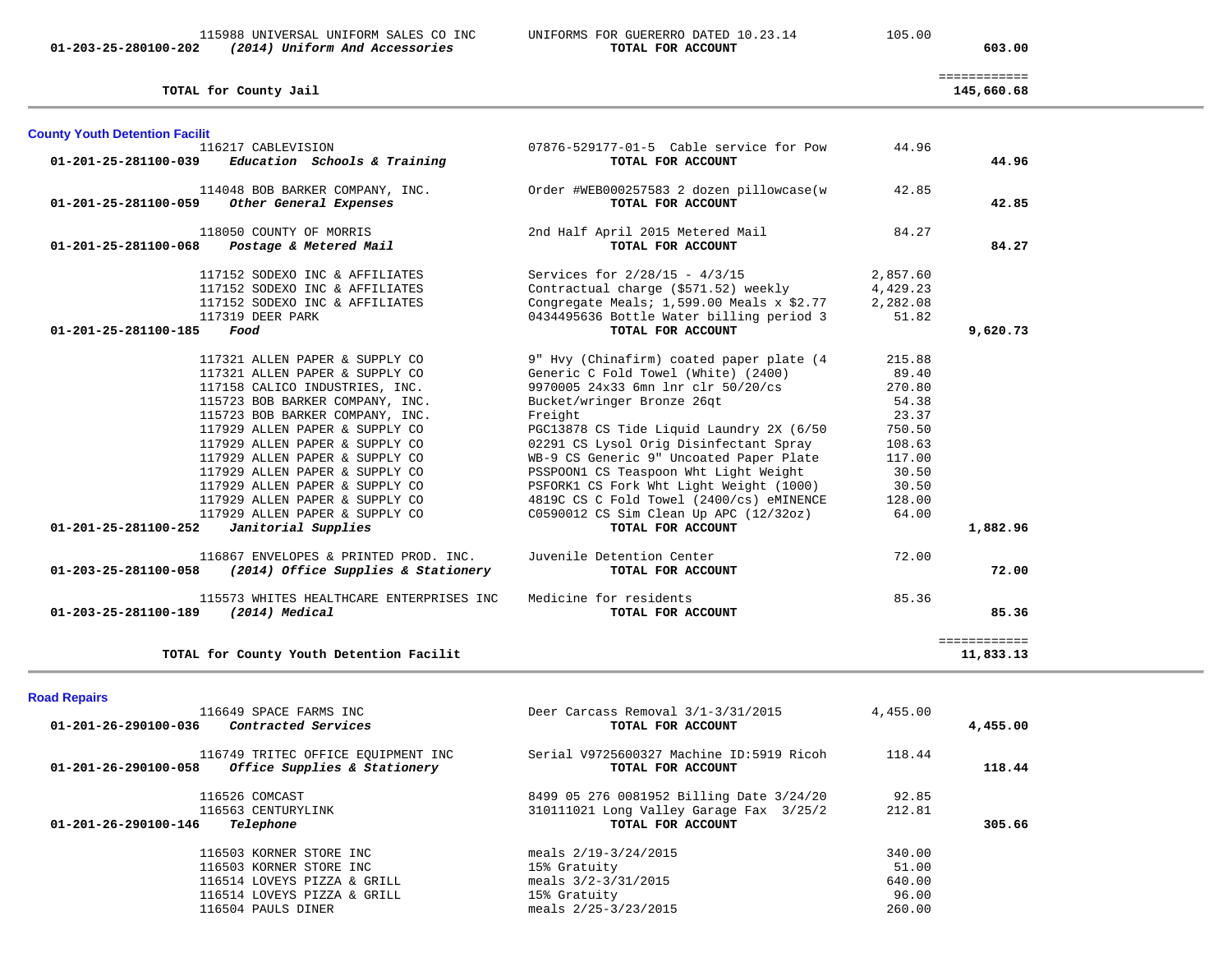| 116504 PAULS DINER                                                                                                                                                                                                             | 15% Gratuity<br>meals 3/5-3/25/2015<br>15% Gratuity<br>meals 3/1-3/23/2015<br>15% Gratuity<br>meals 2/5-4/4/2015<br>15% Gratuity<br>meals 2/12-3/22/2015<br>15% Gratuity                                                                    | 39.00                  |           |
|--------------------------------------------------------------------------------------------------------------------------------------------------------------------------------------------------------------------------------|---------------------------------------------------------------------------------------------------------------------------------------------------------------------------------------------------------------------------------------------|------------------------|-----------|
| 116506 RIDGEDALE PIZZA & RESTAURANT                                                                                                                                                                                            |                                                                                                                                                                                                                                             | 150.00                 |           |
| 116506 RIDGEDALE PIZZA & RESTAURANT                                                                                                                                                                                            |                                                                                                                                                                                                                                             | 22.50                  |           |
| 116505 RED BARN RESTAURANT                                                                                                                                                                                                     |                                                                                                                                                                                                                                             | 210.00                 |           |
| 116505 RED BARN RESTAURANT                                                                                                                                                                                                     |                                                                                                                                                                                                                                             | 31.50                  |           |
| 117039 RANDOLPH DINER                                                                                                                                                                                                          |                                                                                                                                                                                                                                             | 610.00                 |           |
| 117039 RANDOLPH DINER                                                                                                                                                                                                          |                                                                                                                                                                                                                                             | 91.50                  |           |
| 116502 BUDD LAKE DINER                                                                                                                                                                                                         |                                                                                                                                                                                                                                             | 340.00                 |           |
| 116502 BUDD LAKE DINER                                                                                                                                                                                                         |                                                                                                                                                                                                                                             | 51.00                  |           |
| 01-201-26-290100-188<br>Meals                                                                                                                                                                                                  | TOTAL FOR ACCOUNT                                                                                                                                                                                                                           |                        | 2,932.50  |
|                                                                                                                                                                                                                                |                                                                                                                                                                                                                                             | 59.76                  |           |
|                                                                                                                                                                                                                                |                                                                                                                                                                                                                                             | 90.00                  |           |
| 117035 FRANK SCHOTT work boots per contractor<br>117468 LOU CASTALDI work boots per contract<br>01-201-26-290100-207 Uniform & Clothing Allowance TOTAL FOR ACCOUNT                                                            |                                                                                                                                                                                                                                             |                        | 149.76    |
|                                                                                                                                                                                                                                |                                                                                                                                                                                                                                             |                        |           |
| 115739 TILCON NEW YORK INC.                                                                                                                                                                                                    | $I - 5$                                                                                                                                                                                                                                     | 69.89                  |           |
| 115739 TILCON NEW YORK INC.                                                                                                                                                                                                    | $I-6$                                                                                                                                                                                                                                       | 5,170.17               |           |
|                                                                                                                                                                                                                                | 116531 DYNASTY CHEMICAL CORPORATION 55 gallon drums citrus kleen cleaner & d 3,424.00                                                                                                                                                       |                        |           |
|                                                                                                                                                                                                                                | winter mix                                                                                                                                                                                                                                  | 3,294.60               |           |
|                                                                                                                                                                                                                                |                                                                                                                                                                                                                                             | 4,623.69               |           |
| 116907 TILCON NEW YORK INC.<br>116907 TILCON NEW YORK INC.                                                                                                                                                                     | $I-6$<br>$I-5$                                                                                                                                                                                                                              | 3,041.60               |           |
| 116907 TILCON NEW YORK INC.                                                                                                                                                                                                    |                                                                                                                                                                                                                                             | 478.68                 |           |
| 116593 TILCON NEW YORK INC. $I-6$                                                                                                                                                                                              |                                                                                                                                                                                                                                             | 4,937.20               |           |
| $01-201-26-290100-222$ Bituminous Concrete                                                                                                                                                                                     | TOTAL FOR ACCOUNT                                                                                                                                                                                                                           |                        | 25,039.83 |
| 116895 R.P. SMITH & SON, INC. 80 lbs bag type M masonry 116895 R.P. SMITH & SON, INC. 80 lbs bag type M masonry 116895 R.P. SMITH & SON, INC. 80 lbs bag type M masonry 680.00 1-201-26-290100-224 Catch Basin Drainage & Pipe |                                                                                                                                                                                                                                             |                        |           |
|                                                                                                                                                                                                                                |                                                                                                                                                                                                                                             |                        |           |
|                                                                                                                                                                                                                                |                                                                                                                                                                                                                                             |                        | 1,360.00  |
|                                                                                                                                                                                                                                |                                                                                                                                                                                                                                             |                        |           |
|                                                                                                                                                                                                                                | 116350 GREEN OUTLOOK LANDSCAPING & Storm 23 2/21/2015 Sects 1, 2, 8, 14, 18 43, 575.00                                                                                                                                                      |                        |           |
|                                                                                                                                                                                                                                |                                                                                                                                                                                                                                             |                        |           |
|                                                                                                                                                                                                                                | 116350 GREEN OUTLOOK LANDSCAPING & Storm 24 3/1/2015 Sects 1,2,8,14,18 18,762.50<br>116350 GREEN OUTLOOK LANDSCAPING & Storm 26 3/5/2015 Sects 1,2,8,14,18 37,812.50                                                                        |                        |           |
| 116351 HOIMARK & LEMBO PAVING, LLC                                                                                                                                                                                             |                                                                                                                                                                                                                                             |                        |           |
| 116351 HOIMARK & LEMBO PAVING, LLC                                                                                                                                                                                             |                                                                                                                                                                                                                                             |                        |           |
| 116353 MOUNTAIN VIEW DEVELOPMENT                                                                                                                                                                                               |                                                                                                                                                                                                                                             |                        |           |
| 116353 MOUNTAIN VIEW DEVELOPMENT                                                                                                                                                                                               |                                                                                                                                                                                                                                             |                        |           |
| 116349 MICHAEL FITZPATRICK & SON INC<br>116349 MICHAEL FITZPATRICK & SON INC                                                                                                                                                   |                                                                                                                                                                                                                                             |                        |           |
| 116349 MICHAEL FITZPATRICK & SON INC                                                                                                                                                                                           | Storm 1/26/2015 Sect #6                                                                                                                                                                                                                     | 3,264.00               |           |
| 116349 MICHAEL FITZPATRICK & SON INC                                                                                                                                                                                           | Storm 2/1/2015 Sect #6 4,800.00<br>Storm 3/1/2015 Sect #6 2,304.00<br>Storm 2/1-2/2, 2/15/2015 Sect #9 4,370.00<br>4,370.00                                                                                                                 |                        |           |
| 116349 MICHAEL FITZPATRICK & SON INC                                                                                                                                                                                           |                                                                                                                                                                                                                                             |                        |           |
| 116352 M & B TRUCKING INC                                                                                                                                                                                                      |                                                                                                                                                                                                                                             |                        |           |
| 116352 M & B TRUCKING INC                                                                                                                                                                                                      | Storm 2/21-2/22/2015 Sect #3                                                                                                                                                                                                                | 6,290.00               |           |
| 116352 M & B TRUCKING INC                                                                                                                                                                                                      | Storm 2/21-2/22/2015 Sect #9 5,873.75                                                                                                                                                                                                       |                        |           |
| 116352 M & B TRUCKING INC                                                                                                                                                                                                      | Storm 3/1/2015 Sect #3                                                                                                                                                                                                                      | 2,682.50               |           |
|                                                                                                                                                                                                                                |                                                                                                                                                                                                                                             |                        |           |
|                                                                                                                                                                                                                                | 116352 M & B TRUCKING INC<br>116352 M & B TRUCKING INC<br>116352 M & B TRUCKING INC<br>116352 M & B TRUCKING INC<br>116352 M & B TRUCKING INC<br>116352 M & B TRUCKING INC<br>116345 CIPOLLINI CARTING & RECYCLING INC.<br>116345 CIPOLLINI |                        |           |
|                                                                                                                                                                                                                                |                                                                                                                                                                                                                                             |                        |           |
|                                                                                                                                                                                                                                |                                                                                                                                                                                                                                             |                        |           |
|                                                                                                                                                                                                                                |                                                                                                                                                                                                                                             |                        |           |
| 116345 CIPOLLINI CARTING & RECYCLING INC. Storm 3/1/2015 Sect #13                                                                                                                                                              |                                                                                                                                                                                                                                             | 2,497.50               |           |
| 116345 CIPOLLINI CARTING & RECYCLING INC.                                                                                                                                                                                      | Storm 3/5/2015 Sect #13                                                                                                                                                                                                                     | 5,365.00               |           |
| 116345 CIPOLLINI CARTING & RECYCLING INC.                                                                                                                                                                                      | Invoice already paid on PO 113749.                                                                                                                                                                                                          | $-4,995.00$            |           |
| 116348 TREE KING INC<br>116348 TREE KING INC                                                                                                                                                                                   | Storm 21 2/18/2015 Sects #10, 17, 22, 23, 26                                                                                                                                                                                                | 6,502.50               |           |
| 116348 TREE KING INC                                                                                                                                                                                                           | Storm 23 2/21/2015 Sects #10, 17, 22, 23, 26<br>Storm 24 3/1/2015 Sects #10, 17, 22, 23, 26,                                                                                                                                                | 87,250.00<br>51,115.00 |           |
| 116348 TREE KING INC                                                                                                                                                                                                           | Storm 25 3/2/2015 Sects #10, 17, 22, 23, 26,                                                                                                                                                                                                | 25,287.50              |           |
| 116348 TREE KING INC                                                                                                                                                                                                           | Storm 26 3/5/2015 Sects #10,17,22,23,26,                                                                                                                                                                                                    | 90,495.00              |           |
| 116348 TREE KING INC                                                                                                                                                                                                           | Storm 27 3/21/2015 Sects 10, 17, 22, 23, 26,                                                                                                                                                                                                | 29,622.50              |           |
| 116354 V.A. SPATZ & SONS INC.                                                                                                                                                                                                  | Storms 2/21-2/22/2015 Sects 29, 32, 33                                                                                                                                                                                                      | 22, 275.00             |           |
| 116354 V.A. SPATZ & SONS INC.                                                                                                                                                                                                  | Storms 3/1, 3/2, 3/5/2015 Sects 29, 32, 33                                                                                                                                                                                                  | 27,545.00              |           |
| 116355 SUPREME-METRO CORP.                                                                                                                                                                                                     | Services 2/17-2/18/2015 Sects 7,12                                                                                                                                                                                                          | 7,260.00               |           |
| 116355 SUPREME-METRO CORP.                                                                                                                                                                                                     | Services 3/1, 3/4/2015 Sects 7,12                                                                                                                                                                                                           | 8,140.00               |           |
| 116493 TREE KING INC                                                                                                                                                                                                           | Storm #28 3/31/2015 Sects 10, 17, 22, 23, 26                                                                                                                                                                                                | 7,225.00               |           |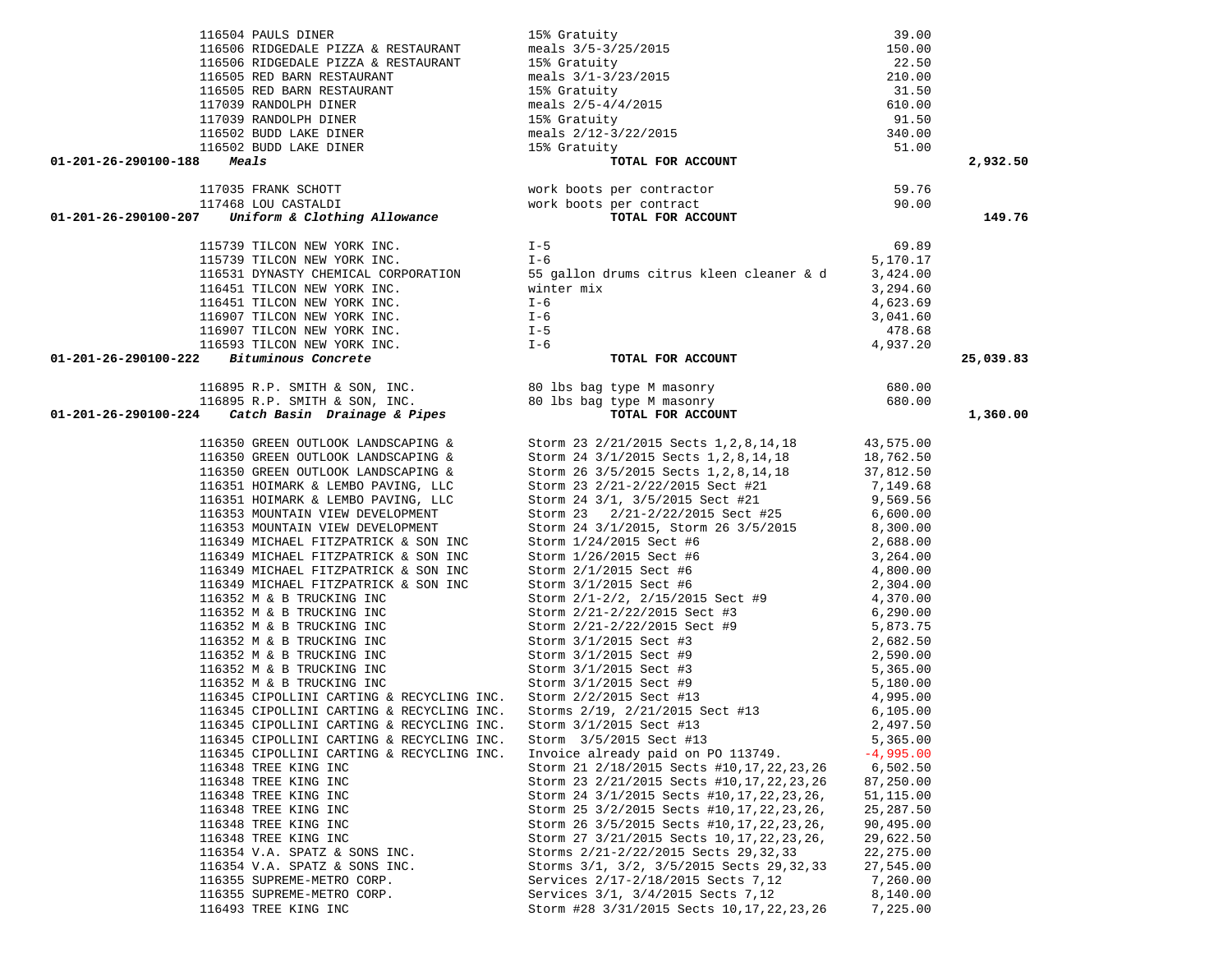|                                                                                                                                                                                                                                                        | 115250 COUNTY WELDING SUPPLY CO<br>115250 COUNTY WELDING SUPPLY CO<br>115948 ONE SOURCE OF NEW JERSEY LLC hex tap bolts, washers, finished nuts 492.00                                                                                           |        |            |
|--------------------------------------------------------------------------------------------------------------------------------------------------------------------------------------------------------------------------------------------------------|--------------------------------------------------------------------------------------------------------------------------------------------------------------------------------------------------------------------------------------------------|--------|------------|
|                                                                                                                                                                                                                                                        |                                                                                                                                                                                                                                                  |        |            |
|                                                                                                                                                                                                                                                        |                                                                                                                                                                                                                                                  |        |            |
| 01-201-26-290100-238<br>Signage                                                                                                                                                                                                                        | TOTAL FOR ACCOUNT                                                                                                                                                                                                                                |        | 509.70     |
| 115651 MORTON SALT, INC.<br>115651 MORTON SALT, INC.<br>115651 MORTON SALT, INC.<br>115651 MORTON SALT, INC.<br>115651 MORTON SALT, INC.<br>115651 MORTON SALT, INC.<br>115651 MORTON SALT, INC.<br>115651 MORTON SALT, INC.<br>115651 MORTON SALT, IN |                                                                                                                                                                                                                                                  |        |            |
|                                                                                                                                                                                                                                                        | Hanover Garage order # 5100687032 36,005.70<br>Hanover Garage order # 5100689806 46,436.43                                                                                                                                                       |        |            |
|                                                                                                                                                                                                                                                        | Hanover Garage order #5100687032 1,782.27<br>Wharton Garage order #5100687032 17,932.93<br>Wharton Garage order #5100689801(2 ticke 20,081.60                                                                                                    |        |            |
|                                                                                                                                                                                                                                                        |                                                                                                                                                                                                                                                  |        |            |
|                                                                                                                                                                                                                                                        |                                                                                                                                                                                                                                                  |        |            |
|                                                                                                                                                                                                                                                        |                                                                                                                                                                                                                                                  |        |            |
|                                                                                                                                                                                                                                                        |                                                                                                                                                                                                                                                  |        |            |
|                                                                                                                                                                                                                                                        |                                                                                                                                                                                                                                                  |        |            |
|                                                                                                                                                                                                                                                        |                                                                                                                                                                                                                                                  |        |            |
|                                                                                                                                                                                                                                                        |                                                                                                                                                                                                                                                  |        |            |
|                                                                                                                                                                                                                                                        |                                                                                                                                                                                                                                                  |        |            |
|                                                                                                                                                                                                                                                        |                                                                                                                                                                                                                                                  |        |            |
|                                                                                                                                                                                                                                                        |                                                                                                                                                                                                                                                  |        |            |
|                                                                                                                                                                                                                                                        | Wharton Garage order #5100689801(2 ticke 20,081.60<br>Montville Garage order #5100689807 17,897.97<br>Wharton Garage order #5100689801 1,857.56<br>Montville Garage order #5100689801 1,857.56<br>Montville Garage order #5100702052 8           |        |            |
|                                                                                                                                                                                                                                                        |                                                                                                                                                                                                                                                  |        |            |
|                                                                                                                                                                                                                                                        |                                                                                                                                                                                                                                                  |        |            |
|                                                                                                                                                                                                                                                        |                                                                                                                                                                                                                                                  |        |            |
|                                                                                                                                                                                                                                                        |                                                                                                                                                                                                                                                  |        |            |
|                                                                                                                                                                                                                                                        |                                                                                                                                                                                                                                                  |        |            |
|                                                                                                                                                                                                                                                        | Montville Garage order #5100717269<br>Montville Garage order #5100689807<br>Montville Garage order #5100702052<br>Marton Garage order #5100705835<br>Marton Garage order #5100705835<br>Marton Garage order #5100705835<br>Montville Garag       |        |            |
|                                                                                                                                                                                                                                                        |                                                                                                                                                                                                                                                  |        |            |
|                                                                                                                                                                                                                                                        |                                                                                                                                                                                                                                                  |        |            |
| 115651 MORTON SALT, INC.                                                                                                                                                                                                                               |                                                                                                                                                                                                                                                  |        |            |
| 115651 MORTON SALT, INC.                                                                                                                                                                                                                               |                                                                                                                                                                                                                                                  |        |            |
| 115651 MORTON SALT, INC.                                                                                                                                                                                                                               |                                                                                                                                                                                                                                                  |        |            |
| 115651 MORTON SALT, INC.                                                                                                                                                                                                                               |                                                                                                                                                                                                                                                  |        |            |
| 116565 EASTERN CONCRETE MATERIALS, INC.                                                                                                                                                                                                                |                                                                                                                                                                                                                                                  |        |            |
| 116565 EASTERN CONCRETE MATERIALS, INC.                                                                                                                                                                                                                |                                                                                                                                                                                                                                                  |        |            |
| 116903 EASTERN CONCRETE MATERIALS, INC.                                                                                                                                                                                                                |                                                                                                                                                                                                                                                  |        |            |
| 116903 EASTERN CONCRETE MATERIALS, INC.                                                                                                                                                                                                                |                                                                                                                                                                                                                                                  |        |            |
| 116903 EASTERN CONCRETE MATERIALS, INC.                                                                                                                                                                                                                |                                                                                                                                                                                                                                                  |        |            |
| 116903 EASTERN CONCRETE MATERIALS, INC.                                                                                                                                                                                                                |                                                                                                                                                                                                                                                  |        |            |
| 116903 EASTERN CONCRETE MATERIALS, INC.                                                                                                                                                                                                                |                                                                                                                                                                                                                                                  |        |            |
| 116903 EASTERN CONCRETE MATERIALS, INC.                                                                                                                                                                                                                |                                                                                                                                                                                                                                                  |        |            |
| 115960 MORTON SALT, INC.                                                                                                                                                                                                                               |                                                                                                                                                                                                                                                  |        |            |
| 115960 MORTON SALT, INC.                                                                                                                                                                                                                               | Finite Prince Care (September 2014)<br>Series and the series of the series of the series of the series of the series of the series of the series of the series of the series of the series of the series of the series of the se                 |        |            |
| 115960 MORTON SALT, INC.                                                                                                                                                                                                                               | What the barry<br>Hanover Garage order #5100717269<br>Montville Garage order #5100702052<br>Montville Garage order #5100717271 5,510.84<br>Montville Garage order #5100717271 5,510.84<br>Montville Garage order #5100717269 25,010.90<br>       |        |            |
|                                                                                                                                                                                                                                                        | 115960 MORTON SALT, INC.<br>115960 MORTON SALT, INC.<br>115960 MORTON SALT, INC.<br>115960 MORTON SALT, INC.<br>115960 MORTON SALT, INC.<br>115960 MORTON SALT, INC.<br>25,010.90<br>115960 MORTON SALT, INC.<br>25,010.90<br>115960 MORTON SALT |        |            |
|                                                                                                                                                                                                                                                        |                                                                                                                                                                                                                                                  |        |            |
|                                                                                                                                                                                                                                                        |                                                                                                                                                                                                                                                  |        |            |
|                                                                                                                                                                                                                                                        |                                                                                                                                                                                                                                                  |        |            |
|                                                                                                                                                                                                                                                        |                                                                                                                                                                                                                                                  |        |            |
| $01-201-26-290100-242$ Snow Removal & Ice Control                                                                                                                                                                                                      | TOTAL FOR ACCOUNT                                                                                                                                                                                                                                |        | 681,197.72 |
|                                                                                                                                                                                                                                                        |                                                                                                                                                                                                                                                  |        |            |
| 116496 GRAINGER                                                                                                                                                                                                                                        | hand held sprayer, tri-proxy steel, nozzle                                                                                                                                                                                                       | 463.48 |            |
| 116499 NORTHEASTERN HARDWARE CO INC                                                                                                                                                                                                                    | ext cords                                                                                                                                                                                                                                        | 63.85  |            |
| 116564 NORTHEASTERN HARDWARE CO INC                                                                                                                                                                                                                    | aluminum rakes, shovels                                                                                                                                                                                                                          | 602.50 |            |
| Construction Materials<br>01-201-26-290100-260                                                                                                                                                                                                         | TOTAL FOR ACCOUNT                                                                                                                                                                                                                                |        | 1,129.83   |
| 116497 AIRGAS SAFETY INC.                                                                                                                                                                                                                              | vest mesh reflective tape pocket, gloves                                                                                                                                                                                                         | 91.68  |            |
| 116497 AIRGAS SAFETY INC.                                                                                                                                                                                                                              | vest mesh reflective tape pocket                                                                                                                                                                                                                 | 42.56  |            |
| Safety Items<br>01-201-26-290100-266                                                                                                                                                                                                                   | TOTAL FOR ACCOUNT                                                                                                                                                                                                                                |        | 134.24     |

116591 PEQUANNOCK TOWNSHIP Snow Removal/Salting 1/26-1/27/2015 6,000.00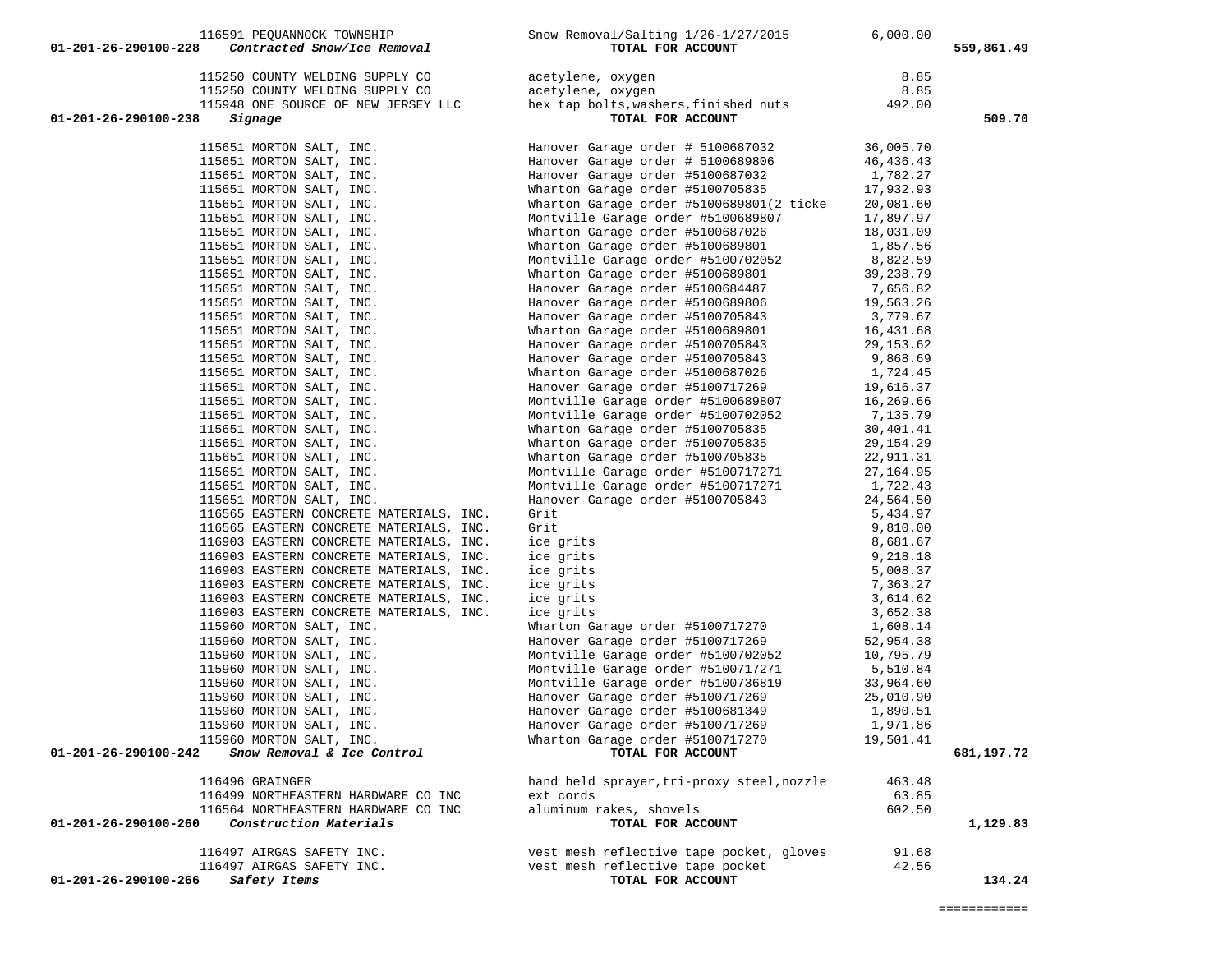| <b>Bridges and Culverts</b>                                    |                                          |        |              |
|----------------------------------------------------------------|------------------------------------------|--------|--------------|
| 116184 OFFICE CONCEPTS GROUP, INC.                             | 1 CT Paper, Ink Cartridges, post its     | 89.02  |              |
| 115636 OFFICE CONCEPTS GROUP, INC.                             | MEM-98188Drive, USB Mini Flash 32 GB     | 37.62  |              |
| 01-201-26-292100-058<br>Office Supplies & Stationery           | TOTAL FOR ACCOUNT                        |        | 126.64       |
| 115855 GRAINGER                                                | Skin Cleanser 1 Gal BOttle               | 11.59  |              |
| 115855 GRAINGER                                                | battery Alkaline 4-pk                    | 11.09  |              |
| 115855 GRAINGER                                                | Moisturing Lotion, 5 oz.                 | 22.35  |              |
| 115855 GRAINGER                                                | cleaner/degreaser                        | 54.30  |              |
| 115855 GRAINGER                                                | trigger sprayer                          | 2.64   |              |
| 115855 GRAINGER                                                | Preprinted Bottle 32 oz.                 | 1.71   |              |
| 116420 GRAINGER                                                | Tape Measure, Carbon Steel               | 35.76  |              |
| 116420 GRAINGER                                                | Drainage Mat, Black3 Ft. x 5 Ft.         | 98.08  |              |
| $01 - 201 - 26 - 292100 - 239$<br><i>Small Tools</i>           | TOTAL FOR ACCOUNT                        |        | 237.52       |
| 115547 COUNTY WELDING SUPPLY CO                                | CWS 125 CF ARGONCWS 125 AR/CO2 75/25CWS  | 35.40  |              |
| 115547 COUNTY WELDING SUPPLY CO                                | 70S6.035 11# spoolTIP Contact SCR.035    | 42.22  |              |
| 114879 COUNTY WELDING SUPPLY CO                                | Cylinder Bracket to 9 3/4251/336cf 4B Br | 31.90  |              |
| $01 - 201 - 26 - 292100 - 248$<br>Welding-Oxygen-Acetylene Etc | TOTAL FOR ACCOUNT                        |        | 109.52       |
| 116569 MUNICIPAL CAPITAL CORP                                  | Ricoh MPC 2051 Digital Copier for the Pu | 522.78 |              |
| 116972 GRAY SUPPLY CORP                                        | Fuel Charge for rental of Komatsu Excava | 56.00  |              |
| 01-201-26-292100-259<br>Equipment Rental                       | TOTAL FOR ACCOUNT                        |        | 578.78       |
|                                                                |                                          |        | ============ |
| TOTAL for Bridges and Culverts                                 |                                          |        | 1,052.46     |

**Shade Tree Commission** 

| 116748 STAPLES ADVANTAGE<br>$01 - 201 - 26 - 300100 - 058$<br>Office Supplies & Stationery         | 8.5x11 copier paper<br>TOTAL FOR ACCOUNT                        | 37.62  | 37.62  |
|----------------------------------------------------------------------------------------------------|-----------------------------------------------------------------|--------|--------|
| 117163 WILLIAM SICKLEY<br>Uniform & Clothing Allowance<br>$01 - 201 - 26 - 300100 - 207$           | work boots per contract<br>TOTAL FOR ACCOUNT                    | 90.00  | 90.00  |
| 116750 ONE SOURCE OF NEW JERSEY LLC<br>$01 - 201 - 26 - 300100 - 262$<br>Machinery Repairs & Parts | grease joint rejuvenator, pistol grease g<br>TOTAL FOR ACCOUNT  | 222.55 | 222.55 |
| 116148 ZEE MEDICAL INC.<br>$01 - 201 - 26 - 300100 - 266$<br>Safety Items                          | Cust #052390 towelettes, bandages, splinte<br>TOTAL FOR ACCOUNT | 44.15  | 44.15  |
| TOTAL for Shade Tree Commission                                                                    |                                                                 |        | 394.32 |

# **Buildings & Grounds**

| 116589 AC & R, INC                                   | RE: CH & SCHUYLER/ 03-27-15              | 285.95   |           |
|------------------------------------------------------|------------------------------------------|----------|-----------|
| 115176 JOHNSON CONTROLS INC.                         | ANNUAL PLANNED SERVICE AGREEMENT #1-9773 | 4,800.00 |           |
| 116866 JOHNSON CONTROLS INC.                         | RE: A&R - CLEAN CONDENSER TUBES/ 03-31-1 | 9,365.00 |           |
| 116312 TRANE                                         | ANNUAL SERVICE AGREEMENT# 333212/ RE: SC | 4,365.00 |           |
| 116573 SCIENTIFIC WATER CONDITIONING                 | WATERGUARY OUARTERLY BILLING/ APRIL, MAY | 675.00   |           |
| Equipment Service Agreements<br>01-201-26-310100-044 | TOTAL FOR ACCOUNT                        |          | 19,490.95 |
| 116329 OFFICE CONCEPTS GROUP, INC.                   | RE: B&G/ 03-18-15                        | 1,060.51 |           |
| Office Supplies & Stationery<br>01-201-26-310100-058 | TOTAL FOR ACCOUNT                        |          | 1,060.51  |
| 115679 TREASURER-STATE OF NEW JERSEY                 | REG# 1422-00107-001 SEU BLDG / INSPECTIO | 409.00   |           |
| 115677 TOWN OF MORRISTOWN                            | RE: ADMINISTRATION & RECORDS BLDG/ 03-11 | 1,456.00 |           |
| 115677 TOWN OF MORRISTOWN                            | RE: MC COURTHOUSE/ 03-11-15              | 1,025.00 |           |
| 115677 TOWN OF MORRISTOWN                            | RE: 30 SCHUYLER PLACE/ 03-11-15          | 296.00   |           |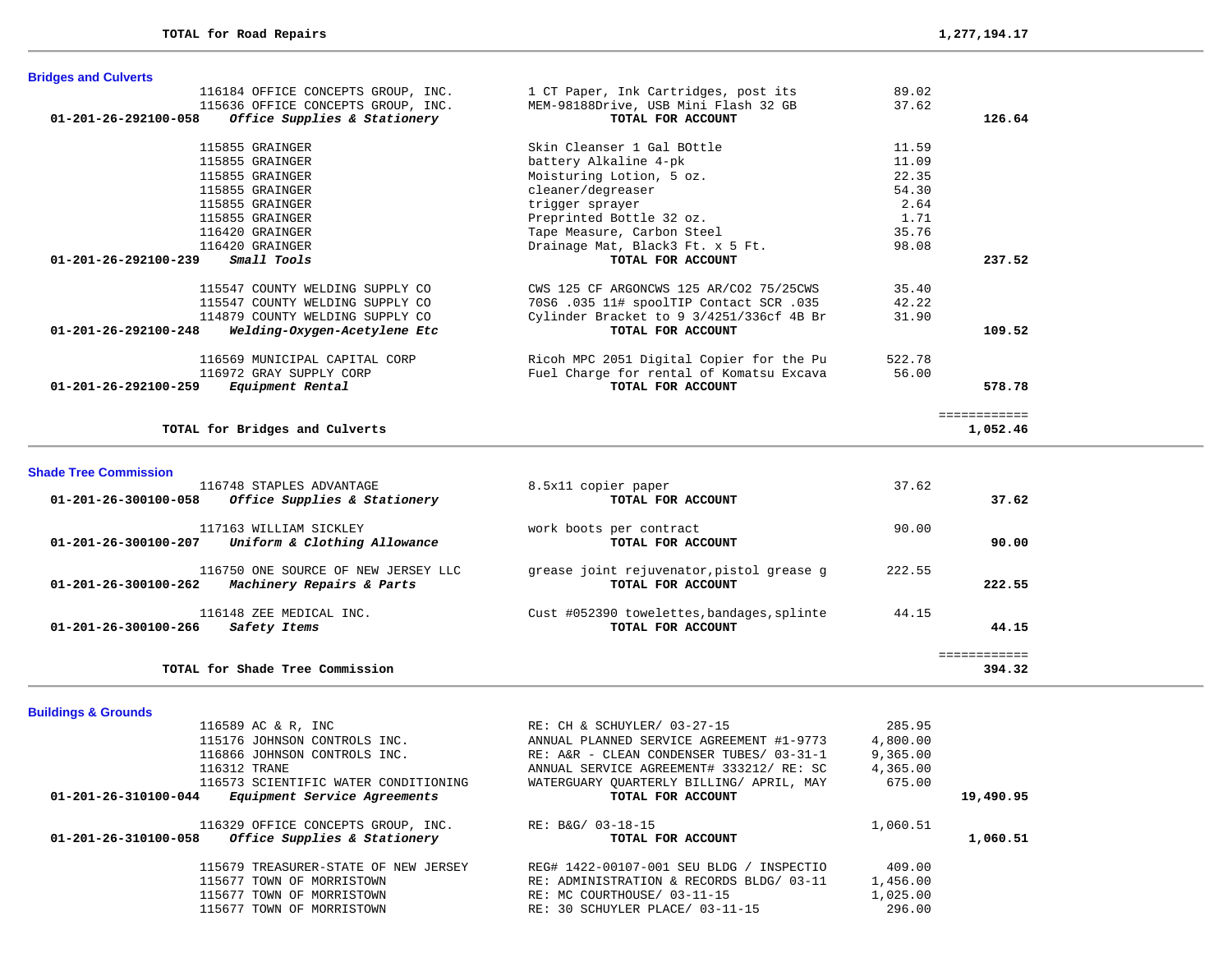| 117942 CLIFTON ELEVATOR SERVICE CO INC                                                                                                                                                                                                                                                                                                                                                          | $RE: A \& R \text{ BLDG} - \text{COURT ST} - (4) CAR(S)$                                                                                                                                                                                                                                                                                                                                                                                           | 1,472.00         |          |
|-------------------------------------------------------------------------------------------------------------------------------------------------------------------------------------------------------------------------------------------------------------------------------------------------------------------------------------------------------------------------------------------------|----------------------------------------------------------------------------------------------------------------------------------------------------------------------------------------------------------------------------------------------------------------------------------------------------------------------------------------------------------------------------------------------------------------------------------------------------|------------------|----------|
| 117942 CLIFTON ELEVATOR SERVICE CO INC                                                                                                                                                                                                                                                                                                                                                          | $RE: CH - ANN ST - (3) CAR(S)$                                                                                                                                                                                                                                                                                                                                                                                                                     | 978.00           |          |
| 117942 CLIFTON ELEVATOR SERVICE CO INC                                                                                                                                                                                                                                                                                                                                                          | RE: SCHUYLER ANNEX - 30 SCHUYLER - (2) C                                                                                                                                                                                                                                                                                                                                                                                                           | 600.00           |          |
| 117942 CLIFTON ELEVATOR SERVICE CO INC                                                                                                                                                                                                                                                                                                                                                          |                                                                                                                                                                                                                                                                                                                                                                                                                                                    | 245.00           |          |
| 117942 CLIFTON ELEVATOR SERVICE CO INC                                                                                                                                                                                                                                                                                                                                                          | RE: LIBRARY - 30 E. HANOVER - $(1)$ CAR $(S)$<br>RE: CAC COMPLEX - 1 MEDICAL DR - $(1)$ CA                                                                                                                                                                                                                                                                                                                                                         | 245.00           |          |
| 117942 CLIFTON ELEVATOR SERVICE CO INC                                                                                                                                                                                                                                                                                                                                                          | $RE: SEU - 102 RAYNOR RD - (1) CAR(S)$                                                                                                                                                                                                                                                                                                                                                                                                             |                  |          |
| 117942 CLIFTON ELEVATOR SERVICE CO INC                                                                                                                                                                                                                                                                                                                                                          | RE: HUMAN SERVICES - 340 W. HANOVER - (2                                                                                                                                                                                                                                                                                                                                                                                                           | 245.00<br>580.00 |          |
| 117942 CLIFTON ELEVATOR SERVICE CO INC                                                                                                                                                                                                                                                                                                                                                          |                                                                                                                                                                                                                                                                                                                                                                                                                                                    |                  |          |
| 117942 CLIFTON ELEVATOR SERVICE CO INC                                                                                                                                                                                                                                                                                                                                                          |                                                                                                                                                                                                                                                                                                                                                                                                                                                    |                  |          |
| 117942 CLIFTON ELEVATOR SERVICE CO INC                                                                                                                                                                                                                                                                                                                                                          | RE: HOMELESS CENTER- 540 W. HANOVER - (1 315.00<br>RE: PSTA - 500 W. HANOVER - (1) CAR(S)-<br>RE: LPS - 450 W. HANOVER - (2) CAR(S) 490.00                                                                                                                                                                                                                                                                                                         |                  |          |
| Other Outside Services<br>01-201-26-310100-084                                                                                                                                                                                                                                                                                                                                                  | TOTAL FOR ACCOUNT                                                                                                                                                                                                                                                                                                                                                                                                                                  |                  | 8,601.00 |
|                                                                                                                                                                                                                                                                                                                                                                                                 |                                                                                                                                                                                                                                                                                                                                                                                                                                                    |                  |          |
|                                                                                                                                                                                                                                                                                                                                                                                                 |                                                                                                                                                                                                                                                                                                                                                                                                                                                    |                  |          |
|                                                                                                                                                                                                                                                                                                                                                                                                 |                                                                                                                                                                                                                                                                                                                                                                                                                                                    |                  |          |
| 116667 FASTENAL COMPANY WO74910/ RE: B&G/ 03-31-15<br>117396 DEER PARK 04-14-15/ DATE 120.69<br>120.69 TOTAL FOR ACCOUNT TORE Administrative Supplies                                                                                                                                                                                                                                           |                                                                                                                                                                                                                                                                                                                                                                                                                                                    |                  | 183.07   |
|                                                                                                                                                                                                                                                                                                                                                                                                 |                                                                                                                                                                                                                                                                                                                                                                                                                                                    |                  |          |
|                                                                                                                                                                                                                                                                                                                                                                                                 |                                                                                                                                                                                                                                                                                                                                                                                                                                                    |                  |          |
|                                                                                                                                                                                                                                                                                                                                                                                                 |                                                                                                                                                                                                                                                                                                                                                                                                                                                    |                  |          |
|                                                                                                                                                                                                                                                                                                                                                                                                 |                                                                                                                                                                                                                                                                                                                                                                                                                                                    |                  |          |
|                                                                                                                                                                                                                                                                                                                                                                                                 |                                                                                                                                                                                                                                                                                                                                                                                                                                                    |                  |          |
|                                                                                                                                                                                                                                                                                                                                                                                                 |                                                                                                                                                                                                                                                                                                                                                                                                                                                    |                  |          |
| $01-201-26-310100-128$ Security Equipment                                                                                                                                                                                                                                                                                                                                                       | $\begin{tabular}{lllllllllllllllllllll} \textbf{116971 COMPLETE SECURITY SYSTEMS, INC.} & \textbf{RE: CH AND SCHUVLER/ 03-23-15} & \textbf{166.25} \\ \textbf{116971 COMPLETE SECURITY SYSTEMS, INC.} & \textbf{RE: WEIGHTS & MEASURES/ 03-23-15} & \textbf{95.00} \\ \textbf{116971 COMPLETE SECURITY SYSTEMS, INC.} & \textbf{RE: MONTVILLE GRAPHS (03-23-15) } & \textbf{95.00} \\ \textbf{116971 COMPLEE SECURITY SYSTEMS, INC.} & \textbf{RE$ |                  | 732.25   |
|                                                                                                                                                                                                                                                                                                                                                                                                 |                                                                                                                                                                                                                                                                                                                                                                                                                                                    |                  |          |
|                                                                                                                                                                                                                                                                                                                                                                                                 |                                                                                                                                                                                                                                                                                                                                                                                                                                                    |                  |          |
|                                                                                                                                                                                                                                                                                                                                                                                                 |                                                                                                                                                                                                                                                                                                                                                                                                                                                    |                  |          |
|                                                                                                                                                                                                                                                                                                                                                                                                 | 117162 MORRIS COUNTY MUNICIPAL (000291/RE: REFUSE REMOVAL/MARCH 2015/<br>117160 MORRIS COUNTY MUNICIPAL (100055/WASTE COLLECTION - MARCH 2015/0 5,545.33<br>117160 MORRIS COUNTY MUNICIPAL (100055/TIPPING FEES - MARCH 2015/04-08 2                                                                                                                                                                                                               |                  |          |
| $01-201-26-310100-143$ Rubbish & Trash Removal                                                                                                                                                                                                                                                                                                                                                  |                                                                                                                                                                                                                                                                                                                                                                                                                                                    |                  | 8,450.33 |
|                                                                                                                                                                                                                                                                                                                                                                                                 | Rubbish & Trash Removal<br>116329 OFFICE CONCEPTS GROUP, INC.<br>2 Furniture & Fixtures<br>TOTAL FOR ACCOUNT                                                                                                                                                                                                                                                                                                                                       | 494.43           |          |
| $01-201-26-310100-162$ Furniture & Fixtures                                                                                                                                                                                                                                                                                                                                                     |                                                                                                                                                                                                                                                                                                                                                                                                                                                    |                  | 494.43   |
|                                                                                                                                                                                                                                                                                                                                                                                                 |                                                                                                                                                                                                                                                                                                                                                                                                                                                    |                  |          |
| 116576 MUNICIPAL CAPITAL CORP CONTRACT# 11674 - RICOH MPC3002 COPIER L 746.39<br><b>01-201-26-310100-164 Office Machines - Rental CONTRACT# TOTAL FOR ACCOUNT</b>                                                                                                                                                                                                                               |                                                                                                                                                                                                                                                                                                                                                                                                                                                    |                  |          |
|                                                                                                                                                                                                                                                                                                                                                                                                 |                                                                                                                                                                                                                                                                                                                                                                                                                                                    |                  | 746.39   |
|                                                                                                                                                                                                                                                                                                                                                                                                 |                                                                                                                                                                                                                                                                                                                                                                                                                                                    |                  |          |
|                                                                                                                                                                                                                                                                                                                                                                                                 |                                                                                                                                                                                                                                                                                                                                                                                                                                                    |                  |          |
|                                                                                                                                                                                                                                                                                                                                                                                                 |                                                                                                                                                                                                                                                                                                                                                                                                                                                    |                  |          |
|                                                                                                                                                                                                                                                                                                                                                                                                 |                                                                                                                                                                                                                                                                                                                                                                                                                                                    |                  |          |
|                                                                                                                                                                                                                                                                                                                                                                                                 |                                                                                                                                                                                                                                                                                                                                                                                                                                                    |                  |          |
|                                                                                                                                                                                                                                                                                                                                                                                                 |                                                                                                                                                                                                                                                                                                                                                                                                                                                    |                  |          |
|                                                                                                                                                                                                                                                                                                                                                                                                 |                                                                                                                                                                                                                                                                                                                                                                                                                                                    |                  |          |
| $\begin{tabular}{c c c c c} \hline 117083 ANA ROSARIO & \multicolumn{3}{c}{RE: 2015 WORK BOOTS - NGHT CREN/ 04-13-} & 90.00 \\ \hline 116773 BRYAN DELVECCHIO & 2015 WORK BOOTS - MATTERANCE/ 03-30-25 & 59.76 \\ \hline 116655 ELVI CABRERA & \multicolumn{3}{c}{RE: 2015 WORK BOOTS - MILL CREN/ 04-05-1} & 69.63 \\ \hline 117082 LIDIA AVELAR & \multicolumn{3}{c}{RE: 2015 WORK BOOTS - H$ |                                                                                                                                                                                                                                                                                                                                                                                                                                                    |                  |          |
|                                                                                                                                                                                                                                                                                                                                                                                                 |                                                                                                                                                                                                                                                                                                                                                                                                                                                    |                  |          |
|                                                                                                                                                                                                                                                                                                                                                                                                 |                                                                                                                                                                                                                                                                                                                                                                                                                                                    |                  |          |
|                                                                                                                                                                                                                                                                                                                                                                                                 |                                                                                                                                                                                                                                                                                                                                                                                                                                                    |                  | 622.25   |
|                                                                                                                                                                                                                                                                                                                                                                                                 |                                                                                                                                                                                                                                                                                                                                                                                                                                                    |                  |          |
|                                                                                                                                                                                                                                                                                                                                                                                                 | 116654 MORRISTOWN LUMBER & WO74742/RE: OTA - MASON/03-13-15 182.20<br>116673 COUNTY CONCRETE CORP. RE: CH - SLATE REPARI/04-02-15 28.98<br>3 Building Repairs for account of the control of the control of the control of the contro                                                                                                                                                                                                               |                  |          |
|                                                                                                                                                                                                                                                                                                                                                                                                 |                                                                                                                                                                                                                                                                                                                                                                                                                                                    |                  |          |
| $01 - 201 - 26 - 310100 - 223$ Building Repairs                                                                                                                                                                                                                                                                                                                                                 |                                                                                                                                                                                                                                                                                                                                                                                                                                                    |                  | 211.18   |
|                                                                                                                                                                                                                                                                                                                                                                                                 |                                                                                                                                                                                                                                                                                                                                                                                                                                                    |                  |          |
| 116562 RICCIARDI BROTHERS OF                                                                                                                                                                                                                                                                                                                                                                    | WO74744/RE: LONG VALLEY GRG/ 03-16-15 51.29                                                                                                                                                                                                                                                                                                                                                                                                        |                  |          |
| 116562 RICCIARDI BROTHERS OF                                                                                                                                                                                                                                                                                                                                                                    | WO74723/ RE: CTY GRG/ 03-17-15                                                                                                                                                                                                                                                                                                                                                                                                                     | 23.64            |          |
| 116562 RICCIARDI BROTHERS OF                                                                                                                                                                                                                                                                                                                                                                    | WO74790/ RE: ROADS/ 03-23-15                                                                                                                                                                                                                                                                                                                                                                                                                       | 20.99            |          |
| 116562 RICCIARDI BROTHERS OF                                                                                                                                                                                                                                                                                                                                                                    | WO74466/ RE: ROADS/ 03-24-15                                                                                                                                                                                                                                                                                                                                                                                                                       | 206.92           |          |
| 116562 RICCIARDI BROTHERS OF                                                                                                                                                                                                                                                                                                                                                                    | WO74798/ RE: B&G/ 03-25-15                                                                                                                                                                                                                                                                                                                                                                                                                         | 79.28            |          |
| 116562 RICCIARDI BROTHERS OF                                                                                                                                                                                                                                                                                                                                                                    | WO74858/ RE: CTY LIBRARY/ 03-26-15                                                                                                                                                                                                                                                                                                                                                                                                                 | 64.67            |          |
| 116562 RICCIARDI BROTHERS OF                                                                                                                                                                                                                                                                                                                                                                    |                                                                                                                                                                                                                                                                                                                                                                                                                                                    |                  |          |
|                                                                                                                                                                                                                                                                                                                                                                                                 | WO74466/ RE: ROADS/ 03-26-15                                                                                                                                                                                                                                                                                                                                                                                                                       | 20.27            |          |
| 116562 RICCIARDI BROTHERS OF                                                                                                                                                                                                                                                                                                                                                                    | WO74884/ RE: NEW MAILROOM/ 03-27-15                                                                                                                                                                                                                                                                                                                                                                                                                | 226.13           |          |
| 116562 RICCIARDI BROTHERS OF                                                                                                                                                                                                                                                                                                                                                                    | WO74889/ RE: B&G/ 03-30-15                                                                                                                                                                                                                                                                                                                                                                                                                         | 99.30            |          |
| 116562 RICCIARDI BROTHERS OF                                                                                                                                                                                                                                                                                                                                                                    | WO74884/ RE" NEW MAILROOM/ 03-31-15                                                                                                                                                                                                                                                                                                                                                                                                                | 218.98           |          |
| 116648 RICCIARDI BROTHERS OF                                                                                                                                                                                                                                                                                                                                                                    | WO74300/ RE: VOTING MACHINE/ 03-02-15                                                                                                                                                                                                                                                                                                                                                                                                              | 46.46            |          |
| 116648 RICCIARDI BROTHERS OF                                                                                                                                                                                                                                                                                                                                                                    | WO74661/ RE: A&R - 3RD FLOOR/ 03-02-15                                                                                                                                                                                                                                                                                                                                                                                                             | 258.60           |          |
| 116648 RICCIARDI BROTHERS OF<br>116648 RICCIARDI BROTHERS OF                                                                                                                                                                                                                                                                                                                                    | WO74661/ RE: A&R - 3RD FLOOR/ 03-03-15<br>WO74661/ RE: A&R - 3RD FLOOR/ 03-04-15                                                                                                                                                                                                                                                                                                                                                                   | 204.86<br>90.45  |          |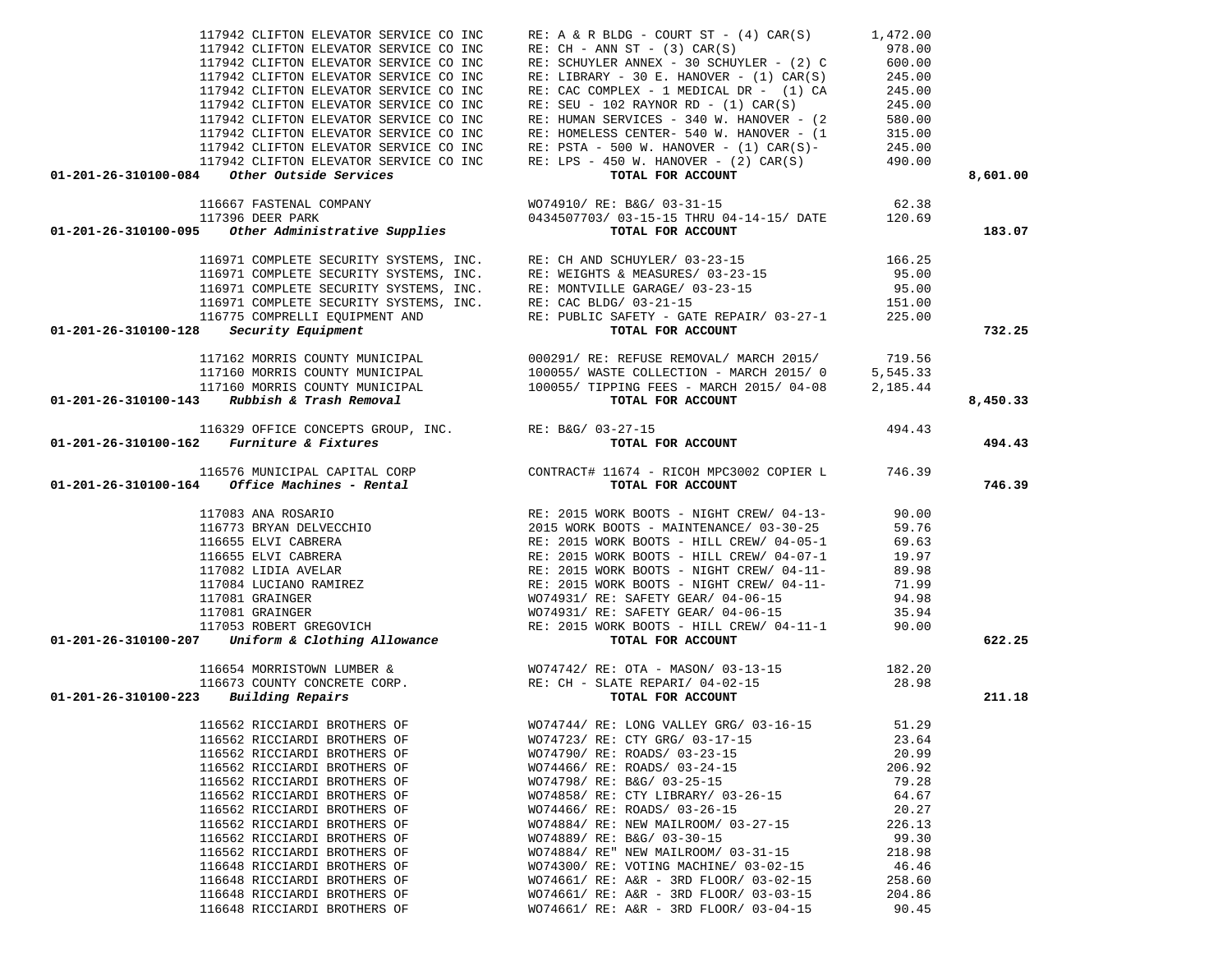| $01 - 201 - 26 - 310100 - 234$ Paint                                                                                                                                                                                            |                                                                                                                                                                                                                                                         |          | 3,006.44 |
|---------------------------------------------------------------------------------------------------------------------------------------------------------------------------------------------------------------------------------|---------------------------------------------------------------------------------------------------------------------------------------------------------------------------------------------------------------------------------------------------------|----------|----------|
|                                                                                                                                                                                                                                 | 116648 RICCIARDI BROTHERS OF $W074661/RE: A\&R = 3RD FLOOR/ 03-06-15$<br>116648 RICCIARDI BROTHERS OF $W074661/RE: A\&R = 3RD FLOOR/ 03-09-15$<br>116648 RICCIARDI BROTHERS OF $W074661/RE: A\&R = 3RD FLOOR/ 03-09-15$<br>116648 RICCIARDI BROTHERS OF |          |          |
|                                                                                                                                                                                                                                 |                                                                                                                                                                                                                                                         |          |          |
|                                                                                                                                                                                                                                 |                                                                                                                                                                                                                                                         |          |          |
|                                                                                                                                                                                                                                 |                                                                                                                                                                                                                                                         |          |          |
|                                                                                                                                                                                                                                 |                                                                                                                                                                                                                                                         |          |          |
|                                                                                                                                                                                                                                 |                                                                                                                                                                                                                                                         |          |          |
|                                                                                                                                                                                                                                 |                                                                                                                                                                                                                                                         |          |          |
|                                                                                                                                                                                                                                 |                                                                                                                                                                                                                                                         |          |          |
|                                                                                                                                                                                                                                 |                                                                                                                                                                                                                                                         |          |          |
|                                                                                                                                                                                                                                 |                                                                                                                                                                                                                                                         |          |          |
|                                                                                                                                                                                                                                 |                                                                                                                                                                                                                                                         |          |          |
|                                                                                                                                                                                                                                 |                                                                                                                                                                                                                                                         |          | 2,187.06 |
|                                                                                                                                                                                                                                 |                                                                                                                                                                                                                                                         |          |          |
|                                                                                                                                                                                                                                 |                                                                                                                                                                                                                                                         |          |          |
|                                                                                                                                                                                                                                 |                                                                                                                                                                                                                                                         |          |          |
|                                                                                                                                                                                                                                 |                                                                                                                                                                                                                                                         |          |          |
|                                                                                                                                                                                                                                 |                                                                                                                                                                                                                                                         |          |          |
|                                                                                                                                                                                                                                 |                                                                                                                                                                                                                                                         |          |          |
|                                                                                                                                                                                                                                 |                                                                                                                                                                                                                                                         |          |          |
|                                                                                                                                                                                                                                 |                                                                                                                                                                                                                                                         |          | 1,145.05 |
|                                                                                                                                                                                                                                 |                                                                                                                                                                                                                                                         |          |          |
|                                                                                                                                                                                                                                 |                                                                                                                                                                                                                                                         |          |          |
|                                                                                                                                                                                                                                 |                                                                                                                                                                                                                                                         |          |          |
|                                                                                                                                                                                                                                 |                                                                                                                                                                                                                                                         |          |          |
|                                                                                                                                                                                                                                 |                                                                                                                                                                                                                                                         |          |          |
|                                                                                                                                                                                                                                 |                                                                                                                                                                                                                                                         |          |          |
|                                                                                                                                                                                                                                 |                                                                                                                                                                                                                                                         |          |          |
|                                                                                                                                                                                                                                 |                                                                                                                                                                                                                                                         |          |          |
|                                                                                                                                                                                                                                 |                                                                                                                                                                                                                                                         |          |          |
|                                                                                                                                                                                                                                 |                                                                                                                                                                                                                                                         |          |          |
|                                                                                                                                                                                                                                 |                                                                                                                                                                                                                                                         |          |          |
|                                                                                                                                                                                                                                 |                                                                                                                                                                                                                                                         |          |          |
|                                                                                                                                                                                                                                 |                                                                                                                                                                                                                                                         |          |          |
|                                                                                                                                                                                                                                 |                                                                                                                                                                                                                                                         |          |          |
| 01-201-26-118100-231<br>1172-4 (angle Marie Worth 1991) (angle Marie Worth 1991) (angle Marie Communication 1991) (angle Marie Communication 1991) (angle Marie Marie Marie Marie Marie Marie Marie Marie Marie Marie Marie Mar |                                                                                                                                                                                                                                                         |          |          |
|                                                                                                                                                                                                                                 |                                                                                                                                                                                                                                                         |          |          |
|                                                                                                                                                                                                                                 |                                                                                                                                                                                                                                                         |          |          |
|                                                                                                                                                                                                                                 |                                                                                                                                                                                                                                                         |          |          |
|                                                                                                                                                                                                                                 |                                                                                                                                                                                                                                                         |          |          |
|                                                                                                                                                                                                                                 |                                                                                                                                                                                                                                                         |          |          |
| 116779 GRAINGER                                                                                                                                                                                                                 | WO74917/ RE: B&G/ 03-31-15                                                                                                                                                                                                                              | 145.43   |          |
| Bldg Maintenance Supplies<br>01-201-26-310100-249                                                                                                                                                                               | TOTAL FOR ACCOUNT                                                                                                                                                                                                                                       |          | 6,918.13 |
|                                                                                                                                                                                                                                 |                                                                                                                                                                                                                                                         |          |          |
| 116771 POWER PLACE INC                                                                                                                                                                                                          | WO74878/ RE: B&G/ 04-06-15                                                                                                                                                                                                                              | 495.50   |          |
| 116771 POWER PLACE INC                                                                                                                                                                                                          | WO74878/ RE: B&G/ 04-06-15                                                                                                                                                                                                                              | 43.50    |          |
| 116771 POWER PLACE INC                                                                                                                                                                                                          | WO74878/ RE: B&G/ 04-06-15                                                                                                                                                                                                                              | 43.50    |          |
| 116771 POWER PLACE INC                                                                                                                                                                                                          | WO74875/ RE: B&G/ 03-26-15                                                                                                                                                                                                                              | 42.47    |          |
| 116771 POWER PLACE INC                                                                                                                                                                                                          | WO74878/ RE: B&G/ 04-06-15                                                                                                                                                                                                                              | 250.24   |          |
| 117337 YORK MOTORS, INC.                                                                                                                                                                                                        | WO75073/ RE: B&G/ 3/25/15                                                                                                                                                                                                                               | 5,824.00 |          |
| Ground Maintenance Supplies<br>01-201-26-310100-251                                                                                                                                                                             | TOTAL FOR ACCOUNT                                                                                                                                                                                                                                       |          | 6,699.21 |
|                                                                                                                                                                                                                                 |                                                                                                                                                                                                                                                         |          |          |
| 116688 CALICO INDUSTRIES, INC.                                                                                                                                                                                                  | WO74796/ RE: B&G - HILL/ 03-26-15                                                                                                                                                                                                                       | 286.30   |          |

116447 GOODALE PHARMACY & SURGICAL SUPPLY WO74539/ RE: JANITORIAL SUPPLIES/ 03-10- 4,800.00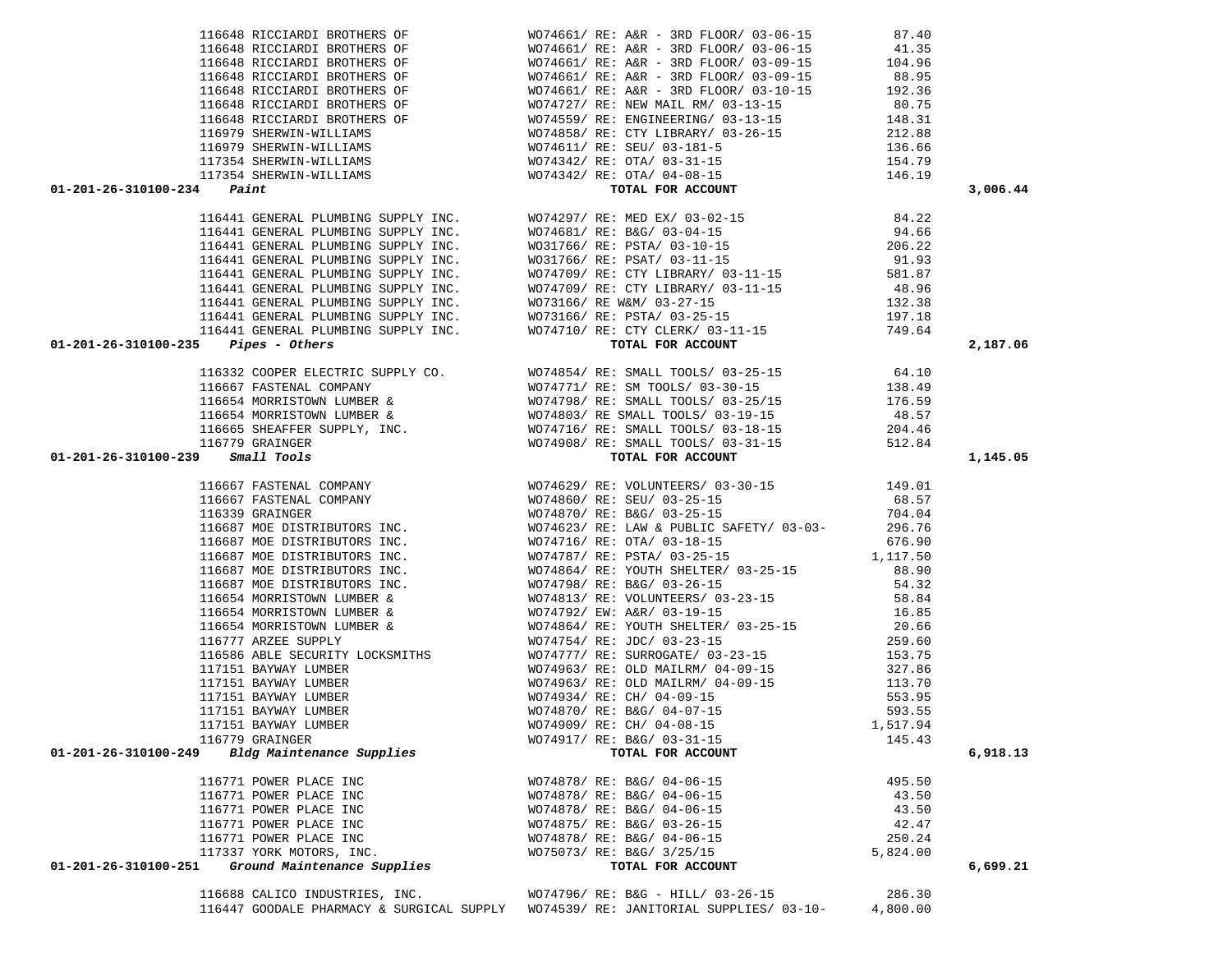| <b>Motor Services Center</b>                                    |                                                      |        |          |
|-----------------------------------------------------------------|------------------------------------------------------|--------|----------|
| 116461 FRED PRYOR SEMINARS                                      | Event # 166396 4620204, Customer # 32922             | 79.00  |          |
| 116461 FRED PRYOR SEMINARS                                      | Event # 166394 4620281, Customer # 32922             | 79.00  |          |
| $01-201-26-315100-039$ Education Schools & Training             | TOTAL FOR ACCOUNT                                    |        | 158.00   |
| 117731 STAPLES ADVANTAGE                                        | HP INK, TOWELETTES, STENO PAD, INTEROFFICE           | 122.94 |          |
| 117731 STAPLES ADVANTAGE                                        | CHAIR NAVY BLUE                                      | 303.99 |          |
| 01-201-26-315100-058<br><i>Office Supplies &amp; Stationery</i> | TOTAL FOR ACCOUNT                                    |        | 426.93   |
| 114575 DAVID W. SCHAEFER SEPTIC SERVICE                         | WATER RECOVERY                                       | 450.00 |          |
| 116458 DEER PARK                                                | $0435051180, 02/15/15 - 03/14/15$                    | 113.95 |          |
| 116459 FASTENAL COMPANY                                         | MISC HARDWARE                                        | 108.48 |          |
| 116464 GRAINGER                                                 | SPRING PIN, SLOT                                     | 37.64  |          |
| 116469 J & D SALES & SERVICE LLC                                | SERVICE WATER RECYCLER                               | 225.00 |          |
| 116675 MSC INDUSTRIAL SUPPLY CO.                                | SURFACE CONDITION DISC, HEAT SHRINK, CABLE           | 249.79 |          |
| 116485 WHITEMARSH CORPORATION                                   | LABOR, TRAVEL, SENSOR, PUMP                          | 508.00 |          |
| 116486 Y-PERS INC                                               | SONICBONED HEAVY WE, COLORED SWEATSHIRTS             | 479.00 |          |
| $01-201-26-315100-098$ Other Operating&Repair Supply            | TOTAL FOR ACCOUNT                                    |        | 2,171.86 |
| 116689 AMERICAN WEAR INC.                                       | Uniforms and Mat Rental                              | 178.60 |          |
| 116689 AMERICAN WEAR INC.                                       | Uniforms and Mat Rental                              | 233.39 |          |
| 116689 AMERICAN WEAR INC.                                       | Uniforms and Mat Rental                              | 178.60 |          |
| 01-201-26-315100-207<br>Uniform & Clothing Allowance            | TOTAL FOR ACCOUNT                                    |        | 590.59   |
| 116697 DAVID WEBER OIL COMPANY                                  | 15W/40 OIL, WINDSHIELD WASH, 5W/20 POWERFL 3, 033.60 |        |          |
| 116477 PETROCHOICE                                              | 5W30 OIL                                             | 915.88 |          |
| $01-201-26-315100-232$ Lubricants & Anti Freeze                 | TOTAL FOR ACCOUNT                                    |        | 3,949.48 |

| r Services Center |  |                            |    |
|-------------------|--|----------------------------|----|
|                   |  | 116461 FRED PRYOR SEMINARS | Εv |

|                                           | $01-201-26-310100-252$ Janitorial Supplies     | TOTAL FOR ACCOUNT                                                                                                                                                                                                                                                                                                                                                |          | 5,086.30 |
|-------------------------------------------|------------------------------------------------|------------------------------------------------------------------------------------------------------------------------------------------------------------------------------------------------------------------------------------------------------------------------------------------------------------------------------------------------------------------|----------|----------|
| 01-201-26-310100-256 Window Cleaning      |                                                | 117052 EAGLE BUILDING SERVICES, LLC. RE: INTERIOR & EXTERIOR WINDOW CLEANING/ 8,475.00<br>TOTAL FOR ACCOUNT                                                                                                                                                                                                                                                      |          | 8,475.00 |
|                                           |                                                | 117085 REDMANN ELECTRIC CO., INC. RE: WHARTON GARAGE/ 03-23-15<br>117085 REDMANN ELECTRIC CO., INC. RE: WHARTON GARAGE/ 04-03-15<br>117085 REDMANN ELECTRIC CO., INC. RE: HAZMAT TRAILER                                                                                                                                                                         | 1,894.00 |          |
|                                           |                                                |                                                                                                                                                                                                                                                                                                                                                                  | 1,974.11 |          |
|                                           |                                                |                                                                                                                                                                                                                                                                                                                                                                  | 1,233.23 |          |
|                                           | 01-201-26-310100-262 Machinery Repairs & Parts | TRAILER<br>TOTAL FOR ACCOUNT                                                                                                                                                                                                                                                                                                                                     |          | 5,101.34 |
|                                           |                                                |                                                                                                                                                                                                                                                                                                                                                                  |          |          |
|                                           |                                                |                                                                                                                                                                                                                                                                                                                                                                  |          |          |
|                                           |                                                |                                                                                                                                                                                                                                                                                                                                                                  |          |          |
|                                           | 117930 JOHNSTONE SUPPLY                        | WO75062/ RE: PSTA/ 04-20-15<br>43.92                                                                                                                                                                                                                                                                                                                             |          |          |
|                                           |                                                | 117930 JOHNSTONE SUPPLY $\texttt{WO75055/ RE: HUMAN SERV - HILL/ 04-20-15}$ 6.99<br>117930 JOHNSTONE SUPPLY $\texttt{WO75000/ RE: JDC/ 04-16-15}$ 29.21                                                                                                                                                                                                          |          |          |
|                                           |                                                | $\begin{tabular}{lllllll} \texttt{WO75000/ RE: JDC/ 04-16-15} & \multicolumn{2}{c}{\texttt{29.21}} \\ \texttt{TOTAL FOR ACCOUNT} & \multicolumn{2}{c}{\texttt{OCTAL FOR ACCOUNT}} \end{tabular}$                                                                                                                                                                 |          |          |
| 01-201-26-310100-264 Heat & A/C           |                                                |                                                                                                                                                                                                                                                                                                                                                                  |          | 2,642.89 |
|                                           |                                                | 116331 COOPER ELECTRIC SUPPLY CO. WO74861/RE: HEALTH MGMT/ 03-25-15 74.55                                                                                                                                                                                                                                                                                        |          |          |
|                                           | 116331 COOPER ELECTRIC SUPPLY CO.              | WO74869/ RE: A&R - NEW MAILRM/ 03-25-15 125.11                                                                                                                                                                                                                                                                                                                   |          |          |
|                                           | 116331 COOPER ELECTRIC SUPPLY CO.              | WO73963/ RE: PSTA/ 12/03-14                                                                                                                                                                                                                                                                                                                                      | 13.14    |          |
|                                           | 116331 COOPER ELECTRIC SUPPLY CO.              | WO74644/ RE: CTY CLERK - BULBS/ 02-27-15 82.20                                                                                                                                                                                                                                                                                                                   |          |          |
|                                           | 116331 COOPER ELECTRIC SUPPLY CO.              | 52.80<br>WO74651/ RE: JDC/ 03-02-15                                                                                                                                                                                                                                                                                                                              |          |          |
|                                           |                                                |                                                                                                                                                                                                                                                                                                                                                                  |          |          |
|                                           | 116331 COOPER ELECTRIC SUPPLY CO.              | WO74652/ RE: CH - BULBS/ 03-02-15 234.24                                                                                                                                                                                                                                                                                                                         |          |          |
|                                           |                                                |                                                                                                                                                                                                                                                                                                                                                                  |          |          |
|                                           |                                                |                                                                                                                                                                                                                                                                                                                                                                  |          |          |
|                                           |                                                |                                                                                                                                                                                                                                                                                                                                                                  |          |          |
|                                           |                                                |                                                                                                                                                                                                                                                                                                                                                                  |          |          |
| $01 - 201 - 26 - 310100 - 265$ Electrical |                                                | 116310 TURTLE & HUGHES, INC.<br>116450 TURTLE & HUGHES, INC.<br>116450 TURTLE & HUGHES, INC.<br>116450 TURTLE & HUGHES, INC.<br>116450 TURTLE & HUGHES, INC.<br>116450 TURTLE & HUGHES, INC.<br>116450 TURTLE & HUGHES, INC.<br>116450 TURTL<br>117359 TURTLE & HUGHES, INC.<br>117359 TURTLE & HUGHES, INC.<br>5 Electrical <b>Electrical</b> TOTAL FOR ACCOUNT |          |          |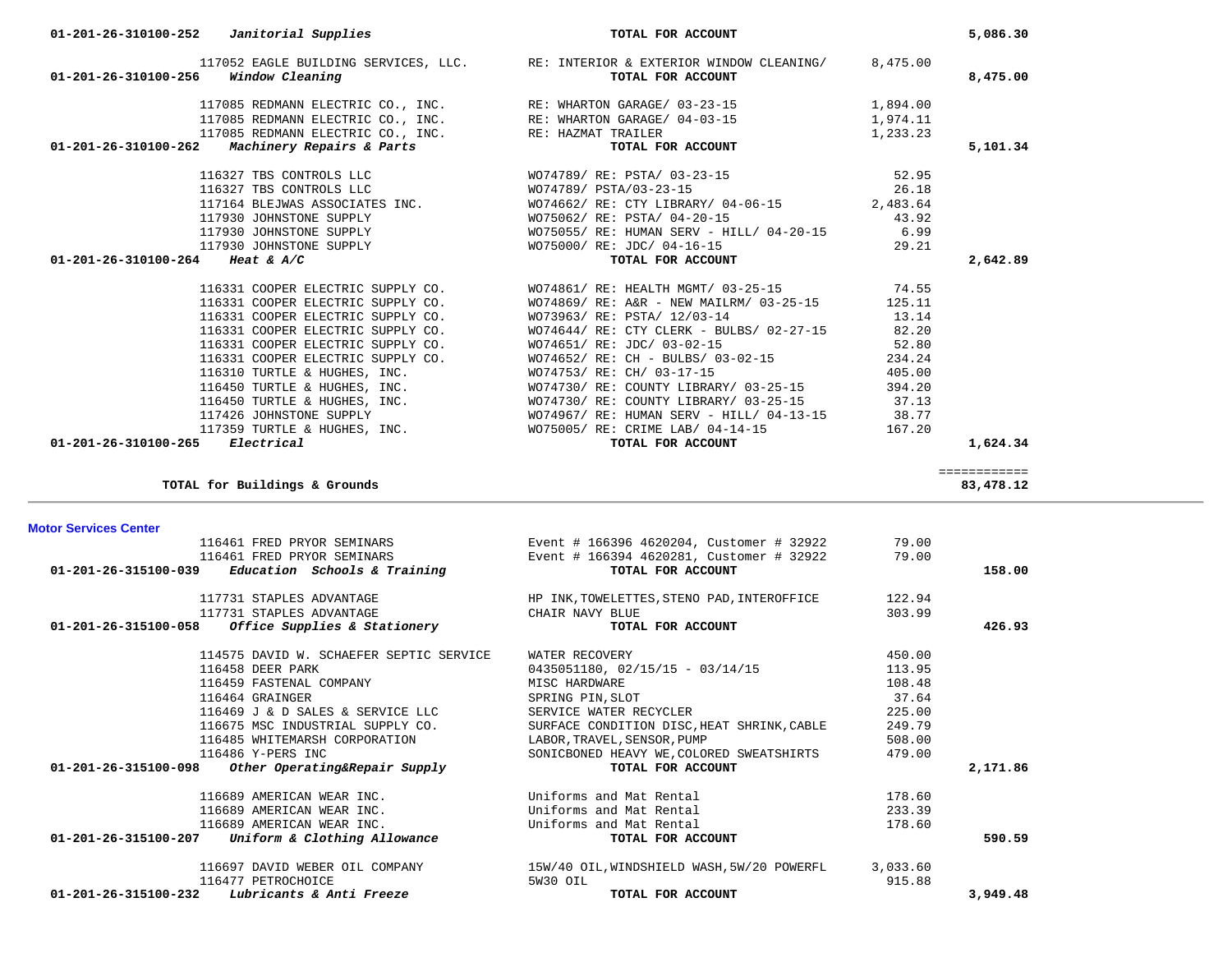|                                                   | 116476 NORTHEAST COMMUNICATIONS, INC.        | M0350DPW - ANTENNA, BRASSMOUNT, CONNECTO       | 61.00     |
|---------------------------------------------------|----------------------------------------------|------------------------------------------------|-----------|
|                                                   | 116660 TRICO EQUIPMENT SERVICES LLC<br>LIGHT |                                                | 45.01     |
| 116659 TONY SANCHEZ LTD                           |                                              | PIN, SCREW, LUG, TRIP EDGE                     | 1,898.55  |
|                                                   | 116734 AIR BRAKE & EOUIPMENT<br>WIPER BLADE  |                                                | 238.00    |
| 116703 GUARANTEED REBUILDERS INC                  | STARTER, ALTERNATOR                          |                                                | 450.00    |
| 116467 HOOVER TRUCK CENTERS INC                   | HANGER, PIN                                  |                                                | 577.16    |
| 116467 HOOVER TRUCK CENTERS INC                   | HOSE, KIT-2                                  |                                                | 175.35    |
| 116471 JESCO INC.                                 | RADIATOR                                     |                                                | 1,559.84  |
| 116471 JESCO INC.                                 | EXTERNAL WORK                                |                                                | 1,252.50  |
| 115609 STEWART & STEVENSON                        | ELECTRICAL PLUG                              |                                                | 886.94    |
| 115767 STEWART & STEVENSON                        | PLUGS                                        |                                                | 664.50    |
|                                                   | 116484 TRICO EQUIPMENT SERVICES LLC          | TUBE, ORING, SEAL, FITTING, RELAY, SCREW, NUT, | 551.21    |
| 116466 HIAB INC                                   | HYDRAULIC PIPE                               |                                                | 163.10    |
| 116656 STEWART & STEVENSON                        | CENTER BODY                                  |                                                | 3, 113.85 |
| 116656 STEWART & STEVENSON                        | SENSOR                                       |                                                | 155.73    |
| 116656 STEWART & STEVENSON                        | CLEAN&CRACK                                  |                                                | 575.00    |
| 116482 STEWART & STEVENSON                        | SOCKET PLUG                                  |                                                | 540.93    |
| 01-201-26-315100-261<br>Spare Parts for Equipment |                                              | TOTAL FOR ACCOUNT                              |           |
| 116454 BEYER CHRYSLER JEEP                        | HOUSING WA                                   |                                                | 34.25     |

116705 INTER CITY TIRE 610.844 TIRES

116705 INTER CITY TIRE 568.2007 TIRES

| 116657 STS TIRE & AUTO CENTERS                                        | TIRES                                                                                                                                                                                                                                                        | 507.20    |           |
|-----------------------------------------------------------------------|--------------------------------------------------------------------------------------------------------------------------------------------------------------------------------------------------------------------------------------------------------------|-----------|-----------|
| 116468 INTER CITY TIRE                                                | TIRES                                                                                                                                                                                                                                                        | 270.00    |           |
| 01-201-26-315100-245<br>Tires                                         | TOTAL FOR ACCOUNT                                                                                                                                                                                                                                            |           | 6,583.34  |
| 116679 PRAXAIR DISTRIBUTION<br>מסודות היה היה היה היה היה היה ה       | WELDING SUPPLIES                                                                                                                                                                                                                                             | 149.79    |           |
|                                                                       | CYLINDER RENTAL                                                                                                                                                                                                                                              | 299.70    |           |
| Welding-Oxygen-Acetylene Etc<br>01-201-26-315100-248                  | TOTAL FOR ACCOUNT                                                                                                                                                                                                                                            |           | 449.49    |
| 116658 TOMAR INDUSTRIES INC                                           | BROOM, GLOVES, POLYBAG, WHITE TOWEL                                                                                                                                                                                                                          | 254.90    |           |
| 116487 ZEP MANUFACTURING CO                                           | ZEP TKO                                                                                                                                                                                                                                                      | 241.74    |           |
| 01-201-26-315100-252<br>Janitorial Supplies                           | TOTAL FOR ACCOUNT                                                                                                                                                                                                                                            |           | 496.64    |
|                                                                       | 116694 BUCKET SUPPLY & EQUIPMENT CO., INC EDGE CASE, END BIT, PLOW BOLT, WASHER, NUT 1,975.83                                                                                                                                                                |           |           |
| 116695 BUTENSKY SERVICES COMPANY INC.                                 | EXTERNAL WORK                                                                                                                                                                                                                                                | 423.26    |           |
| 116693 BOBCAT OF NORTH JERSEY-EAST                                    | HOSE                                                                                                                                                                                                                                                         | 181.72    |           |
| 116693 BOBCAT OF NORTH JERSEY-EAST                                    | COUPLER                                                                                                                                                                                                                                                      | 94.04     |           |
| 116699 DOVER BRAKE & CLUTCH CO INC                                    | BRAKE DRUM, SHOE KIT, SCOTSEAL, DRUMBOLT, SH                                                                                                                                                                                                                 | 548.30    |           |
| 116465 GRAY SUPPLY CORP                                               | SCRAPER                                                                                                                                                                                                                                                      | 206.46    |           |
| 116704 HOOVER TRUCK CENTERS INC                                       | TURBO, STUD, NUT, GASKET, CRANKCASE                                                                                                                                                                                                                          | 4,214.29  |           |
| 116704 HOOVER TRUCK CENTERS INC                                       | TURBO, STUD, NUT, GASKET, CRANKCASE<br>COLLER, GASKET<br>CLAMP, GASKET<br>CLAMP<br>TERMINAL<br>CREDIT<br>CREDIT<br>DRILL POINT<br>NOZZLE<br>CLAMP<br>MOUNT, STUD, CLMAP<br>TURBO, CLAMP, NUT, STUD<br>CLAMP<br>CLAMP, NURBO, CLAMP, NUT, STUD<br>CLAMP, RING | 1,599.66  |           |
| 116704 HOOVER TRUCK CENTERS INC                                       |                                                                                                                                                                                                                                                              | 132.72    |           |
| 116704 HOOVER TRUCK CENTERS INC                                       |                                                                                                                                                                                                                                                              | 56.02     |           |
| 116704 HOOVER TRUCK CENTERS INC                                       |                                                                                                                                                                                                                                                              | 7.75      |           |
| 116704 HOOVER TRUCK CENTERS INC                                       |                                                                                                                                                                                                                                                              | $-962.50$ |           |
| 116704 HOOVER TRUCK CENTERS INC                                       |                                                                                                                                                                                                                                                              | $-275.00$ |           |
| 116676 PEIRCE EOUIPMENT CO.                                           |                                                                                                                                                                                                                                                              | 46.20     |           |
| 116706 MCGRATH MUNICIPAL EQUIPMENT, LLC                               |                                                                                                                                                                                                                                                              | 53.25     |           |
| 116473 MID-ATLANTIC TRUCK CENTRE INC                                  |                                                                                                                                                                                                                                                              | 43.83     |           |
| 116473 MID-ATLANTIC TRUCK CENTRE INC                                  |                                                                                                                                                                                                                                                              | 2,575.98  |           |
| 116668 MID-ATLANTIC TRUCK CENTRE INC                                  |                                                                                                                                                                                                                                                              | 2,298.77  |           |
| 116668 MID-ATLANTIC TRUCK CENTRE INC                                  | CLAMP, RING                                                                                                                                                                                                                                                  | 18.41     |           |
| 116668 MID-ATLANTIC TRUCK CENTRE INC                                  | CLAMP                                                                                                                                                                                                                                                        | 10.26     |           |
| 116668 MID-ATLANTIC TRUCK CENTRE INC                                  | SENSOR, TUBE                                                                                                                                                                                                                                                 | 207.83    |           |
| 116668 MID-ATLANTIC TRUCK CENTRE INC                                  | GASKET                                                                                                                                                                                                                                                       | 159.19    |           |
| 116476 NORTHEAST COMMUNICATIONS, INC.                                 | M0350DPW - ANTENNA, BRASSMOUNT, CONNECTO                                                                                                                                                                                                                     | 61.00     |           |
| 116660 TRICO EQUIPMENT SERVICES LLC                                   | LIGHT                                                                                                                                                                                                                                                        | 45.01     |           |
| 116659 TONY SANCHEZ LTD                                               | PIN, SCREW, LUG, TRIP EDGE                                                                                                                                                                                                                                   | 1,898.55  |           |
| 116734 AIR BRAKE & EQUIPMENT                                          | WIPER BLADE                                                                                                                                                                                                                                                  | 238.00    |           |
| 116703 GUARANTEED REBUILDERS INC                                      |                                                                                                                                                                                                                                                              | 450.00    |           |
| 116467 HOOVER TRUCK CENTERS INC                                       |                                                                                                                                                                                                                                                              | 577.16    |           |
| 116467 HOOVER TRUCK CENTERS INC                                       |                                                                                                                                                                                                                                                              | 175.35    |           |
| 116471 JESCO INC.                                                     |                                                                                                                                                                                                                                                              | 1,559.84  |           |
| 116471 JESCO INC.                                                     |                                                                                                                                                                                                                                                              | 1,252.50  |           |
| 115609 STEWART & STEVENSON                                            | WIPER BLADE<br>STARTER, ALTERNATOR<br>HANGER, PIN<br>HOSE, KIT-2<br>RADIATOR<br>EXTERNAL WORK<br>ELECTRICAL PLUG<br>PLUGS                                                                                                                                    | 886.94    |           |
| 115767 STEWART & STEVENSON                                            | PLUGS                                                                                                                                                                                                                                                        | 664.50    |           |
| 116484 TRICO EQUIPMENT SERVICES LLC                                   | TUBE, ORING, SEAL, FITTING, RELAY, SCREW, NUT,                                                                                                                                                                                                               | 551.21    |           |
| 116466 HIAB INC                                                       | HYDRAULIC PIPE                                                                                                                                                                                                                                               | 163.10    |           |
| 116656 STEWART & STEVENSON<br>116656 STEWART & STEVENSON              | CENTER BODY                                                                                                                                                                                                                                                  | 3, 113.85 |           |
|                                                                       | SENSOR                                                                                                                                                                                                                                                       | 155.73    |           |
| 110000 L.<br>116656 STEWART & STEVENSON<br>116482 STEWART & STEVENSON | CLEAN&CRACK                                                                                                                                                                                                                                                  | 575.00    |           |
|                                                                       | SOCKET PLUG                                                                                                                                                                                                                                                  | 540.93    |           |
| 01-201-26-315100-261                                                  | TOTAL FOR ACCOUNT                                                                                                                                                                                                                                            |           | 26,524.94 |

116696 CUSTOM BANDAG INC TIRES 91.00

116705 INTER CITY TIRE **116705** INTER 3,271.46 116705 INTER CITY TIRE **120 INTER 120 INTER** 535.04 116463 GOODYEAR AUTO SERVICE TIRES TIRES THE SALE OF THE SALE OF THE SALE OF THE SALE OF THE SALE OF THE SALE OF THE SALE OF THE SALE OF THE SALE OF THE SALE OF THE SALE OF THE SALE OF THE SALE OF THE SALE OF THE SALE OF T 116483 STS TIRE & AUTO CENTERS TIRES TIRES THE STATE OF THE STATE OF THE STATE OF THE STATE OF THE STATE OF THE STATE OF THE STATE OF THE STATE OF THE STATE OF THE STATE OF THE STATE OF THE STATE OF THE STATE OF THE STATE 116483 STS TIRE & AUTO CENTERS TIRES TIRES 227.74 116657 STS TIRE & AUTO CENTERS TIRES TIRES TO A 224.66

610 84

568.20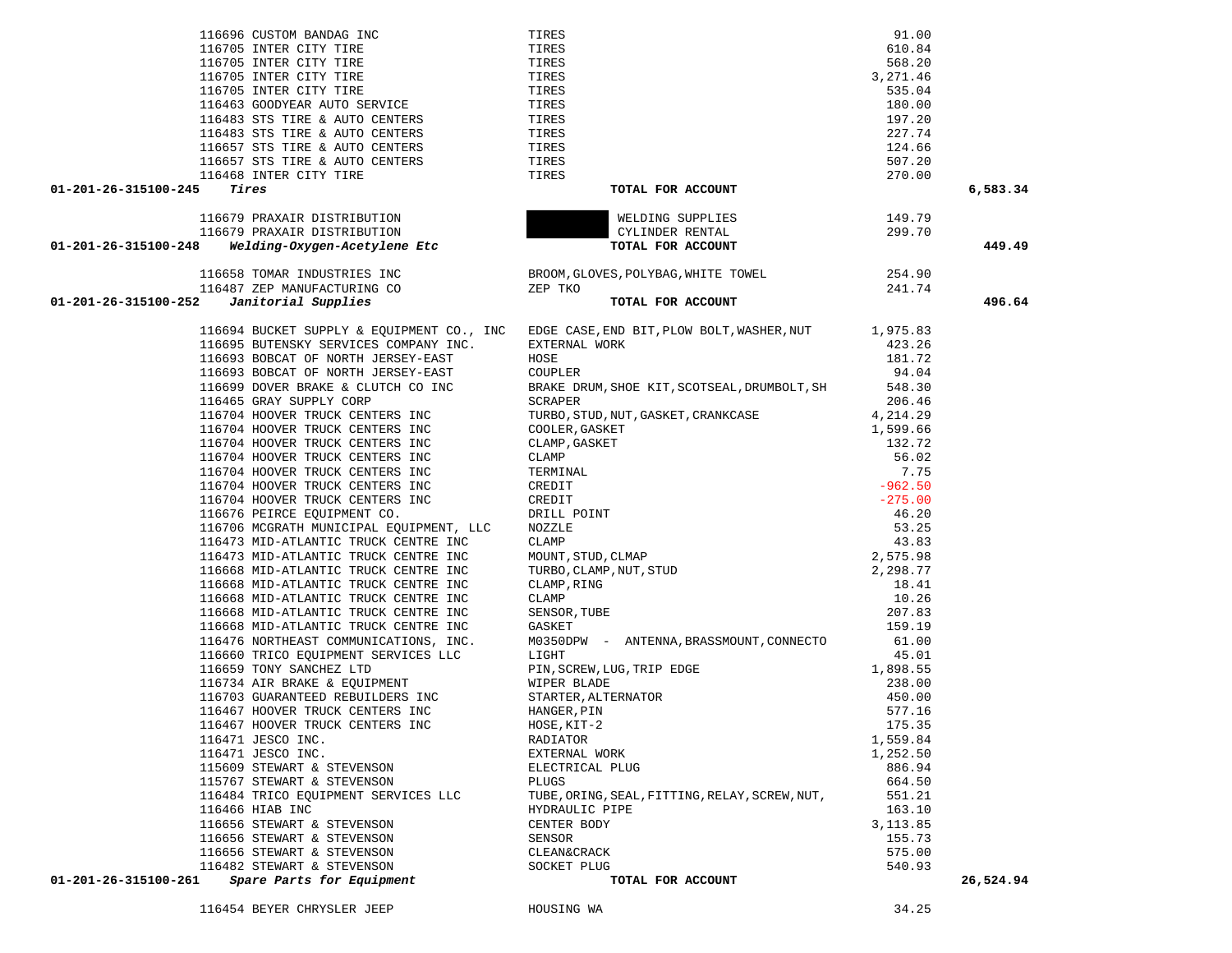|                                                                                                                                                                                                                                                              | STRUT TEN                                                                                                                                                                                                                                                                                           | 100.44    |
|--------------------------------------------------------------------------------------------------------------------------------------------------------------------------------------------------------------------------------------------------------------|-----------------------------------------------------------------------------------------------------------------------------------------------------------------------------------------------------------------------------------------------------------------------------------------------------|-----------|
| 116454 BEYER CHRYSLER JEEP<br>116454 BEYER CHRYSLER JEEP<br>116455 BEYER FORD<br>116455 BEYER FORD<br>116455 BEYER FORD<br>116455 BEYER FORD<br>116455 BEYER FORD<br>116691 BEYER FORD<br>116691 BEYER CHRYSLER JEEP<br>116698 DAB AUTO SUPPLY<br>116698 DAB | RESERVOIR                                                                                                                                                                                                                                                                                           | 30.44     |
|                                                                                                                                                                                                                                                              | FILTER ASY                                                                                                                                                                                                                                                                                          | 5.49      |
|                                                                                                                                                                                                                                                              | LINK ASY                                                                                                                                                                                                                                                                                            | 394.52    |
|                                                                                                                                                                                                                                                              | CREDIT                                                                                                                                                                                                                                                                                              | $-75.00$  |
|                                                                                                                                                                                                                                                              | CREDIT                                                                                                                                                                                                                                                                                              | $-22.18$  |
|                                                                                                                                                                                                                                                              | HOSE                                                                                                                                                                                                                                                                                                | 26.69     |
|                                                                                                                                                                                                                                                              | CLAMP, BRAKE PADS                                                                                                                                                                                                                                                                                   | 110.20    |
|                                                                                                                                                                                                                                                              | OIL FILTER, AIR FILTER, BRAKE ROTOR, HEADLA                                                                                                                                                                                                                                                         | 379.73    |
|                                                                                                                                                                                                                                                              | MANIFOLD, VBELT, COOLER LINE, CONTROL ARM, R 335.31<br>GASKET, OIL FILTER, DISC BRAKE, ALTERNATOR 418.69                                                                                                                                                                                            |           |
|                                                                                                                                                                                                                                                              |                                                                                                                                                                                                                                                                                                     |           |
|                                                                                                                                                                                                                                                              | CREDIT                                                                                                                                                                                                                                                                                              | $-12.90$  |
|                                                                                                                                                                                                                                                              | BRAKE PADS, ROTOR, SEAL, SWAY BAR                                                                                                                                                                                                                                                                   | 373.33    |
|                                                                                                                                                                                                                                                              | LIGHT, PAD, ROTOR, TESTER, CIRCUIT, BATTERY 510.99<br>CALIPER, ROTOR, PADS, SCOTSEAL, SEAL, OIL, CON 1, 407.98                                                                                                                                                                                      |           |
|                                                                                                                                                                                                                                                              |                                                                                                                                                                                                                                                                                                     |           |
|                                                                                                                                                                                                                                                              | SWAY BAR, OIL FILTER, LAMP, PIN, SEAL<br>JOINT, CLAMP, LAMP, PADS, BULB, AEROSOL, COOLE                                                                                                                                                                                                             | 141.08    |
|                                                                                                                                                                                                                                                              |                                                                                                                                                                                                                                                                                                     | 245.65    |
|                                                                                                                                                                                                                                                              | CREDIT                                                                                                                                                                                                                                                                                              | $-9.00$   |
|                                                                                                                                                                                                                                                              | CREDIT                                                                                                                                                                                                                                                                                              | $-277.74$ |
|                                                                                                                                                                                                                                                              | WIP PART, CLAMP, SOCKET SET                                                                                                                                                                                                                                                                         | 386.19    |
|                                                                                                                                                                                                                                                              | BRAKE CALIPER PRESS, DRIVE SHAFT, STEERING                                                                                                                                                                                                                                                          | 905.74    |
|                                                                                                                                                                                                                                                              | CONTROL ARM ASSEMBLY, MUFFLER, PRESSURE HO 648.74                                                                                                                                                                                                                                                   |           |
|                                                                                                                                                                                                                                                              | CREDIT                                                                                                                                                                                                                                                                                              | $-16.70$  |
|                                                                                                                                                                                                                                                              | CREDIT                                                                                                                                                                                                                                                                                              | $-166.66$ |
|                                                                                                                                                                                                                                                              |                                                                                                                                                                                                                                                                                                     | $-47.10$  |
|                                                                                                                                                                                                                                                              |                                                                                                                                                                                                                                                                                                     | 409.52    |
| 116460 FLEMINGTON CHRYSLER                                                                                                                                                                                                                                   |                                                                                                                                                                                                                                                                                                     | 71.28     |
| 116460 FLEMINGTON CHRYSLER                                                                                                                                                                                                                                   |                                                                                                                                                                                                                                                                                                     | 89.76     |
| 116460 FLEMINGTON CHRYSLER                                                                                                                                                                                                                                   |                                                                                                                                                                                                                                                                                                     | 193.22    |
| 116460 FLEMINGTON CHRYSLER                                                                                                                                                                                                                                   |                                                                                                                                                                                                                                                                                                     | $-12.94$  |
| 116460 FLEMINGTON CHRYSLER                                                                                                                                                                                                                                   |                                                                                                                                                                                                                                                                                                     | $-25.00$  |
| 116460 FLEMINGTON CHRYSLER                                                                                                                                                                                                                                   |                                                                                                                                                                                                                                                                                                     | $-125.00$ |
| 116700 FLEMINGTON BUICK CHEVROLET                                                                                                                                                                                                                            | CREDIT<br>CREDIT<br>CREDIT<br>GEAR, TUBE<br>SENSOR<br>CLOCK SPRING<br>PUMP<br>CREDIT<br>CREDIT<br>CREDIT<br>VALVE<br>PIPE<br>INDICATOR, TUBE, BOLT<br>MODLE<br>RADITOR<br>ANTIFR, BLADE<br>CLUTCH, BELT<br>CLUTCH, BELT<br>CREDIT<br>COUPLING<br>PONET CREDIT<br>COUPLING<br>PONER SUPPLY<br>COUPLI | 40.15     |
| 116700 FLEMINGTON BUICK CHEVROLET PIPE                                                                                                                                                                                                                       |                                                                                                                                                                                                                                                                                                     | 16.00     |
|                                                                                                                                                                                                                                                              |                                                                                                                                                                                                                                                                                                     | 31.52     |
| 116700 FLEMINGTON BUICK CHEVROLET<br>116701 FLEMINGTON CHRYSLER<br>116701 FLEMINGTON CHRYSLER                                                                                                                                                                |                                                                                                                                                                                                                                                                                                     | 158.40    |
| 116701 FLEMINGTON CHRYSLER                                                                                                                                                                                                                                   |                                                                                                                                                                                                                                                                                                     | 165.00    |
| 116701 FLEMINGTON CHRYSLER                                                                                                                                                                                                                                   |                                                                                                                                                                                                                                                                                                     | 124.60    |
|                                                                                                                                                                                                                                                              |                                                                                                                                                                                                                                                                                                     | 231.24    |
| 116701 FLEMINGTON CHRYSLER<br>116701 FLEMINGTON CHRYSLER                                                                                                                                                                                                     |                                                                                                                                                                                                                                                                                                     | $-75.00$  |
|                                                                                                                                                                                                                                                              |                                                                                                                                                                                                                                                                                                     | 52.41     |
| 116472 MCMASTER-CARR SUPPLY CO<br>116462 MAJOR POLICE SUPPLY                                                                                                                                                                                                 |                                                                                                                                                                                                                                                                                                     | 260.00    |
|                                                                                                                                                                                                                                                              |                                                                                                                                                                                                                                                                                                     | 217.60    |
|                                                                                                                                                                                                                                                              | STROBE AMBER<br>WINDOW REGULATOR, COOLER LINE, SEAL, AIR FI                                                                                                                                                                                                                                         | 563.60    |
| 116462 MAJOR POLICE SUPPLY<br>116478 PLAINSMAN AUTO SUPPLY<br>116478 PLAINSMAN AUTO SUPPLY                                                                                                                                                                   |                                                                                                                                                                                                                                                                                                     | 23.16     |
| 116478 PLAINSMAN AUTO SUPPLY<br>116478 PLAINSMAN AUTO SUPPLY                                                                                                                                                                                                 | ELECTRONIC CLEANER                                                                                                                                                                                                                                                                                  |           |
|                                                                                                                                                                                                                                                              | IGNITION COIL, RADIATOR HOSE, BATTERY, CALI                                                                                                                                                                                                                                                         | 500.60    |
|                                                                                                                                                                                                                                                              |                                                                                                                                                                                                                                                                                                     | 124.11    |
|                                                                                                                                                                                                                                                              |                                                                                                                                                                                                                                                                                                     | 5.20      |
| 116478 PLAINSMAN AUTO SUPPLY                                                                                                                                                                                                                                 | CREDIT                                                                                                                                                                                                                                                                                              | $-5.08$   |
| 116669 MORRISTOWN AUTO BODY INC                                                                                                                                                                                                                              | TOWING (99-4)                                                                                                                                                                                                                                                                                       | 250.00    |
| 116474 MORRISTOWN AUTO BODY INC                                                                                                                                                                                                                              | TOWING (OV-66)                                                                                                                                                                                                                                                                                      | 95.00     |
| 116474 MORRISTOWN AUTO BODY INC                                                                                                                                                                                                                              | TOWING $(8-31)$                                                                                                                                                                                                                                                                                     | 172.00    |
| 116735 AMERICAN COACHWERKS LLC                                                                                                                                                                                                                               | CYCLE COUNTER S                                                                                                                                                                                                                                                                                     | 61.63     |
| 116456 CY DRAKE LOCKSMITHS, INC.                                                                                                                                                                                                                             | SIX KEYS                                                                                                                                                                                                                                                                                            | 13.20     |
| 116678 PLAINSMAN AUTO SUPPLY                                                                                                                                                                                                                                 | BATTERY, CALIPER, HOSE, WHEEL NUT                                                                                                                                                                                                                                                                   | 354.22    |
| 116678 PLAINSMAN AUTO SUPPLY                                                                                                                                                                                                                                 | FILTER, GEL, TENSIONER, HOSE, PULLEY                                                                                                                                                                                                                                                                | 85.09     |
| 116678 PLAINSMAN AUTO SUPPLY                                                                                                                                                                                                                                 | BELT, FUEL FILTER, HOSE, SHAFT, ROTOR, PAD, CO                                                                                                                                                                                                                                                      | 398.79    |
| 116678 PLAINSMAN AUTO SUPPLY                                                                                                                                                                                                                                 | FUEL INJECTOR, WHEEL NUT, AIR FILTER                                                                                                                                                                                                                                                                | 330.26    |
| 116678 PLAINSMAN AUTO SUPPLY                                                                                                                                                                                                                                 | BATTERY, BRAKE PADS, ROTOR                                                                                                                                                                                                                                                                          | 246.22    |
| 116678 PLAINSMAN AUTO SUPPLY                                                                                                                                                                                                                                 | <b>DEXRON</b>                                                                                                                                                                                                                                                                                       | 46.98     |
| 116678 PLAINSMAN AUTO SUPPLY                                                                                                                                                                                                                                 | PULLEY, BELT, UJOINT                                                                                                                                                                                                                                                                                | 53.32     |
| 116678 PLAINSMAN AUTO SUPPLY                                                                                                                                                                                                                                 | WHEEL NUT, VBELT                                                                                                                                                                                                                                                                                    | 82.57     |
| 116678 PLAINSMAN AUTO SUPPLY                                                                                                                                                                                                                                 | BATTERY, COIL                                                                                                                                                                                                                                                                                       | 173.72    |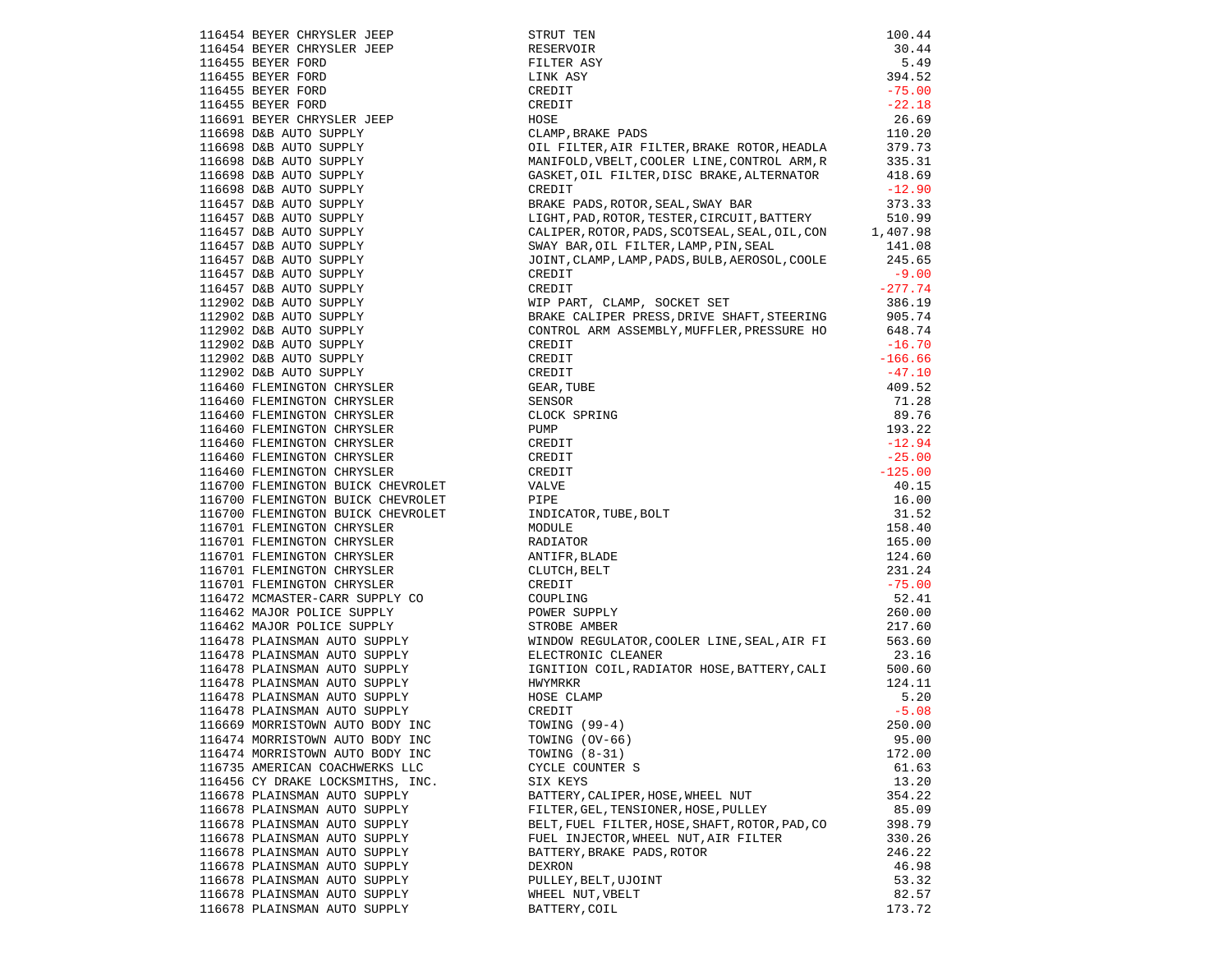| 117239 ERROL WOLLARY                                   | Reimb. for Cell Phone January, February  | 60.00    |        |
|--------------------------------------------------------|------------------------------------------|----------|--------|
| 117045 TERESA DUCKWORTH                                | Reimb. for Cell Phone January, February  | 60.00    |        |
| 117663 RUSSELL BERGER                                  | Reimb. for Cell Phone for January, Febre | 60.00    |        |
| $01-201-26-320100-031$ Cellular Phones/Pagers          | TOTAL FOR ACCOUNT                        |          | 180.00 |
| 116954 STAPLES ADVANTAGE                               | Refund item 54QT Iris Stack #781454      | $-9.03$  |        |
| 116954 STAPLES ADVANTAGE                               | 54 OT Iris Stack & Pull TR NAV #781454   | 9.03     |        |
| 116954 STAPLES ADVANTAGE                               | Sugar Packets #654547                    | 25.44    |        |
| 116954 STAPLES ADVANTAGE                               | Spiral Nail Head Cosumer #593803         | 79.42    |        |
| 116954 STAPLES ADVANTAGE                               | Refund Item Costumer, 8 Sprlnai #593803  | $-79.42$ |        |
| 116954 STAPLES ADVANTAGE                               | Spiral Nail Head Costumer #593803        | 79.42    |        |
| 116954 STAPLES ADVANTAGE                               | Staples JMB PPR CLP 1000CT #472506       | 0.15     |        |
| 116954 STAPLES ADVANTAGE                               | Staples 8.5 X 11 Copy CS #135848 75.24   |          |        |
| 117355 DEER PARK                                       | 8450007060 Spring Water 3/1/15 - 3/31/1  | 152.30   |        |
| $01-201-26-320100-058$ Office Supplies & Stationery    | TOTAL FOR ACCOUNT                        |          | 332.55 |
| 117680 ROGER ARMSTRONG                                 | Reimb. for drinks for Air Spray 4/24/15  | 39.44    |        |
| 117680 ROGER ARMSTRONG                                 | Reimb. for food for Air Spray 4/24/15    | 69.41    |        |
| $01-201-26-320100-098$ Other Operating & Repair Supply | TOTAL FOR ACCOUNT                        |          | 108.85 |
| 117093 TRITEC OFFICE EOUIPMENT INC                     | Color Copies $1/1/15 - 3/31/15$          | 249.48   |        |
| <i>Office Machines</i><br>01-201-26-320100-163         | TOTAL FOR ACCOUNT                        |          | 249.48 |
|                                                        |                                          |          |        |

 116680 QUALITY AUTO GLASS, INC WINDSHIELD (10-13) 300.99 116684 ROUTE 23 AUTOMALL LLC FILTER ASY 12.20

 ============ **TOTAL for Motor Services Center 62,355.68**

**Mosquito Extermination** 

 $16, 15$ 

| 116684 ROUTE 23 AUTOMALL LLC                                 | SWITCH ASY                                         | 16.15     |           |
|--------------------------------------------------------------|----------------------------------------------------|-----------|-----------|
| 116684 ROUTE 23 AUTOMALL LLC                                 | INSULATOR                                          | 2.77      |           |
| 116684 ROUTE 23 AUTOMALL LLC                                 | CABLE ASY                                          | 55.49     |           |
| 116684 ROUTE 23 AUTOMALL LLC                                 | FILTER ASY                                         | 38.48     |           |
| 116684 ROUTE 23 AUTOMALL LLC                                 | FILTER ASY                                         | 19.24     |           |
| 116684 ROUTE 23 AUTOMALL LLC                                 | TUBE ASY                                           | 44.49     |           |
| 116684 ROUTE 23 AUTOMALL LLC                                 | WIRE ASY                                           | 18.69     |           |
| 116684 ROUTE 23 AUTOMALL LLC                                 | FENDER ASY                                         | 199.41    |           |
| 116684 ROUTE 23 AUTOMALL LLC                                 | RETAINER                                           | 5.26      |           |
| 116684 ROUTE 23 AUTOMALL LLC                                 | HOSE ASY                                           | 60.14     |           |
| 116684 ROUTE 23 AUTOMALL LLC                                 | ANTI FREEZE                                        | 62.64     |           |
| 116684 ROUTE 23 AUTOMALL LLC                                 | PAN ASY, BOLT, GASKET                              | 132.68    |           |
| 116684 ROUTE 23 AUTOMALL LLC                                 | BRAKE LI                                           | 116.42    |           |
| 116684 ROUTE 23 AUTOMALL LLC                                 | MOULDING                                           | 79.21     |           |
| 116684 ROUTE 23 AUTOMALL LLC                                 | MIRROR ASY                                         | 417.63    |           |
| 116684 ROUTE 23 AUTOMALL LLC OIL COOLER ASY                  |                                                    | 160.52    |           |
| 116684 ROUTE 23 AUTOMALL LLC                                 | PAINT FENDER                                       | 200.00    |           |
| 116684 ROUTE 23 AUTOMALL LLC                                 | CREDIT                                             | $-700.65$ |           |
|                                                              |                                                    | 897.27    |           |
|                                                              |                                                    | 79.99     |           |
| 116481 SMITH MOTOR CO., INC. THE HOSE ASY                    |                                                    | 97.71     |           |
|                                                              | 116481 SMITH MOTOR CO., INC. WEHICLE REPAIR (7-20) | 5,308.97  |           |
| 116481 SMITH MOTOR CO., INC.<br>116481 SMITH MOTOR CO., INC. | CREDIT                                             | $-250.00$ |           |
|                                                              | CREDIT                                             | $-35.00$  |           |
| 114574 D&B AUTO SUPPLY                                       | OIL FILTER, CLAMP, AIR FILTER, BLASTER, OIL 287.17 |           |           |
| 114574 D&B AUTO SUPPLY                                       | AIR FILTER, CHAMBER, FLASHER, FLOOR MAT, MUF       | 1,006.88  |           |
| 114574 D&B AUTO SUPPLY                                       | CREDIT                                             | $-6.50$   |           |
| 116479 QUALITY AUTO GLASS, INC                               | WINDSHIELD (7-28)                                  | 231.35    |           |
| 116479 QUALITY AUTO GLASS, INC                               | WINDSHIELD (12-23)                                 | 308.54    |           |
| 116479 QUALITY AUTO GLASS, INC                               | WINDSHIELD (11-20)                                 | 221.26    |           |
| 116479 QUALITY AUTO GLASS, INC                               | WINDSHIELD (8-18)                                  | 194.74    |           |
| 116479 OUALITY AUTO GLASS, INC WINDSHIELD (4-47)             |                                                    | 194.74    |           |
| 01-201-26-315100-291    Vehicle Repairs                      | TOTAL FOR ACCOUNT                                  |           | 21,004.41 |
|                                                              |                                                    |           |           |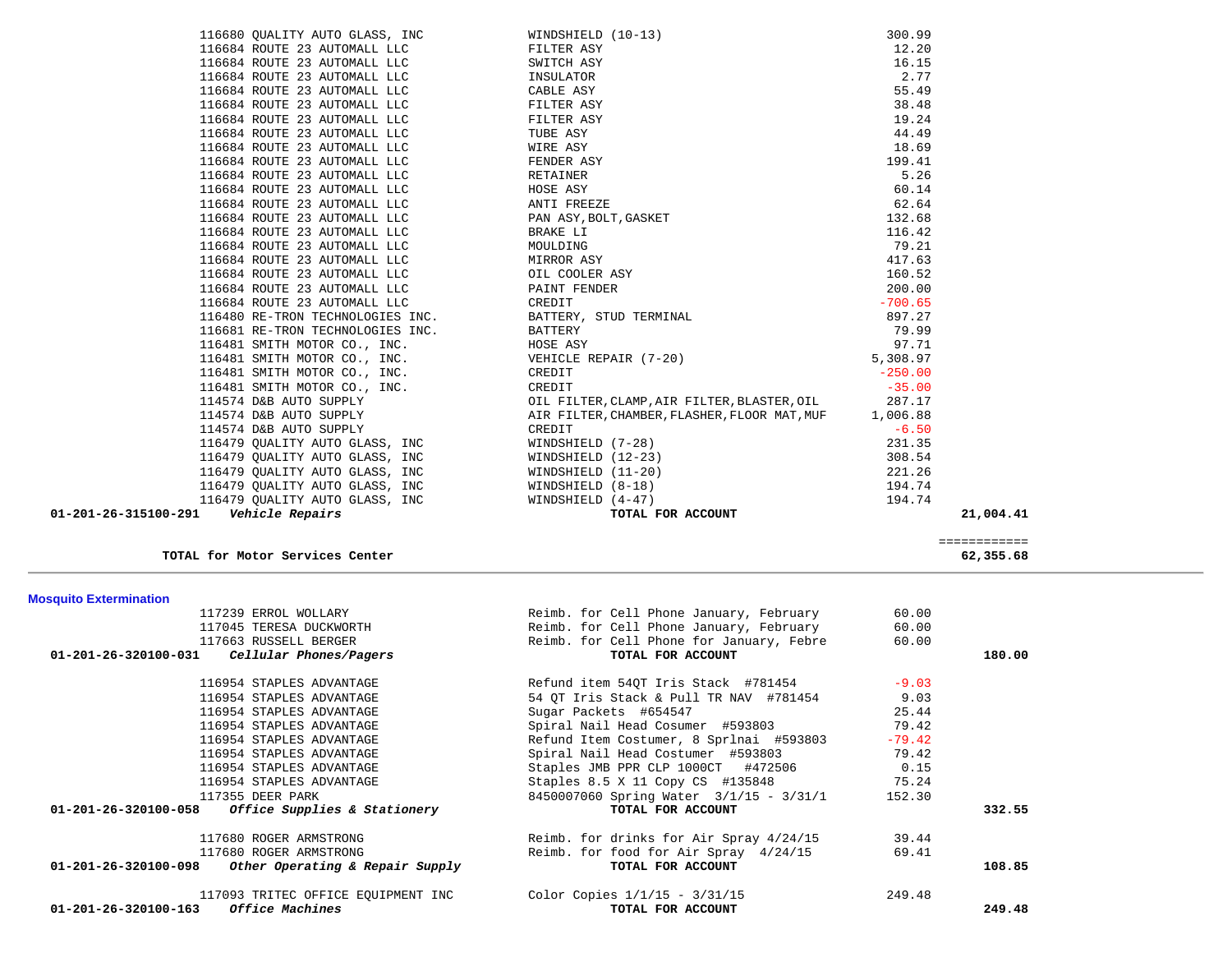| <b>Health Management</b>                                                          |                                                               |        |          |
|-----------------------------------------------------------------------------------|---------------------------------------------------------------|--------|----------|
| 117302 ANTHONY MARRONE                                                            | Reimbursement for NJ Turnpike toll-Rutge                      | 6.50   |          |
| 01-201-27-330100-082<br>Travel Expense                                            | TOTAL FOR ACCOUNT                                             |        | 6.50     |
| 116887 CARLOS PEREZ JR.                                                           | Travel reimbursement-Carlos Perez                             | 30.07  |          |
| 116379 THERMOWORKS, INC.                                                          | Sales order SO 785905 dated 2/11/2015 It                      | 69.00  |          |
| 116379 THERMOWORKS, INC.                                                          | Item THS 231 237 Super Fast Thermapen, S                      | 96.00  |          |
| 116379 THERMOWORKS, INC.                                                          | shipping                                                      | 7.54   |          |
| Other Outside Services<br>$01 - 201 - 27 - 330100 - 084$                          | TOTAL FOR ACCOUNT                                             |        | 202.61   |
| 116967 MUNICIPAL CAPITAL CORP<br>Office Machines - Rental<br>01-201-27-330100-164 | Ricoh MPC3003S Copier Contract # 12656 M<br>TOTAL FOR ACCOUNT | 690.99 | 690.99   |
|                                                                                   |                                                               |        |          |
| 117214 TRITEC OFFICE EOUIPMENT INC                                                | color copies Machine ID# 6417                                 | 411.18 |          |
| 116391 UNITED PARCEL SERVICE                                                      | Shipper # X159X4 Shipping charge                              | 497.95 |          |
| 117217 STAPLES ADVANTAGE                                                          | customer # NYC1054187                                         | 117.11 |          |
| $01 - 201 - 27 - 330100 - 210$<br>Environmental Compliance                        | TOTAL FOR ACCOUNT                                             |        | 1,026.24 |

| 116954 STAPLES ADVANTAGE                          | Towel CFold 2400/CT WE #491292           | 66.42  |              |
|---------------------------------------------------|------------------------------------------|--------|--------------|
| 116574 TOMAR INDUSTRIES INC                       | PolyBag 22 X 16 X 58 Black 100/CS #MPB-  | 79.30  |              |
| 116574 TOMAR INDUSTRIES INC                       | 623BL Medium Mop Head Blue Looped 12EA/C | 10.10  |              |
| 117028 MORRISTOWN LUMBER &                        | 1 1/4 X 6 Grey CT Desk SC Combo #769492  | 9.99   |              |
| 117028 MORRISTOWN LUMBER &                        | 1390603 PL200 Drywall Adhesive #5735097  | 2.39   |              |
| 117028 MORRISTOWN LUMBER &                        | 1 X 8 #2 White Pine KD 9/8.00 #18WP      | 87.84  |              |
| 117028 MORRISTOWN LUMBER &                        | 1 X 2 #2 White Pine KD 1/12.00 #12WP     | 4.32   |              |
| 117026 TOMAR INDUSTRIES INC                       | Needle Ribbed Mat 3' X 5' Color Brown    | 94.00  |              |
| Bldg Maintenance Supplies<br>01-201-26-320100-249 | TOTAL FOR ACCOUNT                        |        | 354.36       |
| 116541 MCMASTER-CARR SUPPLY CO                    | PVC Strap Closure Overshoe, 17" Height,  | 33.50  |              |
| 116541 MCMASTER-CARR SUPPLY CO                    | Press-to-close Polyethylene Bag, 8" Widt | 9.13   |              |
| 116541 MCMASTER-CARR SUPPLY CO                    | Disposable Alkaline Battery, 9-Volt, pac | 27.11  |              |
| 116541 MCMASTER-CARR SUPPLY CO                    | Screwdriver-Handle Scraper, Standard, 1" | 14.27  |              |
| 116541 MCMASTER-CARR SUPPLY CO                    | Shipping & Handling                      | 6.83   |              |
| 117092 BEN MEADOWS                                | Insct Rpllnt Spray 6oz. #55634           | 109.20 |              |
| 117092 BEN MEADOWS                                | Bens 30 4oz. pump spray #128037          | 33.60  |              |
| 117092 BEN MEADOWS                                | shipping & handling                      | 16.83  |              |
| 116917 MCMASTER-CARR SUPPLY CO                    | Screw Extractor & Drill Set, with Right- | 28.23  |              |
| 116917 MCMASTER-CARR SUPPLY CO                    | Screw Extractor, #1 for #8 1/4" (2.5-6MM | 3.39   |              |
| 116917 MCMASTER-CARR SUPPLY CO                    | Screw Extractor, #2, for #12 5/16" (6-8m | 3.49   |              |
| 116917 MCMASTER-CARR SUPPLY CO                    | Long-Life General Purpose Tap, Closed-En | 6.38   |              |
| 116917 MCMASTER-CARR SUPPLY CO                    | Long-Life General Purpose Tap, Closed-En | 6.86   |              |
| 116917 MCMASTER-CARR SUPPLY CO                    | Long-Life General Purpose Tap, Closed-En | 8.56   |              |
| 116917 MCMASTER-CARR SUPPLY CO                    | General Purpose Duct Tape, 2" Width X 20 | 5.57   |              |
| 116917 MCMASTER-CARR SUPPLY CO                    | PVC Strap Closure Overshoe, 17" Height,  | 33.50  |              |
| 116917 MCMASTER-CARR SUPPLY CO                    | Puncture Resistant Boot and Shoe Insole, | 59.80  |              |
| 116917 MCMASTER-CARR SUPPLY CO                    | Shipping & Handling                      | 6.34   |              |
| $01 - 201 - 26 - 320100 - 258$<br>Equipment       | TOTAL FOR ACCOUNT                        |        | 412.59       |
| 116501 MODERN HANDLING EQUIPMENT COMPANY          | Tune-up Kit #IT061630                    | 33.92  |              |
| 116501 MODERN HANDLING EOUIPMENT COMPANY          | Shipping & Handling                      | 9.91   |              |
| 116500 PLAINSMAN AUTO SUPPLY                      | Sway Bar Link Repair Kit - Fro #265-131  | 29.34  |              |
| 116500 PLAINSMAN AUTO SUPPLY                      | PTEX Ultra Black 3oz. #7651589           | 7.49   |              |
| 116500 PLAINSMAN AUTO SUPPLY                      | Purple Power Car Wash #9520P             | 8.15   |              |
| 116780 PLAINSMAN AUTO SUPPLY                      | NAPAGOLD Oil Filter #1069                | 5.96   |              |
| 116780 PLAINSMAN AUTO SUPPLY                      | 2Plus2 Gum Cutter #B101                  | 3.43   |              |
| 116780 PLAINSMAN AUTO SUPPLY                      | NAPA 10W30 QT #75-130                    | 49.08  |              |
| 01-201-26-320100-291<br>Vehicle Repairs           | TOTAL FOR ACCOUNT                        |        | 147.28       |
|                                                   |                                          |        | ============ |
| TOTAL for Mosquito Extermination                  |                                          |        | 1,785.11     |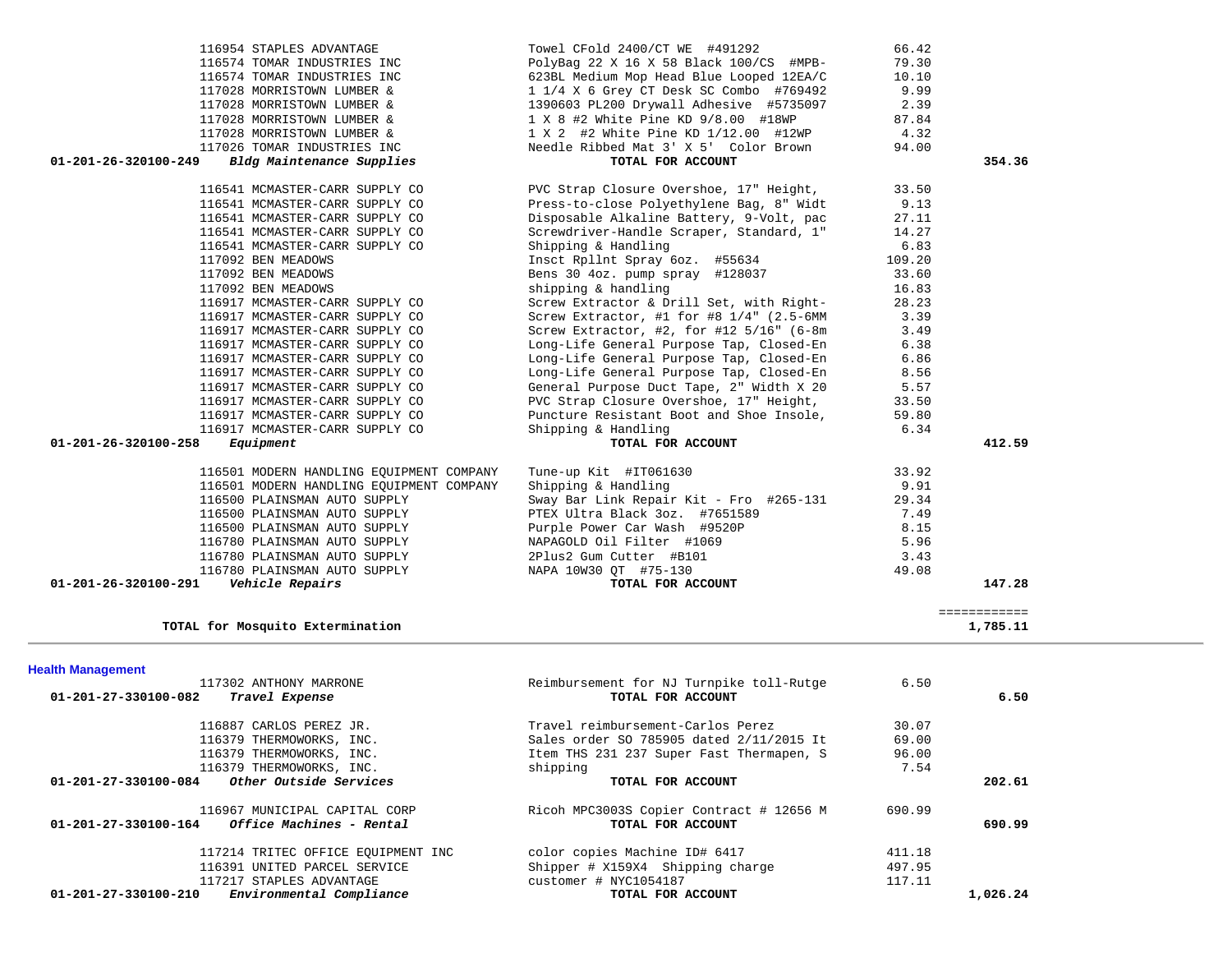| 116867 ENVELOPES & PRINTED PROD. INC.<br>(2014) Office Supplies & Stationery<br>01-203-27-330100-058 | Health Management<br>TOTAL FOR ACCOUNT   | 48.75  | 48.75        |
|------------------------------------------------------------------------------------------------------|------------------------------------------|--------|--------------|
|                                                                                                      |                                          |        |              |
| 107296 DIVISION OF STATE POLICE                                                                      | survey instruments calibrated            | 280.00 |              |
| 107296 DIVISION OF STATE POLICE                                                                      | additional probe calibrated              | 70.00  |              |
| 107296 DIVISION OF STATE POLICE                                                                      | wipe analysis                            | 75.00  |              |
| 116928 DIVISION OF STATE POLICE                                                                      | Instruments calibrated                   | 920.00 |              |
| $01 - 203 - 27 - 330100 - 210$<br>(2014) Environmental Compliance                                    | TOTAL FOR ACCOUNT                        |        | 1,345.00     |
|                                                                                                      |                                          |        | ============ |
| TOTAL for Health Management                                                                          |                                          |        | 3,320.09     |
|                                                                                                      |                                          |        |              |
| <b>Human Services</b>                                                                                |                                          |        |              |
| 117823 M.C. CHAMBER OF COMMERCE                                                                      | Not-for-Profit Conference Registration f | 25.00  |              |
| Education Schools & Training<br>01-201-27-331100-039                                                 | TOTAL FOR ACCOUNT                        |        | 25.00        |
| 117276 STAPLES ADVANTAGE                                                                             | General Office Supplies 1/22/15          | 436.56 |              |
| 117276 STAPLES ADVANTAGE                                                                             | HP Laser Jet CB436 FAM.PRTCART1/22/15    | 61.54  |              |
| 117117 STAPLES ADVANTAGE                                                                             | Accordion Wallet Folders/Jenn Carpinteri | 45.45  |              |
| 01-201-27-331100-058<br>Office Supplies & Stationery                                                 | TOTAL FOR ACCOUNT                        |        | 543.55       |
| 118050 COUNTY OF MORRIS                                                                              | 2nd Half April 2015 Metered Mail         | 67.27  |              |
| 01-201-27-331100-068<br>Postage & Metered Mail                                                       | TOTAL FOR ACCOUNT                        |        | 67.27        |
| 117192 SODEXO, INC & AFFILIATES                                                                      | Catering for MHSAAB Board Mtg - April 9, | 130.40 |              |
| 01-201-27-331100-088<br>Meeting Exp Advisory Board Etc                                               | TOTAL FOR ACCOUNT                        |        | 130.40       |
|                                                                                                      |                                          |        | ============ |
| TOTAL for Human Services                                                                             |                                          |        | 766.22       |

#### **Youth Shelter**

| 114909 AMA<br>$01-201-27-331110-039$ Education Schools & Training                                                                                     | 80-2919132 Mtg #0260100809 TRAINING FOR 1,708.00<br>TOTAL FOR ACCOUNT                                                                                                                                                                      | 1,708.00 |
|-------------------------------------------------------------------------------------------------------------------------------------------------------|--------------------------------------------------------------------------------------------------------------------------------------------------------------------------------------------------------------------------------------------|----------|
| 117238 STAPLES ADVANTAGE<br>112.86 11 Copier paper cu 112.86 11-201-27-331110-058 <i>Office Supplies &amp; Stationery</i><br>112.86 TOTAL FOR ACCOUNT |                                                                                                                                                                                                                                            | 112.86   |
|                                                                                                                                                       | 116530 MORRIS COUNTY PARK COMMISSION 3/27/15 skating admission Mennen sports 21.00                                                                                                                                                         |          |
|                                                                                                                                                       |                                                                                                                                                                                                                                            |          |
|                                                                                                                                                       |                                                                                                                                                                                                                                            |          |
|                                                                                                                                                       |                                                                                                                                                                                                                                            |          |
|                                                                                                                                                       |                                                                                                                                                                                                                                            |          |
|                                                                                                                                                       |                                                                                                                                                                                                                                            |          |
|                                                                                                                                                       |                                                                                                                                                                                                                                            |          |
|                                                                                                                                                       |                                                                                                                                                                                                                                            |          |
|                                                                                                                                                       |                                                                                                                                                                                                                                            |          |
|                                                                                                                                                       | 116530 MORRIS COUNTY PARK COMMISSION<br>116530 MORRIS COUNTY PARK COMMISSION<br>116530 MORRIS COUNTY PARK COMMISSION<br>116530 MORRIS COUNTY PARK COMMISSION<br>116530 MORRIS COUNTY PARK COMMISSION<br>4/13/15 skate rentals<br>117156 TH |          |
|                                                                                                                                                       | 116528 MOUNTAIN CREEK RESORT, INC. 5WGK121314 Payment for returning of the 85.00                                                                                                                                                           |          |
|                                                                                                                                                       |                                                                                                                                                                                                                                            |          |
|                                                                                                                                                       | 114899 BOB BARKER COMPANY, INC.<br>114899 BOB BARKER COMPANY, INC.<br>114899 BOB BARKER COMPANY, INC.<br>114899 BOB BARKER COMPANY, INC.<br>114899 BOB BARKER COMPANY, INC.<br>114899 BOB BARKER COMPANY, INC.<br>114899 BOB BARKER COMPAN |          |
|                                                                                                                                                       |                                                                                                                                                                                                                                            |          |
|                                                                                                                                                       |                                                                                                                                                                                                                                            |          |
|                                                                                                                                                       |                                                                                                                                                                                                                                            |          |
|                                                                                                                                                       |                                                                                                                                                                                                                                            |          |
|                                                                                                                                                       |                                                                                                                                                                                                                                            |          |
|                                                                                                                                                       |                                                                                                                                                                                                                                            |          |
|                                                                                                                                                       |                                                                                                                                                                                                                                            |          |
|                                                                                                                                                       |                                                                                                                                                                                                                                            |          |
|                                                                                                                                                       |                                                                                                                                                                                                                                            |          |
|                                                                                                                                                       |                                                                                                                                                                                                                                            |          |
|                                                                                                                                                       | 114899 BOB BARKER COMPANY, INC.<br>114899 BOB BARKER COMPANY, INC.<br>114899 BOB BARKER COMPANY, INC.<br>114899 BOB BARKER COMPANY, INC.<br>114899 BOB BARKER COMPANY, INC.<br>114899 BOB BARKER COMPANY, INC.<br>114899 BOB BARKER COMPAN |          |
|                                                                                                                                                       |                                                                                                                                                                                                                                            |          |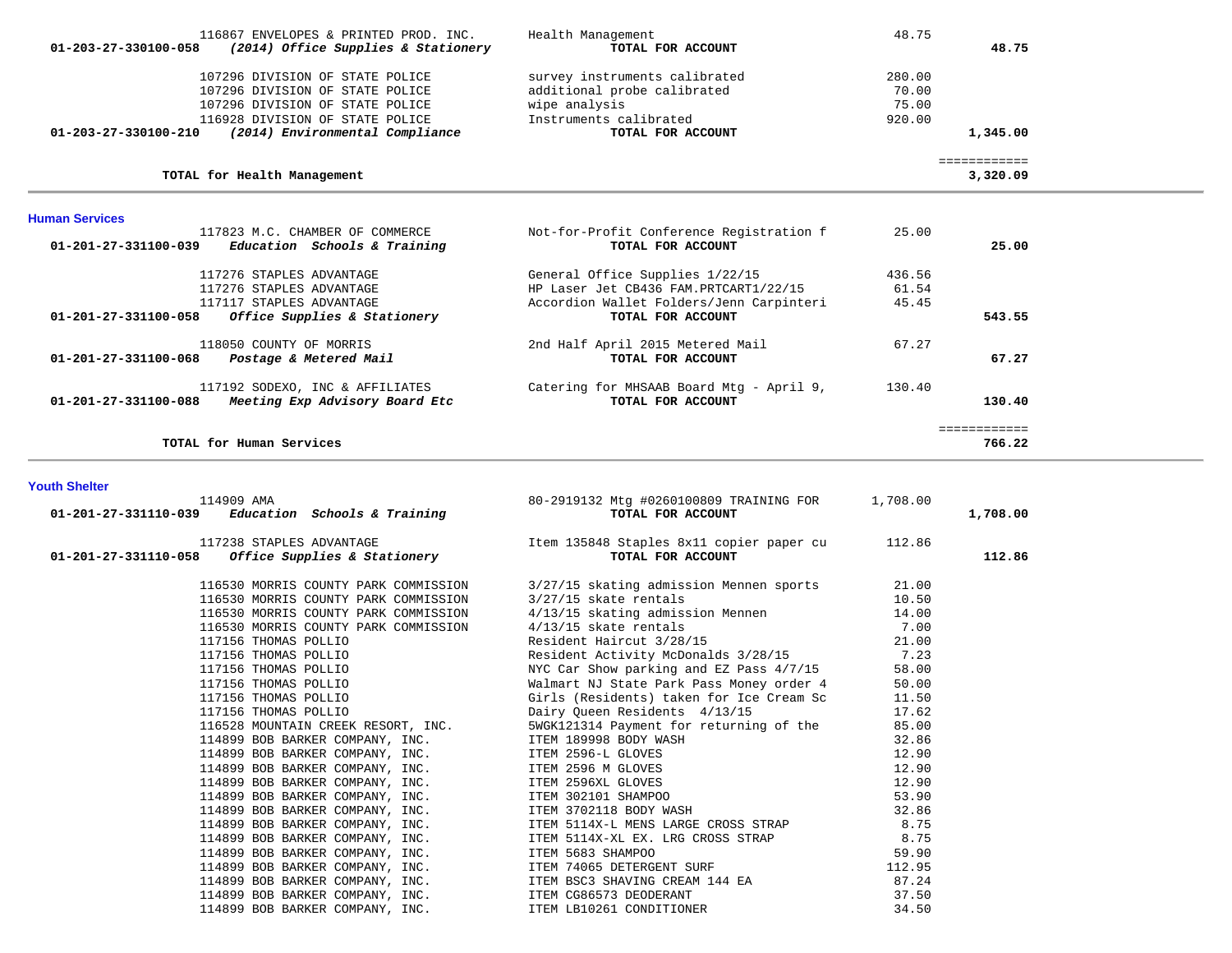| 114899 BOB BARKER COMPANY, INC.                  | ITEM WR383 BODY WASH WHITE RAIN            | 28.50  |              |
|--------------------------------------------------|--------------------------------------------|--------|--------------|
| 114899 BOB BARKER COMPANY, INC.                  | FREIGHT CHARGE                             | 57.10  |              |
| 01-201-27-331110-059<br>Other General Expenses   | TOTAL FOR ACCOUNT                          |        | 896.36       |
| 118050 COUNTY OF MORRIS                          | 2nd Half April 2015 Metered Mail           | 6.89   |              |
| 01-201-27-331110-068<br>Postage and Metered Mail | TOTAL FOR ACCOUNT                          |        | 6.89         |
| 117657 TRITEC OFFICE EQUIPMENT INC               | Color Copies for Ricoh MPC4502A-R billin   | 121.45 |              |
| 01-201-27-331110-163<br><i>Office Machines</i>   | TOTAL FOR ACCOUNT                          |        | 121.45       |
| 116976 LOVEYS PIZZA & GRILL                      | 3-2-2015 Large cheese pizza for resident   | 25.36  |              |
| 116976 LOVEYS PIZZA & GRILL                      | $3-9/15$ 1 lg pepperoni pizza and 1 lg che | 25.36  |              |
| 116976 LOVEYS PIZZA & GRILL                      | $3/16/15$ 2 lg pizzas                      | 25.36  |              |
| 116976 LOVEYS PIZZA & GRILL                      | $3/24/15$ 2 lg pizzas                      | 27.00  |              |
| 116976 LOVEYS PIZZA & GRILL                      | $3/30/15$ 2 lg pizzas                      | 26.36  |              |
| 117323 DEER PARK                                 | Acct 0434508388 - 16, 5 Gallon Nestle P    | 47.84  |              |
| 117323 DEER PARK                                 | Acct 0434508388 rental payment             | 0.99   |              |
| 01-201-27-331110-185<br>Food                     | TOTAL FOR ACCOUNT                          |        | 178.27       |
| 116527 ALLEN PAPER & SUPPLY CO                   | Coarse Paper and Household Supplies Faci   | 32.30  |              |
| 116527 ALLEN PAPER & SUPPLY CO                   | Gen Kitchen Rolled towels                  | 34.00  |              |
| 01-201-27-331110-252<br>Janitorial Supplies      | TOTAL FOR ACCOUNT                          |        | 66.30        |
|                                                  |                                            |        | ============ |
| TOTAL for Youth Shelter                          |                                            |        | 3,090.13     |

# **Office on Aging**

| 117275 CROSS COUNTRY EDUCATION, LLC                      |                                                 | 338.00 |        |
|----------------------------------------------------------|-------------------------------------------------|--------|--------|
|                                                          | May $6-7, 20158:00$ am to $3:30$ pmCompleting t |        |        |
| 117286 RUTGERS STATE UNIVERSITY OF NJ                    | March 26,20159:30am -3:30pmCase Plan Ess        | 40.00  |        |
| 01-201-27-333100-039<br>Education Schools & Training     | TOTAL FOR ACCOUNT                               |        | 378.00 |
| 117212 ANDREA BATISTONI                                  | Car Insurance reimbursement for Mar-2015        | 12.00  |        |
| 117211 BETH DENMEAD                                      | Car Insurance reimbursement for Mar-2015        | 12.00  |        |
| 117210 DAVID GILLIHAM                                    | Car Insurance reimbursement for Mar-2015        | 12.00  |        |
| 117223 OPHELIA V. CRUSE                                  | Car Insurance reimbursement for Mar-2015        | 12.00  |        |
| 117209 VERA BLOSSOM                                      | Car Insurance reimbursement for Feb-Mar2        | 24.00  |        |
| $01 - 201 - 27 - 333100 - 048$<br>Insurance              | TOTAL FOR ACCOUNT                               |        | 72.00  |
| 116154 STAPLES ADVANTAGE                                 | Dps reman toner HP78, 3 tab fld ltr mani        | 144.74 |        |
| Office Supplies & Stationery<br>01-201-27-333100-058     | TOTAL FOR ACCOUNT                               |        | 144.74 |
| 117274 SODEXO, INC & AFFILIATES                          | Meals for Advisory Council Meeting 4/9/1        | 168.00 |        |
| 01-201-27-333100-059<br>Other General Expenses           | TOTAL FOR ACCOUNT                               |        | 168.00 |
| 118050 COUNTY OF MORRIS                                  | 2nd Half April 2015 Metered Mail                | 179.65 |        |
| 01-201-27-333100-068<br>Postage & Metered Mail           | TOTAL FOR ACCOUNT                               |        | 179.65 |
| 117212 ANDREA BATISTONI                                  | Miles reimbursement for Mar-2015                | 57.40  |        |
| 117211 BETH DENMEAD                                      | Miles reimbursement for Mar-2015                | 166.60 |        |
| 116342 CARMEN N. AYALA                                   | Miles reimbursement for March 2015              | 39.55  |        |
| 117210 DAVID GILLIHAM                                    | Miles reimbursement for Mar-2015                | 61.25  |        |
| 117223 OPHELIA V. CRUSE                                  | Miles reimbursement for Mar-2015                | 39.20  |        |
| 117209 VERA BLOSSOM                                      | Miles reimbursement for February-March 2        | 117.25 |        |
| 117209 VERA BLOSSOM                                      | Tolls                                           | 3.00   |        |
| 01-201-27-333100-082<br>Travel Expense                   | TOTAL FOR ACCOUNT                               |        | 484.25 |
| 117273 HUBER & ASSOCIATES                                | Competency Evaluation of APS client E.Y         | 400.00 |        |
| 117360 JUST JIM CLEANING SERVICE                         | Cleaning, sanitizing, debris removal 3/1        | 300.00 |        |
| $01 - 201 - 27 - 333100 - 084$<br>Other Outside Services | TOTAL FOR ACCOUNT                               |        | 700.00 |
|                                                          |                                                 |        |        |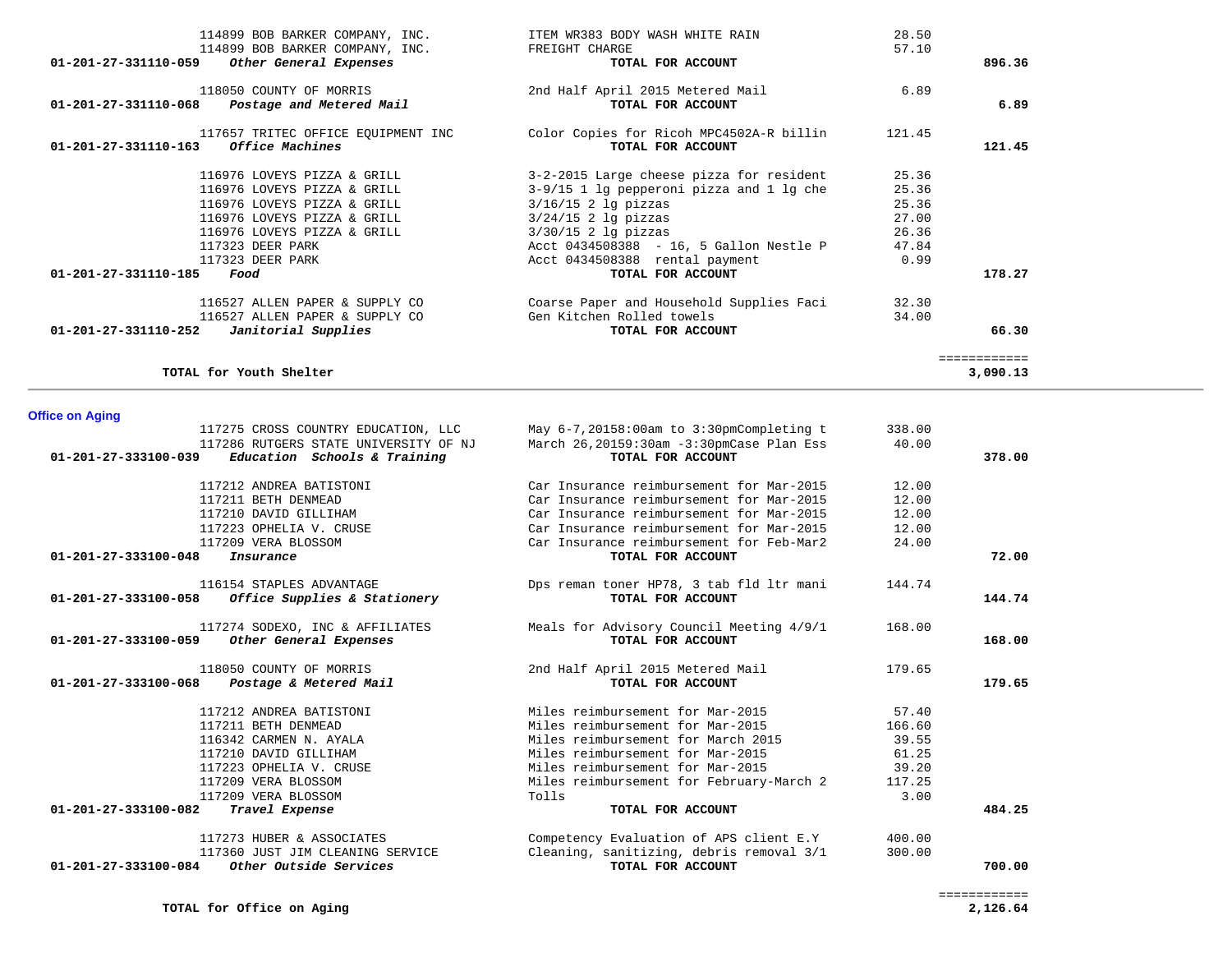| 01-201-27-333105-090 | 117103 CORNERSTONE FAMILY PROGRAMS<br>117362 NEWBRIDGE SERVICES INC<br>NJEASE Phase II Expenditures | JACC Per. 1/1/15-3/31/15 6 units @(5 (to<br>JACC Reimb Per. 1/1/5-3/31/15 6 units @\$<br>TOTAL FOR ACCOUNT | 570.00<br>570.00   | 1,140.00                 |  |
|----------------------|-----------------------------------------------------------------------------------------------------|------------------------------------------------------------------------------------------------------------|--------------------|--------------------------|--|
|                      | TOTAL for NJEASE Phase II                                                                           |                                                                                                            |                    | ============<br>1,140.00 |  |
| <b>Grant in Aid</b>  |                                                                                                     |                                                                                                            |                    |                          |  |
|                      | 117477 ALFRE INC.                                                                                   | Aftercare sessions                                                                                         | 2,380.00           |                          |  |
|                      | 117477 ALFRE INC.                                                                                   | Med monitoring                                                                                             | 100.00             |                          |  |
|                      | 117477 ALFRE INC.                                                                                   | Pre-Admission assessment                                                                                   | 500.00             |                          |  |
|                      | 117477 ALFRE INC.<br>117477 ALFRE INC.                                                              | Psych eval<br>IOP sessions                                                                                 | 100.00<br>2,375.00 |                          |  |
| 01-201-27-342000-453 | Grant in Aid GIA: ALFRE INC                                                                         | TOTAL FOR ACCOUNT                                                                                          |                    | 5,455.00                 |  |
|                      | 117479 NEW JERSEY AIDS SERVICES                                                                     | Substance Abuse Sessions                                                                                   | 8,905.16           |                          |  |
|                      | 117322 NEW JERSEY AIDS SERVICES                                                                     | GIA-1536 Transitional Housing for AIDS P                                                                   | 9,480.00           |                          |  |
| 01-201-27-342000-454 | Grant in Aid GIA: ERIC JOHNSON                                                                      | TOTAL FOR ACCOUNT                                                                                          |                    | 18,385.16                |  |
|                      | 117667 DOVER HOUSING AUTHORITY                                                                      | GIA-1538 Family Self-Sufficiency Program                                                                   | 9,619.00           |                          |  |
| 01-201-27-342000-455 | Grant in Aid GIA: DOVER HOUSING AUTHORITY                                                           | TOTAL FOR ACCOUNT                                                                                          |                    | 9,619.00                 |  |
|                      | 117216 MORRISTOWN NEIGHBORHOOD HOUSE                                                                | GIA-1532 Peer Pl Childcare Program Q1 1/                                                                   | 3,744.00           |                          |  |
|                      | 117224 MORRISTOWN NEIGHBORHOOD HOUSE                                                                | GIA-1554 Project Safe E.Dover Afterschoo                                                                   | 3,744.00           |                          |  |
| 01-201-27-342000-457 | Grant in Aid GIA: MORRISTOWN NGBHD HOUSE                                                            | TOTAL FOR ACCOUNT                                                                                          |                    | 7,488.00                 |  |
|                      | 117363 PUSH TO WALK A NEW JERSEY                                                                    | #1567 Per. 1/1/15-3/31/15 76 units @73.2                                                                   | 5,668.00           |                          |  |
| 01-201-27-342000-458 | Grant in Aid GIA: PUSH TO WALK                                                                      | TOTAL FOR ACCOUNT                                                                                          |                    | 5,668.00                 |  |
|                      | 117219 EL PRIMER PASO, LTD.                                                                         | GIA-1513 El Primer Paso Program Q1 2015                                                                    | 7,362.00           |                          |  |
|                      | 117222 HOUSING PARTNERSHIP                                                                          | GIA-1508 Spanish Home Buyer Education Pr                                                                   | 4,641.00           |                          |  |
| 01-201-27-342000-459 | 117855 MC ORGANIZATION FOR HISPANIC<br>Grant in Aid GIA: HISPANIC AFFAIRS                           | GIA-1502 Community Outreach & Advocacy P<br>TOTAL FOR ACCOUNT                                              | 11,957.00          | 23,960.00                |  |
|                      |                                                                                                     |                                                                                                            |                    |                          |  |
|                      | 117148 HOMELESS SOLUTIONS, INC.                                                                     | GIA-1510 Family Shelter & Men's Program                                                                    | 22,773.00          |                          |  |
| 01-201-27-342000-460 | Grant in Aid GIA: HOUSING SOLUTIONS                                                                 | TOTAL FOR ACCOUNT                                                                                          |                    | 22,773.00                |  |
|                      | 117496 JERSEY BATTERED WOMEN'S                                                                      | GIA-1507 Protective Services Program Q1                                                                    | 25,011.00          |                          |  |
| 01-201-27-342000-461 | Grant in Aid GIA: BATTERED WOMEN                                                                    | TOTAL FOR ACCOUNT                                                                                          |                    | 25,011.00                |  |
|                      | 117096 CORNERSTONE FAMILY PROGRAMS                                                                  | #1541 Per. 1/1/15-3/31/15 29 units @\$65(                                                                  | 1,885.00           |                          |  |
|                      | 117146 CORNERSTONE FAMILY PROGRAMS                                                                  | GIA-1506 Crisis Intervention Social Work                                                                   | 15,508.00          |                          |  |
|                      | 117476 CORNERSTONE FAMILY PROGRAMS                                                                  | Social Work Hours                                                                                          | 6,312.40           |                          |  |
| 01-201-27-342000-462 | Grant in Aid GIA: FAMILY SERVICES                                                                   | TOTAL FOR ACCOUNT                                                                                          |                    | 23,705.40                |  |
|                      | 117261 EMPLOYMENT HORIZONS, INC.                                                                    | Grant in Aid Funding 2015, Agency-Based                                                                    | 16,832.00          |                          |  |
| 01-201-27-342000-463 | Grant in Aid GIA: EMPLOYMENT HORIZONS                                                               | TOTAL FOR ACCOUNT                                                                                          |                    | 16,832.00                |  |
|                      | 117215 ROXBURY DAY CARE CENTER, INC.                                                                | GIA-1534 Infant & Toddler Program-Jan, Fe                                                                  | 6,495.00           |                          |  |
| 01-201-27-342000-467 | Grant in Aid GIA: ROXBURY DAY CARE SCHOL                                                            | TOTAL FOR ACCOUNT                                                                                          |                    | 6,495.00                 |  |
|                      | 117287 MENTAL HEALTH ASSOCIATION OF                                                                 | GIA-1568 Edna's Haven Resource Center -                                                                    | 3,659.00           |                          |  |
|                      | 117288 MENTAL HEALTH ASSOCIATION OF                                                                 | GIA-1537 Forensic Liaison Services - Q1                                                                    | 15,759.00          |                          |  |
|                      | 117289 MENTAL HEALTH ASSOCIATION OF                                                                 | GIA-1522 Step Off the Streets- Q1 2015                                                                     | 3,535.00           |                          |  |
|                      | 117272 MENTAL HEALTH ASSOCIATION OF                                                                 | GIA-1552 Tenant Based Rental Assistance                                                                    | 2,080.00           |                          |  |
| 01-201-27-342000-470 | 117317 MENTAL HEALTH ASSOCIATION OF<br>Grant in Aid GIA: MC MENTAL HEALTH ASSOC                     | GIA-1522 Peer-to-Peer Phone Hours 01 201<br>TOTAL FOR ACCOUNT                                              | 11,180.00          | 36,213.00                |  |
|                      |                                                                                                     |                                                                                                            |                    |                          |  |
|                      | 117262 DAWN CENTER FOR INDEPENDENT                                                                  | Grant in Aid Funding 2015, Care Manageme                                                                   | 10,933.00          |                          |  |

**NJEASE Phase II**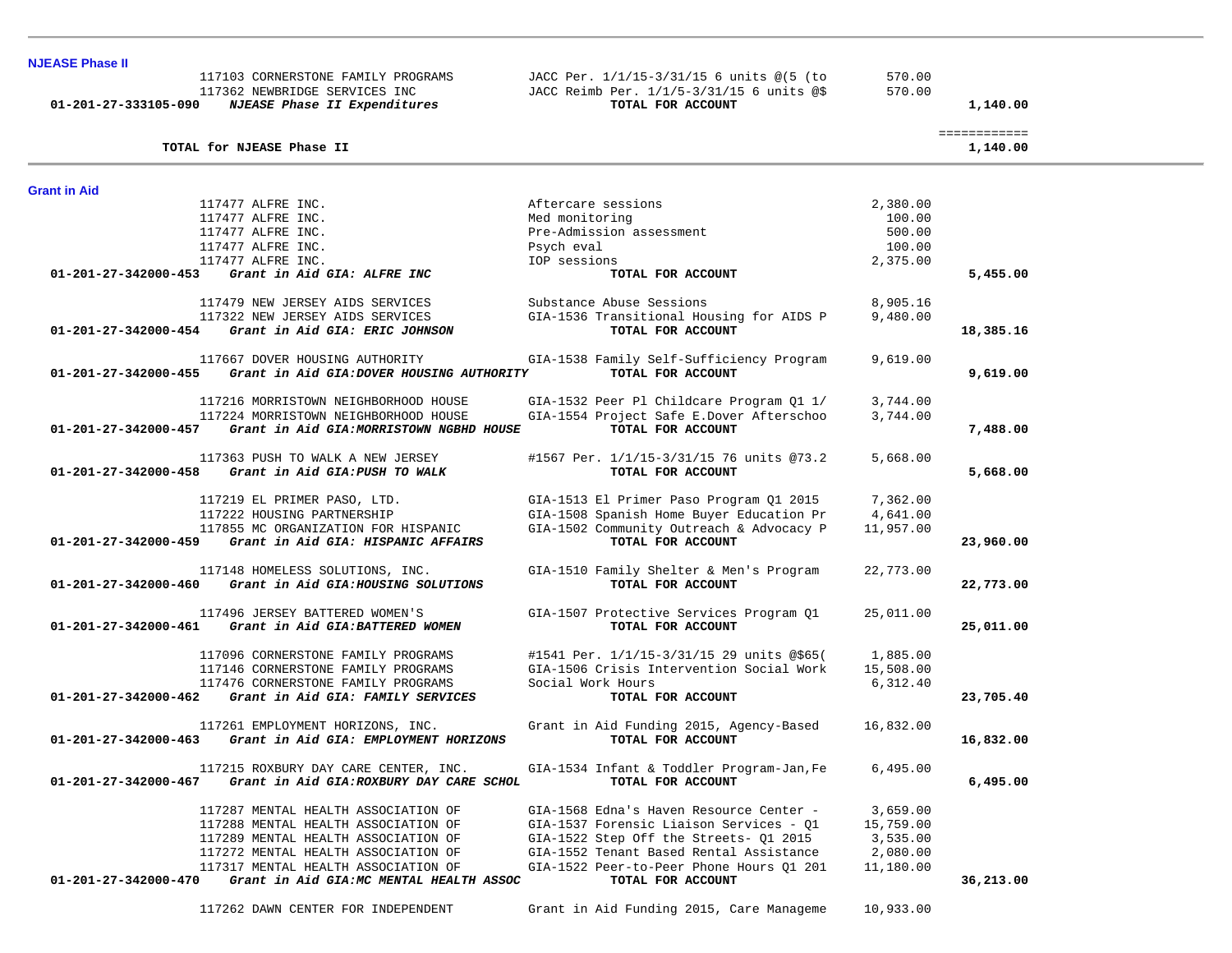| 117145 FAMILY PROMISE OF<br>Grant in Aid GIA: INTERFAITH COUNCIL<br>01-201-27-342000-475                         | GIA-1551 Tenant Based Rental Assistance<br>TOTAL FOR ACCOUNT  | 3,900.00  |              |
|------------------------------------------------------------------------------------------------------------------|---------------------------------------------------------------|-----------|--------------|
|                                                                                                                  |                                                               |           | 3,900.00     |
| 117792 PARSIPPANY CHILD DAY CARE CTR.<br>$01 - 201 - 27 - 342000 - 478$<br>Grant in Aid GIA: PARSIPPANY CHILD DC | GIA-1555 Infant Toddler ProgramQ1 2015<br>TOTAL FOR ACCOUNT   | 2,702.00  | 2,702.00     |
| 117129 CFCS - HOPE HOUSE                                                                                         | GIA-1521 The AIDS Center Program March 2                      | 3,533.00  |              |
| 117281 CFCS - HOPE HOUSE                                                                                         | Grant in Aid Funding 2015, Operation Fix                      | 1,813.00  |              |
| 117280 CFCS - HOPE HOUSE                                                                                         | Grant in Aid Funding 2015, Operation Fix                      | 2,489.00  |              |
| 117278 CFCS - HOPE HOUSE                                                                                         | Grant in Aid Funding, Chore Program                           | 2,317.00  |              |
| 117277 CFCS - HOPE HOUSE                                                                                         | Grant in Aid Funding, Chore Program                           | 4,497.00  |              |
| 117475 CFCS - HOPE HOUSE                                                                                         | Extended Evaluations                                          | 540.00    |              |
| 117475 CFCS - HOPE HOUSE                                                                                         | Case Mgmt                                                     | 2,070.00  |              |
| 117475 CFCS - HOPE HOUSE                                                                                         | Group sessions                                                | 255.00    |              |
| 117475 CFCS - HOPE HOUSE                                                                                         | UDS                                                           | 250.00    |              |
| 117279 CFCS - HOPE HOUSE                                                                                         | Grant in Aid Funding, Chore Program                           | 3,066.00  |              |
| Grant in Aid GIA: HOPEHOUSEOPERTNFIXIT<br>01-201-27-342000-480                                                   | TOTAL FOR ACCOUNT                                             |           | 20,830.00    |
| 117269 VISITING NURSE ASSOC. OF<br>01-201-27-342000-481<br>Grant in Aid GIA: VNAANJ                              | Grant in Aid Funding 2015, Community Hea<br>TOTAL FOR ACCOUNT | 15,087.00 | 15,087.00    |
| 117472 FREEDOM HOUSE INC.                                                                                        | Halfway House bed days - Feb                                  | 6,880.00  |              |
| 117472 FREEDOM HOUSE INC.                                                                                        | Less Client share                                             | $-843.00$ |              |
| 117472 FREEDOM HOUSE INC.                                                                                        | Balance from January billing                                  | 2,528.00  |              |
| 117472 FREEDOM HOUSE INC.                                                                                        | Halfway House bed days - March                                | 9,546.00  |              |
| 117472 FREEDOM HOUSE INC.                                                                                        | Less client share                                             | $-390.00$ |              |
| Grant in Aid: Freedom House<br>$01 - 201 - 27 - 342000 - 482$                                                    | TOTAL FOR ACCOUNT                                             |           | 17,721.00    |
| 117155 NEWBRIDGE SERVICES INC                                                                                    | GIA-1511 Core Services Q1 2015                                | 75,356.00 |              |
| 117154 NEWBRIDGE SERVICES INC                                                                                    | GIA-1556 Crisis Response in Community Q1                      | 5,530.00  |              |
| 117431 NEWBRIDGE SERVICES INC                                                                                    | Grant in Aid Funding 2015, In Home Menta                      | 1,046.00  |              |
| 117430 NEWBRIDGE SERVICES INC                                                                                    | Grant in Aid Funding 2015, Operation SAI                      | 1,548.00  |              |
| Grant in Aid Aid Ment Hlth Cnt-New Bridg<br>01-201-27-342000-483                                                 | TOTAL FOR ACCOUNT                                             |           | 83,480.00    |
| 117621 CHILD & FAMILY RESOURCES, INC.                                                                            | GIA-1527 Family Day Care Resource and Re                      | 8,543.00  |              |
| 117316 LEGAL SERVICES OF NORTHWEST                                                                               | GIA-1528 Commitment Rights Representatio                      | 24,640.00 |              |
| Grant in Aid NJ Bureau of Chldrn Srvcs<br>01-201-27-342000-486                                                   | TOTAL FOR ACCOUNT                                             |           | 33,183.00    |
| 117474 DAYTOP VILLAGE OF NJ, INC.                                                                                | Residential bed days - February                               | 11,180.00 |              |
| 117478 DAYTOP VILLAGE OF NJ, INC.                                                                                | Residential bed days                                          | 9,490.00  |              |
| Grant in Aid: Daytop<br>01-201-27-342000-490                                                                     | TOTAL FOR ACCOUNT                                             |           | 20,670.00    |
| 117473 NEW HOPE FOUNDATION INC.                                                                                  | Client bed days - January<br>Client bed days (3.07)February   | 9,585.00  |              |
| 117473 NEW HOPE FOUNDATION INC.                                                                                  |                                                               | 415.00    |              |
| 01-201-27-342000-491<br>Grant in Aid: New Hope                                                                   | TOTAL FOR ACCOUNT                                             |           | 10,000.00    |
| 117264 INTERFAITH FOOD PANTRY INC.                                                                               | Grant in Aid Funding 2015, Home Delivery                      | 7,504.00  |              |
| Grant in Aid: Interfaith Food Pantry<br>01-201-27-342000-493                                                     | TOTAL FOR ACCOUNT                                             |           | 7,504.00     |
|                                                                                                                  |                                                               |           | ============ |
| TOTAL for Grant in Aid                                                                                           |                                                               |           | 427,614.56   |
| <b>Seniors, Disabled &amp; Veterans</b>                                                                          |                                                               |           |              |
| 117854 CORNERSTONE FAMILY PROGRAMS                                                                               | Operation of Adult Day Care                                   | 13,735.70 |              |
| 01-201-27-343100-036<br>Contracted Services - Adult Day Care                                                     | TOTAL FOR ACCOUNT                                             |           | 13,735.70    |
|                                                                                                                  |                                                               |           |              |

**TOTAL for Seniors, Disabled & Veterans 13,735.70**

============

13,735.70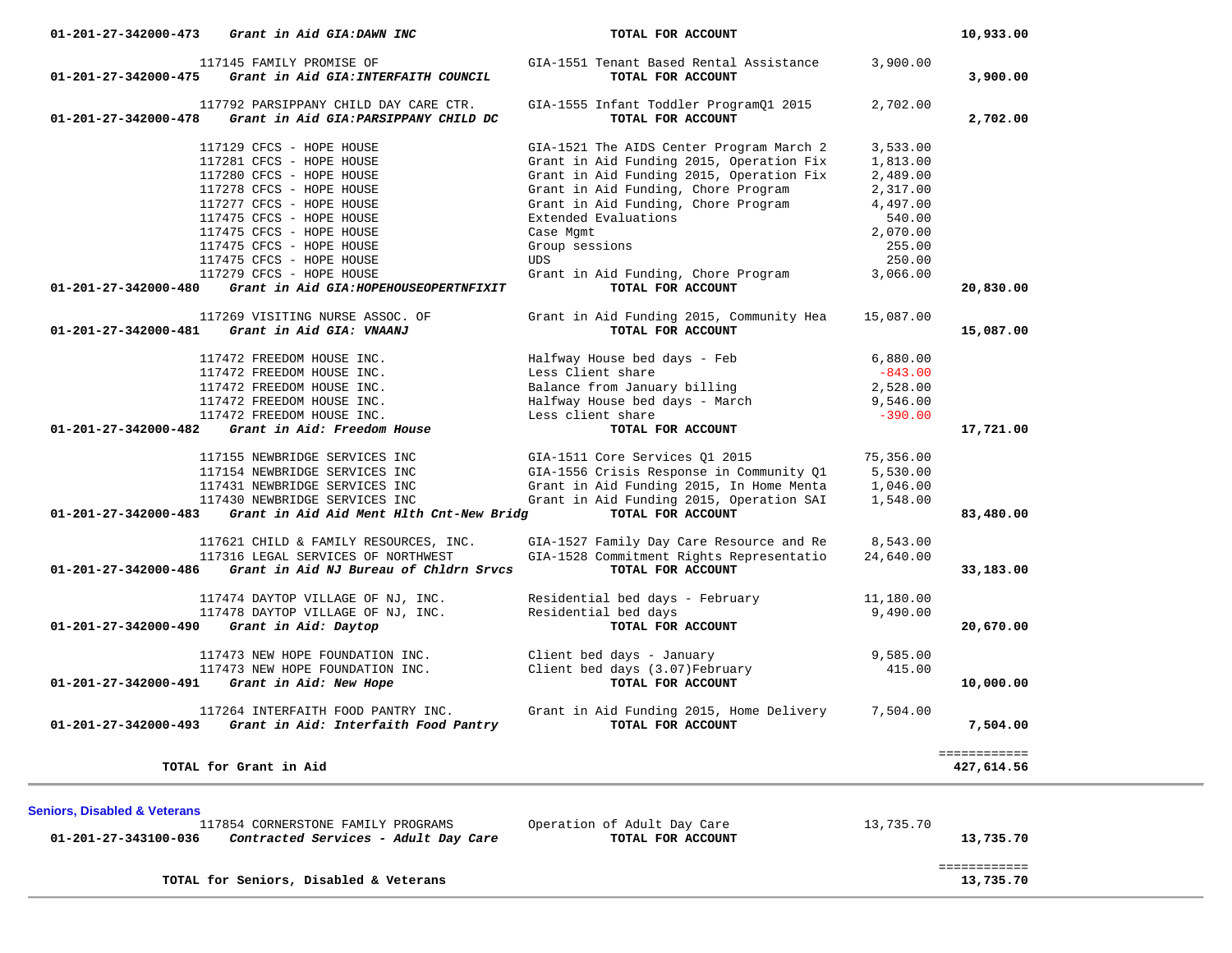| <b>County Board of Social Service</b> |                                          |                                            |           |              |
|---------------------------------------|------------------------------------------|--------------------------------------------|-----------|--------------|
|                                       | 116595 W.B. MASON COMPANY INC            | Order #S025409832/03-06-15                 | 2,926.54  |              |
|                                       | 116584 STAPLES ADVANTAGE                 | Order #7133393767-000-001                  | 549.76    |              |
| 01-201-27-345100-058                  | Office Supplies & Stationery             | TOTAL FOR ACCOUNT                          |           | 3,476.30     |
|                                       | 117067 BENAY FIORE                       | Interpretation service for Yogitha & Jos   | 180.00    |              |
|                                       | 117689 DEER PARK                         | Water for Morris Township - $03/15/15 - 0$ | 274.31    |              |
|                                       | 116596 J. O'BRIEN CO INC                 | Flap Closure Verical Govt. Size, Clear -   | 156.00    |              |
|                                       | 116596 J. O'BRIEN CO INC                 | Shipping Cost                              | 22.03     |              |
| 01-201-27-345100-059                  | Other General Expenses                   | TOTAL FOR ACCOUNT                          |           | 632.34       |
|                                       | 115926 PITNEY BOWES CREDIT CORP          | Rental charges for mail machine for 1/30   | 1,197.00  |              |
| 01-201-27-345100-164                  | Office Machines - Rental                 | TOTAL FOR ACCOUNT                          |           | 1,197.00     |
|                                       | 117292 TRITEC OFFICE EQUIPMENT INC       | Copier maintenance billing from 1/1/15 t   | 3,914.15  |              |
|                                       | 117292 TRITEC OFFICE EQUIPMENT INC       | Model #MPC4502A-R, Machine ID 6044         | 605.43    |              |
| 01-201-27-345100-166                  | Office Machine- Repair                   | TOTAL FOR ACCOUNT                          |           | 4,519.58     |
|                                       | 117618 CITYSIDE ARCHIVES, LTD            | OFFICE OF TEMP ASSISTANCE                  | 890.71    |              |
|                                       | 117666 CITYSIDE ARCHIVES, LTD            | Office of Temp Assistance                  | 1,088.01  |              |
| 01-201-27-345100-257                  | Rental - Other                           | TOTAL FOR ACCOUNT                          |           | 1,978.72     |
|                                       | 117685 JOHNSON & JOHNSON, ESOS           | Legal services rendered for the month of   | 4,208.01  |              |
| 01-201-27-345100-325                  | Special Services                         | TOTAL FOR ACCOUNT                          |           | 4,208.01     |
|                                       | 116613 HORIZON BLUE CROSS BLUE SHIELD    | Dental coverage for the month of April 2   | 4,387.77  |              |
| 01-201-27-345100-329                  | Hospital Insurance Premiums              | TOTAL FOR ACCOUNT                          |           | 4,387.77     |
|                                       | 117068 AMY ARCHER                        | ADM - Mileage reimb. for January & March   | 77.00     |              |
| $01 - 201 - 27 - 345100 - 332$        | Mileage                                  | TOTAL FOR ACCOUNT                          |           | 77.00        |
|                                       | 117298 CAROL UBERTACCIO                  | FSS - Insurance reimb. for April to June   | 36.00     |              |
|                                       | 117714 SUBHAG KUMAR                      | FSS - Insurance reimb. for January to Ju   | 72.00     |              |
| 01-201-27-345100-333                  | Other Allowances                         | TOTAL FOR ACCOUNT                          |           | 108.00       |
|                                       | 116867 ENVELOPES & PRINTED PROD. INC.    | Office of Temporary Assistance             | 1,770.00  |              |
| 01-203-27-345100-058                  | (2014) Office Supplies & Stationery      | TOTAL FOR ACCOUNT                          |           | 1,770.00     |
|                                       |                                          |                                            |           | ============ |
|                                       | TOTAL for County Board of Social Service |                                            |           | 22,354.72    |
|                                       |                                          |                                            |           |              |
| <b>DEPARTMENT 349110</b>              | 115997 HUDSON COUNTY MEADOWVIEW          | Court Ordered Settlement for J.C. for 10   | 12,064.88 |              |

|                          | 115997 HUDSON COUNTY MEADOWVIEW | Court Ordered Settlement for T.A. for 10 | 12,064.88 |           |
|--------------------------|---------------------------------|------------------------------------------|-----------|-----------|
|                          | 114227 HUDSON COUNTY MEADOWVIEW | County Legal Settlement for T.A. From 1/ | 11,671.46 |           |
|                          | 114227 HUDSON COUNTY MEADOWVIEW | County Legal Settlement for R.B. From 1/ | 3,016.22  |           |
|                          | 114227 HUDSON COUNTY MEADOWVIEW | County Legal Settlement for J.C. From 1/ | 11,802.60 |           |
|                          | 114227 HUDSON COUNTY MEADOWVIEW | County Legal Settlement for C.G. From 1/ | 2,229.38  |           |
|                          | 114227 HUDSON COUNTY MEADOWVIEW | Brief Visit for C.G. For 1/4/2014.       | $-131.14$ |           |
|                          | 114227 HUDSON COUNTY MEADOWVIEW | County Legal Settlement for D.T. From 1/ | 11,802.60 |           |
| 01-203-27-349110-090     | (2014) Program Expenditures     | TOTAL FOR ACCOUNT                        |           | 64,520.88 |
|                          |                                 |                                          |           |           |
|                          |                                 |                                          |           | .         |
|                          | TOTAL for DEPARTMENT 349110     |                                          |           | 64,520.88 |
|                          |                                 |                                          |           |           |
|                          |                                 |                                          |           |           |
|                          | 118102 ARNEL P GARCIA           | LPN, 4-12-2015 thru 5-2-2015             | 3,248.00  |           |
|                          | 118103 BARKEL FLEMMING          | LPN, 4-12-2015 thru 5-2-2015             | 3,480.00  |           |
|                          | 118104 CARLO N DURAN            | RN, 4-12-2015 thru 5-2-2015              | 1,480.00  |           |
| <b>MV:Administration</b> | 118105 CARRELLE L CALIXTE       | LPN, 4-12-2015 thru 5-2-2015             | 1,160.00  |           |

118106 DAMACINA L. OKE LPN,4-12-2015 thru 5-2-2015 703.25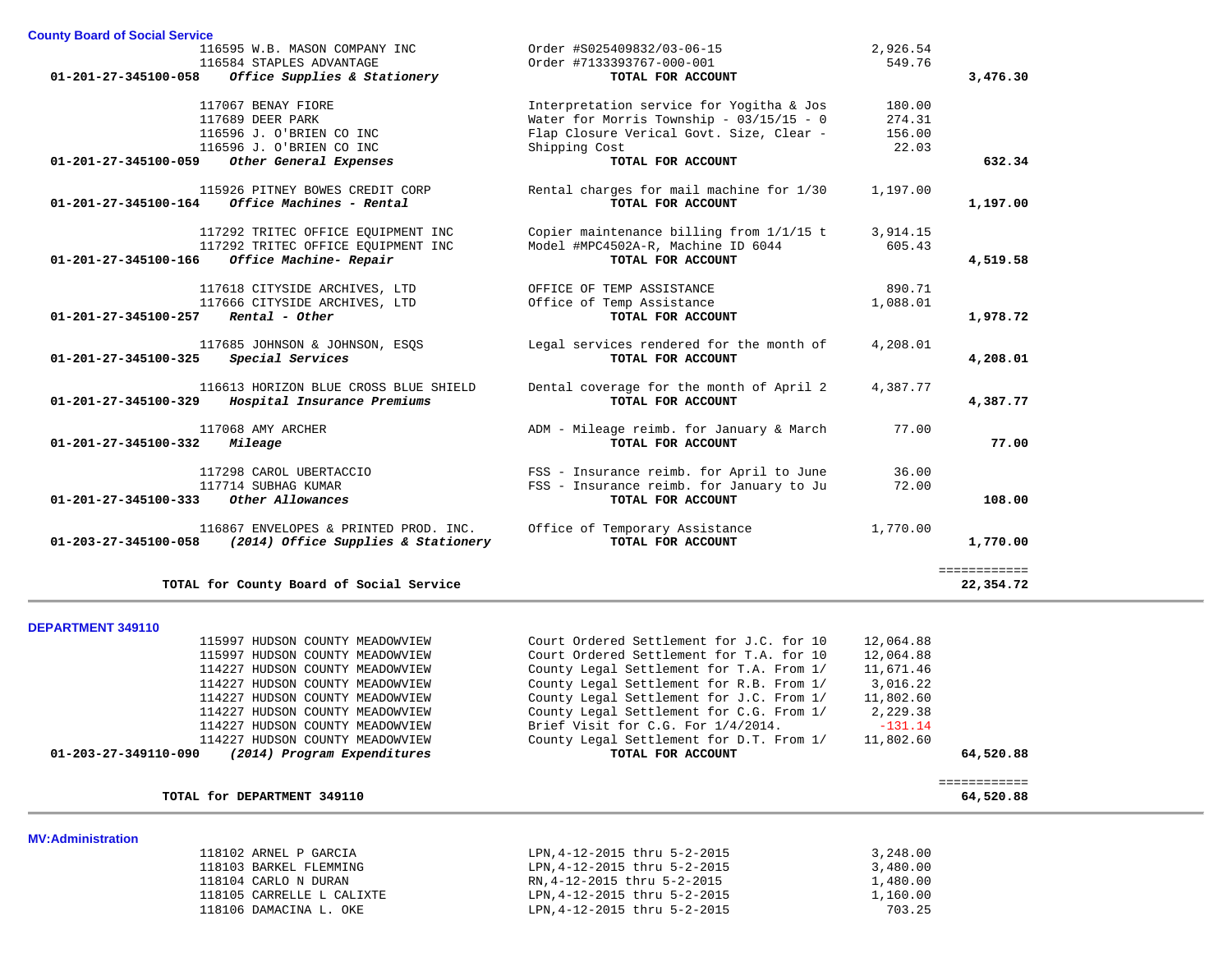| 01-201-27-350100-013                                                                                                                                                                                                                                                                                                                                         |                                                                                                                                                                                                                                            |           | 65,561.36 |
|--------------------------------------------------------------------------------------------------------------------------------------------------------------------------------------------------------------------------------------------------------------------------------------------------------------------------------------------------------------|--------------------------------------------------------------------------------------------------------------------------------------------------------------------------------------------------------------------------------------------|-----------|-----------|
|                                                                                                                                                                                                                                                                                                                                                              |                                                                                                                                                                                                                                            |           |           |
| 117996 AEQUOR HEALTHCARE SERVICES, LLC<br>117996 AEQUOR HEALTHCARE SERVICES, LLC                                                                                                                                                                                                                                                                             |                                                                                                                                                                                                                                            |           |           |
|                                                                                                                                                                                                                                                                                                                                                              |                                                                                                                                                                                                                                            |           |           |
| 117996 AEQUOR HEALTHCARE SERVICES, LLC<br>117996 AEQUOR HEALTHCARE SERVICES, LLC                                                                                                                                                                                                                                                                             |                                                                                                                                                                                                                                            |           |           |
|                                                                                                                                                                                                                                                                                                                                                              |                                                                                                                                                                                                                                            |           |           |
| 117997 AEQUOR HEALTHCARE SERVICES, LLC<br>117997 AEOUOR HEALTHCARE SERVICES, LLC                                                                                                                                                                                                                                                                             |                                                                                                                                                                                                                                            |           |           |
| $01-201-27-350100-016$ Outside Salaries & Wages                                                                                                                                                                                                                                                                                                              |                                                                                                                                                                                                                                            |           | 63,827.12 |
|                                                                                                                                                                                                                                                                                                                                                              | Agency Nursing, 3-8 thru 3-14-2015<br>Agency Nursing, 3-9 thru 3-21-2015<br>Agency Nursing, 3-22 thru 3-28-2015<br>Agency Nursing, 3-29 thru 4-4-2015<br>Agency Nursing, 4-5 thru 4-11-2015<br>Agency Nursing, 4-12 thru 4-18-2015<br>Agen |           |           |
| 118019 PREMIER HEALTHCARE                                                                                                                                                                                                                                                                                                                                    | Professional Management, April-2015 77, 111.64                                                                                                                                                                                             |           |           |
| Consultation Fee<br>01-201-27-350100-035                                                                                                                                                                                                                                                                                                                     | TOTAL FOR ACCOUNT                                                                                                                                                                                                                          |           | 77,111.64 |
|                                                                                                                                                                                                                                                                                                                                                              |                                                                                                                                                                                                                                            |           |           |
|                                                                                                                                                                                                                                                                                                                                                              | 118001 CORNERSTONE FAMILY PROGRAMS M.V. Social Work Services-March, 2015 21,000.00<br>117178 COMPLETE SECURITY SYSTEMS, INC. 12405, 3-27-2015 TOP ACCOUNT                                                                                  |           |           |
|                                                                                                                                                                                                                                                                                                                                                              |                                                                                                                                                                                                                                            |           |           |
| Contracted Services<br>01-201-27-350100-036                                                                                                                                                                                                                                                                                                                  | TOTAL FOR ACCOUNT                                                                                                                                                                                                                          |           | 21,455.00 |
|                                                                                                                                                                                                                                                                                                                                                              |                                                                                                                                                                                                                                            |           |           |
| $\begin{array}{cccc} & & & & 118028 \text{ STAPLES ADVANTAGE} & & & & 1032198,3-24-2015 & & & 379.17 \\ & & & & & 118028 \text{ STAPLES ADVANTAGE} & & & & 1032198,4-01-2015 & & & 1,093.86 \\ & & & & & 118028 \text{ STAPLES ADVANTAGE} & & & & 1032198,4-17-2015 & & & 1,093.86 \\ & & & & & 118011 \text{ LOVEYS PIZZA & & \text{GRILL} & & & & 1032198$ |                                                                                                                                                                                                                                            |           |           |
|                                                                                                                                                                                                                                                                                                                                                              |                                                                                                                                                                                                                                            |           |           |
|                                                                                                                                                                                                                                                                                                                                                              |                                                                                                                                                                                                                                            |           |           |
|                                                                                                                                                                                                                                                                                                                                                              |                                                                                                                                                                                                                                            |           |           |
|                                                                                                                                                                                                                                                                                                                                                              |                                                                                                                                                                                                                                            |           |           |
|                                                                                                                                                                                                                                                                                                                                                              |                                                                                                                                                                                                                                            |           | 1,995.55  |
|                                                                                                                                                                                                                                                                                                                                                              |                                                                                                                                                                                                                                            |           |           |
|                                                                                                                                                                                                                                                                                                                                                              |                                                                                                                                                                                                                                            |           |           |
|                                                                                                                                                                                                                                                                                                                                                              |                                                                                                                                                                                                                                            | 43.13     |           |
|                                                                                                                                                                                                                                                                                                                                                              |                                                                                                                                                                                                                                            | 13.25     |           |
| 01-201-27-350100-046 General Stores                                                                                                                                                                                                                                                                                                                          | 118008 JENNIFER CARPINTERI<br>117180 DEER PARK<br>2015 - 2015 0435619937,2-15 thru 3-14-2015<br>TOTAL FOR ACCOUNT                                                                                                                          |           | 56.38     |
|                                                                                                                                                                                                                                                                                                                                                              |                                                                                                                                                                                                                                            |           |           |
| 118028 STAPLES ADVANTAGE                                                                                                                                                                                                                                                                                                                                     | 1032198, Credit Memo, 1-8-2015                                                                                                                                                                                                             | $-515.14$ |           |
| 118028 STAPLES ADVANTAGE                                                                                                                                                                                                                                                                                                                                     | 1032198, 1-22-2015                                                                                                                                                                                                                         | 679.98    |           |
| 118028 STAPLES ADVANTAGE                                                                                                                                                                                                                                                                                                                                     | 1032198, 3-21-2015                                                                                                                                                                                                                         | 289.02    |           |
| 118028 STAPLES ADVANTAGE                                                                                                                                                                                                                                                                                                                                     | 1032198, 3-24-2015                                                                                                                                                                                                                         | 17.40     |           |
| 118028 STAPLES ADVANTAGE                                                                                                                                                                                                                                                                                                                                     | 1032198, 3-31-2015                                                                                                                                                                                                                         | 34.95     |           |
| 118028 STAPLES ADVANTAGE                                                                                                                                                                                                                                                                                                                                     | 1032198, 3-31-2015                                                                                                                                                                                                                         | 41.19     |           |
| 118028 STAPLES ADVANTAGE                                                                                                                                                                                                                                                                                                                                     | 1032198, 3-31-2015                                                                                                                                                                                                                         | 39.99     |           |
| 118028 STAPLES ADVANTAGE                                                                                                                                                                                                                                                                                                                                     | 1032198, 4-02-2015                                                                                                                                                                                                                         | 25.79     |           |
| 118028 STAPLES ADVANTAGE                                                                                                                                                                                                                                                                                                                                     | 1032198, 4-03-2015                                                                                                                                                                                                                         | 43.96     |           |
| 118028 STAPLES ADVANTAGE<br>01-201-27-350100-058<br>Office Supplies & Stationery                                                                                                                                                                                                                                                                             | 1032198, 4-15-2015<br>TOTAL FOR ACCOUNT                                                                                                                                                                                                    | 199.98    | 857.12    |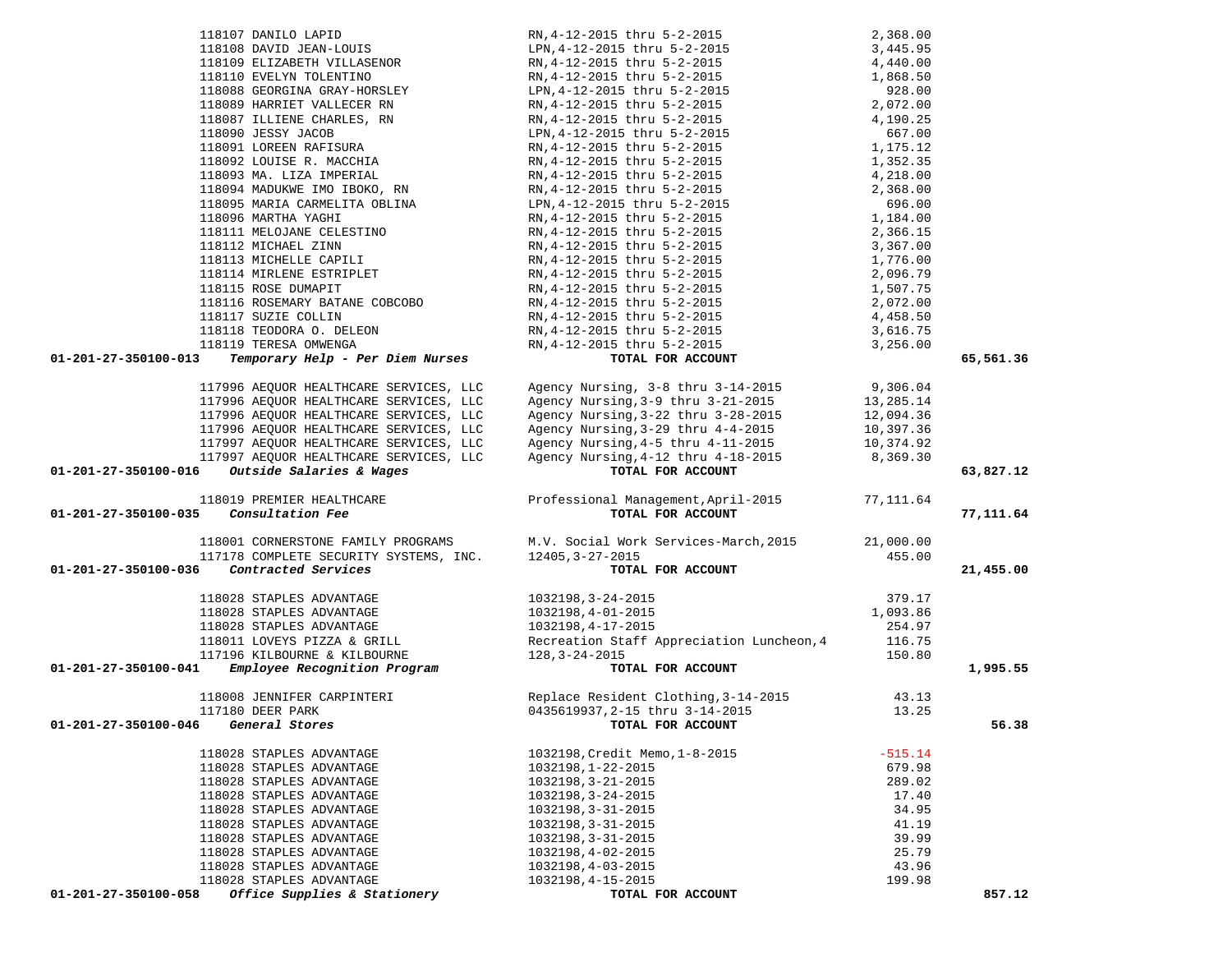|                                | 118024 SODEXO INC & AFFILIATES      | 100022833, March-2015              | 234,708.68 |            |
|--------------------------------|-------------------------------------|------------------------------------|------------|------------|
| 01-201-27-350110-036           | Contracted Services                 | TOTAL FOR ACCOUNT                  |            | 234,708.68 |
|                                | 117202 TBS CONTROLS LLC             | M13000, April~2015                 | 2,679.17   |            |
|                                | 117202 TBS CONTROLS LLC             | M13000, May~2015                   | 2,679.17   |            |
| 01-201-27-350110-044           | Equipment Service Agreements        | TOTAL FOR ACCOUNT                  |            | 5,358.34   |
|                                | 117618 CITYSIDE ARCHIVES, LTD       | MORRIS VIEW                        | 851.39     |            |
|                                | 117200 MORRIS COUNTY MUNICIPAL      | 100041, February~2015              | 3, 243. 31 |            |
|                                | 117200 MORRIS COUNTY MUNICIPAL      | MORRIS55, February~2015            | 2,984.00   |            |
|                                | 117666 CITYSIDE ARCHIVES, LTD       | Morris View                        | 1,050.39   |            |
| $01 - 201 - 27 - 350110 - 143$ | Rubbish & Trash Removal             | TOTAL FOR ACCOUNT                  |            | 8,129.09   |
|                                | 117206 TOWNSHIP OF MORRIS           | 1609-0/ MORRIS VIEW/ SPLIT INVOICE | 1,898.76   |            |
| $01 - 201 - 27 - 350110 - 144$ | Sewer                               | TOTAL FOR ACCOUNT                  |            | 1,898.76   |
|                                | 115773 COOPER ELECTRIC SUPPLY CO.   | 228382, 2-2-2015                   | 100.67     |            |
|                                | 115773 COOPER ELECTRIC SUPPLY CO.   | 228382, 2-2-2015                   | 432.00     |            |
|                                | 117195 GRAINGER                     | 806843231, 3-19-2014               | 726.74     |            |
|                                | 116139 GENERAL PLUMBING SUPPLY INC. | $5999, 2 - 10 - 2015$              | 346.83     |            |
|                                | 116138 COOPER ELECTRIC SUPPLY CO.   | 228382, 2-18-2015                  | 126.31     |            |
|                                | 116138 COOPER ELECTRIC SUPPLY CO.   | 228382, 2-19-2015                  | 384.00     |            |
|                                | 116143 TBS CONTROLS LLC             | M13000, 2-26-2015                  | 543.45     |            |
|                                | 117203 TURTLE & HUGHES, INC         | 132425, 3-18-2015                  | 44.19      |            |
|                                | 116146 WHITE AND SHAUGER INC        | COU200, 2-26-2015                  | 27.27      |            |
|                                | 116146 WHITE AND SHAUGER INC        | COU200, 2-26-2015                  | 75.73      |            |
|                                | 116146 WHITE AND SHAUGER INC        | COU200, 2-27-2015                  | 165.68     |            |
| 01-201-27-350110-262           | Machinery Repairs & Parts           | TOTAL FOR ACCOUNT                  |            | 2,972.87   |

| 118004 FEDEX                                                | $3684 - 0206 - 0.4 - 20 - 2015$          | 198.84   |              |
|-------------------------------------------------------------|------------------------------------------|----------|--------------|
| 118050 COUNTY OF MORRIS                                     | 2nd Half April 2015 Metered Mail         | 112.99   |              |
| $01 - 201 - 27 - 350100 - 068$ Postage & Metered Mail       | TOTAL FOR ACCOUNT                        |          | 334.56       |
| 118030 TRITEC OFFICE EOUIPMENT INC                          | Copies over Contract, 1st Qtr. 2015      | 464.59   |              |
| 118030 TRITEC OFFICE EQUIPMENT INC                          | Copies over Contract, 1st Otr. 2015      | 84.28    |              |
| 118030 TRITEC OFFICE EQUIPMENT INC                          | Copies over Contract, 1st Otr. 2015      | 392.28   |              |
| 118030 TRITEC OFFICE EQUIPMENT INC                          | Copies over Contract, 1st Otr. 2015      | 312.83   |              |
| Office Machines - Rental<br>01-201-27-350100-164            | TOTAL FOR ACCOUNT                        |          | 1,253.98     |
| 118031 U.S. SECURITY ASSOCIATES, INC.                       | 573-1134-000,2-13 thru 2-19-2015         | 5,431.48 |              |
| 118031 U.S. SECURITY ASSOCIATES, INC.                       | 573-1134-000, 2-20 thru 2-26-2015        | 5,460.04 |              |
| 118031 U.S. SECURITY ASSOCIATES, INC.                       | 573-1134-000, 2-27 thru 3-05-2015        | 5,612.44 |              |
| 118031 U.S. SECURITY ASSOCIATES, INC.                       | 573-1134-000,3-06 thru 3-12-2015         | 5,686.67 |              |
| 118031 U.S. SECURITY ASSOCIATES, INC.                       | 573-1134-000, 3-13 thru 3-19-2015        | 5,286.68 |              |
| 118031 U.S. SECURITY ASSOCIATES, INC.                       | 573-1134-000, 3-20 thru 3-26-2015        | 5,590.62 |              |
| 118032 U-LINE SHIPPING SUPPLY                               | 6576155, 4-15-2015                       | 219.60   |              |
| 118000 BATTERIES PLUS                                       | 9732856340, 4-9-2015                     | 251.70   |              |
| 01-201-27-350100-266 Safety Items                           | TOTAL FOR ACCOUNT                        |          | 33,539.23    |
| 118193 NISIVOCCIA, LLP                                      | Balance Due for Professional fees on acc | 8,757.00 |              |
| $01-203-27-350100-024$ (2014) Audit                         | TOTAL FOR ACCOUNT                        |          | 8,757.00     |
| 116867 ENVELOPES & PRINTED PROD. INC.                       | Morris View                              | 97.50    |              |
| (2014) Office Supplies & Stationery<br>01-203-27-350100-058 | TOTAL FOR ACCOUNT                        |          | 97.50        |
| 109351 OPTUMINSIGHT, INC.                                   | 1638527,9-9-2014                         | 47.97    |              |
| 01-203-27-350100-070<br>(2014) Publication & Subscriptions  | TOTAL FOR ACCOUNT                        |          | 47.97        |
|                                                             |                                          |          | ============ |
| TOTAL for MV:Administration                                 |                                          |          | 274,894.41   |

118004 FEDEX 3684-0206-0,4-13-2015 22.73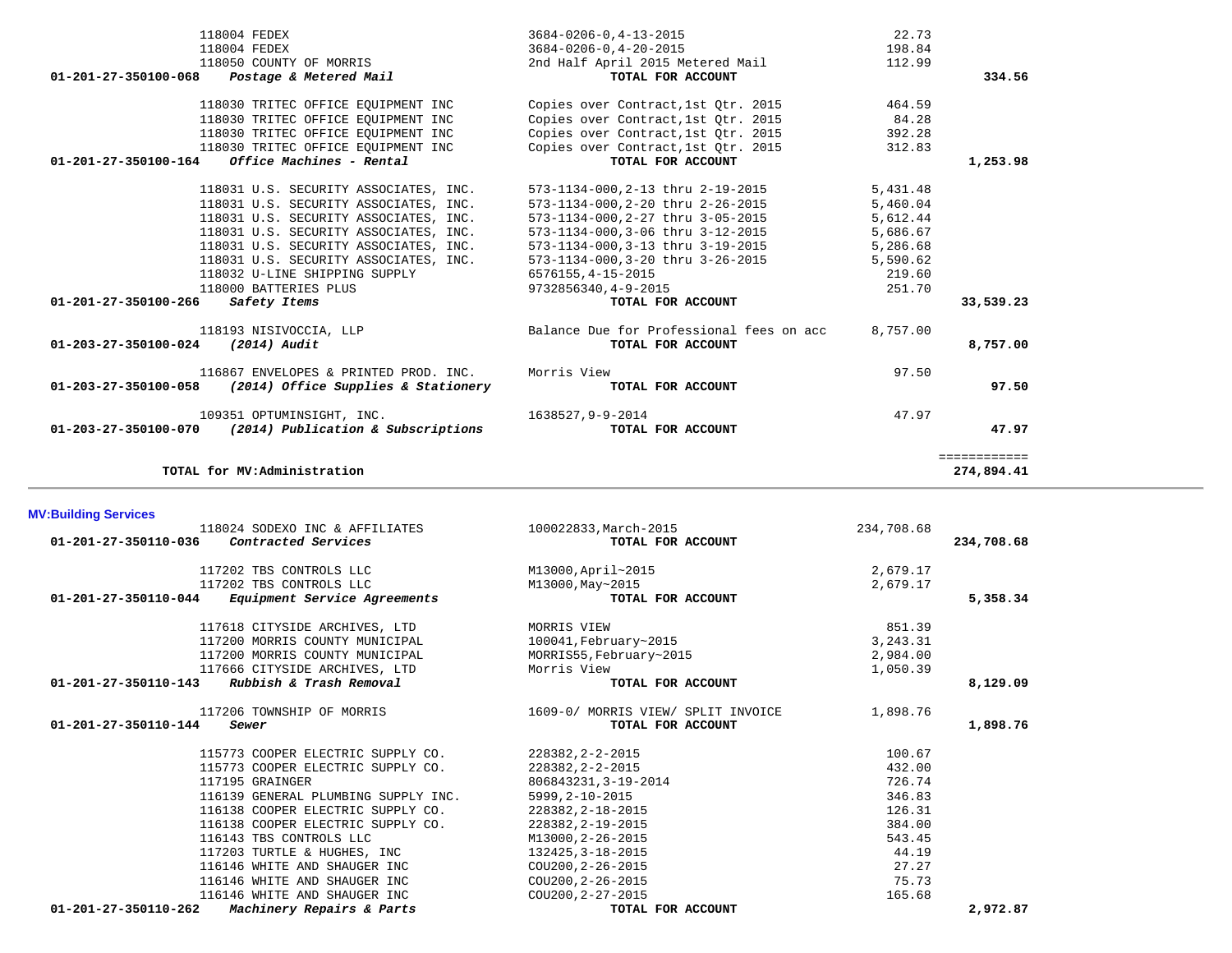| 117760 MONTVILLE TWP WATER & SEWER<br>01-203-27-350110-144<br>(2014) Sewer                                                                                                                                                                                                                                                                          | ACCOUNT# 103379/ SEWER<br>TOTAL FOR ACCOUNT                                                                                                                                                                                                              | 128.42                                                                                                                           | 128.42                     |  |
|-----------------------------------------------------------------------------------------------------------------------------------------------------------------------------------------------------------------------------------------------------------------------------------------------------------------------------------------------------|----------------------------------------------------------------------------------------------------------------------------------------------------------------------------------------------------------------------------------------------------------|----------------------------------------------------------------------------------------------------------------------------------|----------------------------|--|
| 117184 EAGLE BUILDING SERVICES, LLC.<br>01-203-27-350110-256<br>(2014) Window Cleaning                                                                                                                                                                                                                                                              | Morris View Window Cleaning, 10-27-2014<br>TOTAL FOR ACCOUNT                                                                                                                                                                                             | 2,225.00                                                                                                                         | 2,225.00                   |  |
| 117195 GRAINGER<br>01-203-27-350110-262<br>(2014) Machinery Repairs & Parts                                                                                                                                                                                                                                                                         | 806843231, 11-19-2014<br>TOTAL FOR ACCOUNT                                                                                                                                                                                                               | 137.98                                                                                                                           | 137.98                     |  |
| TOTAL for MV: Building Services                                                                                                                                                                                                                                                                                                                     |                                                                                                                                                                                                                                                          |                                                                                                                                  | ============<br>255,559.14 |  |
| <b>MV:Dietary</b>                                                                                                                                                                                                                                                                                                                                   |                                                                                                                                                                                                                                                          |                                                                                                                                  |                            |  |
| 118023 SODEXO INC & AFFILIATES<br>01-201-27-350115-036<br>Contracted Services                                                                                                                                                                                                                                                                       | 100005746, March-2015<br>TOTAL FOR ACCOUNT                                                                                                                                                                                                               | 340,218.06                                                                                                                       | 340,218.06                 |  |
| 118029 STAR LEDGER<br>118029 STAR LEDGER                                                                                                                                                                                                                                                                                                            | 947758, w/e 4-18-2015<br>947758, w/e 4-25-2015                                                                                                                                                                                                           | 58.75<br>58.75                                                                                                                   |                            |  |
| 01-201-27-350115-186<br>Coffee / Gift Shop                                                                                                                                                                                                                                                                                                          | TOTAL FOR ACCOUNT                                                                                                                                                                                                                                        |                                                                                                                                  | 117.50                     |  |
| TOTAL for MV: Dietary                                                                                                                                                                                                                                                                                                                               |                                                                                                                                                                                                                                                          |                                                                                                                                  | ============<br>340,335.56 |  |
| <b>MV:Laundry</b>                                                                                                                                                                                                                                                                                                                                   |                                                                                                                                                                                                                                                          |                                                                                                                                  |                            |  |
| 118027 SODEXO INC & AFFILIATES<br>Contracted Services<br>01-201-27-350125-036                                                                                                                                                                                                                                                                       | 100011720, March-2015<br>TOTAL FOR ACCOUNT                                                                                                                                                                                                               | 111,286.40                                                                                                                       | 111,286.40                 |  |
| 118010 LABEL TAPE SYSTEMS, INC.<br>General Stores<br>01-201-27-350125-046                                                                                                                                                                                                                                                                           | $67250, 4 - 16 - 2015$<br>TOTAL FOR ACCOUNT                                                                                                                                                                                                              | 730.20                                                                                                                           | 730.20                     |  |
| TOTAL for MV: Laundry                                                                                                                                                                                                                                                                                                                               |                                                                                                                                                                                                                                                          |                                                                                                                                  | ============<br>112,016.60 |  |
| <b>MV:Nursing</b>                                                                                                                                                                                                                                                                                                                                   |                                                                                                                                                                                                                                                          |                                                                                                                                  |                            |  |
| 117993 REINER SHELLEY<br>01-201-27-350130-034<br>Conference Expenses                                                                                                                                                                                                                                                                                | Attendance~Alzheimer's Conference on 4-1<br>TOTAL FOR ACCOUNT                                                                                                                                                                                            | 210.00                                                                                                                           | 210.00                     |  |
| 117998 ALBERTA SCOCOZZA R.R.A.<br>01-201-27-350130-035<br>Consultation Fee                                                                                                                                                                                                                                                                          | Medical Records Consulting Services, Apri<br>TOTAL FOR ACCOUNT                                                                                                                                                                                           | 350.00                                                                                                                           | 350.00                     |  |
| 118019 PREMIER HEALTHCARE<br>118006 IPC HOSPITALIST PHYSICIANS NJ<br>118007 JAGDISH DANG<br>Contracted Services<br>01-201-27-350130-036                                                                                                                                                                                                             | Admissions Nursing, april-2015<br>M.V. Medical Director, 4-9 & 4-20-2015<br>M.V. Psychiatric Services, March-2015<br>TOTAL FOR ACCOUNT                                                                                                                   | 9,916.66<br>750.00<br>2,200.00                                                                                                   | 12,866.66                  |  |
| 118021 READY SUPPLY<br>118021 READY SUPPLY<br>118009 JML MEDICAL INC.<br>118009 JML MEDICAL INC.<br>118009 JML MEDICAL INC.<br>118009 JML MEDICAL INC.<br>118009 JML MEDICAL INC.<br>118009 JML MEDICAL INC.<br>118009 JML MEDICAL INC.<br>118009 JML MEDICAL INC.<br>118009 JML MEDICAL INC.<br>118009 JML MEDICAL INC.<br>118009 JML MEDICAL INC. | $B06Q, 4-1-2015$<br>$B06Q, 4-2-2015$<br>$5MOCO2, 3-18-2015$<br>5MOC02, 3-26-2015<br>5MOC02, 4-09-2015<br>5MOC02, 4-15-2015<br>5MOC02, 2-26-2015<br>5MOC02, 2-26-2015<br>5MOC02, 3-02-2015<br>5MOC02, 4-15-2015<br>5MOC02, 3-26-2015<br>5MOC02, 3-26-2015 | 1,537.00<br>1,646.50<br>3,412.80<br>579.60<br>300.00<br>523.16<br>3,320.12<br>192.85<br>536.52<br>392.37<br>3,521.52<br>1,381.30 |                            |  |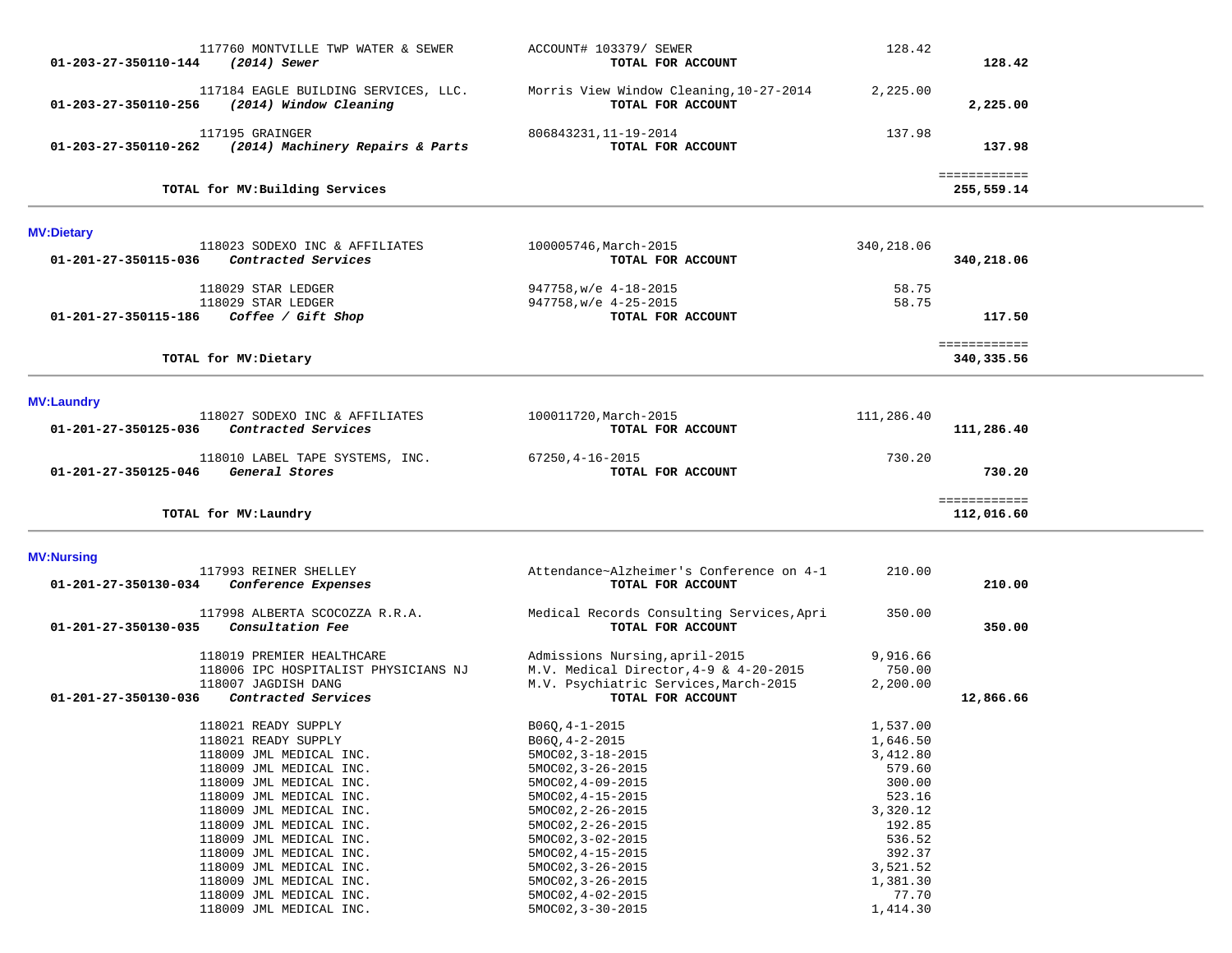|                                              | 118009 JML MEDICAL INC.<br>118009 JML MEDICAL INC.<br>118012 MEDLINE INDUSTRIES INC                                                                                                                                                                             | 5MOC02, 4-09-2015<br>5MOC02, 4-08-2015 [March MORPAY]<br>1183053, 4-4-2015                                                                                                                                                                       | 1,271.40<br>1,955.11<br>3,592.80                                     |                                 |
|----------------------------------------------|-----------------------------------------------------------------------------------------------------------------------------------------------------------------------------------------------------------------------------------------------------------------|--------------------------------------------------------------------------------------------------------------------------------------------------------------------------------------------------------------------------------------------------|----------------------------------------------------------------------|---------------------------------|
| 01-201-27-350130-046                         | General Stores                                                                                                                                                                                                                                                  | TOTAL FOR ACCOUNT                                                                                                                                                                                                                                |                                                                      | 25,655.05                       |
| 01-201-27-350130-189                         | 118005 HEAR USA<br>Medical                                                                                                                                                                                                                                      | Patient#:1195116, 4-17-2015<br>TOTAL FOR ACCOUNT                                                                                                                                                                                                 | 1,295.00                                                             | 1,295.00                        |
| 01-201-27-350130-191                         | 117992 PAMELA SPENCER<br>Nursing                                                                                                                                                                                                                                | CNA Re-Certification, 4-15-2015<br>TOTAL FOR ACCOUNT                                                                                                                                                                                             | 30.00                                                                | 30.00                           |
|                                              | 118016 PRAXAIR DISTRIBUTION<br>118016 PRAXAIR DISTRIBUTION<br>118016 PRAXAIR DISTRIBUTION<br>118016 PRAXAIR DISTRIBUTION<br>118016 PRAXAIR DISTRIBUTION<br>118016 PRAXAIR DISTRIBUTION                                                                          | LM714, 4-21-2015<br>LM714, 4-22-2015<br>LM714, 4-13-2015<br>LM714,4-09-2015<br>LM714,4-06-2015<br>LM714, 4-17-2015                                                                                                                               | 194.23<br>255.26<br>140.38<br>255.26<br>255.26<br>251.67             |                                 |
| 01-201-27-350130-193                         | Oxygen                                                                                                                                                                                                                                                          | TOTAL FOR ACCOUNT                                                                                                                                                                                                                                |                                                                      | 1,352.06                        |
| 01-201-27-350130-203<br>01-201-27-350130-258 | 118013 MOBILEX USA<br>118013 MOBILEX USA<br>X-Ray & Medical Supplies<br>117995 AGL WELDING SUPPLY CO INC<br>117995 AGL WELDING SUPPLY CO INC<br>117995 AGL WELDING SUPPLY CO INC<br>Equipment<br>118014 ON TIME TRANSPORT INC.<br>118014 ON TIME TRANSPORT INC. | Resident Testing for March, 2015<br>Resident Testing for MArch, 2015<br>TOTAL FOR ACCOUNT<br>584500, April-2015<br>584500, April-2015<br>584500, April-2015<br>TOTAL FOR ACCOUNT<br>Medical Transport, 3-23-2015<br>Medical Transport, 3-26-2015 | 1,506.98<br>189.88<br>250.00<br>250.00<br>200.00<br>106.00<br>106.00 | 1,696.86<br>700.00              |
| 01-201-27-350130-340                         | Transportation Services                                                                                                                                                                                                                                         | TOTAL FOR ACCOUNT                                                                                                                                                                                                                                |                                                                      | 212.00                          |
|                                              | TOTAL for MV: Nursing                                                                                                                                                                                                                                           |                                                                                                                                                                                                                                                  |                                                                      | <b>EEEEEEEEEEE</b><br>44,367.63 |
| <b>MV:Recreation/Volunteer Svc</b>           |                                                                                                                                                                                                                                                                 |                                                                                                                                                                                                                                                  |                                                                      |                                 |
| 01-201-27-350135-032                         | 118020 RABBI YOSEF NEWFIELD<br>Clergy Services                                                                                                                                                                                                                  | Holocaust Memorial, 4-16-2015<br>TOTAL FOR ACCOUNT                                                                                                                                                                                               | 175.00                                                               | 175.00                          |
|                                              | 117991 KAREN HOGAN<br>$01 - 201 - 27 - 350135 - 034$ Conference Expenses                                                                                                                                                                                        | Attendance~Alzheimer's Conference on 4-1<br>TOTAL FOR ACCOUNT                                                                                                                                                                                    | 236.75                                                               | 236.75                          |

# -350135-034 *Conference Expenses* **TOTAL FOR ACCOUNT**  118018 PRECIOUS GEMS MUSIC, LLC Therapy Music on 2D,4-23-2015 125.00 118017 PRECIOUS GEMS MUSIC, LLC Music & Entertainment,3-20-2015 125.00 118022 SIKORA'S P00026,Easter Palms,4-9-2015 39.30 117994 AFI FOODSERVICE DISTRIBUTORS 185674,4-14-2015 128.22 117999 ARTISTIC AQUARIA INC Fish Tank Maintenance,March-2015 575.00 118002 CREATING WITH CLAY LLC Clay Class on 2D,4-9-2015 100.00 118002 CREATING WITH CLAY LLC Clay Class in Atrium,4-16-2015 100.00 118003 DENNIS GRAU Music Therapy in Atrium,4-7-2015 150.00 118003 DENNIS GRAU Music Therapy on 2D,4-28-2015 150.00 118008 JENNIFER CARPINTERI Resident Activities,April-2015 76.30  **01-201-27-350135-194** *Patient Activities* **TOTAL FOR ACCOUNT 1,568.82** ============

**TOTAL for MV:Recreation/Volunteer Svc 1,980.57**

## **MV:Rehabilitation**

| 118015 PATTERSON MEDICAL SUPPLY, INC. | 104022452.1-9-2015   | 202.16 |
|---------------------------------------|----------------------|--------|
| 118015 PATTERSON MEDICAL SUPPLY, INC. | 104022452, 2-26-2015 | 153.82 |
| 118015 PATTERSON MEDICAL SUPPLY, INC. | 104022452, 3-20-2015 | 735.17 |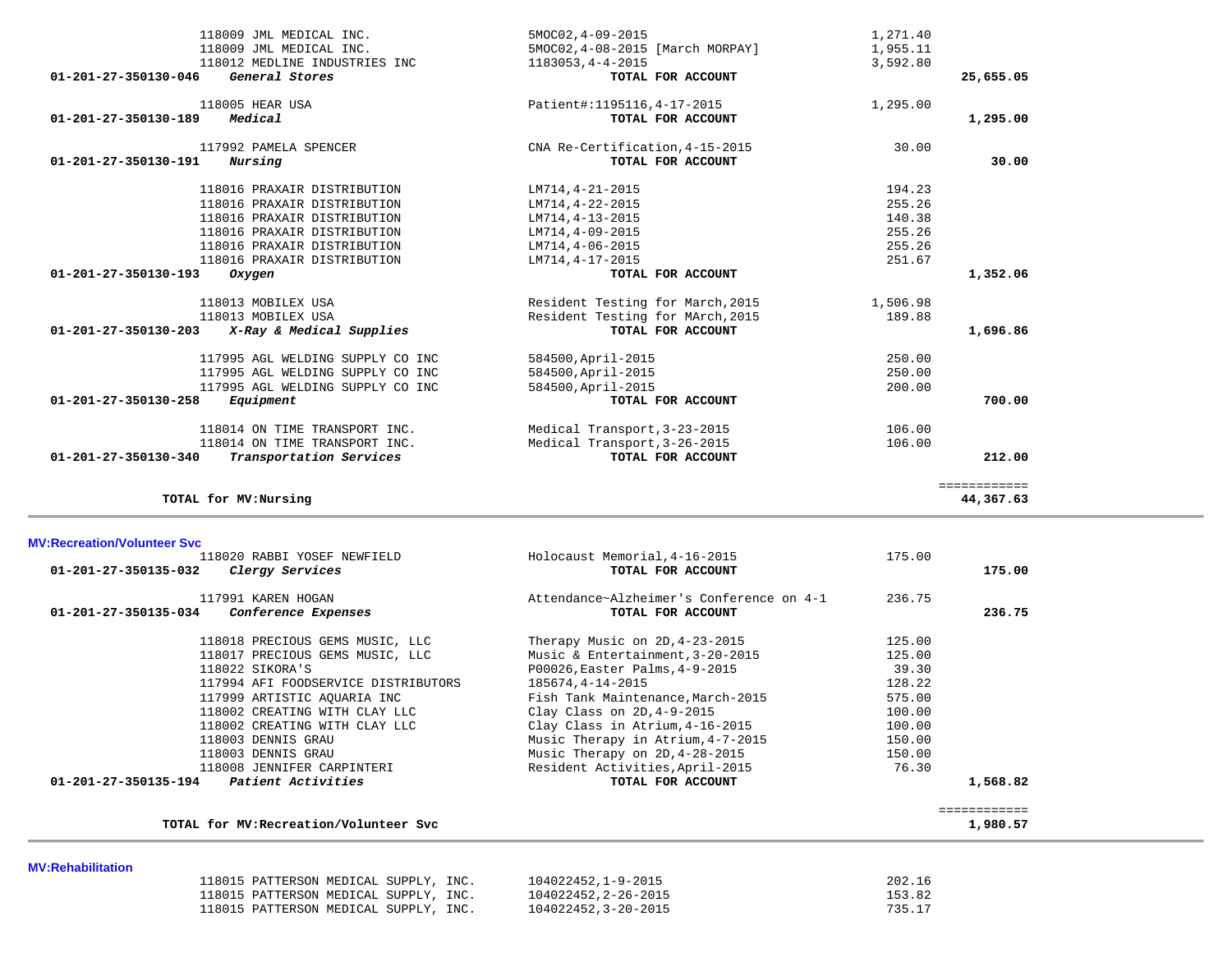| 01-201-27-350140-036                   | 118015 PATTERSON MEDICAL SUPPLY, INC.<br>118015 PATTERSON MEDICAL SUPPLY, INC.<br>Contracted Services                                                                                                                                                                                                                                                                                                                                                                                                                                           | 104022452, 3-30-2015<br>104022452, 4-02-2015<br>TOTAL FOR ACCOUNT                                                                                                                                                                                                                                                                                                                                                                                                                                                                                             | 113.10<br>66.89                                                                                                                      | 1,271.14                  |  |
|----------------------------------------|-------------------------------------------------------------------------------------------------------------------------------------------------------------------------------------------------------------------------------------------------------------------------------------------------------------------------------------------------------------------------------------------------------------------------------------------------------------------------------------------------------------------------------------------------|---------------------------------------------------------------------------------------------------------------------------------------------------------------------------------------------------------------------------------------------------------------------------------------------------------------------------------------------------------------------------------------------------------------------------------------------------------------------------------------------------------------------------------------------------------------|--------------------------------------------------------------------------------------------------------------------------------------|---------------------------|--|
|                                        | TOTAL for MV: Rehabilitation                                                                                                                                                                                                                                                                                                                                                                                                                                                                                                                    |                                                                                                                                                                                                                                                                                                                                                                                                                                                                                                                                                               |                                                                                                                                      | ============<br>1,271.14  |  |
| <b>Assistance Dep Child: Local Shr</b> |                                                                                                                                                                                                                                                                                                                                                                                                                                                                                                                                                 |                                                                                                                                                                                                                                                                                                                                                                                                                                                                                                                                                               |                                                                                                                                      |                           |  |
| 01-201-27-354100-091                   | 117295 OFFICE OF TEMPORARY ASSISTANCE<br>Assistance Dep Child: Local Shr Program E                                                                                                                                                                                                                                                                                                                                                                                                                                                              | For estimated Co. Share for TANF Recipie<br>TOTAL FOR ACCOUNT                                                                                                                                                                                                                                                                                                                                                                                                                                                                                                 | 7,000.00                                                                                                                             | 7,000.00                  |  |
|                                        | TOTAL for Assistance Dep Child: Local Shr                                                                                                                                                                                                                                                                                                                                                                                                                                                                                                       |                                                                                                                                                                                                                                                                                                                                                                                                                                                                                                                                                               |                                                                                                                                      | ============<br>7,000.00  |  |
| <b>Assistance SSI Income Recipien</b>  |                                                                                                                                                                                                                                                                                                                                                                                                                                                                                                                                                 |                                                                                                                                                                                                                                                                                                                                                                                                                                                                                                                                                               |                                                                                                                                      |                           |  |
|                                        | 117290 OFFICE OF TEMPORARY ASSISTANCE<br>01-201-27-355100-090 Assistance SSI Income Recipien Expenditu                                                                                                                                                                                                                                                                                                                                                                                                                                          | For estimated Co. Share of ASSIR for the<br>TOTAL FOR ACCOUNT                                                                                                                                                                                                                                                                                                                                                                                                                                                                                                 | 40,000.00                                                                                                                            | 40,000.00                 |  |
|                                        | TOTAL for Assistance SSI Income Recipien                                                                                                                                                                                                                                                                                                                                                                                                                                                                                                        |                                                                                                                                                                                                                                                                                                                                                                                                                                                                                                                                                               |                                                                                                                                      | ============<br>40,000.00 |  |
| <b>County Adjuster</b>                 |                                                                                                                                                                                                                                                                                                                                                                                                                                                                                                                                                 |                                                                                                                                                                                                                                                                                                                                                                                                                                                                                                                                                               |                                                                                                                                      |                           |  |
| 01-201-27-357100-023                   | 115998 NJ STATE ASSOC OF CTY ADJUSTER<br>Associations and Memberships                                                                                                                                                                                                                                                                                                                                                                                                                                                                           | Membership Dues for 2015 - Laurie Becker<br>TOTAL FOR ACCOUNT                                                                                                                                                                                                                                                                                                                                                                                                                                                                                                 | 75.00                                                                                                                                | 75.00                     |  |
|                                        | 116215 STAPLES ADVANTAGE<br>116215 STAPLES ADVANTAGE<br>116215 STAPLES ADVANTAGE<br>116215 STAPLES ADVANTAGE<br>116215 STAPLES ADVANTAGE                                                                                                                                                                                                                                                                                                                                                                                                        | Filter Screens<br>Large Tote-N-Go<br>Large Tote-N-Go (broken upon receipt) Se<br>Toner Bro TN-430<br>Staples Ltr Clr/Blue File Box                                                                                                                                                                                                                                                                                                                                                                                                                            | 293.52<br>60.35<br>$-12.07$<br>60.94<br>33.20                                                                                        |                           |  |
| 01-201-27-357100-058                   | 116215 STAPLES ADVANTAGE<br>Office Supplies & Stationery                                                                                                                                                                                                                                                                                                                                                                                                                                                                                        | Paper Clips Giant<br>TOTAL FOR ACCOUNT                                                                                                                                                                                                                                                                                                                                                                                                                                                                                                                        | 3.45                                                                                                                                 | 439.39                    |  |
| 01-201-27-357100-068                   | 118050 COUNTY OF MORRIS<br>Postage & Metered Mail                                                                                                                                                                                                                                                                                                                                                                                                                                                                                               | 2nd Half April 2015 Metered Mail<br>TOTAL FOR ACCOUNT                                                                                                                                                                                                                                                                                                                                                                                                                                                                                                         | 154.33                                                                                                                               | 154.33                    |  |
| 01-203-27-357100-058                   | 116867 ENVELOPES & PRINTED PROD. INC.<br>(2014) Office Supplies & Stationery                                                                                                                                                                                                                                                                                                                                                                                                                                                                    | County Adjuster<br>TOTAL FOR ACCOUNT                                                                                                                                                                                                                                                                                                                                                                                                                                                                                                                          | 398.50                                                                                                                               | 398.50                    |  |
| 01-204-55-357100-512                   | 114513 BERGEN REGIONAL MEDICAL CENTER<br>114513 BERGEN REGIONAL MEDICAL CENTER<br>114513 BERGEN REGIONAL MEDICAL CENTER<br>114513 BERGEN REGIONAL MEDICAL CENTER<br>114513 BERGEN REGIONAL MEDICAL CENTER<br>114513 BERGEN REGIONAL MEDICAL CENTER<br>114513 BERGEN REGIONAL MEDICAL CENTER<br>114513 BERGEN REGIONAL MEDICAL CENTER<br>114513 BERGEN REGIONAL MEDICAL CENTER<br>114513 BERGEN REGIONAL MEDICAL CENTER<br>114513 BERGEN REGIONAL MEDICAL CENTER<br>114513 BERGEN REGIONAL MEDICAL CENTER<br>County Adjusters Office CP: 2012 OE | Court Settlement for N.V from 8/4/2011 t<br>Court Settlement for N.V from 9/20/2011<br>Court Settlement for N.V from 9/1/2011 t<br>Court Settlement for N.V from 8/26/2011<br>Court Settlement for M.T. from 12/22/201<br>Court Settlement for B.M from 11/20/2012<br>Court Settlement for K.K. from 2/16/2012<br>Court Settlement for D.G. from 11/27/201<br>Court Settlement for D.S from 3/20/2013<br>Court Settlement for M.T. from 1/1/2013<br>Court Settlement for B.M. from 11/30/201<br>Court Settlement for D.W. from 7/25/2013<br>TOTAL FOR ACCOUNT | 1,879.02<br>3,501.81<br>1,281.15<br>170.82<br>1,075.50<br>322.65<br>3,118.95<br>2,063.00<br>1,237.80<br>309.45<br>515.75<br>2,166.15 | 17,642.05                 |  |
|                                        | TOTAL for County Adjuster                                                                                                                                                                                                                                                                                                                                                                                                                                                                                                                       |                                                                                                                                                                                                                                                                                                                                                                                                                                                                                                                                                               |                                                                                                                                      | ============<br>18,709.27 |  |

| <b>County Library</b> |  |  |
|-----------------------|--|--|
|                       |  |  |

|  | 116428 BAKER & TAYLOR BOOKS |  |
|--|-----------------------------|--|
|  | 116428 BAKER & TAYLOR BOOKS |  |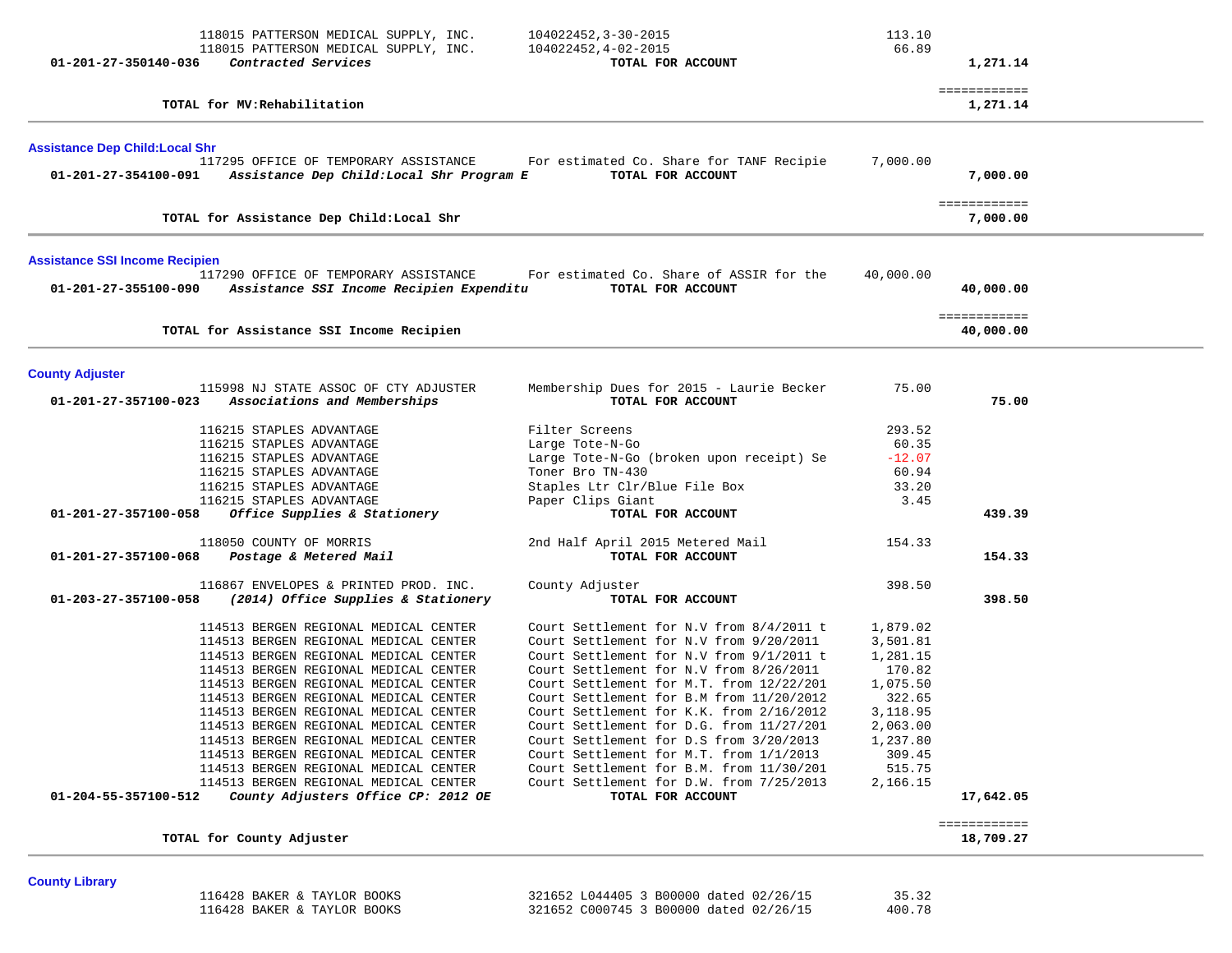| 116730 WEST PAYMENT CENTER<br>Books & Periodicals<br>$01 - 201 - 29 - 390100 - 028$                  | 1003308031 dated 03/01/15<br>TOTAL FOR ACCOUNT        | 861.24<br>1,297.34         |  |
|------------------------------------------------------------------------------------------------------|-------------------------------------------------------|----------------------------|--|
| 116430 CARTRIDGE WORLD OF PARSIPPANY                                                                 |                                                       |                            |  |
| 116432 DEMCO                                                                                         | 10006 dated 03/19/15<br>290190055 dated 02/17/15      | 599.85<br>381.25           |  |
| 116726 PAPER MART INC                                                                                | 85928 dated 02/13/15                                  | 1,160.00                   |  |
| 116728 STAPLES ADVANTAGE                                                                             |                                                       | 243.02                     |  |
|                                                                                                      | NYC 1054187 dated 02/25/15                            |                            |  |
| 116728 STAPLES ADVANTAGE                                                                             | NYC 1054187 dated 02/25/15                            | 142.47                     |  |
| 116728 STAPLES ADVANTAGE                                                                             | NYC 1054187 dated 02/25/15                            | 5.66                       |  |
| 116728 STAPLES ADVANTAGE                                                                             | NYC 1054187 dated 03/04/15                            | 15.98                      |  |
| 01-201-29-390100-058<br>Office Supplies & Stationery                                                 | TOTAL FOR ACCOUNT                                     | 2,548.23                   |  |
| 118050 COUNTY OF MORRIS                                                                              | 2nd Half April 2015 Metered Mail                      | 721.06                     |  |
| 01-201-29-390100-068<br>Postage & Metered Mail                                                       | TOTAL FOR ACCOUNT                                     | 721.06                     |  |
| 116641 MIDWEST TAPE LLC                                                                              | 2000001148 dated 02/13/15                             | 252.88                     |  |
| 116641 MIDWEST TAPE LLC                                                                              | 2000001148 dated 02/23/15                             | 1,166.07                   |  |
| 116641 MIDWEST TAPE LLC                                                                              | 2000001148 dated 02/28/15                             | 822.36                     |  |
| 116641 MIDWEST TAPE LLC                                                                              | 2000001148 dated 03/06/15                             | 553.88                     |  |
| Video & Film Materials<br>01-201-29-390100-083                                                       | TOTAL FOR ACCOUNT                                     | 2,795.19                   |  |
|                                                                                                      |                                                       |                            |  |
| 117553 M.A.I.N., INC.                                                                                | 2015 MAIN Allocation                                  | 113,570.00                 |  |
| 01-201-29-390100-084 Other Outside Services                                                          | TOTAL FOR ACCOUNT                                     | 113,570.00                 |  |
| 116710 GERSTNER CASH REGISTERS INC                                                                   | 2 each - TEC1650 & TEC1350                            | 34.00                      |  |
| 01-201-29-390100-095 Other Administrative Supplies                                                   | TOTAL FOR ACCOUNT                                     | 34.00                      |  |
|                                                                                                      |                                                       |                            |  |
| 116867 ENVELOPES & PRINTED PROD. INC.<br>$01-203-29-390100-095$ (2014) Other Administrative Supplies | Library Services<br>TOTAL FOR ACCOUNT                 | 48.75<br>48.75             |  |
|                                                                                                      |                                                       |                            |  |
| TOTAL for County Library                                                                             |                                                       | ============<br>121,014.57 |  |
|                                                                                                      |                                                       |                            |  |
|                                                                                                      |                                                       |                            |  |
| <b>County Superintendent of Schoo</b>                                                                |                                                       |                            |  |
| 118050 COUNTY OF MORRIS                                                                              |                                                       | 89.46                      |  |
| 01-201-29-392100-068 Postage & Metered Mail                                                          | 2nd Half April 2015 Metered Mail<br>TOTAL FOR ACCOUNT | 89.46                      |  |
|                                                                                                      |                                                       |                            |  |
| 116867 ENVELOPES & PRINTED PROD. INC.                                                                | Supt. of Schools                                      | 72.00                      |  |
| 01-203-29-392100-058 (2014) Office Supplies & Stationery                                             | TOTAL FOR ACCOUNT                                     | 72.00                      |  |
|                                                                                                      |                                                       | ============               |  |
| TOTAL for County Superintendent of Schoo                                                             |                                                       | 161.46                     |  |
|                                                                                                      |                                                       |                            |  |
| <b>Contribution to County College</b>                                                                |                                                       |                            |  |
| 117945 COUNTY COLLEGE OF MORRIS                                                                      | 1st 1/2 May 2015 Operating Budget                     | 568,256.75                 |  |
| Expenditures<br>01-201-29-395100-090                                                                 | TOTAL FOR ACCOUNT                                     | 568,256.75                 |  |
|                                                                                                      |                                                       |                            |  |
|                                                                                                      |                                                       | ============               |  |
| TOTAL for Contribution to County College                                                             |                                                       | 568,256.75                 |  |
|                                                                                                      |                                                       |                            |  |
| <b>Rutgers Extension Service</b>                                                                     |                                                       |                            |  |
| 118050 COUNTY OF MORRIS                                                                              | 2nd Half April 2015 Metered Mail                      | 133.34                     |  |
| Postage & Metered Mail<br>01-201-29-396100-068                                                       | TOTAL FOR ACCOUNT                                     | 133.34                     |  |
|                                                                                                      |                                                       | ============               |  |
| TOTAL for Rutgers Extension Service                                                                  |                                                       | 133.34                     |  |

**Fire and Police Academy**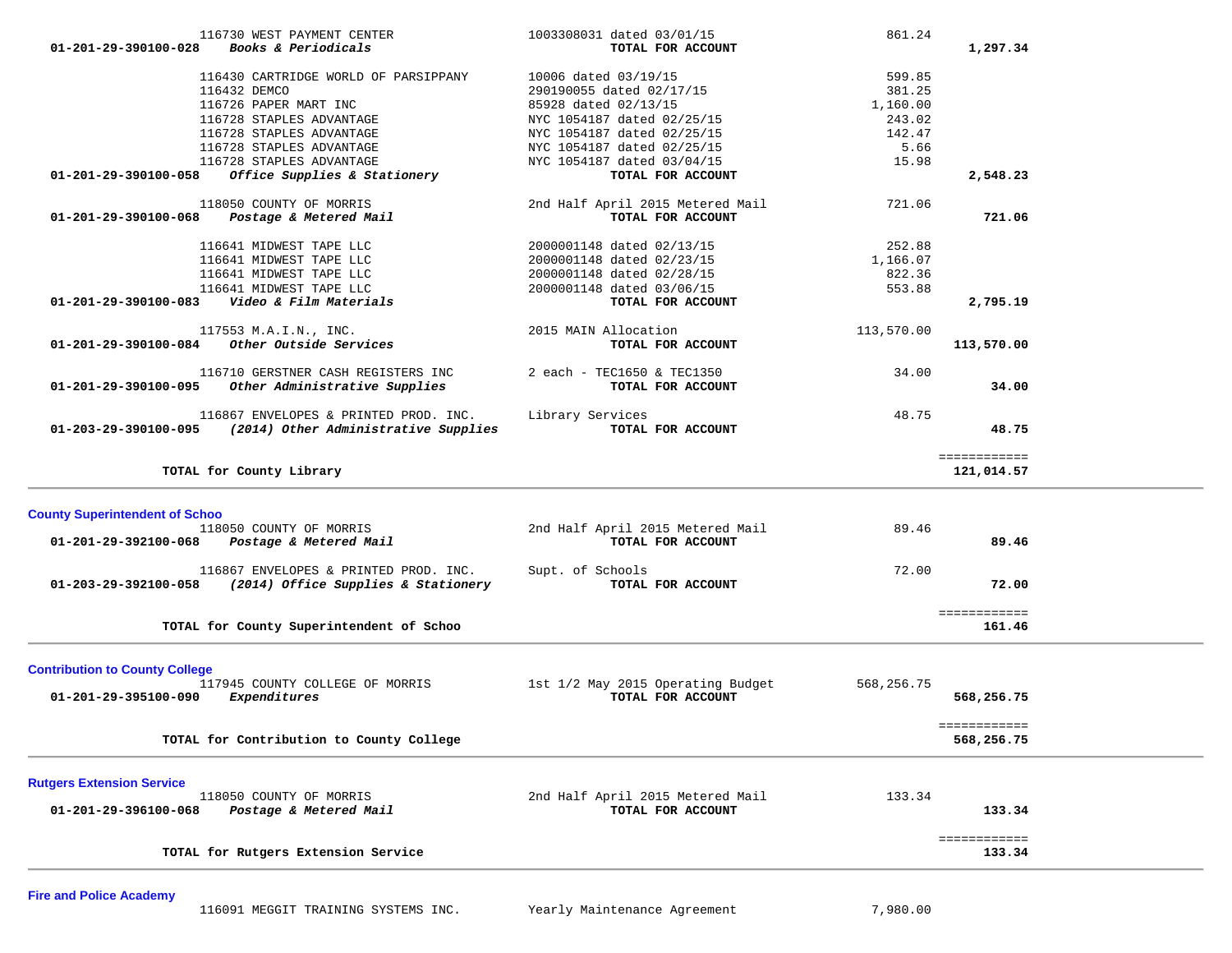| 116452 NATIONAL FUEL OIL INC.                        | 5000 GAL DIESEL FOR WHARTON              | 10,860.00 |
|------------------------------------------------------|------------------------------------------|-----------|
| 116452 NATIONAL FUEL OIL INC.                        | 3800 GAL DIESEL FOR COUNTY GARAGE        | 7,642.18  |
| $01 - 201 - 31 - 430100 - 136$<br><i>Diesel Fuel</i> | TOTAL FOR ACCOUNT                        |           |
| 116561 JERSEY CENTRAL POWER & LIGHT                  | $20-00-00-0539-3-0$ - 120 E Hanover Ave  | 677.05    |
| 117173 JERSEY CENTRAL POWER & LIGHT                  | 10-00-59-9968-9-0 Rt 15 & Dewey Ave 4/9/ | 68.84     |
| 116752 JERSEY CENTRAL POWER & LIGHT                  | 10-00-28-8978-6-4 Rt 80 Mt Arlington 4/2 | 51.47     |
| 116893 JERSEY CENTRAL POWER & LIGHT                  | 10-00-64-2465-3-9 Rt 23 & Diamond Spring | 36.18     |
| 117161 JERSEY CENTRAL POWER & LIGHT                  | 200-000-971-008/ RUTH DAVIS DRIVE/ 4/6/  | 308.50    |
| 117367 JERSEY CENTRAL POWER & LIGHT                  | 10-00-84-5117-1-4 Berkshire Valley Road  | 20.67     |
| 117369 JERSEY CENTRAL POWER & LIGHT                  | 10-00-01-6063-0-8 Street Lighting Dover  | 633.30    |
| 117366 JERSEY CENTRAL POWER & LIGHT                  | 10-00-84-5137-1-0 Berkshire Valley Road  | 20.91     |
| 117368 JERSEY CENTRAL POWER & LIGHT                  | 10-00-44-7627-6-1 Rt 46 & Canfield Ave 4 | 29.16     |
| 117370 JERSEY CENTRAL POWER & LIGHT                  | 10-00-05-8414-2-2 Street Lighting Morris | 332.91    |
| 117789 JERSEY CENTRAL POWER & LIGHT                  | 100 102 459 516 - WARRANTS DATED 4/21/15 | 649.71    |

| 01-201-31-430100-136 | <i>Diesel Fuel</i>            | TOTAL FOR ACCOUNT                 | 44,438.34 |
|----------------------|-------------------------------|-----------------------------------|-----------|
|                      | 116452 NATIONAL FUEL OIL INC. | 3800 GAL DIESEL FOR COUNTY GARAGE | 7,642.18  |
|                      | 116452 NATIONAL FUEL OIL INC. | 5000 GAL DIESEL FOR WHARTON       | 10,860.00 |
|                      | 116452 NATIONAL FUEL OIL INC. | 5000 GAL DIESEL FOR THE HILL      | 11,188.00 |
|                      | 116452 NATIONAL FUEL OIL INC. | 1160 GAL DIESEL FOR MONTVILLE     | 2,835.16  |
|                      | 116452 NATIONAL FUEL OIL INC. | 5000 GAL DIESEL FOR COUNTY GARAGE | 11,913.00 |
| <b>Utilities</b>     |                               |                                   |           |

| Hillitiae |  |  |
|-----------|--|--|

| 01-201-29-407100-059           | Other General Expenses                             | TOTAL FOR ACCOUNT                |          | 229.50       |
|--------------------------------|----------------------------------------------------|----------------------------------|----------|--------------|
|                                | 118050 COUNTY OF MORRIS                            | 2nd Half April 2015 Metered Mail | 182.16   |              |
| $01 - 201 - 29 - 407100 - 068$ | Postage & Metered Mail                             | TOTAL FOR ACCOUNT                |          | 182.16       |
|                                | 116090 TRI-DIM FILTER CORPORATION                  | HEPA Filters                     | 4,444.80 |              |
|                                | 116090 TRI-DIM FILTER CORPORATION                  | Tri-Pleat Filters                | 207.36   |              |
|                                | 116090 TRI-DIM FILTER CORPORATION                  | Shipping/Handling                | 421.40   |              |
| 01-201-29-407100-223           | Building Repairs                                   | TOTAL FOR ACCOUNT                |          | 5,073.56     |
|                                | 117309 VEOLIA ES TECHNICAL SOLUTIONS, LLC          | Hazardous Waste Removal          | 4,671.25 |              |
| 01-201-29-407100-231           | Hazardous Material Disposal                        | TOTAL FOR ACCOUNT                |          | 4,671.25     |
|                                | 116939 MORRISTOWN LUMBER &                         | Duct Tape                        | 31.96    |              |
|                                | 116939 MORRISTOWN LUMBER &                         | CRV SQG                          | 45.98    |              |
|                                | 116939 MORRISTOWN LUMBER &                         | Mop Head                         | 10.99    |              |
|                                | 116939 MORRISTOWN LUMBER &                         | Mop Handle                       | 13.98    |              |
|                                | 116939 MORRISTOWN LUMBER &                         | Mop Handle                       | 17.99    |              |
| 01-201-29-407100-239           | Small Tools                                        | TOTAL FOR ACCOUNT                |          | 120.90       |
|                                | 116939 MORRISTOWN LUMBER &                         | $7/16$ " OSB $4x8$               | 134.50   |              |
|                                | 116939 MORRISTOWN LUMBER &                         | 1/2" 4x8 Sheetrock               | 329.70   |              |
|                                | 116823 MEGGIT TRAINING SYSTEMS INC.                | Coupling, Flexible               | 121.12   |              |
|                                | 116823 MEGGIT TRAINING SYSTEMS INC.                | Trolley Wire                     | 14.00    |              |
|                                | 116823 MEGGIT TRAINING SYSTEMS INC.                | Insulator Bushing                | 0.72     |              |
|                                | 116823 MEGGIT TRAINING SYSTEMS INC.                | Freight Charge                   | 16.61    |              |
| 01-201-29-407100-258           | Equipment                                          | TOTAL FOR ACCOUNT                |          | 616.65       |
|                                | 116867 ENVELOPES & PRINTED PROD. INC.              | Public Safety Training Academy   | 323.00   |              |
|                                | 01-203-29-407100-059 (2014) Other General Expenses | TOTAL FOR ACCOUNT                |          | 323.00       |
|                                | 116409 BOTH WORLDS SOFTWARE INC                    | Annual Maintenance Contract      | 1,170.00 |              |
|                                | 116410 THOR GUARD INC                              | Warranty Agreement 2014-2015     | 425.00   |              |
| 01-203-29-407100-223           | (2014) Building Repairs                            | TOTAL FOR ACCOUNT                |          | 1,595.00     |
|                                |                                                    |                                  |          | ============ |
|                                | TOTAL for Fire and Police Academy                  |                                  |          | 20,792.02    |

 **01-201-29-407100-044** *Equipment Service Agreements* **TOTAL FOR ACCOUNT 7,980.00**

117700 MORRIS COUNTY ENGRAVING LLC PT & Firearms Awards 117700 MORRIS COUNTY ENGRAVING LLC Certificate Holder

117700 MORRIS COUNTY ENGRAVING LLC Academic Award 70.20

118.80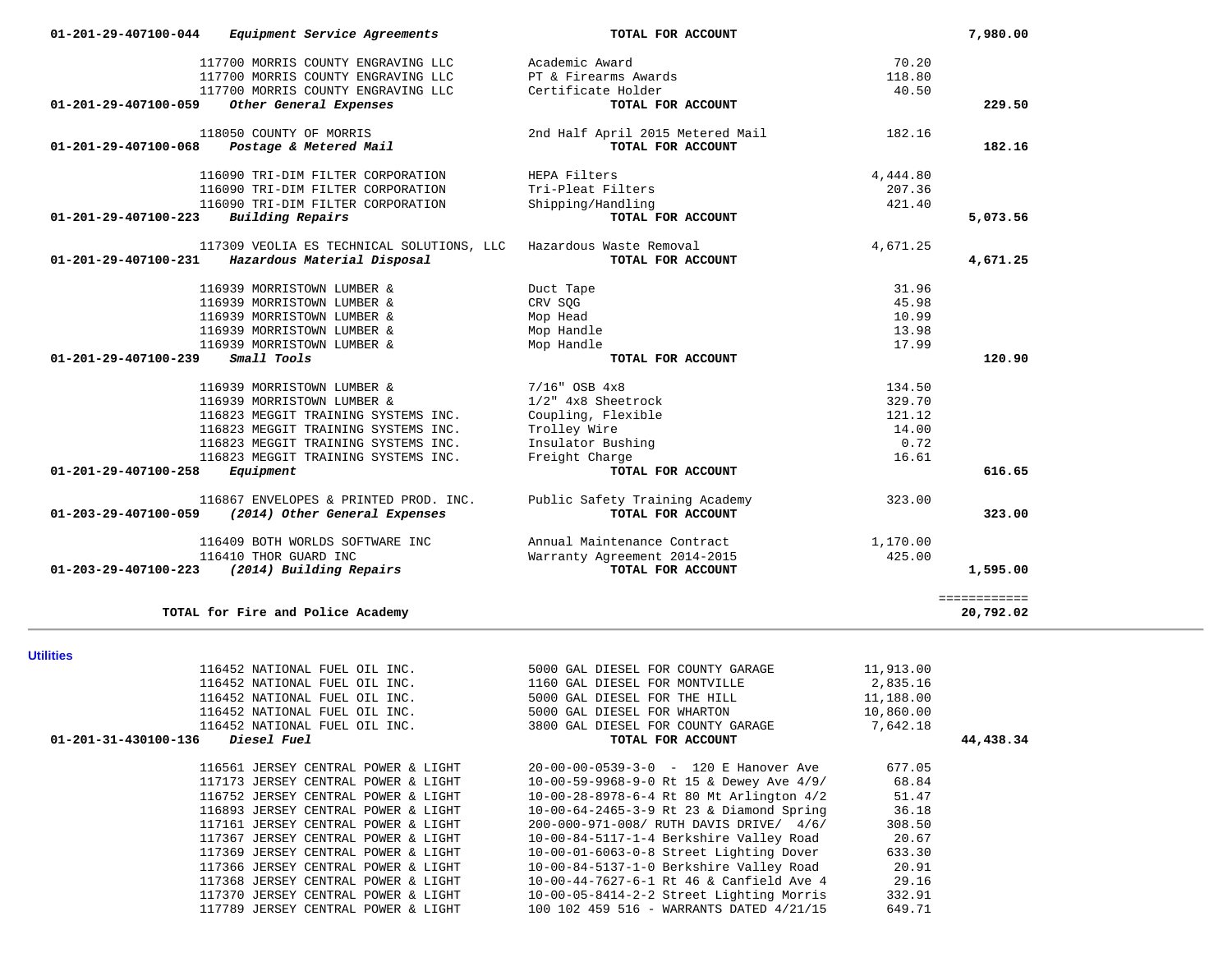| 117059 ELIZABETHTOWN GAS COMPANY $3333344641 / RE: LONG VALUEY / 3-5-15 THEN 631.88$<br>117385 N.J. NATURAL GAS COMPANY $22-0009-4999-6Y/ RE: MONTVILLE/ 03-17-20 1,318.01$<br>117058 PSE&G CO<br>116408 SUBURBAN PROPANE -2347 Propane 941.85<br>116408 SUBUR<br>Propane<br>Rounding<br>Safety P&T Fee<br><b>TOTAL FOR ACCOUNT</b><br>116408 SUBURBAN PROPANE -2347 Safety<br>1 Natural Gas<br>9.62<br>01-201-31-430100-141 Natural Gas<br>42,871.43<br>117206 TOWNSHIP OF MORRIS $1609-0/$ MORRIS VIEW/ SPLIT INVOICE - B & 210.97<br>$[17206 TOMISHIP OF MORRES\n117919 TAX COLLECTOR\n117919 TAX COLLECTOR\n117919 TAX COLLECTOR\n117919 TAX COLLECTOR\n117919 TAX COLLECTOR\n117919 TAX COLLECTOR\n117919 TAX COLLECTOR\n117919 TAX COLLECTOR\n117919 TAX COLLECTOR\n117919 TAX COLLECTOR\n117919 TAX COLLECTOR\n117919 TAX COLLECTOR\n117919 TAX COLLECTOR\n117919 TAX COLLECTOR\n117919 T$<br>$01 - 201 - 31 - 430100 - 144$ Sewer<br>67,947.67<br>511.02<br>01-201-31-430100-146<br>$01 - 201 - 31 - 430100 - 147$ Water<br>10,012.28<br>117387 SOUTHEAST MORRIS COUNTY<br>117387 SOUTHEAST MORRIS COUNTY<br>117387 SOUTHEAST MORRIS COUNTY<br>117387 SOUTHEAST MORRIS COUNTY<br>212000053001/ 211000005000/ ADM CTS<br>212000053001/ SHADETREE<br>212000053001/ SHADETREE<br>4,048.7<br>0124100360.00/ 8 CT ST/ 01-06-15 THRU 04<br>117150 SOUTHEAST MORRIS COUNTY<br>35.88<br>0124101640.01/ W & M/ 01-06-15 THRU 04-0<br>117150 SOUTHEAST MORRIS COUNTY<br>187.50<br>01-203-31-430100-147<br>(2014) Water<br>TOTAL FOR ACCOUNT<br>12,415.83<br>============<br>TOTAL for Utilities<br>204,365.33<br><b>Nutrition</b><br>116154 STAPLES ADVANTAGE<br>Exam glove Ntr pfree Lg, Md, Xl, exam glove<br>251.50<br>Exam glove Vyl pfree Xl.<br>116154 STAPLES ADVANTAGE<br>48.15<br>Office Supplies & Stationery<br>01-201-41-716100-058<br>TOTAL FOR ACCOUNT<br>299.65 | $01 - 201 - 31 - 430100 - 137$ Electricity | 117923 JERSEY CENTRAL POWER & LIGHT 100 102 601 695 - COMM CENTER DATED 4/24 23,340.06<br>TOTAL FOR ACCOUNT | 26,168.76 |
|------------------------------------------------------------------------------------------------------------------------------------------------------------------------------------------------------------------------------------------------------------------------------------------------------------------------------------------------------------------------------------------------------------------------------------------------------------------------------------------------------------------------------------------------------------------------------------------------------------------------------------------------------------------------------------------------------------------------------------------------------------------------------------------------------------------------------------------------------------------------------------------------------------------------------------------------------------------------------------------------------------------------------------------------------------------------------------------------------------------------------------------------------------------------------------------------------------------------------------------------------------------------------------------------------------------------------------------------------------------------------------------------------------------------------------------------------------------------------------------------------------------------------------------------------------------------------------------------------------------------------------------------------------------------------------------------------------------------------------------------------------------------------------------------------------------------------------------------------------------------------|--------------------------------------------|-------------------------------------------------------------------------------------------------------------|-----------|
|                                                                                                                                                                                                                                                                                                                                                                                                                                                                                                                                                                                                                                                                                                                                                                                                                                                                                                                                                                                                                                                                                                                                                                                                                                                                                                                                                                                                                                                                                                                                                                                                                                                                                                                                                                                                                                                                              |                                            |                                                                                                             |           |
|                                                                                                                                                                                                                                                                                                                                                                                                                                                                                                                                                                                                                                                                                                                                                                                                                                                                                                                                                                                                                                                                                                                                                                                                                                                                                                                                                                                                                                                                                                                                                                                                                                                                                                                                                                                                                                                                              |                                            |                                                                                                             |           |
|                                                                                                                                                                                                                                                                                                                                                                                                                                                                                                                                                                                                                                                                                                                                                                                                                                                                                                                                                                                                                                                                                                                                                                                                                                                                                                                                                                                                                                                                                                                                                                                                                                                                                                                                                                                                                                                                              |                                            |                                                                                                             |           |
|                                                                                                                                                                                                                                                                                                                                                                                                                                                                                                                                                                                                                                                                                                                                                                                                                                                                                                                                                                                                                                                                                                                                                                                                                                                                                                                                                                                                                                                                                                                                                                                                                                                                                                                                                                                                                                                                              |                                            |                                                                                                             |           |
|                                                                                                                                                                                                                                                                                                                                                                                                                                                                                                                                                                                                                                                                                                                                                                                                                                                                                                                                                                                                                                                                                                                                                                                                                                                                                                                                                                                                                                                                                                                                                                                                                                                                                                                                                                                                                                                                              |                                            |                                                                                                             |           |
|                                                                                                                                                                                                                                                                                                                                                                                                                                                                                                                                                                                                                                                                                                                                                                                                                                                                                                                                                                                                                                                                                                                                                                                                                                                                                                                                                                                                                                                                                                                                                                                                                                                                                                                                                                                                                                                                              |                                            |                                                                                                             |           |
|                                                                                                                                                                                                                                                                                                                                                                                                                                                                                                                                                                                                                                                                                                                                                                                                                                                                                                                                                                                                                                                                                                                                                                                                                                                                                                                                                                                                                                                                                                                                                                                                                                                                                                                                                                                                                                                                              |                                            |                                                                                                             |           |
|                                                                                                                                                                                                                                                                                                                                                                                                                                                                                                                                                                                                                                                                                                                                                                                                                                                                                                                                                                                                                                                                                                                                                                                                                                                                                                                                                                                                                                                                                                                                                                                                                                                                                                                                                                                                                                                                              |                                            |                                                                                                             |           |
|                                                                                                                                                                                                                                                                                                                                                                                                                                                                                                                                                                                                                                                                                                                                                                                                                                                                                                                                                                                                                                                                                                                                                                                                                                                                                                                                                                                                                                                                                                                                                                                                                                                                                                                                                                                                                                                                              |                                            |                                                                                                             |           |
|                                                                                                                                                                                                                                                                                                                                                                                                                                                                                                                                                                                                                                                                                                                                                                                                                                                                                                                                                                                                                                                                                                                                                                                                                                                                                                                                                                                                                                                                                                                                                                                                                                                                                                                                                                                                                                                                              |                                            |                                                                                                             |           |
|                                                                                                                                                                                                                                                                                                                                                                                                                                                                                                                                                                                                                                                                                                                                                                                                                                                                                                                                                                                                                                                                                                                                                                                                                                                                                                                                                                                                                                                                                                                                                                                                                                                                                                                                                                                                                                                                              |                                            |                                                                                                             |           |
|                                                                                                                                                                                                                                                                                                                                                                                                                                                                                                                                                                                                                                                                                                                                                                                                                                                                                                                                                                                                                                                                                                                                                                                                                                                                                                                                                                                                                                                                                                                                                                                                                                                                                                                                                                                                                                                                              |                                            |                                                                                                             |           |
|                                                                                                                                                                                                                                                                                                                                                                                                                                                                                                                                                                                                                                                                                                                                                                                                                                                                                                                                                                                                                                                                                                                                                                                                                                                                                                                                                                                                                                                                                                                                                                                                                                                                                                                                                                                                                                                                              |                                            |                                                                                                             |           |
|                                                                                                                                                                                                                                                                                                                                                                                                                                                                                                                                                                                                                                                                                                                                                                                                                                                                                                                                                                                                                                                                                                                                                                                                                                                                                                                                                                                                                                                                                                                                                                                                                                                                                                                                                                                                                                                                              |                                            |                                                                                                             |           |
|                                                                                                                                                                                                                                                                                                                                                                                                                                                                                                                                                                                                                                                                                                                                                                                                                                                                                                                                                                                                                                                                                                                                                                                                                                                                                                                                                                                                                                                                                                                                                                                                                                                                                                                                                                                                                                                                              |                                            |                                                                                                             |           |
|                                                                                                                                                                                                                                                                                                                                                                                                                                                                                                                                                                                                                                                                                                                                                                                                                                                                                                                                                                                                                                                                                                                                                                                                                                                                                                                                                                                                                                                                                                                                                                                                                                                                                                                                                                                                                                                                              |                                            |                                                                                                             |           |
|                                                                                                                                                                                                                                                                                                                                                                                                                                                                                                                                                                                                                                                                                                                                                                                                                                                                                                                                                                                                                                                                                                                                                                                                                                                                                                                                                                                                                                                                                                                                                                                                                                                                                                                                                                                                                                                                              |                                            |                                                                                                             |           |
|                                                                                                                                                                                                                                                                                                                                                                                                                                                                                                                                                                                                                                                                                                                                                                                                                                                                                                                                                                                                                                                                                                                                                                                                                                                                                                                                                                                                                                                                                                                                                                                                                                                                                                                                                                                                                                                                              |                                            |                                                                                                             |           |
|                                                                                                                                                                                                                                                                                                                                                                                                                                                                                                                                                                                                                                                                                                                                                                                                                                                                                                                                                                                                                                                                                                                                                                                                                                                                                                                                                                                                                                                                                                                                                                                                                                                                                                                                                                                                                                                                              |                                            |                                                                                                             |           |
|                                                                                                                                                                                                                                                                                                                                                                                                                                                                                                                                                                                                                                                                                                                                                                                                                                                                                                                                                                                                                                                                                                                                                                                                                                                                                                                                                                                                                                                                                                                                                                                                                                                                                                                                                                                                                                                                              |                                            |                                                                                                             |           |
|                                                                                                                                                                                                                                                                                                                                                                                                                                                                                                                                                                                                                                                                                                                                                                                                                                                                                                                                                                                                                                                                                                                                                                                                                                                                                                                                                                                                                                                                                                                                                                                                                                                                                                                                                                                                                                                                              |                                            |                                                                                                             |           |
|                                                                                                                                                                                                                                                                                                                                                                                                                                                                                                                                                                                                                                                                                                                                                                                                                                                                                                                                                                                                                                                                                                                                                                                                                                                                                                                                                                                                                                                                                                                                                                                                                                                                                                                                                                                                                                                                              |                                            |                                                                                                             |           |
|                                                                                                                                                                                                                                                                                                                                                                                                                                                                                                                                                                                                                                                                                                                                                                                                                                                                                                                                                                                                                                                                                                                                                                                                                                                                                                                                                                                                                                                                                                                                                                                                                                                                                                                                                                                                                                                                              |                                            |                                                                                                             |           |
|                                                                                                                                                                                                                                                                                                                                                                                                                                                                                                                                                                                                                                                                                                                                                                                                                                                                                                                                                                                                                                                                                                                                                                                                                                                                                                                                                                                                                                                                                                                                                                                                                                                                                                                                                                                                                                                                              |                                            |                                                                                                             |           |
|                                                                                                                                                                                                                                                                                                                                                                                                                                                                                                                                                                                                                                                                                                                                                                                                                                                                                                                                                                                                                                                                                                                                                                                                                                                                                                                                                                                                                                                                                                                                                                                                                                                                                                                                                                                                                                                                              |                                            |                                                                                                             |           |
|                                                                                                                                                                                                                                                                                                                                                                                                                                                                                                                                                                                                                                                                                                                                                                                                                                                                                                                                                                                                                                                                                                                                                                                                                                                                                                                                                                                                                                                                                                                                                                                                                                                                                                                                                                                                                                                                              |                                            |                                                                                                             |           |
|                                                                                                                                                                                                                                                                                                                                                                                                                                                                                                                                                                                                                                                                                                                                                                                                                                                                                                                                                                                                                                                                                                                                                                                                                                                                                                                                                                                                                                                                                                                                                                                                                                                                                                                                                                                                                                                                              |                                            |                                                                                                             |           |
|                                                                                                                                                                                                                                                                                                                                                                                                                                                                                                                                                                                                                                                                                                                                                                                                                                                                                                                                                                                                                                                                                                                                                                                                                                                                                                                                                                                                                                                                                                                                                                                                                                                                                                                                                                                                                                                                              |                                            |                                                                                                             |           |
|                                                                                                                                                                                                                                                                                                                                                                                                                                                                                                                                                                                                                                                                                                                                                                                                                                                                                                                                                                                                                                                                                                                                                                                                                                                                                                                                                                                                                                                                                                                                                                                                                                                                                                                                                                                                                                                                              |                                            |                                                                                                             |           |
|                                                                                                                                                                                                                                                                                                                                                                                                                                                                                                                                                                                                                                                                                                                                                                                                                                                                                                                                                                                                                                                                                                                                                                                                                                                                                                                                                                                                                                                                                                                                                                                                                                                                                                                                                                                                                                                                              |                                            |                                                                                                             |           |
|                                                                                                                                                                                                                                                                                                                                                                                                                                                                                                                                                                                                                                                                                                                                                                                                                                                                                                                                                                                                                                                                                                                                                                                                                                                                                                                                                                                                                                                                                                                                                                                                                                                                                                                                                                                                                                                                              |                                            |                                                                                                             |           |
|                                                                                                                                                                                                                                                                                                                                                                                                                                                                                                                                                                                                                                                                                                                                                                                                                                                                                                                                                                                                                                                                                                                                                                                                                                                                                                                                                                                                                                                                                                                                                                                                                                                                                                                                                                                                                                                                              |                                            |                                                                                                             |           |
|                                                                                                                                                                                                                                                                                                                                                                                                                                                                                                                                                                                                                                                                                                                                                                                                                                                                                                                                                                                                                                                                                                                                                                                                                                                                                                                                                                                                                                                                                                                                                                                                                                                                                                                                                                                                                                                                              |                                            |                                                                                                             |           |
|                                                                                                                                                                                                                                                                                                                                                                                                                                                                                                                                                                                                                                                                                                                                                                                                                                                                                                                                                                                                                                                                                                                                                                                                                                                                                                                                                                                                                                                                                                                                                                                                                                                                                                                                                                                                                                                                              |                                            |                                                                                                             |           |
|                                                                                                                                                                                                                                                                                                                                                                                                                                                                                                                                                                                                                                                                                                                                                                                                                                                                                                                                                                                                                                                                                                                                                                                                                                                                                                                                                                                                                                                                                                                                                                                                                                                                                                                                                                                                                                                                              |                                            |                                                                                                             |           |
|                                                                                                                                                                                                                                                                                                                                                                                                                                                                                                                                                                                                                                                                                                                                                                                                                                                                                                                                                                                                                                                                                                                                                                                                                                                                                                                                                                                                                                                                                                                                                                                                                                                                                                                                                                                                                                                                              |                                            |                                                                                                             |           |
|                                                                                                                                                                                                                                                                                                                                                                                                                                                                                                                                                                                                                                                                                                                                                                                                                                                                                                                                                                                                                                                                                                                                                                                                                                                                                                                                                                                                                                                                                                                                                                                                                                                                                                                                                                                                                                                                              |                                            |                                                                                                             |           |
|                                                                                                                                                                                                                                                                                                                                                                                                                                                                                                                                                                                                                                                                                                                                                                                                                                                                                                                                                                                                                                                                                                                                                                                                                                                                                                                                                                                                                                                                                                                                                                                                                                                                                                                                                                                                                                                                              |                                            |                                                                                                             |           |
|                                                                                                                                                                                                                                                                                                                                                                                                                                                                                                                                                                                                                                                                                                                                                                                                                                                                                                                                                                                                                                                                                                                                                                                                                                                                                                                                                                                                                                                                                                                                                                                                                                                                                                                                                                                                                                                                              |                                            |                                                                                                             |           |
|                                                                                                                                                                                                                                                                                                                                                                                                                                                                                                                                                                                                                                                                                                                                                                                                                                                                                                                                                                                                                                                                                                                                                                                                                                                                                                                                                                                                                                                                                                                                                                                                                                                                                                                                                                                                                                                                              |                                            |                                                                                                             |           |
|                                                                                                                                                                                                                                                                                                                                                                                                                                                                                                                                                                                                                                                                                                                                                                                                                                                                                                                                                                                                                                                                                                                                                                                                                                                                                                                                                                                                                                                                                                                                                                                                                                                                                                                                                                                                                                                                              |                                            |                                                                                                             |           |
|                                                                                                                                                                                                                                                                                                                                                                                                                                                                                                                                                                                                                                                                                                                                                                                                                                                                                                                                                                                                                                                                                                                                                                                                                                                                                                                                                                                                                                                                                                                                                                                                                                                                                                                                                                                                                                                                              |                                            |                                                                                                             |           |
|                                                                                                                                                                                                                                                                                                                                                                                                                                                                                                                                                                                                                                                                                                                                                                                                                                                                                                                                                                                                                                                                                                                                                                                                                                                                                                                                                                                                                                                                                                                                                                                                                                                                                                                                                                                                                                                                              |                                            |                                                                                                             |           |
|                                                                                                                                                                                                                                                                                                                                                                                                                                                                                                                                                                                                                                                                                                                                                                                                                                                                                                                                                                                                                                                                                                                                                                                                                                                                                                                                                                                                                                                                                                                                                                                                                                                                                                                                                                                                                                                                              |                                            |                                                                                                             |           |
|                                                                                                                                                                                                                                                                                                                                                                                                                                                                                                                                                                                                                                                                                                                                                                                                                                                                                                                                                                                                                                                                                                                                                                                                                                                                                                                                                                                                                                                                                                                                                                                                                                                                                                                                                                                                                                                                              |                                            |                                                                                                             |           |
|                                                                                                                                                                                                                                                                                                                                                                                                                                                                                                                                                                                                                                                                                                                                                                                                                                                                                                                                                                                                                                                                                                                                                                                                                                                                                                                                                                                                                                                                                                                                                                                                                                                                                                                                                                                                                                                                              |                                            |                                                                                                             |           |
|                                                                                                                                                                                                                                                                                                                                                                                                                                                                                                                                                                                                                                                                                                                                                                                                                                                                                                                                                                                                                                                                                                                                                                                                                                                                                                                                                                                                                                                                                                                                                                                                                                                                                                                                                                                                                                                                              |                                            |                                                                                                             |           |
|                                                                                                                                                                                                                                                                                                                                                                                                                                                                                                                                                                                                                                                                                                                                                                                                                                                                                                                                                                                                                                                                                                                                                                                                                                                                                                                                                                                                                                                                                                                                                                                                                                                                                                                                                                                                                                                                              |                                            |                                                                                                             |           |
|                                                                                                                                                                                                                                                                                                                                                                                                                                                                                                                                                                                                                                                                                                                                                                                                                                                                                                                                                                                                                                                                                                                                                                                                                                                                                                                                                                                                                                                                                                                                                                                                                                                                                                                                                                                                                                                                              |                                            |                                                                                                             |           |
|                                                                                                                                                                                                                                                                                                                                                                                                                                                                                                                                                                                                                                                                                                                                                                                                                                                                                                                                                                                                                                                                                                                                                                                                                                                                                                                                                                                                                                                                                                                                                                                                                                                                                                                                                                                                                                                                              |                                            |                                                                                                             |           |
|                                                                                                                                                                                                                                                                                                                                                                                                                                                                                                                                                                                                                                                                                                                                                                                                                                                                                                                                                                                                                                                                                                                                                                                                                                                                                                                                                                                                                                                                                                                                                                                                                                                                                                                                                                                                                                                                              |                                            |                                                                                                             |           |
|                                                                                                                                                                                                                                                                                                                                                                                                                                                                                                                                                                                                                                                                                                                                                                                                                                                                                                                                                                                                                                                                                                                                                                                                                                                                                                                                                                                                                                                                                                                                                                                                                                                                                                                                                                                                                                                                              |                                            |                                                                                                             |           |

117226 ALLEN PAPER & SUPPLY CO Cases of Lysol Antibacterial all purpose 257.00<br>117226 ALLEN PAPER & SUPPLY CO Case of softsoap antibacterial liquid 74.38

Case of softsoap antibacterial liquid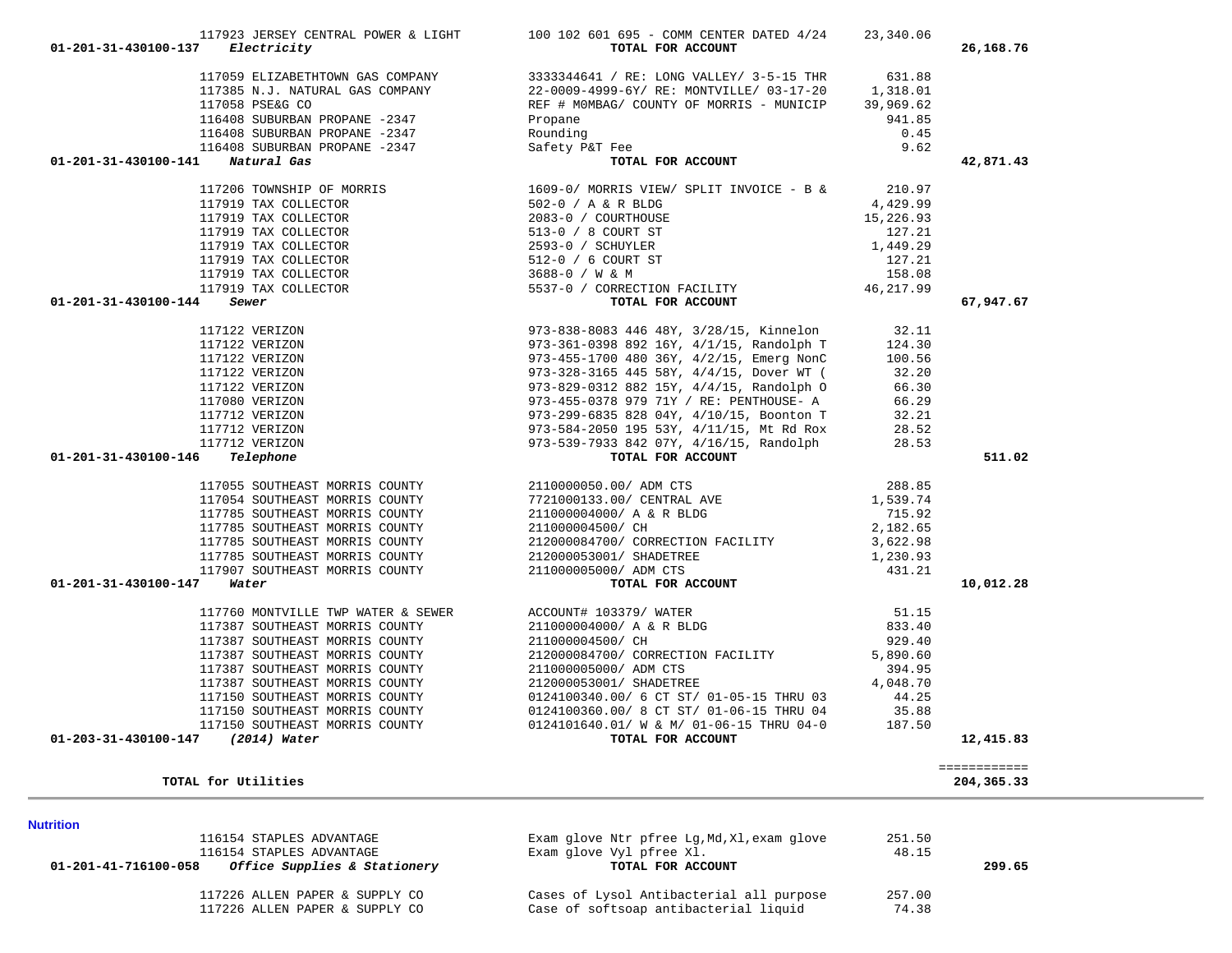| 117226 ALLEN PAPER & SUPPLY CO                        | Cases A-1 Elite Bleach                   | 87.84      |              |
|-------------------------------------------------------|------------------------------------------|------------|--------------|
| 117226 ALLEN PAPER & SUPPLY CO                        | Cases Gen Kitchen Rolled Towels          | 1,037.20   |              |
| 117226 ALLEN PAPER & SUPPLY CO                        | Cases Spring Grove 2 Ply Toilet Tissue   | 167.19     |              |
| 117229 JML MEDICAL INC.                               | Boxes of Alcohol prep MD 200/Bx          | 13.40      |              |
| 117228 PABCO INDUSTRIES, LLC                          | Cases Virgin Material/Trash can liners.  | 684.00     |              |
| 117227 PATRICIA W. GIBBONS                            | Hours of Nutrition Support Services. Mar | 503.17     |              |
| 117227 PATRICIA W. GIBBONS                            | Mileage (212.9milesMar-15                | 74.51      |              |
| 118064 PABCO INDUSTRIES, LLC                          | Trash can liners/cases                   | 1,026.00   |              |
| Other Operating&Repair Supply<br>01-201-41-716100-098 | TOTAL FOR ACCOUNT                        |            | 3,924.69     |
| 116343 CENTURYLINK                                    | Monthly Service Charge- March 2015 Acct# | 42.85      |              |
| 117340 VERIZON                                        | Monthly Service charge APR2015 Acct#201Z | 811.02     |              |
| 01-201-41-716100-146<br>Telephone                     | TOTAL FOR ACCOUNT                        |            | 853.87       |
| 117147 SODEXO INC & AFFILIATES                        | Daily Meals .Services for 2/28/15 throug | 192,085.60 |              |
| 117147 SODEXO INC & AFFILIATES                        | Weekend Meals                            | 10,540.35  |              |
| 117147 SODEXO INC & AFFILIATES                        | Frozen Meals                             | 11,656.00  |              |
| 117147 SODEXO INC & AFFILIATES                        | Boxed Meals                              | 20,008.64  |              |
| 117147 SODEXO INC & AFFILIATES                        | Kosher Meals                             | 163.44     |              |
| 117147 SODEXO INC & AFFILIATES                        | Coffee                                   | 1,547.91   |              |
| 117147 SODEXO INC & AFFILIATES                        | Other                                    | 1,104.87   |              |
| 01-201-41-716100-185<br>Food                          | TOTAL FOR ACCOUNT                        |            | 237,106.81   |
|                                                       |                                          |            | ============ |
| TOTAL for Nutrition                                   |                                          |            | 242,185.02   |

#### **Area Plan Grant**

| 01-201-41-716110-090<br>Expenditures  | TOTAL FOR ACCOUNT                        |           | 165,654.94 |
|---------------------------------------|------------------------------------------|-----------|------------|
| 117777 M.C. ORGANIZATION FOR          | SHTP 15-14-084 Per. 1/1/15-3/31/15 550 u | 4,642.00  |            |
| 117383 VISITING NURSE ASSOC. OF       | Caregiver Support                        | 10,305.00 |            |
| 117380 VISITING NURSE ASSOC. OF       | Respite                                  | 15,324.00 |            |
| 117333 VISITING NURSE ASSOC. OF       | 2015 Funding through the Older Americans | 520.00    |            |
| 117381 VISITING NURSE ASSOC. OF       | Community Health Aide Program            | 23,118.00 |            |
| 117378 VISITING NURSE ASSOC. OF       | Community Health Aide Program/Medication | 26,705.00 |            |
| 117423 NEWBRIDGE SERVICES INC         | OAA In-Home Counseling                   | 3,923.00  |            |
| 117429 NEWBRIDGE SERVICES INC         | Operation SAIL                           | 26,859.00 |            |
| 117376 NORWESCAP INC                  | Healthy Bones                            | 800.00    |            |
| 117427 MORRIS COUNTY SHERIFF'S OFFICE | OAA Title lllE Project Lifesaver         | 3,187.94  |            |
| 117432 LEGAL SERVICES OF NORTHWEST    | Senior Citizen Law Project               | 14,175.00 |            |
| 117437 CFCS - HOPE HOUSE              | OAA Fix-It Program                       | 2,608.00  |            |
| 117434 CFCS - HOPE HOUSE              | OAA Fix-It Program                       | 1,152.00  |            |
| 117428 CORNERSTONE FAMILY PROGRAMS    | OAA MM Title 111E, Public Awareness/Inf  | 4,046.00  |            |
| 117435 CFCS - HOPE HOUSE              | Fix-It Program OAA                       | 2,672.00  |            |
| 117100 CORNERSTONE FAMILY PROGRAMS    | 324 CM units @\$23.46 (total-\$7,601)    | 8,124.00  |            |
| 117102 CORNERSTONE FAMILY PROGRAMS    | OAA MM 15-14-087 Outreach per. 1/1/15-3/ | 6,607.00  |            |
| 117101 CORNERSTONE FAMILY PROGRAMS    | Caregiver Initiative Program, Respite Pr | 4,940.00  |            |
| 117099 CORNERSTONE FAMILY PROGRAMS    | 18 BS units @\$23.46 (total-\$422) 18 EA | 5,947.00  |            |
|                                       |                                          |           |            |

#### TOTAL for Area Plan Grant

 ============ 165,654.94

**ALPN** 

| . |                                    |                                          |           |
|---|------------------------------------|------------------------------------------|-----------|
|   | 117094 CORNERSTONE FAMILY PROGRAMS | Peer Grouping Initiative, Time-Out Adult | 15,145.00 |
|   | 117095 CORNERSTONE FAMILY PROGRAMS | Peer Grouping Initiative, Senior Cents   | 8,899.00  |
|   | 117283 CFCS - HOPE HOUSE           | Peer grouping Initiative, Chore Program  | 4,088.00  |
|   | 117282 CFCS - HOPE HOUSE           | Peer grouping Initiative, Chore Program  | 6,337.00  |
|   | 117265 DAWN CENTER FOR INDEPENDENT | Peer Grouping Initiative, Case Managemen | 12,024.00 |
|   | 117285 EMPLOYMENT HORIZONS, INC.   | Peer Grouping Initiative, Supportive Emp | 19,252.00 |
|   | 117263 INTERFAITH FOOD PANTRY INC. | Peer Grouping Initiative, Home Delivery  | 1,061.00  |
|   | 117433 LEGAL SERVICES OF NORTHWEST | Peer Grouping Initiative, Protective Ser | 7,965.00  |
|   | 117266 VISITING NURSE ASSOC. OF    | Peer Grouping Initiative, Respite Progra | 19,697.00 |
|   |                                    |                                          |           |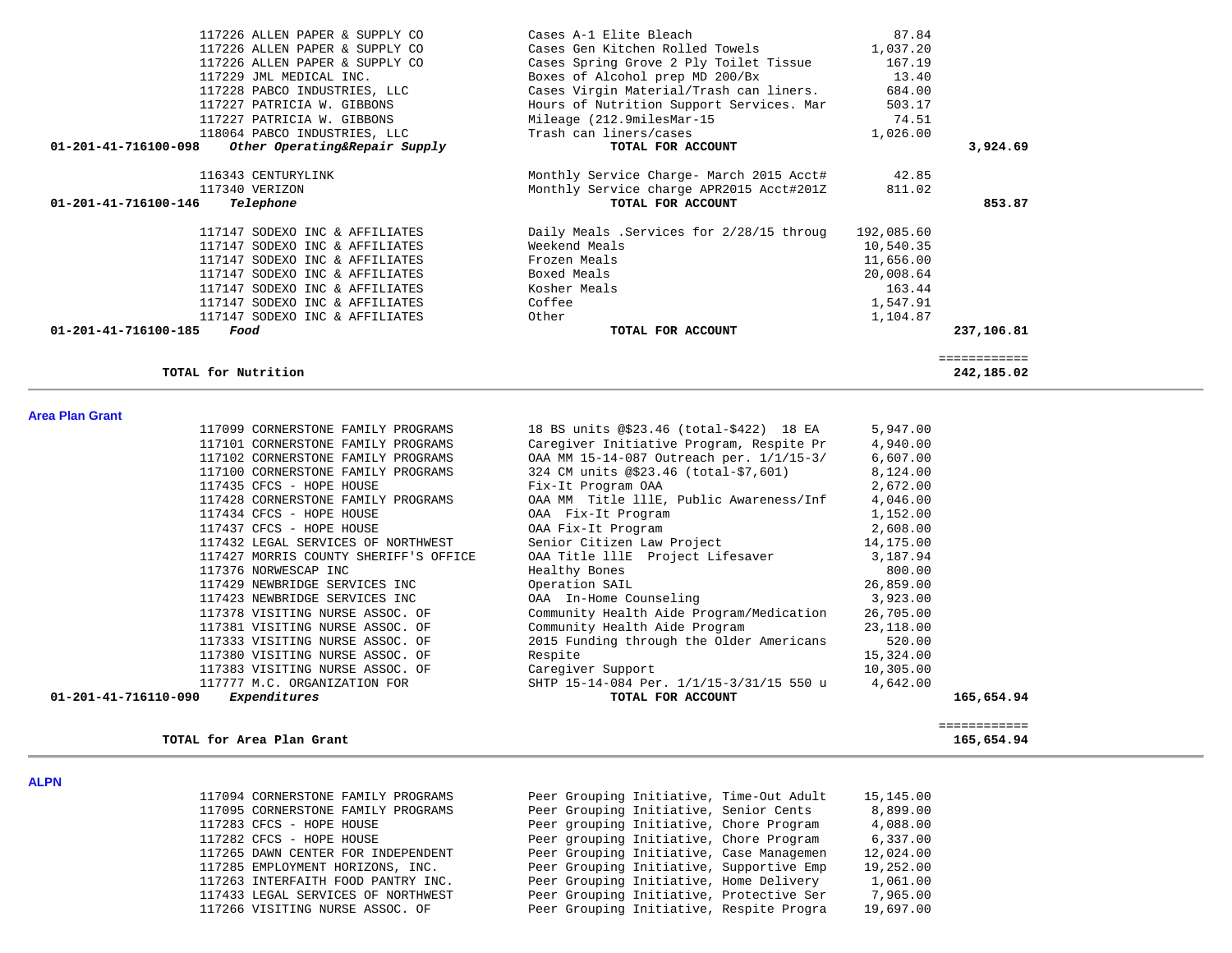## TOTAL for ALPN

| TOTAL FOR ACCOUNT | 158,487.37                                                                                                                      |
|-------------------|---------------------------------------------------------------------------------------------------------------------------------|
| 4,710.00          |                                                                                                                                 |
| 33,093.37         |                                                                                                                                 |
| 26,216.00         |                                                                                                                                 |
|                   | Peer Grouping Initiative, Community Heal<br>Peer Grouping Initiative, Friendship Hou<br>Peer grouping Initiative, Chore Program |

 ============ 158,487.37

## **Grant Fund**

| <b>Bio-Terrorism Grant</b> |                                                |                                                                                                       |                |              |  |
|----------------------------|------------------------------------------------|-------------------------------------------------------------------------------------------------------|----------------|--------------|--|
|                            | 116888 ARLENE STOLLER                          | Mileage Reimbursement                                                                                 | 227.88         |              |  |
|                            | 117031 CABLEVISION                             | 07876 616465 01 8 Billing period 4/1/201                                                              | 225.48         |              |  |
|                            | 116376 NEW JERSEY ASSOCIATION OF               | Arlene Stoller--Learning Session and Gen                                                              | 35.00          |              |  |
|                            | 118047 COUNTY OF MORRIS                        | 2nd Half April 2015 Metered Mail                                                                      | 54.57          |              |  |
|                            | 115696 DISTINCTIVE PROMOTIONS INC.             | Hand sanitizers with custom leash                                                                     | 3,400.00       |              |  |
|                            | 115696 DISTINCTIVE PROMOTIONS INC.             | Shipping                                                                                              | 200.60         |              |  |
|                            | 115331 DELL MARKETING L.P.                     | Quote # 1020142283115PC & Monitor                                                                     | 2,424.08       |              |  |
|                            | 117297 STAPLES ADVANTAGE                       | Customer NYC 1054187 Supplies                                                                         | 42.89          |              |  |
|                            | 117297 STAPLES ADVANTAGE                       |                                                                                                       | 55.99          |              |  |
|                            | 117297 STAPLES ADVANTAGE                       |                                                                                                       | 22.40          |              |  |
|                            | 117297 STAPLES ADVANTAGE                       |                                                                                                       | 928.55         |              |  |
|                            | 117297 STAPLES ADVANTAGE                       |                                                                                                       | 108.28         |              |  |
|                            | 117297 STAPLES ADVANTAGE                       |                                                                                                       | 45.95          |              |  |
| 02-213-41-718505-391       | Public Health Emer Grant $(7/1/14-6/30/15)$    | TOTAL FOR ACCOUNT                                                                                     |                | 7,771.67     |  |
|                            |                                                |                                                                                                       |                | ============ |  |
|                            | TOTAL for Bio-Terrorism Grant                  |                                                                                                       |                | 7,771.67     |  |
|                            |                                                |                                                                                                       |                |              |  |
| <b>DEPARTMENT 720510</b>   |                                                |                                                                                                       |                |              |  |
| 02-213-41-720510-391       | 2012 CoC Planning Grant(4/21/14-4/20/15)       | 117671 MONARCH HOUSING ASSOCIATES, INC. CoC Planning Grant - Performance & Monit<br>TOTAL FOR ACCOUNT | 4,000.00       | 4,000.00     |  |
|                            |                                                |                                                                                                       |                |              |  |
|                            |                                                |                                                                                                       |                | ============ |  |
|                            | TOTAL for DEPARTMENT 720510                    |                                                                                                       |                | 4,000.00     |  |
|                            |                                                |                                                                                                       |                |              |  |
| <b>DEPARTMENT 741515</b>   |                                                |                                                                                                       |                |              |  |
|                            | 115203 AT&T                                    |                                                                                                       | 1.99           |              |  |
|                            | 115260 MUNICIPAL CAPITAL CORP                  |                                                                                                       | 45.06          |              |  |
|                            | 116805 TELESEARCH INC                          | Kathleen B.                                                                                           | 623.49         |              |  |
|                            | 116806 TELESEARCH INC                          |                                                                                                       | 22.46<br>11.17 |              |  |
|                            | 116806 TELESEARCH INC<br>116802 TELESEARCH INC |                                                                                                       | 31.07          |              |  |
|                            | 116802 TELESEARCH INC                          |                                                                                                       | 27.92          |              |  |
|                            | 116800 TELESEARCH INC                          |                                                                                                       | 16.00          |              |  |
|                            | 116800 TELESEARCH INC                          |                                                                                                       | 20.83          |              |  |
|                            | 116799 TELESEARCH INC                          | Kathleen B., W/E 3/15/15.                                                                             | 1,002.04       |              |  |
|                            | 116799 TELESEARCH INC                          | Kathleen B., W/E 3/22/15.                                                                             | 979.77         |              |  |
|                            | 116803 TELESEARCH INC                          |                                                                                                       | 24.86          |              |  |
|                            | 116803 TELESEARCH INC                          |                                                                                                       | 27.92          |              |  |
|                            | 116801 VERIZON                                 |                                                                                                       | 11.08          |              |  |
|                            | 117586 ERIN DARVALICS                          | Travel from $9/5/14 - 12/17/14$ .                                                                     | 83.72          |              |  |
|                            | 117585 ERIN DARVALICS                          | Travel from 1/7/15 to 3/11/15.                                                                        | 33.95          |              |  |
|                            | 117536 HUY DINH                                |                                                                                                       | 2.56           |              |  |
|                            | 117421 JOHN PATTEN                             |                                                                                                       | 28.65          |              |  |
|                            | 117607 PROJECT SELF SUFFICIENCY                | Jan.Feb.Mar.2015 Monthly reimbursable ex                                                              | 12,573.82      |              |  |
|                            | 117350 PATRICIA MAGEE                          |                                                                                                       | 3.94           |              |  |
|                            | 117603 AEROFUND FINANCIAL INC.                 | Transportation from $3/30/15$ to $4/5/15$ .                                                           | 2,974.63       |              |  |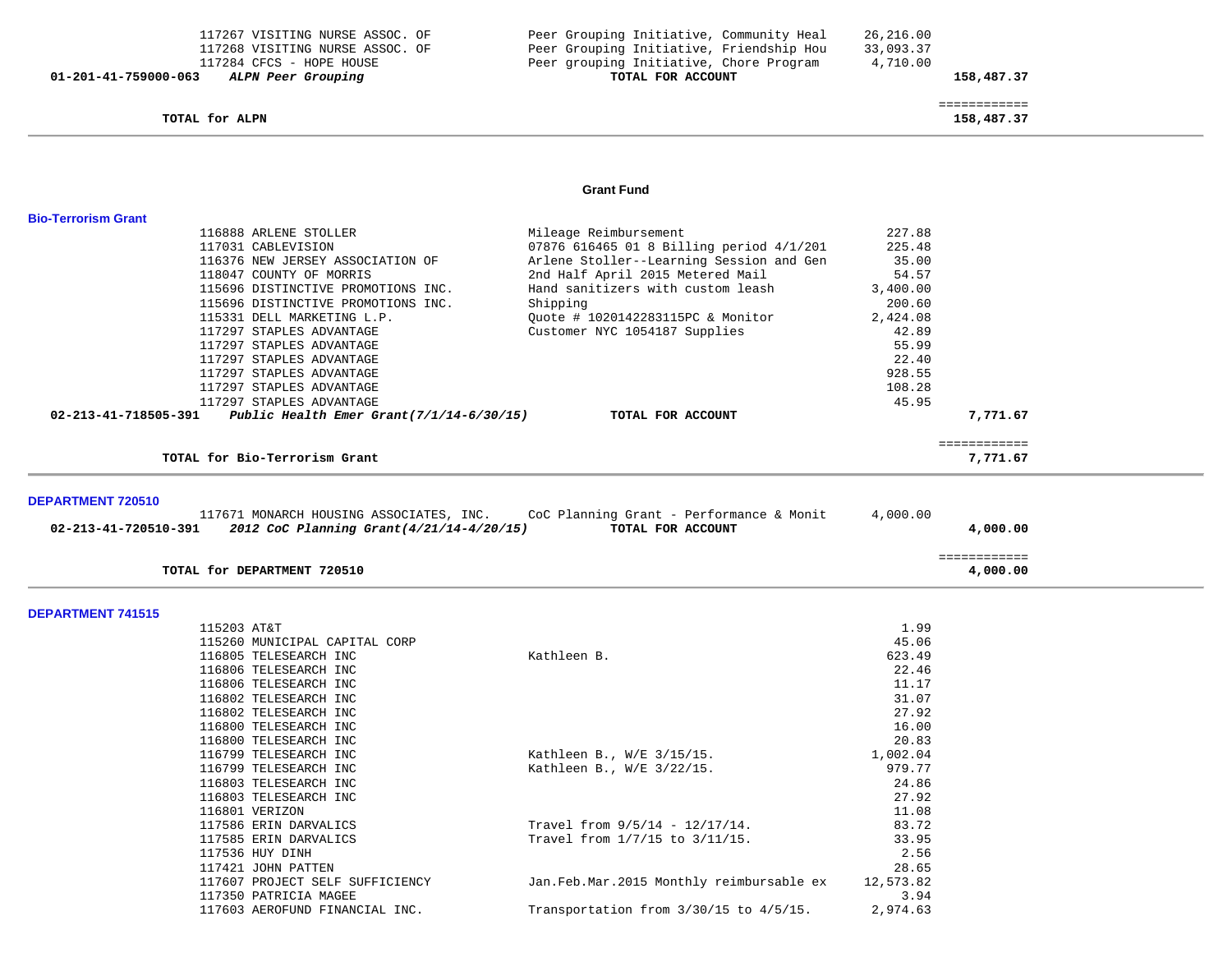| 117605 AEROFUND FINANCIAL INC.                      | Transportation from $4/13/15$ to $4/17/15$ . | 3,596.30 |             |
|-----------------------------------------------------|----------------------------------------------|----------|-------------|
| 117604 AEROFUND FINANCIAL INC.                      | Transportation from $4/6/15$ to $4/10/15$ .  | 3,261.57 |             |
| 115259 SPRINT NEXTEL                                |                                              | 1.29     |             |
| 117599 WARREN COUNTY COMMUNITY COLL.                | Katalin D.                                   | 1,425.00 |             |
| 117503 WARREN COUNTY COMMUNITY COLL.                | Ingrid H.                                    | 160.38   |             |
| 117502 WARREN COUNTY COMMUNITY COLL.                | Venancio C.                                  | 311.72   |             |
| 117519 STAPLES ADVANTAGE                            |                                              | 43.29    |             |
| 117519 STAPLES ADVANTAGE                            |                                              | 0.96     |             |
| 117916 EDWARDS LEARNING CENTER                      | Lance S.                                     | 2,400.00 |             |
| 117917 EDWARDS LEARNING CENTER                      | Tricia G.                                    | 444.00   |             |
| 116804 CENTURYLINK                                  |                                              | 10.21    |             |
| 117314 AEROFUND FINANCIAL INC.                      | Transportation from $3/16/15$ to $3/20/15$ . | 3,931.03 |             |
| 113386 FRED PRYOR SEMINARS                          | Khadijah W., Excel course for 4/29/15.       | 46.29    |             |
| 117356 FAMILY INTERVENTION                          |                                              | 50.00    |             |
| 117494 EDWARDS LEARNING CENTER                      | Jessica S.                                   | 206.00   |             |
| 117494 EDWARDS LEARNING CENTER                      | Monique B.                                   | 206.00   |             |
| 02-213-41-741515-392<br>WFNJ-TANF (7/1/14-12/31/15) | TOTAL FOR ACCOUNT                            |          | 34,640.97   |
|                                                     |                                              |          | =========== |
| TOTAL for DEPARTMENT 741515                         |                                              |          | 34,640.97   |

**DEPARTMENT 741520** 

| 115203 AT&T           |                                          |                                    | 1.49     |           |
|-----------------------|------------------------------------------|------------------------------------|----------|-----------|
|                       | 115260 MUNICIPAL CAPITAL CORP            |                                    | 33.80    |           |
| 116805 TELESEARCH INC |                                          | Abigail P.                         | 1,016.05 |           |
| 116806 TELESEARCH INC |                                          |                                    | 16.84    |           |
| 116806 TELESEARCH INC |                                          |                                    | 8.37     |           |
| 116802 TELESEARCH INC |                                          |                                    | 15.54    |           |
| 116802 TELESEARCH INC |                                          |                                    | 13.96    |           |
| 116800 TELESEARCH INC |                                          | Teresa S., W/E 3/1/15.             | 261.88   |           |
| 116800 TELESEARCH INC |                                          |                                    | 8.00     |           |
| 116800 TELESEARCH INC |                                          |                                    | 10.41    |           |
|                       | 116799 TELESEARCH INC                    | Abigail P., W/E 3/8/15.            | 772.20   |           |
|                       | 116799 TELESEARCH INC                    | Abigail P., W/E 3/15/15.           | 1,016.05 |           |
| 116799 TELESEARCH INC |                                          | Abigail P., W/E 3/22/15.           | 928.96   |           |
| 116803 TELESEARCH INC |                                          |                                    | 12.43    |           |
| 116803 TELESEARCH INC |                                          |                                    | 13.96    |           |
| 116801 VERIZON        |                                          |                                    | 5.54     |           |
|                       | 117504 DENTAL & MEDICAL CAREER           | Cierra J.                          | 705.00   |           |
| 117536 HUY DINH       |                                          |                                    | 1.92     |           |
| 117421 JOHN PATTEN    |                                          |                                    | 21.49    |           |
|                       | 117607 PROJECT SELF SUFFICIENCY          |                                    | 2,794.18 |           |
| 117350 PATRICIA MAGEE |                                          |                                    | 2.95     |           |
|                       | 117603 AEROFUND FINANCIAL INC.           |                                    | 743.66   |           |
|                       | 117605 AEROFUND FINANCIAL INC.           |                                    | 899.08   |           |
|                       | 117604 AEROFUND FINANCIAL INC.           |                                    | 815.39   |           |
| 115259 SPRINT NEXTEL  |                                          |                                    | 0.97     |           |
|                       | 117519 STAPLES ADVANTAGE                 |                                    | 32.47    |           |
|                       | 117519 STAPLES ADVANTAGE                 |                                    | 0.72     |           |
| 116807 MANPOWER       |                                          | Sarah D., W/E 3/29/15.             | 918.40   |           |
| 116804 CENTURYLINK    |                                          |                                    | 5.11     |           |
| 116822 MANPOWER       |                                          | Sarah D., W/E 3/8/15.              | 931.52   |           |
| 116822 MANPOWER       |                                          | Sarah D., W/E 3/15/15.             | 918.40   |           |
| 116822 MANPOWER       |                                          | Sarah D., W/E 3/22/15.             | 918.40   |           |
|                       | 117314 AEROFUND FINANCIAL INC.           | Transportation 3/16/2015-3/20/2015 | 982.76   |           |
|                       | 113386 FRED PRYOR SEMINARS               |                                    | 32.71    |           |
|                       | 117356 FAMILY INTERVENTION               |                                    | 37.50    |           |
| 02-213-41-741520-392  | WFNJ-General Assistance(7/1/14-12/31/15) | TOTAL FOR ACCOUNT                  |          | 14,898.11 |

 ============ 14,898.11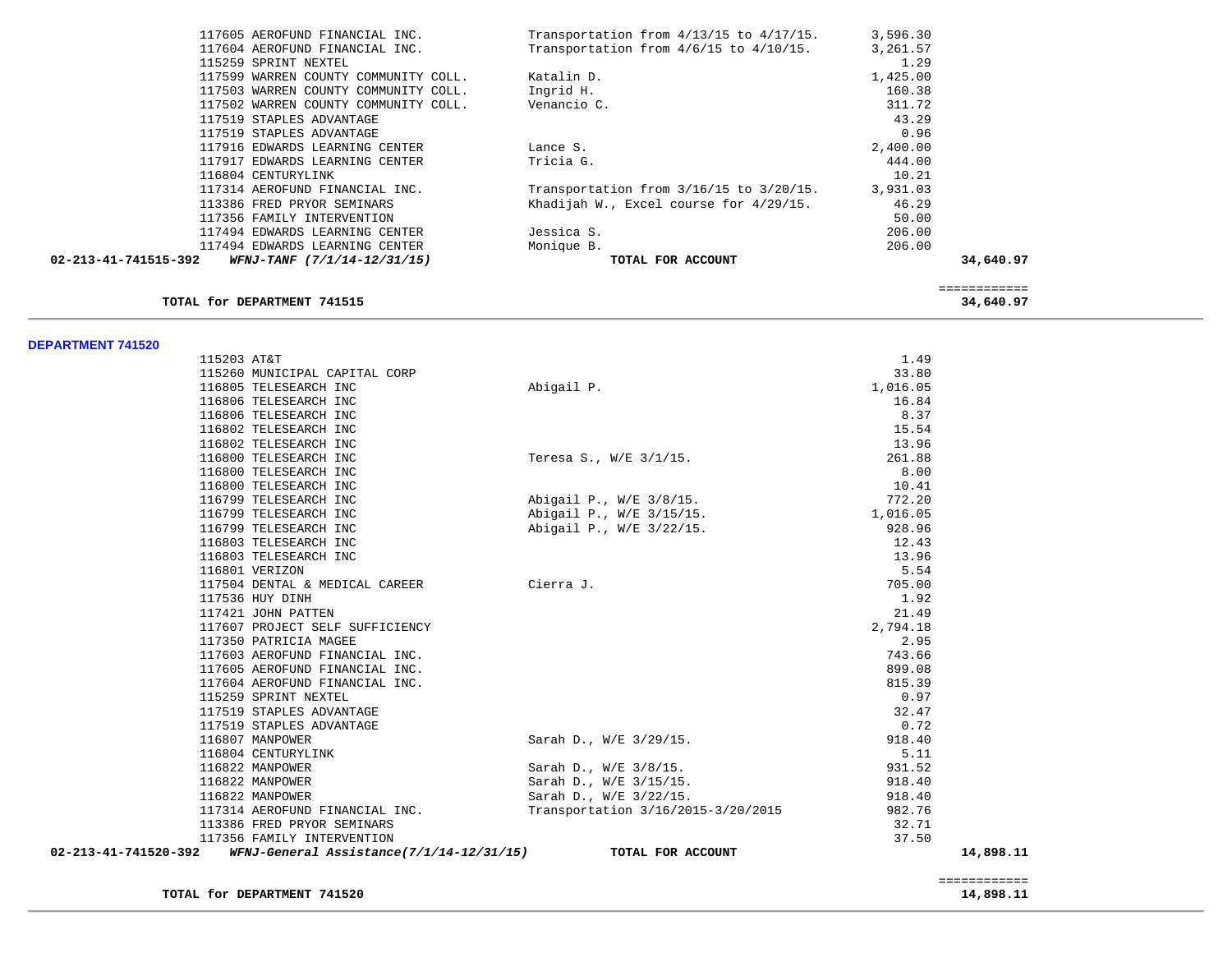| 02-213-41-741530-392<br>WFNJ-WLLP (7/1/14-6/30/15) | TOTAL FOR ACCOUNT      | 3,028.38 |
|----------------------------------------------------|------------------------|----------|
| 116799 TELESEARCH INC                              | Kevin M., W/E 3/22/15. | 950.08   |
| 116799 TELESEARCH INC                              | Kevin M., W/E 3/15/15. | 1,039.15 |
| 116805 TELESEARCH INC                              | Kevin M.               | L.039.15 |

### ============

| <b>DEPARTMENT 742505</b>                           |                   |           |
|----------------------------------------------------|-------------------|-----------|
| 115203 AT&T                                        |                   | 13.42     |
| 115260 MUNICIPAL CAPITAL CORP                      |                   | 304.17    |
| 116806 TELESEARCH INC                              |                   | 151.58    |
| 116806 TELESEARCH INC                              |                   | 75.38     |
| 116802 TELESEARCH INC                              |                   | 233.03    |
| 116802 TELESEARCH INC                              |                   | 209.37    |
| 116800 TELESEARCH INC                              |                   | 119.98    |
| 116800 TELESEARCH INC                              |                   | 156.22    |
| 116803 TELESEARCH INC                              |                   | 186.47    |
| 116803 TELESEARCH INC                              |                   | 209.37    |
| 116801 VERIZON                                     |                   | 83.10     |
| 117536 HUY DINH                                    |                   | 16.00     |
| 117519 STAPLES ADVANTAGE                           |                   | 270.55    |
| 117519 STAPLES ADVANTAGE                           |                   | 6.01      |
| 116804 CENTURYLINK                                 |                   | 76.62     |
| 117486 JERSEY TRACTOR-TRAILER                      | Gary D.           | 800.00    |
| 02-213-41-742505-391<br>WIA Adult (7/1/13-6/30/15) | TOTAL FOR ACCOUNT | 2,911.27  |
|                                                    |                   | --------- |
| TOTAL for DEPARTMENT 742505                        |                   | 2,911.27  |

**DEPARTMENT 742510** 

|                    | 02-213-41-742510-391 WIA Dislocated Worker (7/1/13-6/30/15) | TOTAL FOR ACCOUNT                                                                                                                                                                                             |        | 8,124.56 |
|--------------------|-------------------------------------------------------------|---------------------------------------------------------------------------------------------------------------------------------------------------------------------------------------------------------------|--------|----------|
|                    |                                                             | 116804 CENTURYLINK THE ROOM ACCL #310372742 March 22, bill for 973-3                                                                                                                                          | 135.37 |          |
|                    | 117921 WARREN COUNTY COMMUNITY COLL. Heather N.             |                                                                                                                                                                                                               | 800.00 |          |
|                    | 117982 BERKELEY COLLEGE MAY T.                              |                                                                                                                                                                                                               | 690.00 |          |
|                    |                                                             | 117519 STAPLES ADVANTAGE Box of 10X13 envelopes w/clasp. 13.22                                                                                                                                                |        |          |
|                    |                                                             | 117519 STAPLES ADVANTAGE Various office supplies for ETS. 595.19                                                                                                                                              |        |          |
|                    |                                                             | 116867 ENVELOPES & PRINTED PROD. INC. Employment & Training                                                                                                                                                   | 281.25 |          |
|                    | 117536 HUY DINH                                             | Travel to WIOA meeting $\&$ back. $3/31/15$ a $35.18$                                                                                                                                                         |        |          |
|                    | 117588 FAIRLEIGH DICKINSON UNIVERSITY Moelle K.             |                                                                                                                                                                                                               | 606.50 |          |
|                    |                                                             | 118047 COUNTY OF MORRIS 2nd Half April 2015 Metered Mail<br>117548 EASTWICK COLLEGE Relly H.                                                                                                                  | 800.00 |          |
|                    |                                                             |                                                                                                                                                                                                               | 183.28 |          |
|                    | 117500 AVTECH INSTITUTE                                     | Lacey J.                                                                                                                                                                                                      | 800.00 |          |
|                    | 116801 VERIZON                                              | 908 859-3220 143 27Y March bill for 03/                                                                                                                                                                       | 146.82 |          |
|                    |                                                             | 116803 TELESEARCH INC $Lilly H., W/E 3/22/15.$ 369.88                                                                                                                                                         |        |          |
|                    |                                                             |                                                                                                                                                                                                               | 329.42 |          |
|                    |                                                             |                                                                                                                                                                                                               | 275.99 |          |
|                    |                                                             |                                                                                                                                                                                                               | 211.97 |          |
|                    |                                                             | 115260 MUNICIPAL CAPITAL CORP<br>116806 TELESEARCH INC<br>116806 TELESEARCH INC<br>116802 TELESEARCH INC<br>116802 TELESEARCH INC<br>116802 TELESEARCH INC<br>116802 TELESEARCH INC<br>1111y H., W/E 3/15/15. | 369.88 |          |
|                    |                                                             |                                                                                                                                                                                                               | 411.67 |          |
|                    |                                                             |                                                                                                                                                                                                               | 147.95 |          |
|                    |                                                             |                                                                                                                                                                                                               | 297.54 |          |
|                    |                                                             |                                                                                                                                                                                                               | 597.09 |          |
| 115203 AT&T        |                                                             | 030 515 8956 001 Feb 27, 2015 bill 973-<br>26.36                                                                                                                                                              |        |          |
| ------------------ |                                                             |                                                                                                                                                                                                               |        |          |

TOTAL for DEPARTMENT 742510

TOTAL for DEPARTMENT 741530

 ============ 8,124.56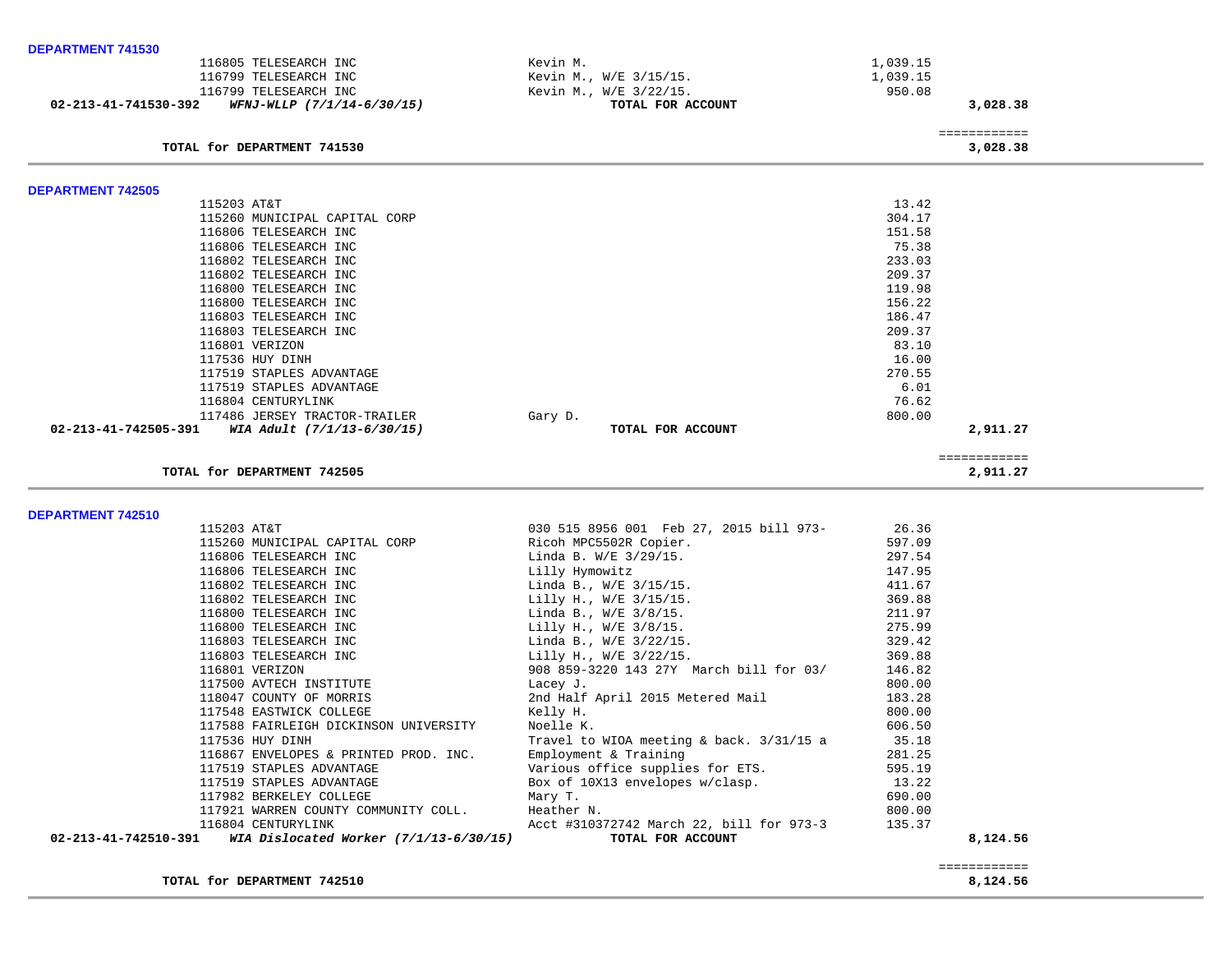| <b>DEPARTMENT 742520</b>                           |                   |              |          |
|----------------------------------------------------|-------------------|--------------|----------|
| 115203 AT&T                                        |                   | 6.46         |          |
| 115260 MUNICIPAL CAPITAL CORP                      |                   | 146.45       |          |
| 116806 TELESEARCH INC                              |                   | 72.98        |          |
| 116806 TELESEARCH INC                              |                   | 36.29        |          |
| 116802 TELESEARCH INC                              |                   | 85.44        |          |
| 116802 TELESEARCH INC                              |                   | 76.77        |          |
| 116800 TELESEARCH INC                              |                   | 43.99        |          |
| 116800 TELESEARCH INC                              |                   | 57.28        |          |
| 116803 TELESEARCH INC                              |                   | 68.37        |          |
| 116803 TELESEARCH INC                              |                   | 76.77        |          |
| 116801 VERIZON                                     |                   | 30.47        |          |
| 117536 HUY DINH                                    |                   | 8.32         |          |
| 117598 NEWBRIDGE SERVICES INC                      | Daniela G.        | 270.00       |          |
| 117519 STAPLES ADVANTAGE                           |                   | 140.68       |          |
| 117519 STAPLES ADVANTAGE                           |                   | 3.13         |          |
| 116804 CENTURYLINK                                 |                   | 28.10        |          |
| 02-213-41-742520-391<br>WIA Youth (7/1/13-6/30/15) | TOTAL FOR ACCOUNT |              | 1,151.50 |
|                                                    |                   | ============ |          |
| TOTAL for DEPARTMENT 742520                        |                   |              | 1,151.50 |
|                                                    |                   |              |          |

**DEPARTMENT 742605** 

| 116862 INFORMATION & TECHNOLOGY                    | Brenda V.         | 690.00       |  |
|----------------------------------------------------|-------------------|--------------|--|
| 117556 AVTECH INSTITUTE                            | Scott A.          | 776.00       |  |
| 117606 EDWARDS LEARNING CENTER                     | Samantha B.       | 3,200.00     |  |
| 117507 JERSEY TRACTOR-TRAILER                      | Chegezo K.        | 3,200.00     |  |
| 117421 JOHN PATTEN                                 |                   | 179.05       |  |
| 117540 M.C. SCHOOL OF TECHNOLOGY                   | Pootchina P.      | 712.78       |  |
| 117350 PATRICIA MAGEE                              |                   | 24.61        |  |
| 115259 SPRINT NEXTEL                               |                   | 8.72         |  |
| 117577 WARREN COUNTY COMMUNITY COLL.               | Elena G.          | 1,425.00     |  |
| 117601 WARREN COUNTY COMMUNITY COLL.               | Magda M.          | 1,425.00     |  |
| 117591 WARREN COUNTY COMMUNITY COLL.               | Tracey D.         | 1,035.00     |  |
| 117600 WARREN COUNTY COMMUNITY COLL.               | Rosia P.          | 1,425.00     |  |
| 117914 RUTGERS CENTER FOR CONTINUING               | Ashley B.         | 1,426.56     |  |
| 117492 INFORMATION & TECHNOLOGY                    | Bruce C.          | 1,492.96     |  |
| 117485 JERSEY TRACTOR-TRAILER                      | John B.           | 800.00       |  |
| 117491 INFORMATION & TECHNOLOGY                    | Faiz A.           | 1,438.56     |  |
| 117356 FAMILY INTERVENTION                         |                   | 312.50       |  |
| 117582 WARREN COUNTY COMMUNITY COLL.               | Doris G.          | 1,425.00     |  |
| 02-213-41-742605-391<br>WIA Adult (7/1/14-6/30/16) | TOTAL FOR ACCOUNT | 20,996.74    |  |
|                                                    |                   | ============ |  |
| TOTAL for DEPARTMENT 742605                        |                   | 20,996.74    |  |

#### **DEPARTMENT 742610**

| 116861 AMERICAN NANNY AND PARENTING  | Peggy Anne V.                            | 1,387.80 |
|--------------------------------------|------------------------------------------|----------|
| 116856 WARREN COUNTY COMMUNITY COLL. | Samantha H.                              | 1,035.00 |
| 117557 AVTECH INSTITUTE              | George J.                                | 1,669.33 |
| 117564 BTII INSTITUTE, LLC           | Gloria A.-M.                             | 1,600.00 |
| 117563 BTII INSTITUTE, LLC           | Elcy C.                                  | 1,600.00 |
| 117562 BTII INSTITUTE, LLC           | Oscar D.                                 | 1,600.00 |
| 117561 BTII INSTITUTE, LLC           | Sandra S.                                | 1,600.00 |
| 117549 JERSEY TRACTOR-TRAILER        | Adam R.                                  | 3,200.00 |
| 117576 JERSEY TRACTOR-TRAILER        | Roger V.                                 | 3,200.00 |
| 117506 JERSEY TRACTOR-TRAILER        | Ivan M.                                  | 3,200.00 |
| 117523 JERSEY TRACTOR-TRAILER        | Louis B.                                 | 3,200.00 |
| 117421 JOHN PATTEN                   | Travel & expense reimbursement from 11/1 | 393.90   |
| 117505 LINCOLN TECHNICAL INSTITUTE   | Lorenzo B.                               | 3,196.00 |
| 117541 M.C. SCHOOL OF TECHNOLOGY     | Phillip D.                               | 1,094.36 |
|                                      |                                          |          |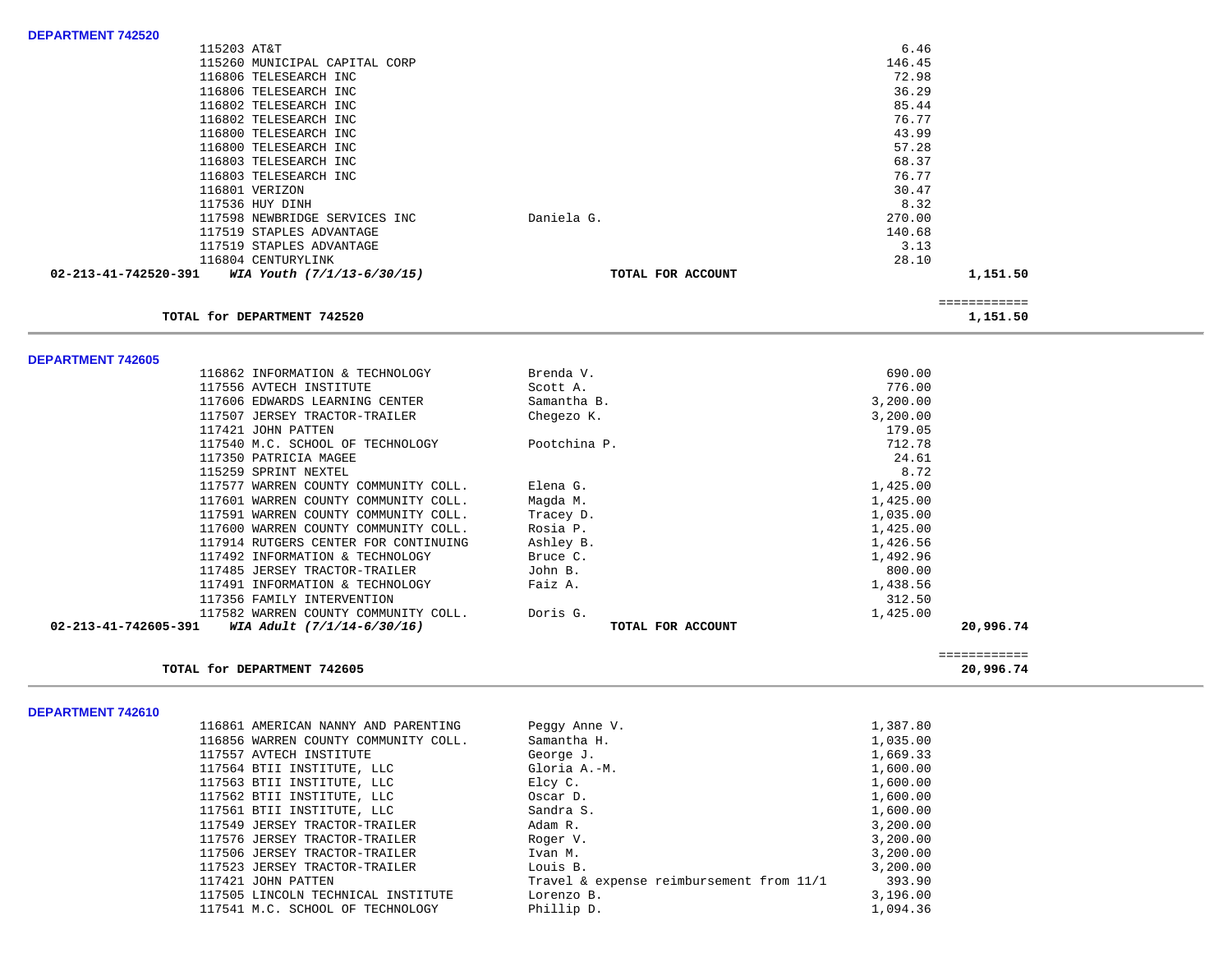| 02-213-41-742610-391 | WIA Dislocated Worker $(7/1/14-6/30/16)$                                                    | TOTAL FOR ACCOUNT                                                                                                                                                                                                                                                      |          | 86,212.36 |
|----------------------|---------------------------------------------------------------------------------------------|------------------------------------------------------------------------------------------------------------------------------------------------------------------------------------------------------------------------------------------------------------------------|----------|-----------|
|                      |                                                                                             | 117488 INFORMATION & TECHNOLOGY<br>117487 INFORMATION & TECHNOLOGY<br>117356 FAMILY INTERVENTION<br>117556 FAMILY INTERVENTION<br>11756 FAMILY INTERVENTION<br>11756 FAMILY INTERVENTION<br>11756 FAMILY INTERVENTION<br>11756 FAMILY INTERV                           |          |           |
|                      |                                                                                             |                                                                                                                                                                                                                                                                        |          |           |
|                      |                                                                                             |                                                                                                                                                                                                                                                                        |          |           |
|                      |                                                                                             |                                                                                                                                                                                                                                                                        |          |           |
|                      | 117489 INFORMATION & TECHNOLOGY                                                             | Prasana V.                                                                                                                                                                                                                                                             | 1,252.08 |           |
|                      | 117490 RUTGERS CENTER FOR CONTINUING                                                        | Travis C.                                                                                                                                                                                                                                                              | 2,076.00 |           |
|                      |                                                                                             |                                                                                                                                                                                                                                                                        | 3,200.00 |           |
|                      | 117493 RUTGERS CENTER FOR CONTINUING Lisa B.<br>117471 RUTGERS, THE STATE UNIVERSITY Ira F. |                                                                                                                                                                                                                                                                        | 1,727.00 |           |
|                      | 117470 RAMAPO COLLEGE OF NJ                                                                 | Carlos P.                                                                                                                                                                                                                                                              | 800.00   |           |
|                      | 117495 RAMAPO COLLEGE OF NJ                                                                 | Kathleen V.                                                                                                                                                                                                                                                            | 800.00   |           |
|                      | 116798 NJ INSTITUTE FOR CONTINUING                                                          |                                                                                                                                                                                                                                                                        | 170.00   |           |
|                      | 116798 NJ INSTITUTE FOR CONTINUING                                                          |                                                                                                                                                                                                                                                                        | 95.00    |           |
|                      | 116798 NJ INSTITUTE FOR CONTINUING                                                          |                                                                                                                                                                                                                                                                        | 95.00    |           |
|                      | 116798 NJ INSTITUTE FOR CONTINUING                                                          | ID# 415841 See invoice for details on ty                                                                                                                                                                                                                               | 170.00   |           |
|                      | 117911 RUTGERS CENTER FOR CONTINUING                                                        | Nancy A.                                                                                                                                                                                                                                                               | 2,076.00 |           |
|                      | 117915 RUTGERS CENTER FOR CONTINUING                                                        | Linda D.                                                                                                                                                                                                                                                               | 1,282.00 |           |
|                      | 117918 RUTGERS, THE STATE UNIVERSITY                                                        | Susan D.                                                                                                                                                                                                                                                               | 3,200.00 |           |
|                      | 117910 WILLIAM PATERSON UNIVERSITY                                                          | Catherine P.                                                                                                                                                                                                                                                           | 800.00   |           |
|                      | 117517 CAREY & GROSSI                                                                       |                                                                                                                                                                                                                                                                        |          |           |
|                      | 117985 BERKELEY COLLEGE                                                                     | Lisa A. $845.00$<br>Davina R.; Dates:10/20/14 to 1/2/15. 3,997.35                                                                                                                                                                                                      |          |           |
|                      | 117589 WILLIAM PATERSON UNIVERSITY                                                          | Ana S.<br>Jean D.<br>2017 - Analysis of the Maria M.<br>Cecilia M.<br>Cecilia M.<br>Lisa F.<br>1,425.00<br>Lisa F.<br>1,425.00<br>1,425.00<br>1,425.00<br>1,425.00<br>1,425.00<br>1,425.00<br>1,425.00<br>1,425.00<br>1,425.00<br>1,425.00<br>1,425.00<br>1,425.00<br> |          |           |
|                      | 117538 WILLIAM PATERSON UNIVERSITY                                                          |                                                                                                                                                                                                                                                                        |          |           |
|                      | 117583 WILLIAM PATERSON UNIVERSITY                                                          |                                                                                                                                                                                                                                                                        |          |           |
|                      | 117584 WILLIAM PATERSON UNIVERSITY                                                          |                                                                                                                                                                                                                                                                        |          |           |
|                      | 117578 WARREN COUNTY COMMUNITY COLL.                                                        |                                                                                                                                                                                                                                                                        |          |           |
|                      | 117579 WARREN COUNTY COMMUNITY COLL.                                                        |                                                                                                                                                                                                                                                                        |          |           |
|                      | 117580 WARREN COUNTY COMMUNITY COLL.                                                        |                                                                                                                                                                                                                                                                        |          |           |
|                      | 117581 WARREN COUNTY COMMUNITY COLL.                                                        | Ana S.                                                                                                                                                                                                                                                                 | 1,425.00 |           |
|                      | 115259 SPRINT NEXTEL                                                                        | 564861630 JAN27-FEB26, 2015 Jack Patten                                                                                                                                                                                                                                | 17.10    |           |
|                      | 117602 SMITH & SOLOMON                                                                      | Aide E.                                                                                                                                                                                                                                                                | 800.00   |           |
|                      | 117558 RUTGERS, THE STATE UNIVERSITY                                                        | Robyn S.                                                                                                                                                                                                                                                               | 800.00   |           |
|                      | 117662 RUTGERS CENTER FOR CONTINUING                                                        |                                                                                                                                                                                                                                                                        |          |           |
|                      | 117590 RUTGERS CENTER FOR CONTINUING                                                        |                                                                                                                                                                                                                                                                        |          |           |
|                      | 117547 RUTGERS SCHOOL OF BUSINESS                                                           |                                                                                                                                                                                                                                                                        |          |           |
|                      | 117546 RUTGERS SCHOOL OF BUSINESS                                                           |                                                                                                                                                                                                                                                                        |          |           |
|                      | 117543 RUTGERS SCHOOL OF BUSINESS                                                           |                                                                                                                                                                                                                                                                        |          |           |
|                      | 117542 RUTGERS SCHOOL OF BUSINESS                                                           |                                                                                                                                                                                                                                                                        |          |           |
|                      | 117575 RUTGERS SCHOOL OF BUSINESS                                                           |                                                                                                                                                                                                                                                                        |          |           |
|                      | 117350 PATRICIA MAGEE                                                                       | Travel: 1/22/15 to 4/1/15.<br>Existina H. 2,120.00<br>Cindy S. 3,160.00<br>Thomas V. 2,120.00<br>Malcolm D. 1,880.00<br>Fabiana C. 3,160.00<br>Mark A. 2,800.00<br>Nork A. 2,476.00<br>Robyn S. 3,160.00                                                               |          |           |
|                      |                                                                                             |                                                                                                                                                                                                                                                                        |          |           |

# **TOTAL for DEPARTMENT 742610** 86,212.36

|                                   | _____________<br>_____________ |
|-----------------------------------|--------------------------------|
| DEPARTMENT 742610<br>TOTAL<br>for | $\sim$ $\sim$<br>86.2<br>- 56  |

## **DEPARTMENT 742620**

| 117421 JOHN PATTEN            |  |                                    | 93.11    |
|-------------------------------|--|------------------------------------|----------|
| 117539 NEWBRIDGE SERVICES INC |  | Myles T.                           | 1,028.00 |
| 117560 NEWBRIDGE SERVICES INC |  | Geordanne F.-Job placement         | 505.00   |
| 117560 NEWBRIDGE SERVICES INC |  | Completion                         | 250.00   |
| 117560 NEWBRIDGE SERVICES INC |  | Positive termination/HS diploma.   | 273.00   |
| 117559 NEWBRIDGE SERVICES INC |  | Deshaun G.- Intake                 | 693.00   |
| 117559 NEWBRIDGE SERVICES INC |  | GED Prep                           | 1,429.00 |
| 117559 NEWBRIDGE SERVICES INC |  | Life Skills                        | 1,010.00 |
| 117559 NEWBRIDGE SERVICES INC |  | GED Testing Fee                    | 92.00    |
| 117559 NEWBRIDGE SERVICES INC |  | GED Completion                     | 505.00   |
| 117508 NEWBRIDGE SERVICES INC |  | Food purchases for enrolled youth. | 169.00   |
| 117595 NEWBRIDGE SERVICES INC |  | Madison F.                         | 1,810.25 |
| 117592 NEWBRIDGE SERVICES INC |  | Karen V.                           | 3,482.00 |
| 117597 NEWBRIDGE SERVICES INC |  | Deshaun G.                         | 150.00   |
| 117596 NEWBRIDGE SERVICES INC |  | Andrew B.                          | 150.00   |
| 117593 NEWBRIDGE SERVICES INC |  | Danielle M.                        | 273.00   |
| 117594 NEWBRIDGE SERVICES INC |  | Madison F.                         | 3,637.00 |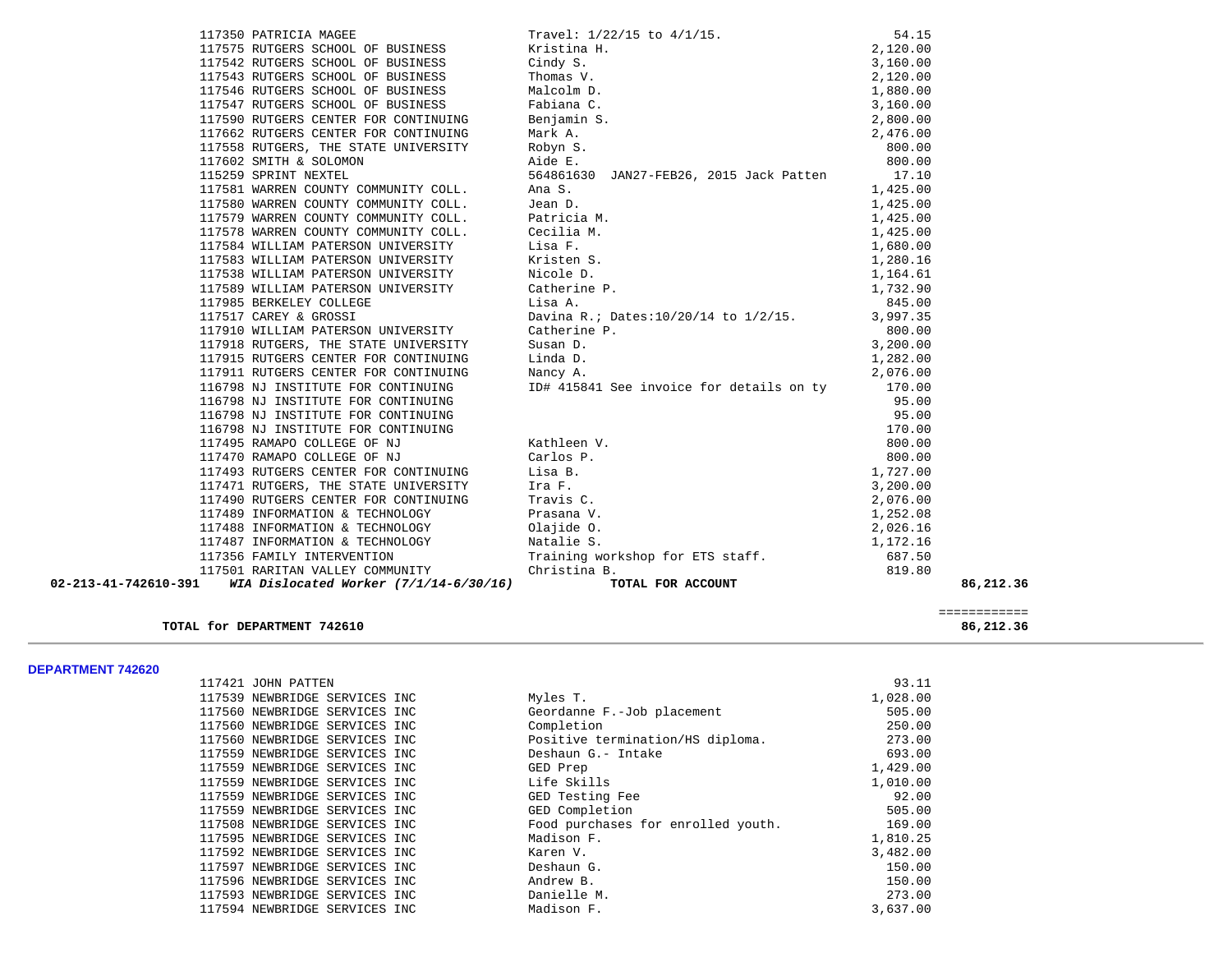| 117350 PATRICIA MAGEE<br>Asbury Park Press - legal notice ad - yo<br>117350 PATRICIA MAGEE                                                                            | 97.48<br>12.80       |                           |  |
|-----------------------------------------------------------------------------------------------------------------------------------------------------------------------|----------------------|---------------------------|--|
| 115259 SPRINT NEXTEL                                                                                                                                                  | 4.20                 |                           |  |
| 117356 FAMILY INTERVENTION                                                                                                                                            | 162.50               |                           |  |
| WIA Youth (7/1/14-6/30/16)<br>02-213-41-742620-391<br>TOTAL FOR ACCOUNT                                                                                               |                      | 15,826.34                 |  |
| TOTAL for DEPARTMENT 742620                                                                                                                                           |                      | ============<br>15,826.34 |  |
| <b>DEPARTMENT 752420</b>                                                                                                                                              |                      |                           |  |
| 117072 MORRIS COUNTY PREVENTION<br>Completed Tough Choices Beyond Anger Man<br>TOTAL FOR ACCOUNT<br>SCP-Program Services (1/1/14-12/31/14)<br>02-213-41-752420-392    | 2,250.00             | 2,250.00                  |  |
| TOTAL for DEPARTMENT 752420                                                                                                                                           |                      | ============<br>2,250.00  |  |
| DEPARTMENT 754510                                                                                                                                                     |                      |                           |  |
| SSH-1501 Family Shelter Program Q1 2015<br>117149 HOMELESS SOLUTIONS, INC.<br>TOTAL FOR ACCOUNT<br>Social Srvcs for Hmlss $(7/1/14-6/30/15)$<br>02-213-41-754510-392  | 13,759.00            | 13,759.00                 |  |
| TOTAL for DEPARTMENT 754510                                                                                                                                           |                      | ============<br>13,759.00 |  |
|                                                                                                                                                                       |                      |                           |  |
| DEPARTMENT 758310                                                                                                                                                     |                      |                           |  |
| 2014 Mendham Municipal Alliance Suppleme<br>117932 TOWNSHIP OF MENDHAM                                                                                                | 2,600.00             |                           |  |
| 2014 Supplemental Funding Expenses for K<br>117853 KINNELON MUNICIPAL ALLIANCE<br>TOTAL FOR ACCOUNT<br>02-213-41-758310-394<br>Municipal Alliance $(1/1/13-12/31/14)$ | 2,000.00             | 4,600.00                  |  |
| TOTAL for DEPARTMENT 758310                                                                                                                                           |                      | ============<br>4,600.00  |  |
|                                                                                                                                                                       |                      |                           |  |
| DEPARTMENT 758510                                                                                                                                                     |                      |                           |  |
| 117088 TOWNSHIP OF MENDHAM<br>Mendham Municipal Alliance FY 2015 Q3 Ex                                                                                                | 2,674.58             |                           |  |
| Hanover Township Municipal Alliance FY 2<br>117128 HANOVER TWP MUNICIPAL ALLIANCE<br>Chester Municipal Alliance FY 2015 Q3 Ex<br>117064 TOWNSHIP OF CHESTER           | 1,348.50<br>1,987.78 |                           |  |
| Jersey Boys breakfast service for 60 peo<br>117482 JESSICA MONDINO                                                                                                    | 300.00               |                           |  |
| Candy for National Night out table<br>117482 JESSICA MONDINO                                                                                                          | 19.40                |                           |  |
| Montville Municipal Alliance FY 2015 Q3<br>117484 TOWNSHIP OF MONTVILLE                                                                                               | 507.77               |                           |  |
| Washington Municipal Alliance Fiscal Yea<br>117497 TOWNSHIP OF WASHINGTON                                                                                             | 345.11               |                           |  |
| Denville Municipal Alliance FY 2015 03 E<br>117851 TOWNSHIP OF DENVILLE                                                                                               | 4,960.00             |                           |  |
| Rockaway Township Municipal Alliance FY<br>117623 TOWNSHIP OF ROCKAWAY                                                                                                | 1,958.63             |                           |  |
| Countywide Training - Food for Alliance<br>117852 SODEXO INC & AFFILIATES                                                                                             | 223.00               |                           |  |
| Food for the 4/15/15 Education Partnersh<br>117825 SODEXO INC & AFFILIATES                                                                                            | 242.50               |                           |  |
| Morris Plains Municipal Alliance Q3 DEDR<br>117483 MORRIS PLAINS MUNICIPAL ALL.<br>02-213-41-758510-392<br>Municipal Alliance (7/1/14-6/30/15)<br>TOTAL FOR ACCOUNT   | 3,352.89             | 17,920.16                 |  |
|                                                                                                                                                                       |                      | ============              |  |
| TOTAL for DEPARTMENT 758510                                                                                                                                           |                      | 17,920.16                 |  |
| DEPARTMENT 771510                                                                                                                                                     |                      |                           |  |
| 117467 FLEMINGTON DEPT STORE INC<br>Class "B" Uniform purchase                                                                                                        | 2,000.00             |                           |  |
| 02-213-41-771510-391<br>Multi-Jurisdc Task Force(7/1/14-6/30/15)<br>TOTAL FOR ACCOUNT                                                                                 |                      | 2,000.00                  |  |
| TOTAL for DEPARTMENT 771510                                                                                                                                           |                      | ============<br>2,000.00  |  |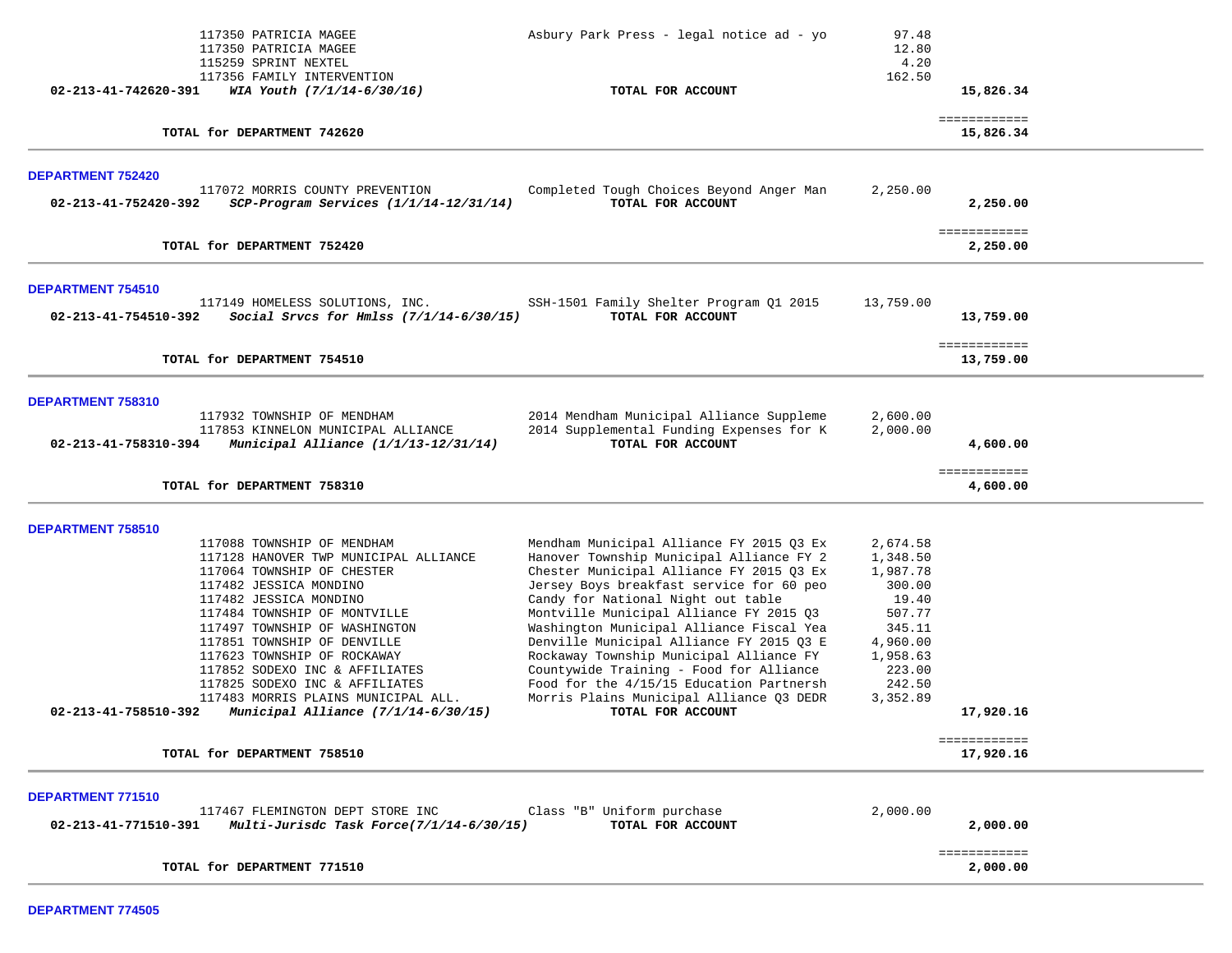| 117347 HANOVER TOWNSHIP                                          | Call out $1/10/2015$                     | 165.00     |              |  |
|------------------------------------------------------------------|------------------------------------------|------------|--------------|--|
| 117374 ANDOVER TOWNSHIP                                          | Call out 1/2/15                          | 275.00     |              |  |
| 117374 ANDOVER TOWNSHIP                                          | Call out 1/3/15                          | 275.00     |              |  |
| 117374 ANDOVER TOWNSHIP                                          | Call out 1/4/15                          | 275.00     |              |  |
| 117374 ANDOVER TOWNSHIP                                          | Court 1/5/15                             | 220.00     |              |  |
| 117374 ANDOVER TOWNSHIP                                          | Call out 1/9/15                          | 275.00     |              |  |
| 117374 ANDOVER TOWNSHIP                                          | Call out 1/11/15                         | 275.00     |              |  |
| 117374 ANDOVER TOWNSHIP                                          | Spec.Detail 1/15/15 **MISCELLANEOUS CATA | 220.00     |              |  |
| 117374 ANDOVER TOWNSHIP                                          | Call out 1/16/15                         | 495.00     |              |  |
| 117374 ANDOVER TOWNSHIP                                          | Reports $1/17/15$                        | 165.00     |              |  |
| 117374 ANDOVER TOWNSHIP                                          | Call out 1/17/15                         | 275.00     |              |  |
| 117374 ANDOVER TOWNSHIP                                          | Call out 1/18/15                         | 275.00     |              |  |
| 117374 ANDOVER TOWNSHIP                                          | Call out 1/20/15                         | 220.00     |              |  |
| 117374 ANDOVER TOWNSHIP                                          | Call out 1/23/15                         | 220.00     |              |  |
| 117374 ANDOVER TOWNSHIP                                          | Call out $1/24/15$                       | 220.00     |              |  |
| 117374 ANDOVER TOWNSHIP                                          | Court                                    | 165.00     |              |  |
| 117374 ANDOVER TOWNSHIP                                          | Call out 1/29/15                         | 275.00     |              |  |
| 117374 ANDOVER TOWNSHIP                                          | Call out 1/15/15                         | 220.00     |              |  |
| 117374 ANDOVER TOWNSHIP                                          | Court 1/20/15                            | 220.00     |              |  |
| 117398 ANDOVER TOWNSHIP                                          | Call out $2/3/15$                        | 275.00     |              |  |
| 117398 ANDOVER TOWNSHIP                                          | Call out 2/8/15                          | 275.00     |              |  |
| 117398 ANDOVER TOWNSHIP                                          | Call out 2/10/15                         | 275.00     |              |  |
| 117398 ANDOVER TOWNSHIP                                          | Court 2/12/15                            | 302.50     |              |  |
| 117398 ANDOVER TOWNSHIP                                          | Call out 2/12/15                         | 275.00     |              |  |
| 117398 ANDOVER TOWNSHIP                                          | Call out 2/14/15                         | 275.00     |              |  |
| 117398 ANDOVER TOWNSHIP                                          | Call out 2/16/15                         | 275.00     |              |  |
| 117398 ANDOVER TOWNSHIP                                          | Call out 2/18/15                         | 220.00     |              |  |
| 117398 ANDOVER TOWNSHIP                                          | Spec Detail 2/20/15                      | 330.00     |              |  |
| 117398 ANDOVER TOWNSHIP                                          | Court 2/25/15                            | 412.50     |              |  |
| 117398 ANDOVER TOWNSHIP                                          | Call out 3/4/15                          | 275.00     |              |  |
|                                                                  |                                          | 220.00     |              |  |
| 117398 ANDOVER TOWNSHIP                                          | Court 3/9/15                             |            |              |  |
| 117398 ANDOVER TOWNSHIP                                          | Call out 3/23/15                         | 220.00     |              |  |
| 117398 ANDOVER TOWNSHIP                                          | Court 3/25/15                            | 330.00     |              |  |
| 117398 ANDOVER TOWNSHIP                                          | Court 3/26/15                            | 220.00     |              |  |
| 02-213-41-774505-391<br>DRE Call Out (10/1/14-9/30/15)           | TOTAL FOR ACCOUNT                        |            | 8,910.00     |  |
|                                                                  |                                          |            | ============ |  |
| TOTAL for DEPARTMENT 774505                                      |                                          |            | 8,910.00     |  |
|                                                                  |                                          |            |              |  |
| <b>Urban Areas Security Initiativ</b>                            |                                          |            |              |  |
| 117684 STRATODYNE, INC.                                          | Inv Dated $4/23/15$                      | 314,822.00 |              |  |
| 02-213-41-784530-391<br>FFY13 UASI (9/1/13-8/31/15)              | TOTAL FOR ACCOUNT                        |            | 314,822.00   |  |
|                                                                  |                                          |            | ============ |  |
| TOTAL for Urban Areas Security Initiativ                         |                                          |            | 314,822.00   |  |
|                                                                  |                                          |            |              |  |
| <b>MAPS</b>                                                      |                                          |            |              |  |
| 118062 NJ TRANSPORTATION CONFERENCE &                            | NJ Transaction 2015 April 21st-23rd, 201 | 640.00     |              |  |
| 02-213-41-786505-394<br>MAPS (1/1/15-12/31/15)                   | TOTAL FOR ACCOUNT                        |            | 640.00       |  |
|                                                                  |                                          |            |              |  |
|                                                                  |                                          |            | ============ |  |
| TOTAL for MAPS                                                   |                                          |            | 640.00       |  |
| <b>NYS&amp;W Bicycle/Pedestrian Path</b>                         |                                          |            |              |  |
| 118069 THE RBA GROUP INC.                                        | Professional Services rendered concernin | 5,453.78   |              |  |
| 02-213-41-790015-391<br>NYS&W Bicycle/Ped Path 9/16/09-xt4/30/16 | TOTAL FOR ACCOUNT                        |            | 5,453.78     |  |
|                                                                  |                                          |            |              |  |
|                                                                  |                                          |            | ============ |  |
| TOTAL for NYS&W Bicycle/Pedestrian Path                          |                                          |            | 5,453.78     |  |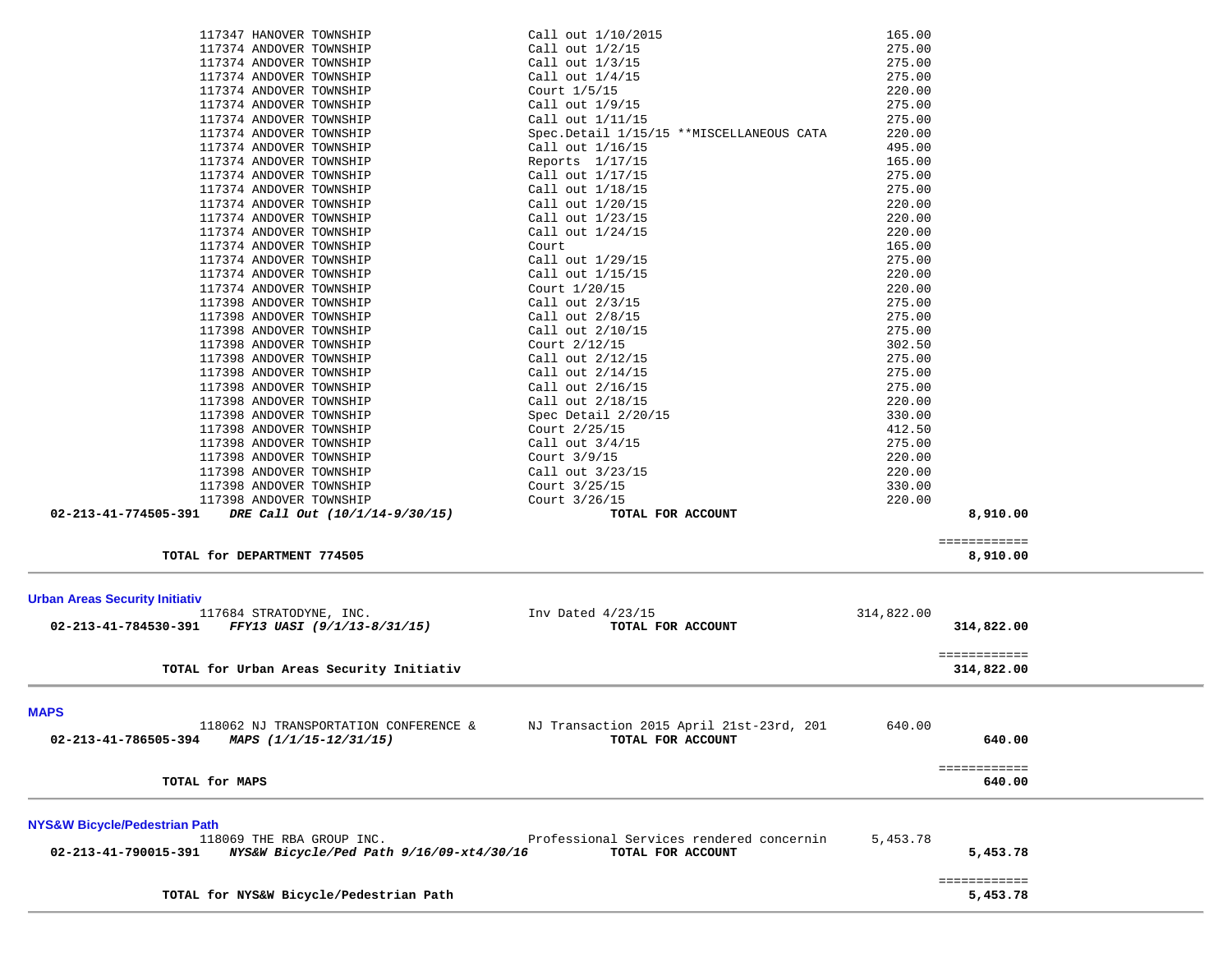| <u>DEI ARTIVIENT TJZJZJ</u>       | 117913 AEROFUND FINANCIAL INC.<br>$02 - 213 - 41 - 792520 - 392$ NJ JARC Round 1 (7/1/14-6/30/15) | Additional On-Demand Hours thru March 6,<br>TOTAL FOR ACCOUNT                        | 5,363.84           | 5,363.84                   |
|-----------------------------------|---------------------------------------------------------------------------------------------------|--------------------------------------------------------------------------------------|--------------------|----------------------------|
|                                   | TOTAL for DEPARTMENT 792520                                                                       |                                                                                      |                    | ============<br>5,363.84   |
| <b>Police &amp; Fire Training</b> | 116405 STATE TOXICOLOGY LABORATORY                                                                | Drug Testing                                                                         | 3,645.00           |                            |
| 02-213-41-803905-392              | State Share                                                                                       | TOTAL FOR ACCOUNT                                                                    |                    | 3,645.00                   |
|                                   | TOTAL for Police & Fire Training                                                                  |                                                                                      |                    | ============<br>3,645.00   |
| FY 07 SCAAP Program               |                                                                                                   |                                                                                      |                    |                            |
|                                   | 114370 GALLS, LLC<br>114370 GALLS, LLC                                                            | PROTECTIVE GEAR DATED 2.3.15<br>PROTECTIVE GEAR DATED 2.11.15                        | 521.80<br>872.78   |                            |
|                                   | 02-213-41-806715-391 FY07 SCAAP Program Federal Share                                             | TOTAL FOR ACCOUNT                                                                    |                    | 1,394.58                   |
|                                   | TOTAL for FY 07 SCAAP Program                                                                     |                                                                                      |                    | ============<br>1,394.58   |
| <b>DEPARTMENT 808405</b>          |                                                                                                   |                                                                                      |                    |                            |
|                                   | 117467 FLEMINGTON DEPT STORE INC<br>02-213-41-808405-391 Megan's Law & LLEA (9/1/13-EXT 2/28/15)  | Class"B"Uniform purchase *** balance wil<br>TOTAL FOR ACCOUNT                        | 7,918.25           | 7,918.25                   |
|                                   | TOTAL for DEPARTMENT 808405                                                                       |                                                                                      |                    | ============<br>7,918.25   |
| <b>CEHA Grant</b>                 |                                                                                                   |                                                                                      |                    |                            |
|                                   | 115688 GEN-EL SAFETY & INDUSTRIAL<br>115688 GEN-EL SAFETY & INDUSTRIAL                            | Quote 24856 Dated 3/17/2015Item 13-1950<br>Item 13-1951                              | 192.00<br>236.10   |                            |
|                                   | 02-213-41-832510-392 CEHA 2015 $(7/1/14-6/30/15)$                                                 | TOTAL FOR ACCOUNT                                                                    |                    | 428.10                     |
|                                   | TOTAL for CEHA Grant                                                                              |                                                                                      |                    | ============<br>428.10     |
| <b>NACCHO Grant</b>               |                                                                                                   |                                                                                      |                    |                            |
|                                   | 117218 CYNTHIA BELLA<br>117308 CYNTHIA BELLA                                                      | Reimbursement for airfare-2015 Preparedn<br>Reimbursement hotel and baggage check-20 | 379.20<br>676.40   |                            |
|                                   | 02-213-41-862705-391 NACCHO Grant Federal Share                                                   | TOTAL FOR ACCOUNT                                                                    |                    | 1,055.60                   |
|                                   | TOTAL for NACCHO Grant                                                                            |                                                                                      |                    | ============<br>1,055.60   |
| DEPARTMENT 864170                 |                                                                                                   |                                                                                      |                    |                            |
| 02-213-41-864170-391              | 118070 TOP LINE CONSTRUCTION CORP<br>IntImpr(STP-C00S(042)(9/20/10-EXT6/2/15)                     | TOTAL FOR ACCOUNT                                                                    | 107,019.01         | 107,019.01                 |
|                                   | TOTAL for DEPARTMENT 864170                                                                       |                                                                                      |                    | ============<br>107,019.01 |
|                                   |                                                                                                   |                                                                                      |                    |                            |
| <b>DEPARTMENT 864405</b>          | 115189 WATERS, MCPHERSON, MCNEILL, P.C.<br>115189 WATERS, MCPHERSON, MCNEILL, P.C.                | Sussex Randolph Building<br>Randolph Town Center                                     | 372.00<br>1,563.60 |                            |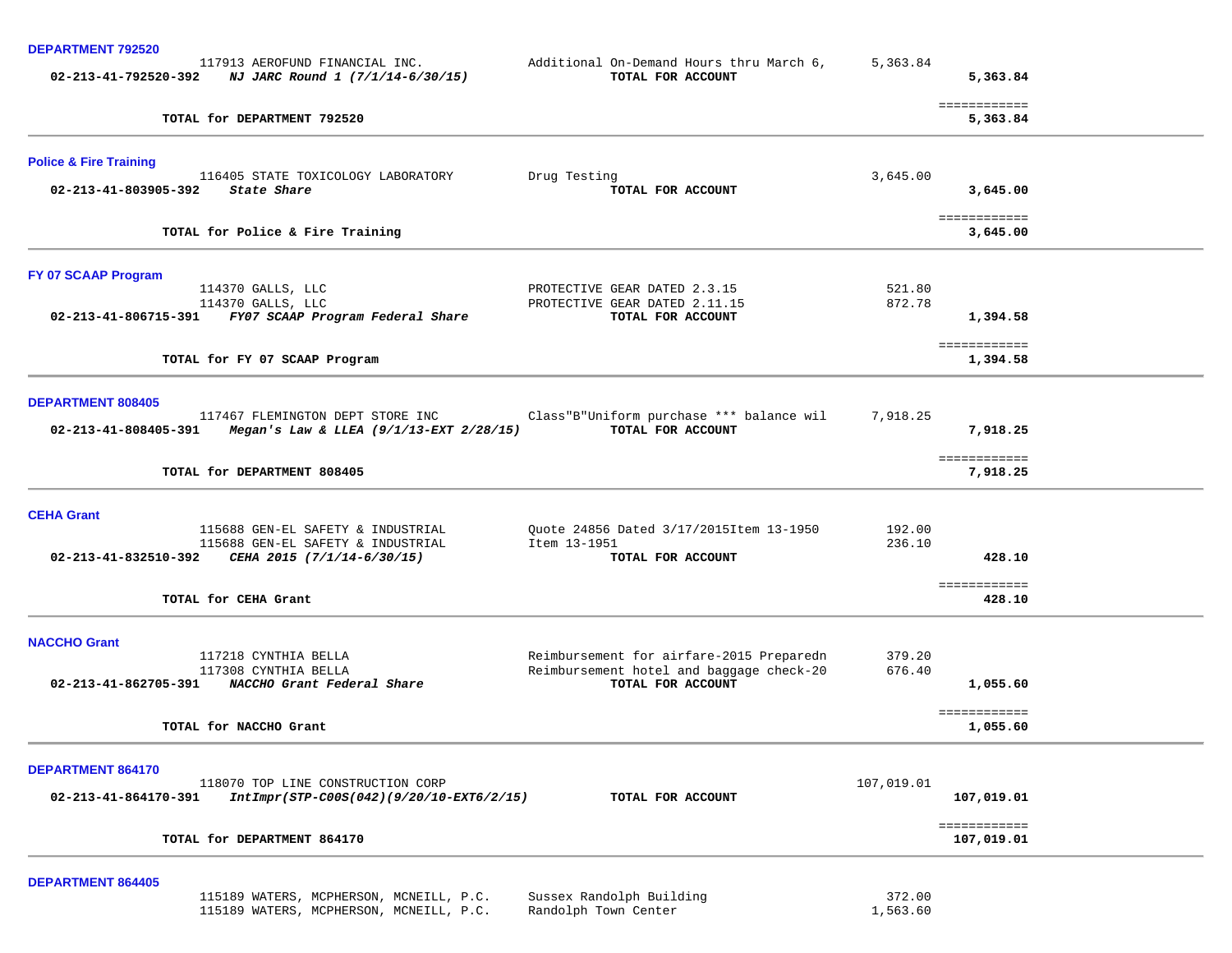|                                                  | 117030 WATERS, MCPHERSON, MCNEILL, P.C.<br>117030 WATERS, MCPHERSON, MCNEILL, P.C.<br>113850 WATERS, MCPHERSON, MCNEILL, P.C.                      | Sussex Randolph Bldg., LP<br>Randolph Town Center<br>Randolph Town Center Assoc.                                                                      | 1,116.00<br>6,140.36<br>3,607.28   |                            |
|--------------------------------------------------|----------------------------------------------------------------------------------------------------------------------------------------------------|-------------------------------------------------------------------------------------------------------------------------------------------------------|------------------------------------|----------------------------|
| 02-213-41-864405-391                             | CR 617/STP-0350(106)(6/27/12-Ext6/27/15)                                                                                                           | TOTAL FOR ACCOUNT                                                                                                                                     |                                    | 12,799.24                  |
|                                                  | TOTAL for DEPARTMENT 864405                                                                                                                        |                                                                                                                                                       |                                    | ============<br>12,799.24  |
| DEPARTMENT 864501                                |                                                                                                                                                    |                                                                                                                                                       |                                    |                            |
| 02-213-41-864501-392                             | 118067 TOWNSHIP OF EAST HANOVER<br>Melanie Lane Bridge (12/23/13-6/23/15)                                                                          | Replacement of Melanie Lane Bridge 1410-<br>TOTAL FOR ACCOUNT                                                                                         | 434,962.39                         | 434,962.39                 |
|                                                  | TOTAL for DEPARTMENT 864501                                                                                                                        |                                                                                                                                                       |                                    | ============<br>434,962.39 |
| <b>DEPARTMENT 864505</b>                         |                                                                                                                                                    |                                                                                                                                                       |                                    |                            |
| 02-213-41-864505-392                             | 117234 GREENMAN PEDERSEN INC<br>118060 GREENMAN PEDERSEN INC<br>Nwbrgh Rd STP-C00S(211)(9/11/12-9/11/15)                                           | Construction Inspection/Resident Enginee<br>Construction Inspection/Resident Enginee<br>TOTAL FOR ACCOUNT                                             | 13,125.00<br>16,327.50             | 29,452.50                  |
|                                                  | TOTAL for DEPARTMENT 864505                                                                                                                        |                                                                                                                                                       |                                    | ============<br>29,452.50  |
| <b>DEPARTMENT 864515</b><br>02-213-41-864515-392 | 117232 CHRISTOPHER P STATILE PA<br>117674 CHRISTOPHER P STATILE PA<br>118158 HATCH MOTT MACDONALD, LLC<br>UnionSchl/STP-C00S(337)(9/11/12-9/11/15) | Construction Inspection Services for the<br>Replacement of County Bridge No. 1400-63<br>Construction Support Services for Morris<br>TOTAL FOR ACCOUNT | 3,600.00<br>13,867.50<br>12,703.11 | 30,170.61                  |
|                                                  | TOTAL for DEPARTMENT 864515                                                                                                                        |                                                                                                                                                       |                                    | ============<br>30,170.61  |
| DEPARTMENT 864607<br>02-213-41-864607-391        | 118068 T.Y. LIN INTERNATIONAL<br>Sussex(CR617)STP-0350(107)(9/8/14-9/8/16                                                                          | Sussex Turnpike Construction Support in<br>TOTAL FOR ACCOUNT                                                                                          | 4,787.98                           | 4,787.98                   |
|                                                  | TOTAL for DEPARTMENT 864607                                                                                                                        |                                                                                                                                                       |                                    | ============<br>4,787.98   |
| <b>DEPARTMENT 864701</b>                         | 118056 T. Y. LIN INTERNATIONAL<br>02-213-41-864701-392 Waterloo Rd Brdg (6/23/14-6/23/17)                                                          | Final Design of Waterloo Road Bridge No.<br>TOTAL FOR ACCOUNT                                                                                         | 12,751.73                          | 12,751.73                  |
|                                                  | TOTAL for DEPARTMENT 864701                                                                                                                        |                                                                                                                                                       |                                    | ============<br>12,751.73  |
|                                                  |                                                                                                                                                    | $A = 1$                                                                                                                                               |                                    |                            |

**County Capital** 

| <b>Bridge Design/Const Var Cty Br</b>         |                                          |          |          |
|-----------------------------------------------|------------------------------------------|----------|----------|
| 117233 CHERRY WEBER & ASSOC. PC               | Engineering Sycs. for the Replacement of | 1,536.27 |          |
| Miscellaneous - Other<br>04-216-55-953089-909 | TOTAL FOR ACCOUNT                        |          | 1,536.27 |
|                                               |                                          |          |          |
|                                               |                                          |          |          |
| TOTAL for Bridge Design/Const Var Cty Br      |                                          |          | 1,536.27 |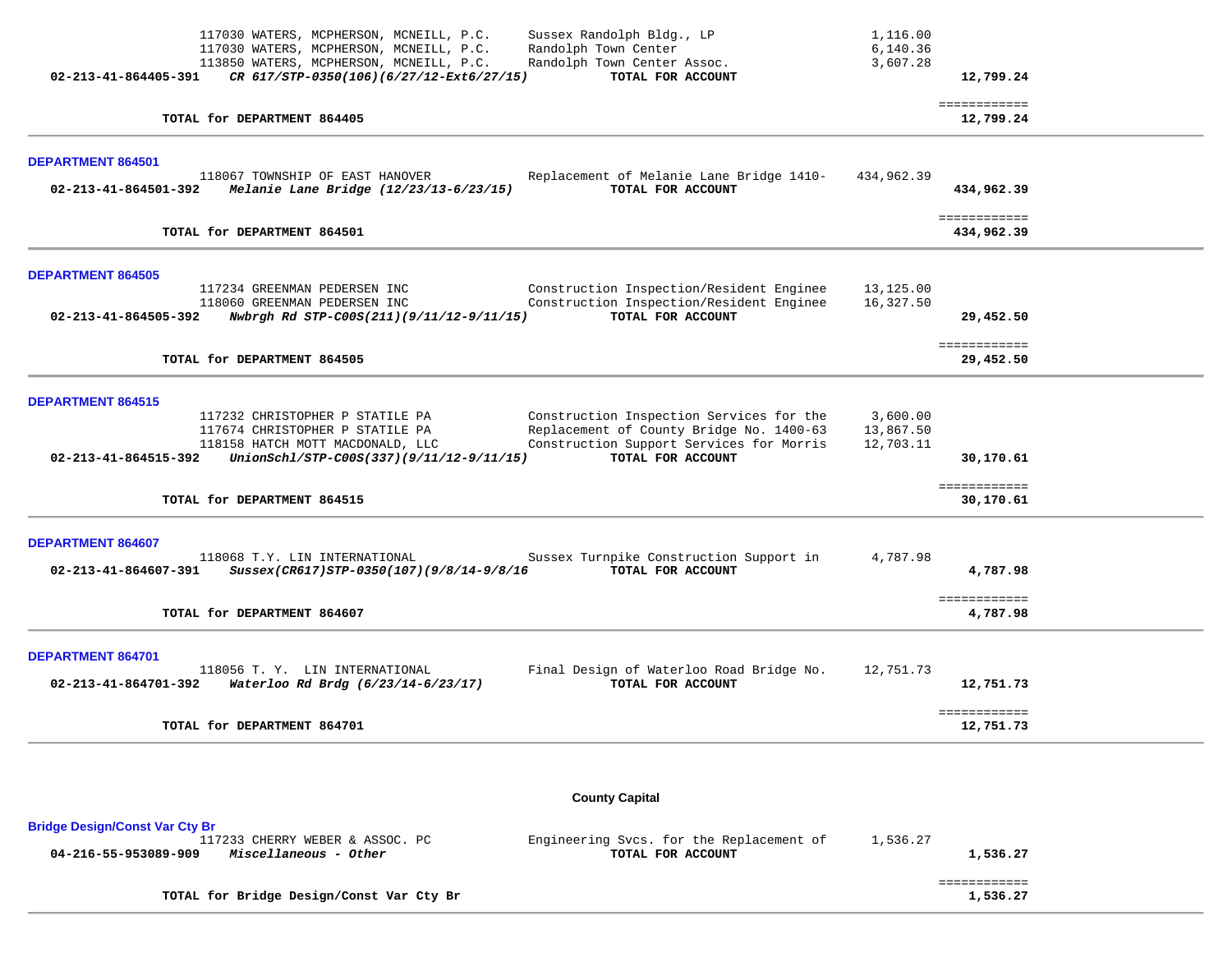| <b>Renov CentralAveBldg Greystone</b> |                                                                              |                                                               |            |                           |
|---------------------------------------|------------------------------------------------------------------------------|---------------------------------------------------------------|------------|---------------------------|
| 04-216-55-953146-909                  | 117395 THE MUSIAL GROUP PA<br>Miscellaneous - Other                          | Central Avenue Complex Building AREA SIX<br>TOTAL FOR ACCOUNT | 4,000.00   | 4,000.00                  |
|                                       | TOTAL for Renov CentralAveBldg Greystone                                     |                                                               |            | ============<br>4,000.00  |
| <b>DEPARTMENT 953202</b>              |                                                                              |                                                               |            |                           |
|                                       | 117441 KELLER & KIRKPATRICK                                                  | Morris County Milling & Resurfacing Proj                      | 1,219.20   |                           |
|                                       | 117024 T & M ASSOCIATES                                                      | Roadway Milling & Resurfacing Group 4                         | 1,922.20   |                           |
|                                       | 117750 KELLER & KIRKPATRICK                                                  | Morris County Milling & Resurfacing Proj                      | 8,340.00   |                           |
|                                       | 118065 TRC LOCKBOX                                                           | Traffic Signal/Intersection Design (Ridg                      | 768.50     |                           |
|                                       | 118070 TOP LINE CONSTRUCTION CORP                                            | Labor, Materials & Services for Blackwel                      | 3,200.00   |                           |
| 04-216-55-953202-909                  | Road Resurfacing/Construction/Imprvments                                     | TOTAL FOR ACCOUNT                                             |            | 15,449.90                 |
|                                       | TOTAL for DEPARTMENT 953202                                                  |                                                               |            | ============<br>15,449.90 |
|                                       |                                                                              |                                                               |            |                           |
| <b>DEPARTMENT 953211</b>              |                                                                              |                                                               |            |                           |
|                                       | 116519 GENERAL PLUMBING SUPPLY INC.                                          | WO73166/ RE: PSTA/ 03-02-15<br>WO73166/ RE: PSTA/ 03-26-15    | 536.46     |                           |
| 04-216-55-953211-951                  | 116519 GENERAL PLUMBING SUPPLY INC.<br>Replace Plumbing Fixtures - Var Facil | TOTAL FOR ACCOUNT                                             | 1,313.50   |                           |
|                                       |                                                                              |                                                               |            | 1,849.96                  |
|                                       | TOTAL for DEPARTMENT 953211                                                  |                                                               |            | ============<br>1,849.96  |
| <b>DEPARTMENT 953225</b>              |                                                                              |                                                               |            |                           |
|                                       | 117231 CHERRY WEBER & ASSOC. PC                                              | Emergency Inspection Berkshire Valley Ro                      | 1,338.00   |                           |
|                                       | 117885 T. Y. LIN INTERNATIONAL                                               | Jaqui Mill Pond Dam - Dam Hazard Classif                      | 2,037.05   |                           |
|                                       | 117884 SUBURBAN CONSULTING                                                   | Morris Twp.-Replacement of County Bridge                      | 3,201.42   |                           |
| 04-216-55-953225-909                  | Bridge Design, Renov, Construc - Var Loc                                     | TOTAL FOR ACCOUNT                                             |            | 6,576.47                  |
|                                       |                                                                              |                                                               |            | ============              |
|                                       | TOTAL for DEPARTMENT 953225                                                  |                                                               |            | 6,576.47                  |
|                                       |                                                                              |                                                               |            |                           |
| <b>DEPARTMENT 953265</b>              | 117151 BAYWAY LUMBER                                                         | WO74935/ RE: A&R - P2/ 04-07-15                               | 3,069.22   |                           |
|                                       | 117151 BAYWAY LUMBER                                                         | WO74935/ RE: A&R - P2/ 04-09-15                               | 166.17     |                           |
|                                       | 118144 COMMERCIAL CONSTRUCTION MANAGEMENT                                    | ROOF REPLACEMENT AT THE FAMILY PROMISE B                      | 42, 254.10 |                           |
| 04-216-55-953265-951                  | Roof Replacement - Public Works                                              | TOTAL FOR ACCOUNT                                             |            | 45,489.49                 |
|                                       |                                                                              |                                                               |            | ============              |
|                                       | TOTAL for DEPARTMENT 953265                                                  |                                                               |            | 45,489.49                 |
| <b>DEPARTMENT 953269</b>              |                                                                              |                                                               |            |                           |
|                                       | 118055 KELLER & KIRKPATRICK                                                  | Construction Inspection-Clerk of the Wor                      | 3,848.00   |                           |
| 04-216-55-953269-909                  | Bridge Design/Constr - var locations                                         | TOTAL FOR ACCOUNT                                             |            | 3,848.00                  |
|                                       |                                                                              |                                                               |            | ============              |

 117375 D.R. JOHNSON & ASSOCIATES, LLC General Engineering Services for the per 5,669.09  **04-216-55-953291-909** *Var Roadway Drainage Proj - Public Works* **TOTAL FOR ACCOUNT 5,669.09**

============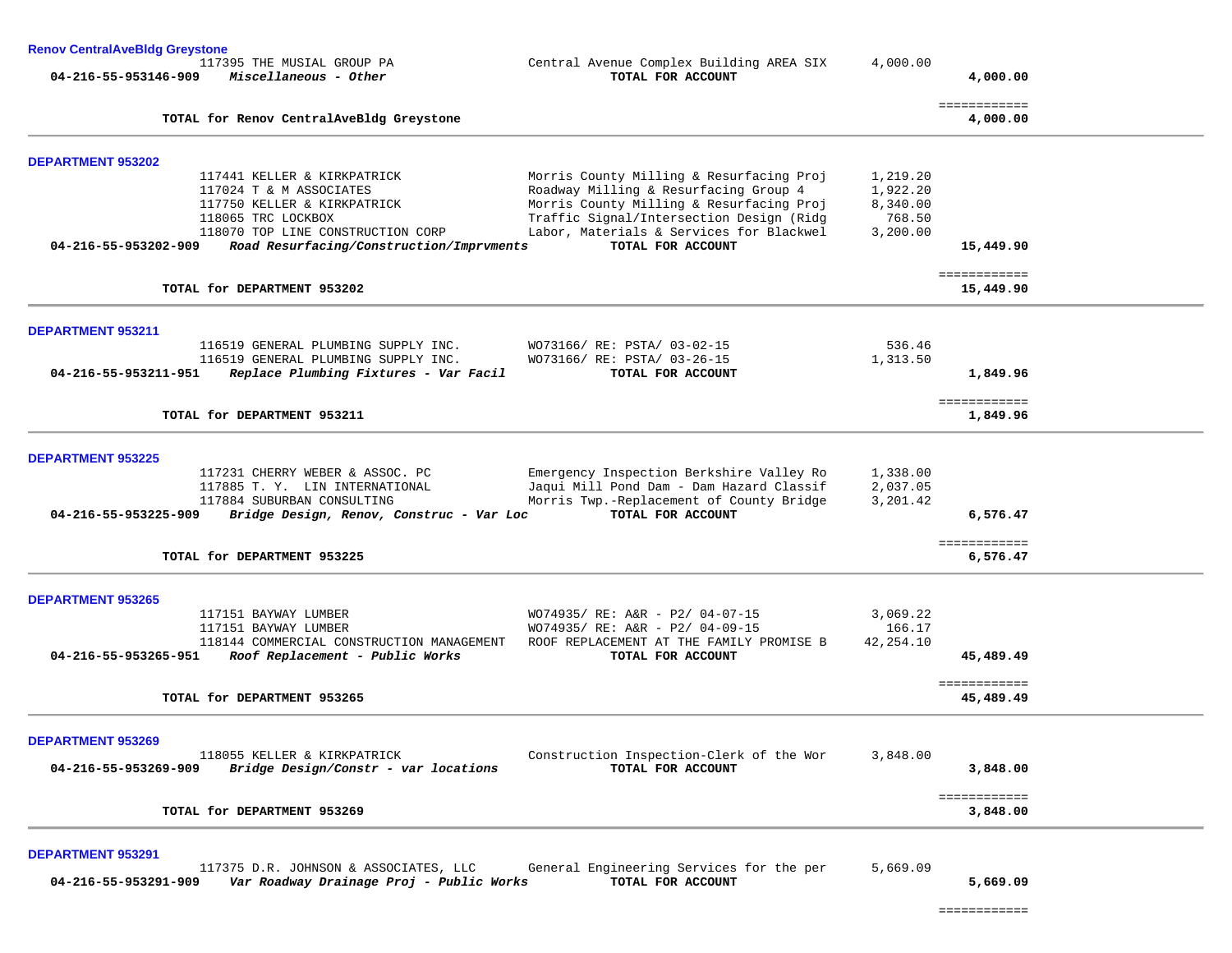| DEPARTMENT 953314                                                |                                                                                     |            |              |  |
|------------------------------------------------------------------|-------------------------------------------------------------------------------------|------------|--------------|--|
| 116772 EACM CORP.                                                | MAIN AIR HANDLER UPGRADE                                                            | 6,206.34   |              |  |
| 117249 PANCIELLO CONSTRUCTION LLC                                | RE: CH AND A&R - P2/ 04-16-15                                                       | 2,380.00   |              |  |
|                                                                  | 116670 JUPITER ENVIRONMENTAL SERVICS INC. ASBESTOS CLEAN UP AT COURTHOUSE BASEMENT  | 25,940.00  |              |  |
| 117783 PANCIELLO CONSTRUCTION LLC                                | RE: A&R - P2 CLOSETS/ 04-23-15                                                      | 8,000.00   |              |  |
| 117955 EACM CORP.                                                | MAIN AIR HANDLER UPGRADE - APPLICATION #                                            | 28,787.01  |              |  |
| Repair/Rplcment/Upgrd VarEquip-BldgGrnds<br>04-216-55-953314-951 | TOTAL FOR ACCOUNT                                                                   |            | 71,313.35    |  |
|                                                                  |                                                                                     |            | ============ |  |
| TOTAL for DEPARTMENT 953314                                      |                                                                                     |            | 71,313.35    |  |
| <b>DEPARTMENT 953347</b>                                         |                                                                                     |            |              |  |
|                                                                  | 117166 GENERAL PLUMBING SUPPLY INC. WO74683/ RE: A&R/ 03-06-15                      | 1,688.00   |              |  |
| 04-216-55-953347-951 HVAC-Replace or Repair Various Bldgs        | TOTAL FOR ACCOUNT                                                                   |            | 1,688.00     |  |
|                                                                  |                                                                                     |            | ============ |  |
| TOTAL for DEPARTMENT 953347                                      |                                                                                     |            | 1,688.00     |  |
| <b>DEPARTMENT 953350</b>                                         |                                                                                     |            |              |  |
|                                                                  | 118080 EDGE PROPERTY MAINTENANCE ALTERATION OF CLOSET TO BECOME A SECURIT 11,844.18 |            |              |  |
| Security Upgrades OTA<br>04-216-55-953350-951                    | TOTAL FOR ACCOUNT                                                                   |            | 11,844.18    |  |
|                                                                  |                                                                                     |            |              |  |
|                                                                  |                                                                                     |            | ============ |  |
| TOTAL for DEPARTMENT 953350                                      |                                                                                     |            | 11,844.18    |  |
| <b>DEPARTMENT 953353</b>                                         |                                                                                     |            |              |  |
|                                                                  | 117056 USA ARCHITECTS PLANNERS & RE: COURTHOUSE - DESIGN & CONSTRUCTION,            | 3,360.00   |              |  |
| 04-216-55-953353-909<br>Various Improvements at Courthouse       | TOTAL FOR ACCOUNT                                                                   |            | 3,360.00     |  |
| 117957 GMT CONTRACTING CORP.                                     | RE: ASBESTOS ABATEMENT AT MORRIS COUNTY                                             | 74,845.75  |              |  |
| 04-216-55-953353-951 Various Improvements at Courthouse          | TOTAL FOR ACCOUNT                                                                   |            | 74,845.75    |  |
|                                                                  |                                                                                     |            |              |  |
|                                                                  |                                                                                     |            | ============ |  |
| TOTAL for DEPARTMENT 953353                                      |                                                                                     |            | 78,205.75    |  |
| <b>DEPARTMENT 953362</b>                                         |                                                                                     |            |              |  |
| 116970 COMPLETE SECURITY SYSTEMS, INC.                           | MATERIAL DELIVERY FOR A&R BUILDING UPGRA                                            | 137,490.00 |              |  |
| 117968 EDGE PROPERTY MAINTENANCE                                 | NEW MAIL ROOM & GARAGE EXIT AT ADMIN & R                                            | 18,947.09  |              |  |
| 116818 EXTEL COMMUNICATIONS                                      | RE: CH - INSTALLATION OF 2 DUEL CAT 6 DR                                            | 985.00     |              |  |
| 117189 COMPLETE SECURITY SYSTEMS, INC.                           | CHANGE ORDER TO ORIDIGNAL BID #14-59, UP                                            | 28,720.00  |              |  |
| 114491 SECURITY POINT MEDIA LLC                                  | RE: SHERIFF/ 02-10-15                                                               | 1,600.00   |              |  |
| 117271 X-RAY IMAGING                                             | RE: DISMANTLE & DISPOSE OF X-RAY SYSTEM/                                            | 1,250.00   |              |  |
| Security Improvement AR Bldg/Courthouse<br>04-216-55-953362-951  | TOTAL FOR ACCOUNT                                                                   |            | 188,992.09   |  |
|                                                                  |                                                                                     |            | ============ |  |
| TOTAL for DEPARTMENT 953362                                      |                                                                                     |            | 188,992.09   |  |
| <b>Rd Resurface &amp; Recon Var Roads</b>                        |                                                                                     |            |              |  |
| 116597 R.S. KNAPP CO. INC.                                       | Plans & Specs for the 2014 West Mill Roa                                            | 378.10     |              |  |
| 116597 R.S. KNAPP CO. INC.                                       |                                                                                     | 358.55     |              |  |
| 116597 R.S. KNAPP CO. INC.                                       |                                                                                     | 1,307.08   |              |  |
| 04-216-55-953861-909<br>Miscellaneous - Other                    | TOTAL FOR ACCOUNT                                                                   |            | 2,043.73     |  |
|                                                                  |                                                                                     |            | ============ |  |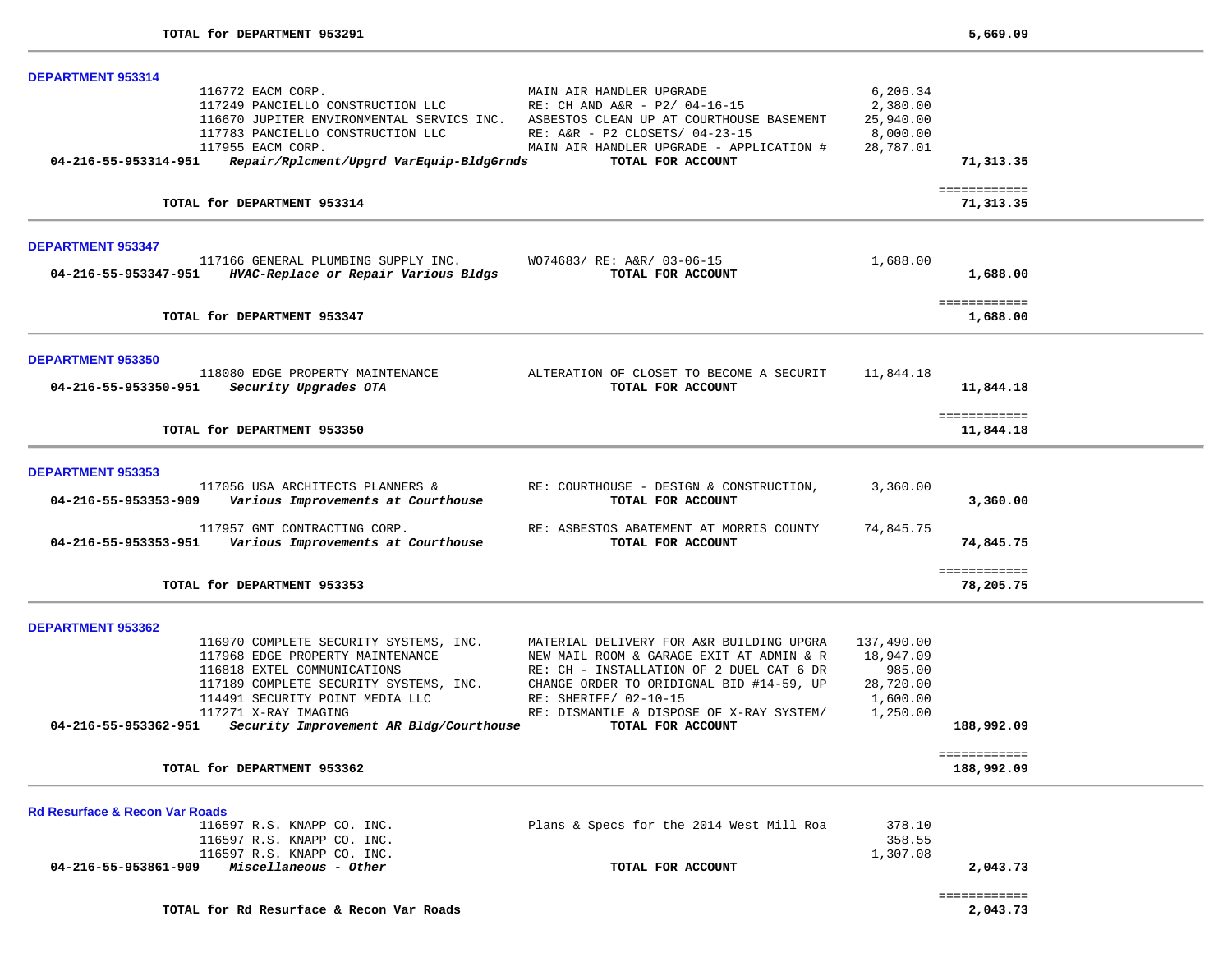| <b>Road Resurfacing Reconstructio</b>                                                  |                                                                                      |                      |                            |
|----------------------------------------------------------------------------------------|--------------------------------------------------------------------------------------|----------------------|----------------------------|
| 116921 ROAD SAFETY SYSTEMS LLC<br>04-216-55-953942-940<br>Hard Costs                   | Beam Guide Rail 112.50 LFTangent Guide R<br>TOTAL FOR ACCOUNT                        | 6, 193.00            | 6,193.00                   |
| TOTAL for Road Resurfacing Reconstructio                                               |                                                                                      |                      | ============<br>6,193.00   |
|                                                                                        |                                                                                      |                      |                            |
| <b>DEPARTMENT 955268</b><br>118097 WALLKILL GROUP INC                                  | Work prefroemd to date on Kitchen Renova                                             | 53,998.00            |                            |
| 04-216-55-955268-951<br>Various Health/Life Safety Upgrades-MV                         | TOTAL FOR ACCOUNT                                                                    |                      | 53,998.00                  |
| TOTAL for DEPARTMENT 955268                                                            |                                                                                      |                      | ============<br>53,998.00  |
|                                                                                        |                                                                                      |                      |                            |
| <b>DEPARTMENT 955345</b>                                                               |                                                                                      |                      |                            |
| 115758 STANLEY HEALTHCARE<br>115758 STANLEY HEALTHCARE                                 | MOR750, Nursing Call Bell System Parts &<br>MOR750, Installation of Call Bell System | 4,775.64<br>3,907.70 |                            |
| Various Projects - Morris View<br>04-216-55-955345-940                                 | TOTAL FOR ACCOUNT                                                                    |                      | 8,683.34                   |
|                                                                                        |                                                                                      |                      | ============               |
| TOTAL for DEPARTMENT 955345                                                            |                                                                                      |                      | 8,683.34                   |
| <b>DEPARTMENT 962343</b>                                                               |                                                                                      |                      |                            |
| 116282 COMPLETE SECURITY SYSTEMS, INC.                                                 | Security System Upgrades for 2015                                                    | 26,990.00            |                            |
| 116250 COMPLETE SECURITY SYSTEMS, INC.                                                 | Security System Upgrades 2014                                                        | 5,235.00             |                            |
| 116387 EXTREME NETWORKS INC.                                                           | Network Infrastructure Hardware                                                      | 93,926.08            |                            |
| 116387 EXTREME NETWORKS INC.                                                           |                                                                                      | 3,014.00             |                            |
| 116404 SHI INTERNATIONAL CORP                                                          | Password Policy Enforcer v7x 1,700 user                                              | 4,090.35             |                            |
| 116404 SHI INTERNATIONAL CORP<br>04-216-55-962343-955<br>Purchase Various Equip for IT | Password Policy Enforcer 1,700 user Prem<br>TOTAL FOR ACCOUNT                        | 1,083.64             | 134,339.07                 |
|                                                                                        |                                                                                      |                      |                            |
| TOTAL for DEPARTMENT 962343                                                            |                                                                                      |                      | ============<br>134,339.07 |
|                                                                                        |                                                                                      |                      |                            |
| DEPARTMENT 964364                                                                      |                                                                                      |                      |                            |
| 111212 OFS/FOF SALES CORP<br>111213 OFS/FOF SALES CORP                                 | SEU Building Renovation- Quote #00002285<br>Renovation of Office 305- Prosecutor's O | 1,290.48<br>3,797.34 |                            |
| Purchase Office Furniture Prosecutor's<br>04-216-55-964364-953                         | TOTAL FOR ACCOUNT                                                                    |                      | 5,087.82                   |
|                                                                                        |                                                                                      |                      | ============               |
| TOTAL for DEPARTMENT 964364                                                            |                                                                                      |                      | 5,087.82                   |
| <b>DEPARTMENT 968344</b>                                                               |                                                                                      |                      |                            |
| 117824 MC VOCATIONAL SCHOOL DISTRICT                                                   | USA Architects (HVAC)                                                                | 2,652.00             |                            |
| 117824 MC VOCATIONAL SCHOOL DISTRICT                                                   | USA Architects (HVAC)                                                                | 1,777.76             |                            |
| 117824 MC VOCATIONAL SCHOOL DISTRICT                                                   | USA Architects (HVAC)                                                                | 915.12               |                            |
| 117824 MC VOCATIONAL SCHOOL DISTRICT                                                   | USA Architects (HVAC)                                                                | 442.00               |                            |
| 117824 MC VOCATIONAL SCHOOL DISTRICT                                                   | Mary Rooney (HVAC)                                                                   | 482.97               |                            |
| 117824 MC VOCATIONAL SCHOOL DISTRICT                                                   | USA Architects (Access Ctr)                                                          | 1,360.00             |                            |
| 117824 MC VOCATIONAL SCHOOL DISTRICT                                                   | USA Architects (Access Ctr)                                                          | 1,360.00             |                            |
| 117824 MC VOCATIONAL SCHOOL DISTRICT                                                   | USA Architects (Access Ctr)<br>USA Architects (Access Ctr)                           | 480.00<br>349.71     |                            |
| 117824 MC VOCATIONAL SCHOOL DISTRICT<br>117824 MC VOCATIONAL SCHOOL DISTRICT           | USA Architects (Access Ctr)                                                          | 9.71                 |                            |
| 117824 MC VOCATIONAL SCHOOL DISTRICT                                                   | USA Architects (Hardware)                                                            | 249.76               |                            |
| 117824 MC VOCATIONAL SCHOOL DISTRICT                                                   | USA Architects (Hardware)                                                            | 720.00               |                            |
| 117824 MC VOCATIONAL SCHOOL DISTRICT                                                   | USA Architects (Hardware)                                                            | 120.00               |                            |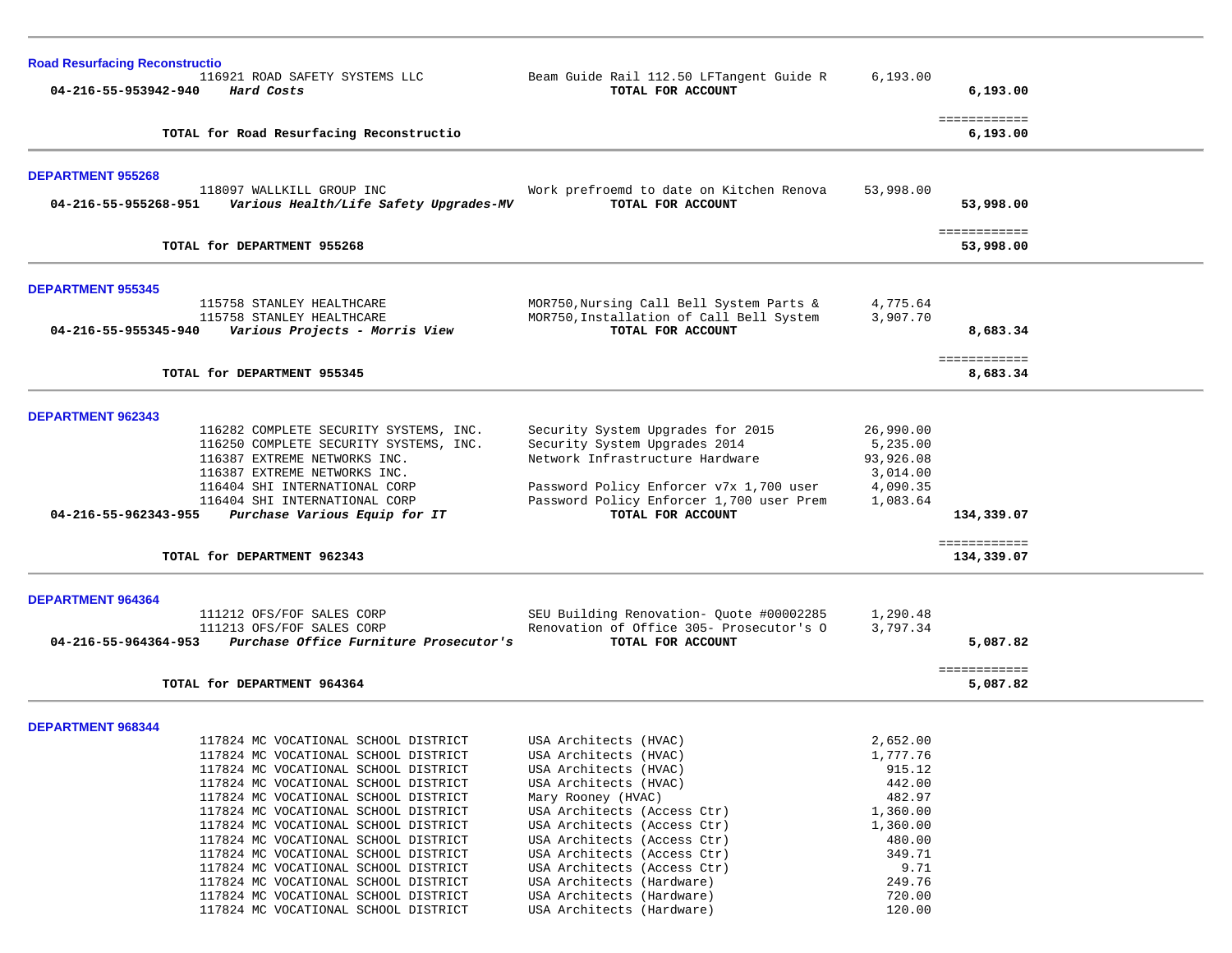| 117824 MC VOCATIONAL SCHOOL DISTRICT                             | Schwartz Simon (Hardware                                                                                                                                                                                                                            | 426.67      |                            |
|------------------------------------------------------------------|-----------------------------------------------------------------------------------------------------------------------------------------------------------------------------------------------------------------------------------------------------|-------------|----------------------------|
| 117824 MC VOCATIONAL SCHOOL DISTRICT                             | Schwartz Simon (Hardware                                                                                                                                                                                                                            | 26.73       |                            |
| 117824 MC VOCATIONAL SCHOOL DISTRICT                             | USA Architects (IGEA)                                                                                                                                                                                                                               | 650.00      |                            |
| 117824 MC VOCATIONAL SCHOOL DISTRICT                             |                                                                                                                                                                                                                                                     | 650.00      |                            |
| 117824 MC VOCATIONAL SCHOOL DISTRICT                             |                                                                                                                                                                                                                                                     | 325.00      |                            |
| 117824 MC VOCATIONAL SCHOOL DISTRICT                             | -- US (IGEA)<br>USA Architects (PE Challenge)<br>USA Architects (PE Challenge)<br>USA Architects (PE Challenge)<br>ISA Architects (PE Challenge)<br>SA Architect                                                                                    | 500.00      |                            |
| 117824 MC VOCATIONAL SCHOOL DISTRICT                             |                                                                                                                                                                                                                                                     | 422.94      |                            |
| 117824 MC VOCATIONAL SCHOOL DISTRICT                             |                                                                                                                                                                                                                                                     | 3,797.60    |                            |
| 117824 MC VOCATIONAL SCHOOL DISTRICT                             |                                                                                                                                                                                                                                                     | 1,000.00    |                            |
| 117824 MC VOCATIONAL SCHOOL DISTRICT                             |                                                                                                                                                                                                                                                     | 4,146.60    |                            |
| 117824 MC VOCATIONAL SCHOOL DISTRICT                             | USA Architects (PE Challenge)                                                                                                                                                                                                                       | 390.00      |                            |
| 117824 MC VOCATIONAL SCHOOL DISTRICT                             | Schwartz Simon (PE Challenge)                                                                                                                                                                                                                       | 1,504.00    |                            |
| 117824 MC VOCATIONAL SCHOOL DISTRICT                             | Schwartz Simon (PE Challenge)                                                                                                                                                                                                                       | 1,253.00    |                            |
| 117824 MC VOCATIONAL SCHOOL DISTRICT                             |                                                                                                                                                                                                                                                     | 5.79        |                            |
| 117824 MC VOCATIONAL SCHOOL DISTRICT                             |                                                                                                                                                                                                                                                     | 528.00      |                            |
| 117824 MC VOCATIONAL SCHOOL DISTRICT                             |                                                                                                                                                                                                                                                     | 96.00       |                            |
| 117824 MC VOCATIONAL SCHOOL DISTRICT                             |                                                                                                                                                                                                                                                     | 32.00       |                            |
| 117824 MC VOCATIONAL SCHOOL DISTRICT                             |                                                                                                                                                                                                                                                     | 376.00      |                            |
| 117824 MC VOCATIONAL SCHOOL DISTRICT                             |                                                                                                                                                                                                                                                     | 48.00       |                            |
| 117824 MC VOCATIONAL SCHOOL DISTRICT                             | Schwartz Simon (PE Challenge)<br>Schwartz Simon (PE Challenge)<br>Schwartz Simon (PE Challenge)<br>Schwartz Simon (PE Challenge)<br>Schwartz Simon (PE Challenge)<br>Schwartz Simon (Shop Floors)<br>USA Architects (Shop Floors)<br>USA Architects | 750.00      |                            |
| 117824 MC VOCATIONAL SCHOOL DISTRICT                             |                                                                                                                                                                                                                                                     | 75.00       |                            |
| 117824 MC VOCATIONAL SCHOOL DISTRICT                             | USA Architects (Shop Floors)<br>Schwartz Simon (Oil Tank)                                                                                                                                                                                           | 288.00      |                            |
| 117824 MC VOCATIONAL SCHOOL DISTRICT                             | Maser (Oil Tank)                                                                                                                                                                                                                                    | 15,311.97   |                            |
| 117824 MC VOCATIONAL SCHOOL DISTRICT                             | Maser (Oil Tank)                                                                                                                                                                                                                                    | 8,305.80    |                            |
| 117824 MC VOCATIONAL SCHOOL DISTRICT                             | Maser (Oil Tank)                                                                                                                                                                                                                                    | 6,533.48    |                            |
| 117824 MC VOCATIONAL SCHOOL DISTRICT                             | Maser (Oil Tank)                                                                                                                                                                                                                                    | 10,127.70   |                            |
| 117824 MC VOCATIONAL SCHOOL DISTRICT                             | Maser (Oil Tank)                                                                                                                                                                                                                                    | 2,607.50    |                            |
| 04-216-55-968344-909<br>Various Purchases for MC School Tech     | TOTAL FOR ACCOUNT                                                                                                                                                                                                                                   |             | 71,656.81                  |
|                                                                  |                                                                                                                                                                                                                                                     |             |                            |
| 117824 MC VOCATIONAL SCHOOL DISTRICT                             | TEO (HVAC)                                                                                                                                                                                                                                          | 122,996.50  |                            |
| 117824 MC VOCATIONAL SCHOOL DISTRICT                             | TEO (HVAC)                                                                                                                                                                                                                                          | 84,455.00   |                            |
| 117824 MC VOCATIONAL SCHOOL DISTRICT                             | Northeast Roof (HVAC)                                                                                                                                                                                                                               | 5,780.00    |                            |
| 117824 MC VOCATIONAL SCHOOL DISTRICT                             | EDC Electric (Access)                                                                                                                                                                                                                               | 19,855.00   |                            |
| 117824 MC VOCATIONAL SCHOOL DISTRICT                             | EDC Electric (Access)                                                                                                                                                                                                                               | 5,700.00    |                            |
| 117824 MC VOCATIONAL SCHOOL DISTRICT                             |                                                                                                                                                                                                                                                     | 4,750.00    |                            |
| 117824 MC VOCATIONAL SCHOOL DISTRICT                             | EDC Electric (Access)<br>CAM Door (Hardware)<br>C&M Door (Hardware)                                                                                                                                                                                 | 21,850.00   |                            |
| 117824 MC VOCATIONAL SCHOOL DISTRICT                             | C&M Door (Hardware)                                                                                                                                                                                                                                 | 13,110.00   |                            |
| 117824 MC VOCATIONAL SCHOOL DISTRICT                             | C&M Door (Hardware)                                                                                                                                                                                                                                 | 25,764.00   |                            |
| 117824 MC VOCATIONAL SCHOOL DISTRICT                             | C&M Door (Hardware)                                                                                                                                                                                                                                 | 10,241.00   |                            |
| 117824 MC VOCATIONAL SCHOOL DISTRICT                             | Gillespie Group (Shop Floors)                                                                                                                                                                                                                       | 78,260.43   |                            |
| 117824 MC VOCATIONAL SCHOOL DISTRICT                             | Oxford Engineering (Oil Tank)                                                                                                                                                                                                                       | 31, 123. 75 |                            |
| 117824 MC VOCATIONAL SCHOOL DISTRICT                             | Oxford Engineering (Oil Tank)                                                                                                                                                                                                                       | 1,970.10    |                            |
| 117824 MC VOCATIONAL SCHOOL DISTRICT                             | Presidio (Equipment)                                                                                                                                                                                                                                | 34,999.00   |                            |
| 117824 MC VOCATIONAL SCHOOL DISTRICT                             | Presidio                                                                                                                                                                                                                                            | 2,959.76    |                            |
| 117824 MC VOCATIONAL SCHOOL DISTRICT                             | Global                                                                                                                                                                                                                                              | 24, 287. 13 |                            |
| 117824 MC VOCATIONAL SCHOOL DISTRICT                             | Global                                                                                                                                                                                                                                              | 859.98      |                            |
| 117824 MC VOCATIONAL SCHOOL DISTRICT                             | Global                                                                                                                                                                                                                                              | 9,750.87    |                            |
| 04-216-55-968344-940<br>Various Purchases for MC School Tech     | TOTAL FOR ACCOUNT                                                                                                                                                                                                                                   |             | 498,712.52                 |
|                                                                  |                                                                                                                                                                                                                                                     |             |                            |
|                                                                  |                                                                                                                                                                                                                                                     |             |                            |
| TOTAL for DEPARTMENT 968344                                      |                                                                                                                                                                                                                                                     |             | ============<br>570,369.33 |
|                                                                  |                                                                                                                                                                                                                                                     |             |                            |
|                                                                  |                                                                                                                                                                                                                                                     |             |                            |
| DEPARTMENT 969332                                                |                                                                                                                                                                                                                                                     |             |                            |
| 117550 COUNTY COLLEGE OF MORRIS                                  | Benjamin R. Harvey Co., Inc.                                                                                                                                                                                                                        | 7,911.00    |                            |
| Expansion/Renovation Various Facil - CCM<br>04-216-55-969332-951 | TOTAL FOR ACCOUNT                                                                                                                                                                                                                                   |             | 7,911.00                   |
|                                                                  |                                                                                                                                                                                                                                                     |             |                            |
|                                                                  |                                                                                                                                                                                                                                                     |             | ============               |
| TOTAL for DEPARTMENT 969332                                      |                                                                                                                                                                                                                                                     |             | 7,911.00                   |
|                                                                  |                                                                                                                                                                                                                                                     |             |                            |

117824 MC VOCATIONAL SCHOOL DISTRICT Schwartz Simon (Hardware) 560.00

**DEPARTMENT 969336**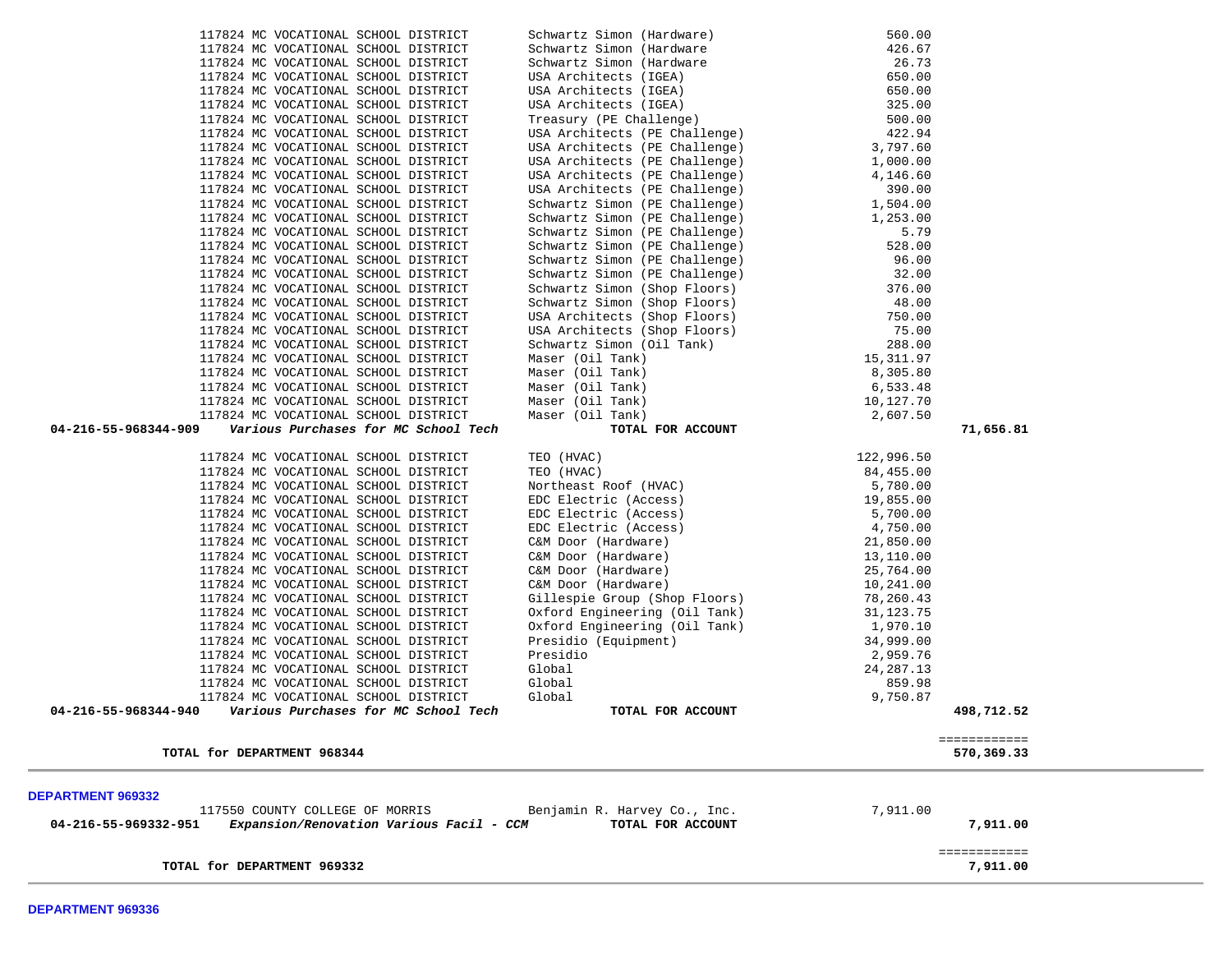|                                      | 117550 COUNTY COLLEGE OF MORRIS<br>117550 COUNTY COLLEGE OF MORRIS    | Spiezle Architectural Group<br>Spiezle Architectural Group            | 101.71<br>669.00    |                            |  |
|--------------------------------------|-----------------------------------------------------------------------|-----------------------------------------------------------------------|---------------------|----------------------------|--|
| 04-216-55-969336-909                 | Various Projects at CCM-Soft Costs                                    | TOTAL FOR ACCOUNT                                                     |                     | 770.71                     |  |
|                                      | 117550 COUNTY COLLEGE OF MORRIS                                       | ML, Inc.                                                              | 51,151.50           |                            |  |
| 04-216-55-969336-951                 | 117550 COUNTY COLLEGE OF MORRIS<br>Various Projects at CCM-Hard Costs | ML, Inc.<br>TOTAL FOR ACCOUNT                                         | 25, 817.43          | 76,968.93                  |  |
|                                      |                                                                       |                                                                       |                     |                            |  |
|                                      | TOTAL for DEPARTMENT 969336                                           |                                                                       |                     | ============<br>77,739.64  |  |
|                                      |                                                                       |                                                                       |                     |                            |  |
|                                      |                                                                       | <b>Dedicated Trust</b>                                                |                     |                            |  |
| <b>Weights &amp; Measures</b>        |                                                                       |                                                                       |                     |                            |  |
|                                      | 116407 CONSOLIDATED STEEL & ALUMINUM<br>116886 VOLKER CRANE LLC       | DATED 1-30-15<br>VCMC 1304, CONSULTING FEES 3/1/15 TO 3/3             | 10,900.00<br>497.00 |                            |  |
| 13-290-56-575801-888                 | Weights & Measures                                                    | TOTAL FOR ACCOUNT                                                     |                     | 11,397.00                  |  |
|                                      |                                                                       |                                                                       |                     | ============               |  |
|                                      | TOTAL for Weights & Measures                                          |                                                                       |                     | 11,397.00                  |  |
| <b>Construction Board of Appeals</b> |                                                                       |                                                                       |                     |                            |  |
|                                      | 117809 DAILY RECORD                                                   | Legal Notice Account ASB-187835 CBA Meet                              | 61.40               |                            |  |
| 13-290-56-576801-888                 | Construction Board of Appeals                                         | TOTAL FOR ACCOUNT                                                     |                     | 61.40                      |  |
|                                      |                                                                       |                                                                       |                     | ============               |  |
|                                      | TOTAL for Construction Board of Appeals                               |                                                                       |                     | 61.40                      |  |
| <b>Tax Board</b>                     |                                                                       |                                                                       |                     |                            |  |
|                                      | 115640 AMANJ                                                          | Conference 4/23-4/24 Florham Park, Regis                              | 235.00              |                            |  |
|                                      | 114727 NEW JERSEY CHAPTER-IAAO                                        | 13th Consecutive March Seminar-Tax Appea                              | 120.00              |                            |  |
|                                      | 115703 OFFICE TEAM                                                    | Professional services w/e 3/6/15                                      | 511.56              |                            |  |
|                                      | 114781 OFFICE TEAM<br>113996 OFFICE TEAM                              | Professional services w/e 2/20/15<br>Professional services w/e 2/6/15 | 511.56<br>511.56    |                            |  |
|                                      | 114729 OFFICE TEAM                                                    | Professional services w/e 2/13/15                                     | 383.67              |                            |  |
|                                      | 114729 OFFICE TEAM                                                    | Professional services w/e 9/12/14                                     | 633.15              |                            |  |
|                                      | 113871 OFFICE TEAM                                                    | Professional services w/e 1/30/15                                     | 511.56              |                            |  |
|                                      | 115214 OFFICE TEAM                                                    | Professional services w/e 2/27/15                                     | 639.45              |                            |  |
|                                      | 113069 M.C.A.A                                                        | 9th Annual Monmouth County Seminar                                    | 120.00              |                            |  |
|                                      | 115915 OFFICE TEAM                                                    | Professional services w/e 3/13/15                                     | 639.45              |                            |  |
|                                      | 114728 RUTGERS UNIVERSITY                                             | County Tax Admin. Course; Registration M                              | 609.00              |                            |  |
|                                      | 114728 RUTGERS UNIVERSITY                                             | County Tax Admin. Course; Registration W                              | 609.00              |                            |  |
| 13-290-56-577101-888                 | Tax Board                                                             | TOTAL FOR ACCOUNT                                                     |                     | 6,034.96                   |  |
|                                      | TOTAL for Tax Board                                                   |                                                                       |                     | ============<br>6,034.96   |  |
|                                      |                                                                       |                                                                       |                     |                            |  |
| <b>County Clerk \$1.00 Fund</b>      |                                                                       |                                                                       |                     |                            |  |
|                                      | 116909 COUNTY BUSINESS SYSTEMS INC                                    |                                                                       | 35,785.00           |                            |  |
| 13-290-56-578401-888                 | 109451 COUNTY BUSINESS SYSTEMS INC<br>County Clerk \$1.00 Fund        | Auto -Veriify and auto Redaction<br>TOTAL FOR ACCOUNT                 | 114,830.00          | 150,615.00                 |  |
|                                      |                                                                       |                                                                       |                     |                            |  |
|                                      | TOTAL for County Clerk \$1.00 Fund                                    |                                                                       |                     | ============<br>150,615.00 |  |